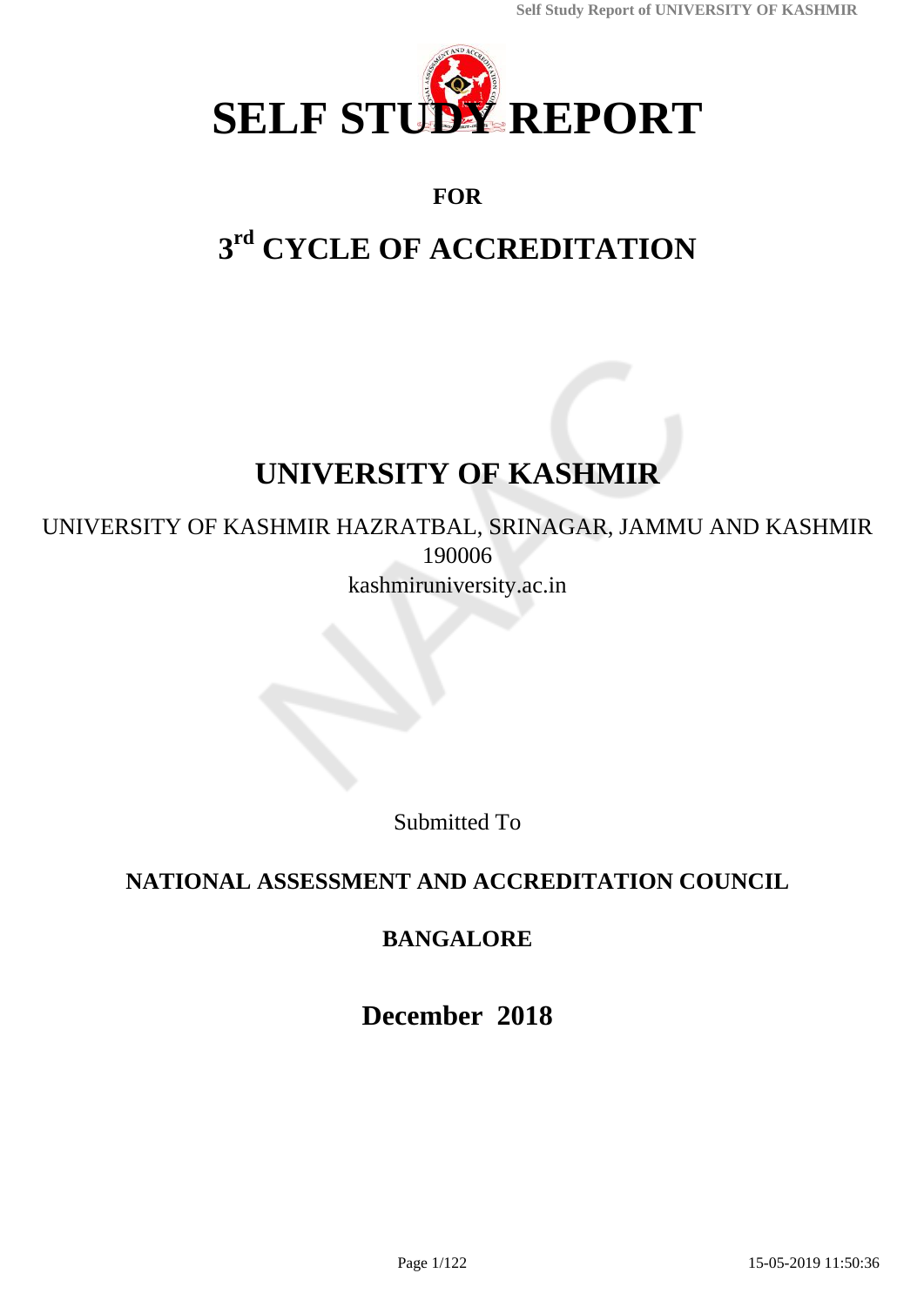# **1. EXECUTIVE SUMMARY**

# **1.1 INTRODUCTION**

The University of Kashmir was established in the year 1969 after the erstwhile University of Jammu and Kashmir founded in 1948 was bifurcated into two full-fledged Universities. Over the years, the Univesity has expanded substantially into a multi-campus institution with seven campuses across all regions of the State. The University, currently due for the 3rd cycle of accreditation, had been accredited as Grade 'A' University with a CGP of 3.11 in the year 2011. Post reaccreditation, the University has left no stone unturned to maintain and further improve its standards of teaching-learning, research and extension, besides having undertaken serious efforts for consolidation, expansion and modernization of its resources and infrastructure to make this institution as the first choice of students. This is reflected by the significant improvements in the quality of teaching, research and extension activities together with considerable progress in infrastructure development and expansion of satellite campuses across the valley including Leh and Kargil areas of Ladakh region. Testimony of this progress is its ranking in the top 50 Universities of the country in 2018 with the 47th position under the National Institutional Ranking Framework by the MHRD. The progress of the University is evident in a number of landmarks achieved by it which include: the introduction of Choice Based Credit System both at UG and PG levels, the establishment of new satellite campuses, use of ICT for teaching-learning process, transparent feedback system, e-governance and an improved examination and evaluation. The noteworthy increase in various indices of quality research, publication count in high impact journals, number of research grants in terms of national and international network projects, prestigious fellowships and awards earned by the University during the assessment period speaks volumes about the progress of the University over the years. In its march towards being an institution of excellence, the core values of NAAC which are also envisaged in its Strategic Plan have been the guiding principles of the University for its commitment towards contribution to the national development, fostering global competencies, and inculcating value system among the students, besides promoting the use of technology and quest for excellence.

### **Vision**

To be a world class University committed to create and disseminate knowledge for human development and welfare.

#### **Mission**

To create intellectually stimulating environment, promote excellence in teaching, research and extension activities and facilitate academic freedom, diversity and harmony.

# **1.2 Strength, Weakness, Opportunity and Challenges(SWOC)**

#### **Institutional Strength**

Some of the major strengths of the University are: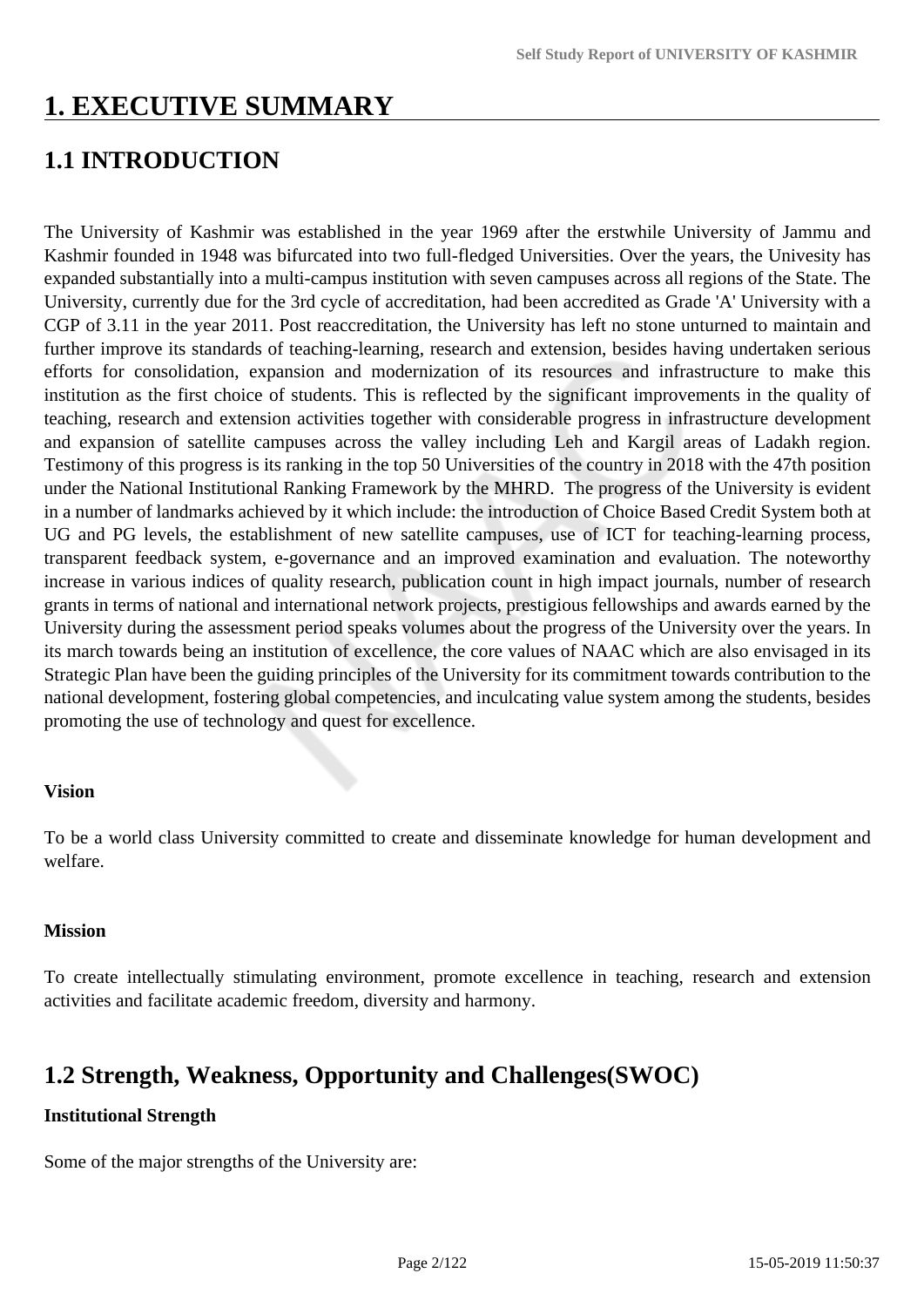- Admission through a credible and transparent Entrance Test.
- An upgraded and robust Directorate of Internal Quality Assurance.
- A good number of Departments funded under schemes such as SAP, FIST, BSR, VPHD, etc.
- A separate office of Dean Research to promote research activities.
- The only institution in J&K State with NABET Accreditation for the conduct of EIA and EMP.
- One of the few universities in the country with a well-established EMMRC for the production of a variety of resources for learning and teaching.
- Being a seat of highest learning in the geographically and eco-climatically distinctive Himalayan region, the varisity is of special interest to researchers from across the world especially in the areas of geology, ecology, biodiversity, anthropology, glaciology, culture and heritage.
- The University offers a diverse basket of courses under the choice based credit system to meet the requirements and interest of students from diverse backgrounds evidenced in the high student demand ratio.
- Established formal collaborations with national and international universities in executing bilateral and multi-lateral international projects, national network collaborative projects and signing formal MoUs.
- The University has taken a lead in the production of e-contents, e-tutorials and massive open online courses to face the eventuality of unforeseen circumstances and supplement traditional modes of teaching.
- The University has a state-of-the-art facility in terms of laboratory infrastructure especially in biological and earth sciences.
- The Library is the first ISO certified University Library in India, fully automated using Integrated Library Management Software "Virtua" with diverse collection on a wide range of subjects.
- The University has put in place e-governance initiatives and interventions in key sectors of administration, examination, evaluation, recruitment and accounts to ensure transparency and efficiency.
- The University was ranked in top 50 Universities of India under the latest National Institutional Ranking Framework (NIRF) undertaken by the MHRD, Govt. of India.
- The University has earned more than 200 extramurally funded research projects worth more than 90 crores during the last five years emerging thereby as one of the successful institutions from the perspective of funding agencies.

#### **Institutional Weakness**

Some of the weaknesses are given below:

- Lack of institutional foreign exchange programmes for students is one of the major grey areas which deprive students and the faculty of having necessary international exposure.
- The University of Kashmir produces a high-quality human resource, but its lack of industries, remote geographical location and turbulent situation have affected its prospects for effective placement.
- The University does not have enough space for the growing number of students/scholars and staff to accommodate them in hostels and residential quarters.
- Lack of a central instrumentation facility.
- Shortage of funds to realize its full potential.

#### **Institutional Opportunity**

There is a great scope to work in niche areas and carry out transformative research. Though the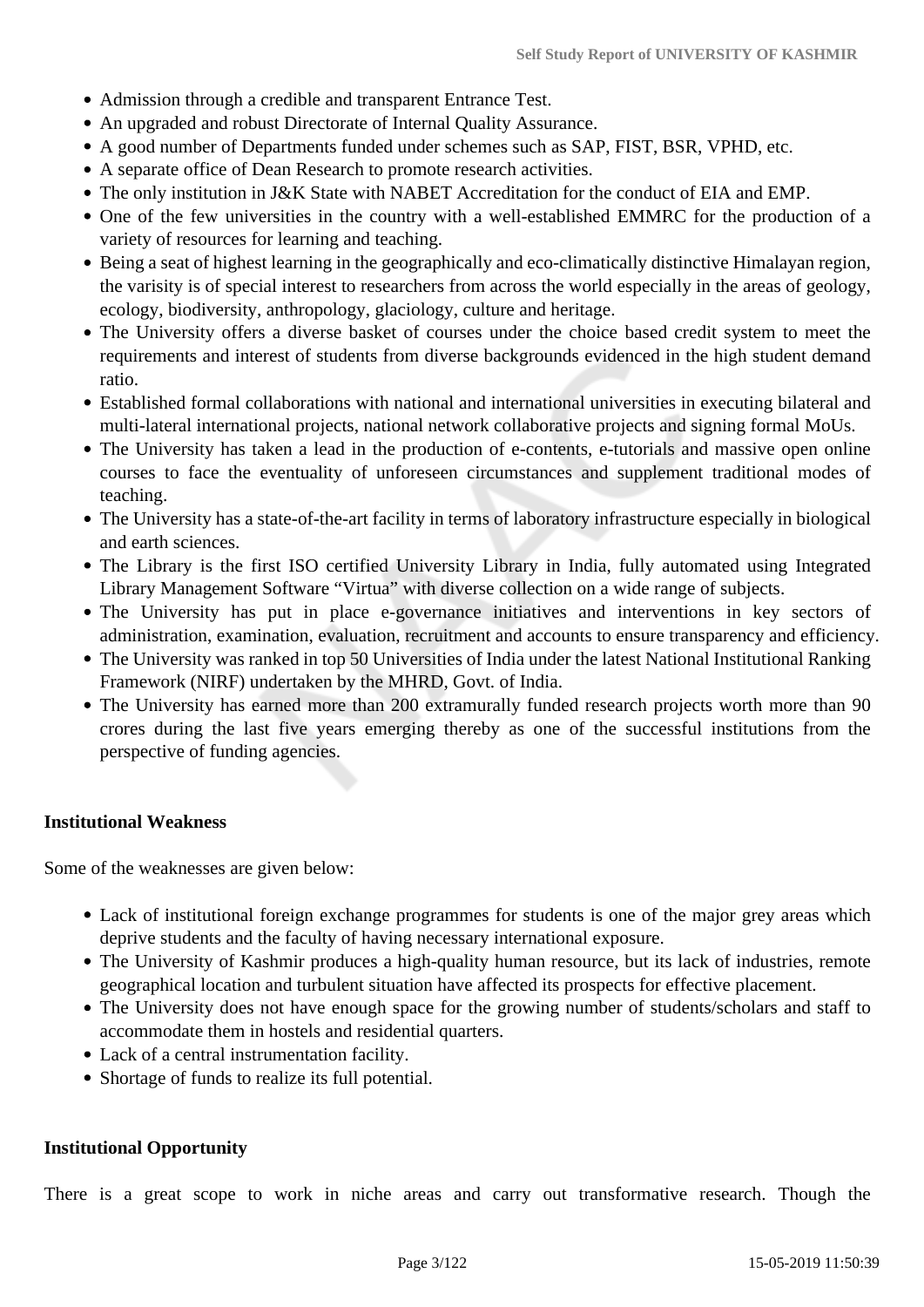peculiar geographical location of the valley and its turbulent situation continue to be tough challenges for the University, it is precisely due to such challenges that new areas of research ranging from geographical to cultural and historical can be explored and the potential therein tapped. Some of the opportunities are listed below:

- Having been awarded the Centre for Kashmir Himalayan Biodiversity by UGC under its CPEPA scheme, the University can apply for 'University with Potential for Excellence' which would ultimately open the gates for more collaborative research, better funding and better opportunity for students and researchers.
- Potential of translating some of the existing interdisciplinary centres into Centres of Excellence depending on locational advantages and scientific expertise.
- Further augmentation of facilities in some cutting-edge areas of research such as nanotechnology, big data analytics, smart-cities, internet of things, paleoclimate studies, molecular ecology etc.
- Availability of technological products/solutions and accompanying talent of human resources
- There is an opportunity for increasing the number of MoUs with national and international institutions of excellence to promote research and extension which can improve research exposure to faculty, scholars and students.
- Can provide services of the 'nodal centre for learning' to the State.
- The strides made in the use of ICT in the teaching-learning process through the efforts of EMMRC are substantial. A huge opportunity exists to reach out to those who are not able the join the University on regular basis by the creation of quality e-contents, organizing of lectures through A-View, EDUSAT, and similar initiatives.
- There is a scope of improvement in showcasing the strengths and achievements of the University to improve its public perception which can make the University an attractive destination for foreign faculty and scholars.
- Strengthening of the on-campus recruitment for adjusting University pass-outs.
- Credit transfer could be worked upon so that students could take up courses from international universities/forums.
- Insufficient support from non-governmental organizations.

### **Institutional Challenge**

Some of the challenges are listed below:

- Some of the experienced and senior faculty members have left or are in the process of leaving the University for other Universities particularly the Central University of Kashmir, where the minimum retirement age is sixty-five. At the same time, it is challenging to retain committed students for pursuing research since there is little in-house financial support for MPhil and PhD. The University is beset with a challenge to be the first choice for the students of this region in view of the growing number of Universities that have come up in the state over the last decade.
- Politically volatile and climatically extreme conditions reduce the number of working days that disturb the academic calendar and impact research output.
- There is no provision/scheme for retaining the meritorious Alumni for serving their alma mater and the society on the whole.
- Lack of Human Resources Development policies for qualified non-teaching staff and IT professionals.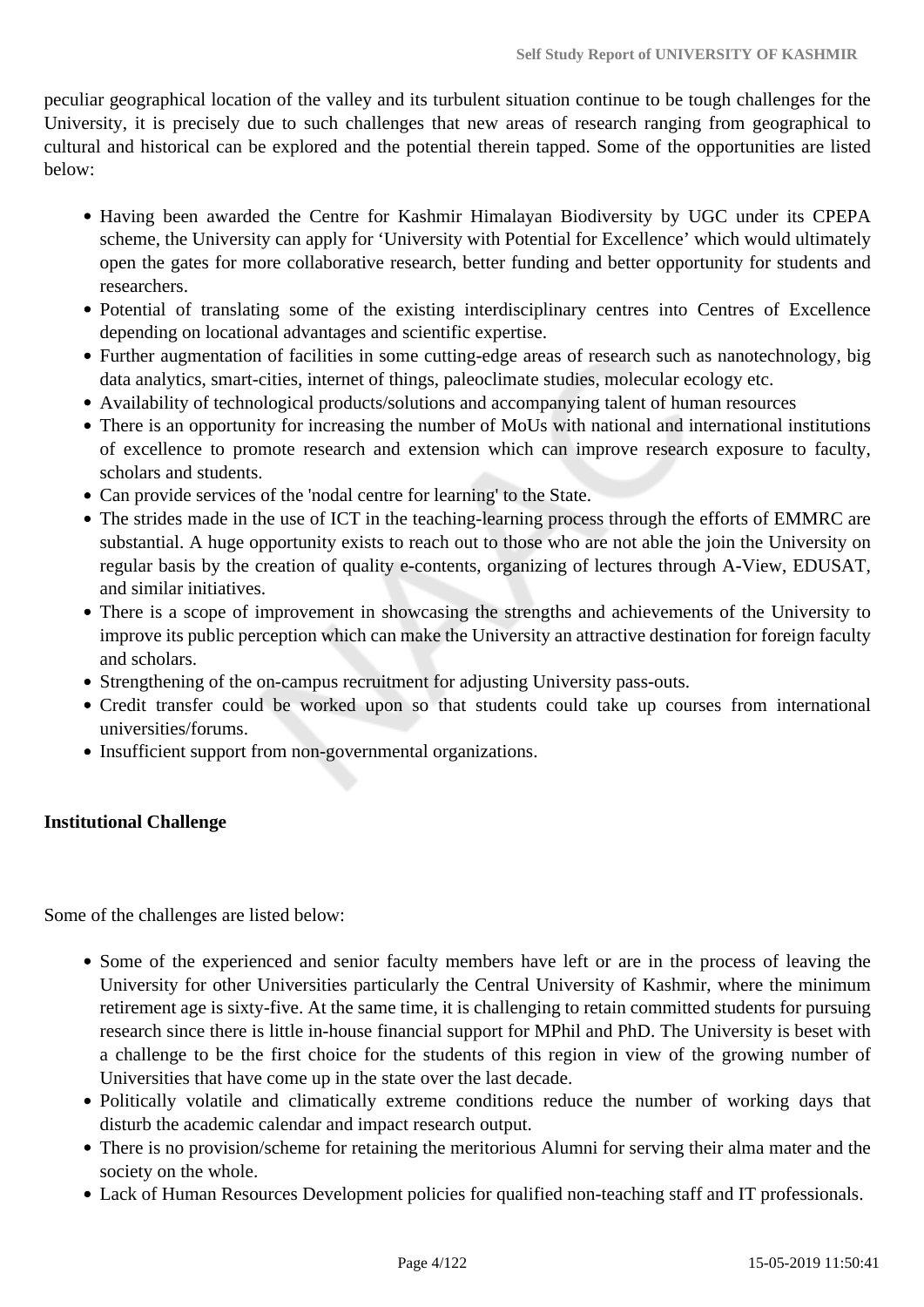Attracting students and faculty from outside the State and outside the country for different academic programmes.

# **1.3 CRITERIA WISE SUMMARY**

### **Curricular Aspects**

Post reaccreditation, the University has grown as an academically vibrant and socially responsible institution of higher learning. It has made significant progress in teaching, learning pedagogies, research and outreach activities. At present, 43 teaching departments and 13 research centres/ institutes are offering 66 PG programmes, 12 UG programmes, 47 PhD programmes 18 diploma and certificate courses. The University has switched over to a School system, instead of Faculty system, with 11 Schools in place to facilitate crossdisciplinary learning.

The University has implemented Choice Based Credit System (CBCS) in almost all the postgraduate and undergraduate programmes. Accordingly, 1482 new courses were introduced in the last five years and the syllabus revision was carried out in 78% programmes in the light of UGC/AICTE/BCI guidelines. Mentioning the programme outcome and course objectives helped the students in choosing a particular course from allied departments as well as departments from other Universities.

Ten new postgraduate programmes were introduced during the current assessment period (2013 – 2018) including M. Tech in Embedded Systems and Solutions, M. Tech in Computer Sciences, Masters programmes in Disaster Management, Kashmir and South Asia Studies, Microbiology, Nanotechnology, Information Technology, Archaeology, Women's Studies, and B.Sc. Nursing. Besides these, three integrated Masters programmes in Kargil campus including Botany, Arabic and Information Technology were introduced. Institute of Engineering and Technology at Safapora (currently managed by the State Government) and Institute of Technology at Zakura, have been set up during the re-accreditation period and offer Bachelors programmes in Electronics and Communication Engineering, Computer Science Engineering, Mechanical Engineering and Electrical Engineering.

The University has paid considerable attention to strengthening its ICT infrastructure to adopt contemporary pedagogical practices. Online Tutorials have been developed and made available to students. Moreover, Educational Multimedia Research Centre has continued to produce educational television programmes, production of educational multimedia, development of e-content and learning objects.

The comprehensive interdisciplinary curricula prepare the students for various competitive examinations at national and state levels besides allowing them to earn research fellowships in the frontier areas of science, technology, social sciences, arts and humanities.

### **Teaching-learning and Evaluation**

The University has promoted best practices in all aspects of teaching-learning and evaluation process to the satisfaction of the stakeholders. The University's Common Entrance Test is completely transparent and highly credible with strict adherence to the reservation policy in admissions as per the State Government and taking due care of aspirants from weaker and under-privileged sections of the society. The average demand ratio of the last five years is quite high at 9:51.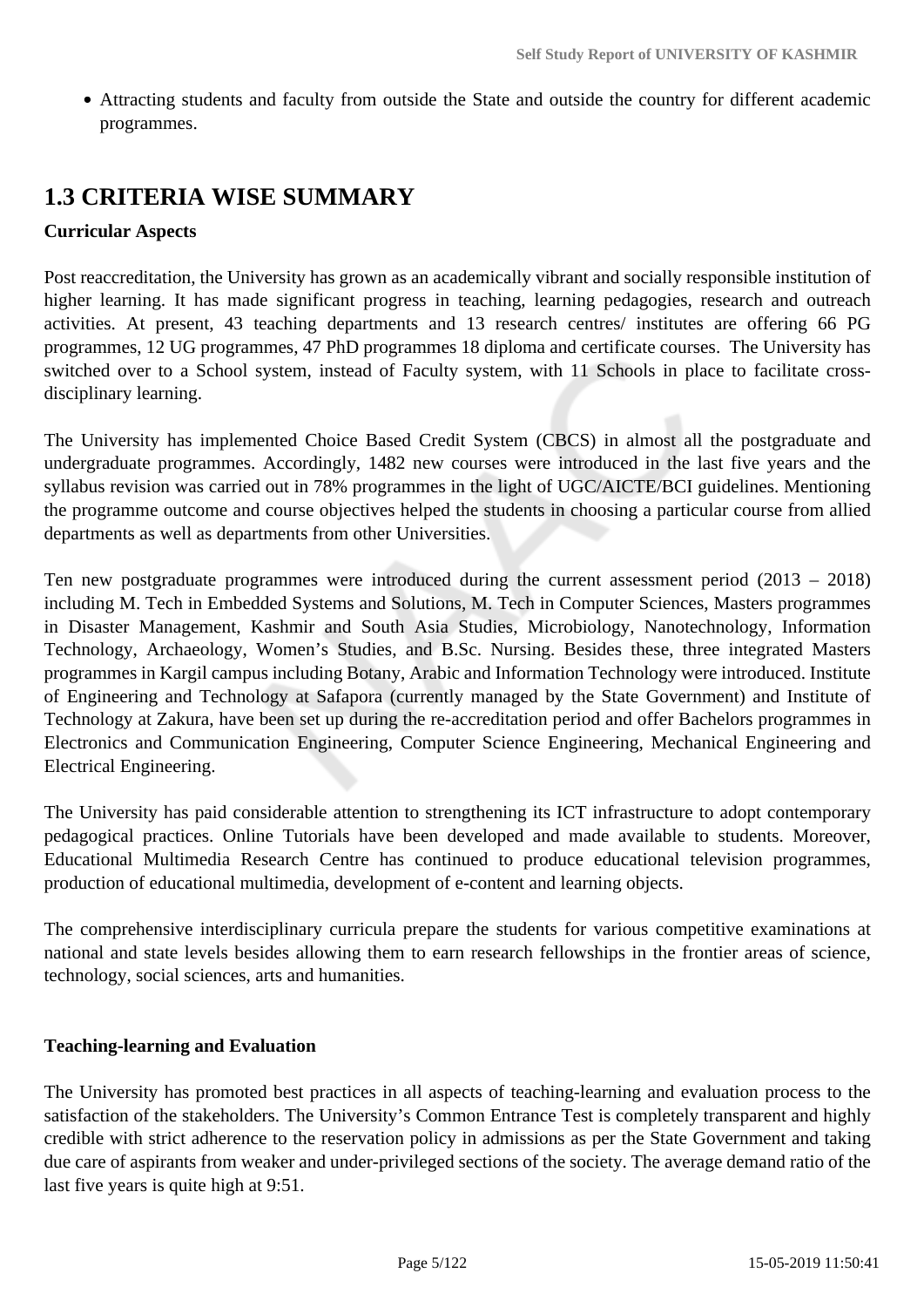The University plans its teaching-learning process well in advance of the commencement of the academic session through an *Academic Calendar* so that time-bound academic targets are set-forth and accomplished. To compensate for the loss of time due to the unforeseen circumstances peculiar to Kashmir valley, special compensatory arrangements are made through e-contents, e-tutorials and virtual classes. During the assessment period, more than 1400 e-contents were developed by EMMRC. The University has the distinction of being one of the few premier institutions in the country to offer Massive Open Online Courses (MOOC's) that make 24x7 learning possible not only for the students on campus but off campus and outside the State as well.

The Student - Full-time teacher ratio is 12.57:1 and almost 100% of teachers use ICT for effective teaching. More than 90% of full-time teachers are Ph.D. degrees holders. All departments have a mentor-mentee system in place in addition to having one faculty member as Academic Counsellor, for advising students on matters related to their academic and research. A Course Review Committee headed by the Dean of the School with two student representatives reviews the course completion before the onset of examination.

The University has undertaken a series of reforms to ensure transparency and efficiency in the evaluation process. This has reduced the average percentage of student complaints/grievances about evaluation. The average pass percentage is 94.68%. The institution has also mobilized its internal financial resources through the provision of 15-20% self-financed seats for which admission is also made on a merit basis, generating thereby a significant amount of finances that is then used to augment infrastructure, learning resources and student-related facilities.

### **Research, Innovations and Extension**

Guided by its stated policies of promotion of research and consultancy, the University focuses specially on research which is evident from the ever-growing number of extramurally funded research projects, expanding the network of national and international collaborations, increase in research output, and the number of students who have been awarded M.Phil and PhD degrees. Progress in research is also substantiated by the upsurge in quantity and quality of research publications, consistent increase in the number of citations of research papers and a quantum jump in h-index. A total of 6,843 publications of the University appeared in major globally reputed databases such as Scopus and Web of Science, etc. from 2013 to 2018 with total citations of 17,879 depicting the University's progress in quality research. Also, the h-index of the University in Scopus has witnessed a quantum jump from a paltry number of 15 in the previous cycle to 47 at present. The University has signed Memoranda of Understanding with several institutions of eminence both in India and abroad.

During the present assessment period, the University was sanctioned more than 200 research projects with a total outlay of about Rs. 90 crores, including some major international projects such as Indo-US, Indo-Canadian, Indo-German, Indo-Australian, Indo-Polish and Indo-French projects. The University was awarded the **Centre for Kashmir Himalayan Biodiversity by UGC under its CPEPA scheme**. The number of departments receiving special financial assistance under DST-FIST, UGC- SAP etc. increased from 10 in the previous accreditation cycle to 13 in this cycle.

During the last five years, the University awarded 471 Ph.D degrees. During this period, 21 teachers were awarded international fellowship and 16 awards for innovation were won by the institution. During the period under assessment, 680 research scholars were supported through different fellowships, scholarships and research grants. Notwithstanding the limited avenues regarding the provision of consultancy services due to the remote geographic location with low accessibility, industrial backwardness and turbulent political situation, the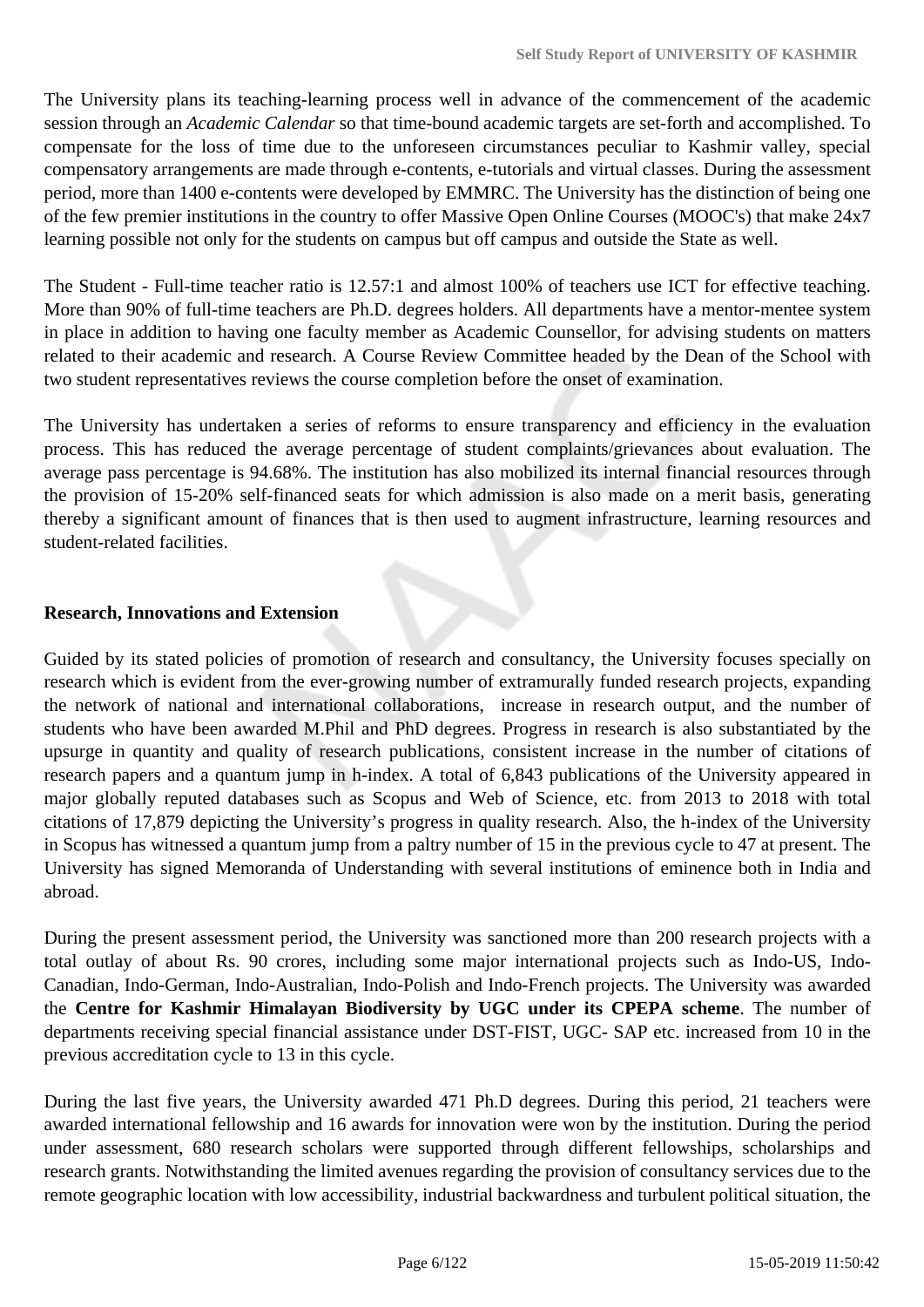University provided consultancy services to some public and private agencies, generating thereby 8.95 crores post reaccreditation. The University also conducted a series of extension programmes during the last five years.

### **Infrastructure and Learning Resources**

Special focus is laid on improving infrastructural and learning resources for the benefit of all stakeholders particularly students. The major initiatives and developments in this regard are summarized as under:

- The University developed into a multi-campus institution by establishing its Leh, Kargil, Kupwara campuses and a sub-office at Jammu, besides the already existing North and South campuses.
- The University has a well-developed infrastructure in the form of 225 classrooms equipped with modern gadgets, internet through LAN and Wi-Fi, multimedia projection system, about 100 spacious wellequipped departmental laboratories, and 30 seminar halls with state-of-the-art modern facilities. 12 laboratories were renovated under RUSA with state-of-the-art infrastructure and comfortable ambience in these five years.
- The University has completed many infrastructural projects during the assessment period such as International Students Hostel, Research Scholars hostel (girls), Girls Hostel, Administrative Block, buildings for Career Counselling and Planning, Law, Bio-resources and Bio-informatics in the main campus. Further, boys and girls hostels were constructed at Zakura and North Campuses. The Education and Business Management Block, Library and Auditorium, Distance Education Block, Administrative Block, Social Science Block, Arts Block, Science Block and other facilities were created in the South Campus.
- The average percentage of budget allocation for infrastructure augmentation alone during the last five years was 35.45% while 64.55% is the average expenditure incurred on maintenance of physical facilities and academic support facilities excluding the salary component during this period.
- The University has a well-automated Library system that consists of the Central Library, 57 Departmental Libraries and 6 Libraries in different satellite campuses. The online resources subscribed by the library have more than doubled (4500 to 9500) in comparison to the previous accreditation period. Since the last accreditation, the Library has added a 24x7 Centre, more Internet Browsing Centres, Reading Halls, Career Corner, Book Bank, and Division for Visually Impaired Students besides enriching its collection. The Library has added 171.82 Lakhs average annual expenditure for purchase of books and journals during the last five years.

### **Student Support and Progression**

During the last five years 12,706 students were benefitted by various institutional and government scholarship schemes.

The average percentage of placement of outgoing students during the last five years has been quite satisfactory as a total of 4,281 (39.82%) students were well placed during the last five years. Equally encouraging has been the number of students progressing to higher education and qualifying various competitive examinations such as NET/ SLET/ GATE/ GMAT/ CAT/ GRE/ TOEFL/ Civil Services and other State Government examinations.

A total of 45 national, 5 international, and 5 regional awards have been won by the students of the University. The University has an active Student Council comprising of students of each department under the aegis of the Department of Students Welfare that maintains an interface with the administration and other committees of the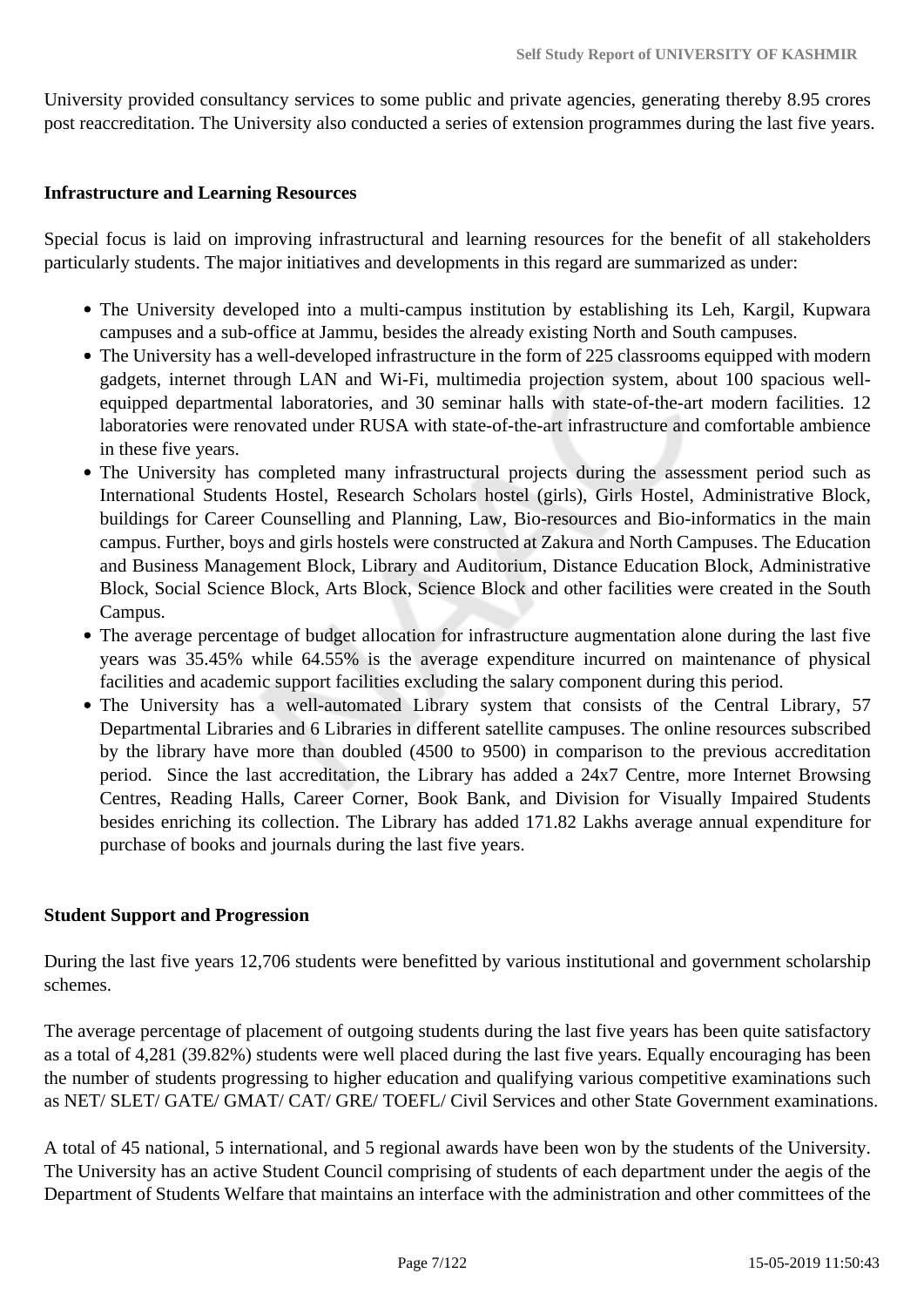institution. The University has a full-fledged Directorate of Physical Education which organizes a number of sports activities at regional, state and national levels. A total of 273 sports and cultural activities were organized which include inter college, interdepartmental and inter-university tournaments.

The University has an Alumni Association that contributed more than 50 lakh rupees during the assessment period, besides running some schools for the disadvantaged section of the society. Regular meetings of Alumni are held at the departmental and institutional level and the University plans to organize a massive Alumni meeting to record and disseminate all the major success stories from across the world to inspire the students.

### **Governance, Leadership and Management**

During the current assessment period (2013-2018), the University has significantly improved the quality of governance and management. The strategic plan (2012-2022) of the University contains the vision and mission of the University which is to be a world class University committed to create and disseminate knowledge for human development and welfare and to create an intellectually stimulating environment, promote excellence in teaching, research and extension activities and facilitate academic freedom, diversity and harmony.

Significant improvement has also been made in areas such as administrative setup, functions of various bodies, procedures for recruitment, promotional policies, decentralisation, participative management and grievance redressal mechanism. Reforms carried out in Finance Management stand out due to their importance in the future growth of the University.

Another worth-mentioning feature in this area is the unprecedented increase in the collaborations with some reputed National and International Universities/Institutions which has opened new vistas of growth and change in the University.

Yet another hallmark of progressive management is the full implementation of e-governance which has led to dramatic improvement in all domains of University functioning. The Directorate of IT &SS has achieved the benchmarks of success through the implementation of various projects and has been collaborating with several multinational organizations. Noteworthy among its achievements is the impact of e-governance on studentrelated activities like admission, examination and declaration of results which have witnessed a fundamental change in making these processes highly transparent, fool-proof and less time-consuming. The highly effective implementation of e-governance is sure to help the University achieve its goal of excellence.

IQAC has evolved as a robust and efficient unit during the last few years. Reviewing of the teaching-learning process, structures and methodologies of operations and learning outcomes at periodic intervals, critical review of the research footprint of different departments in standard international databases through an independent agency, identifying best departments, best faculty/researchers and encouraging them have been among the remarkable achievements of IQAC.

### **Institutional Values and Best Practices**

The University has taken a number of measures to promote institutional values, professional ethics, gender sensitivity, environmental consciousness and sustainability. Some notable best practices for academic development and progression during the re-accreditation period are: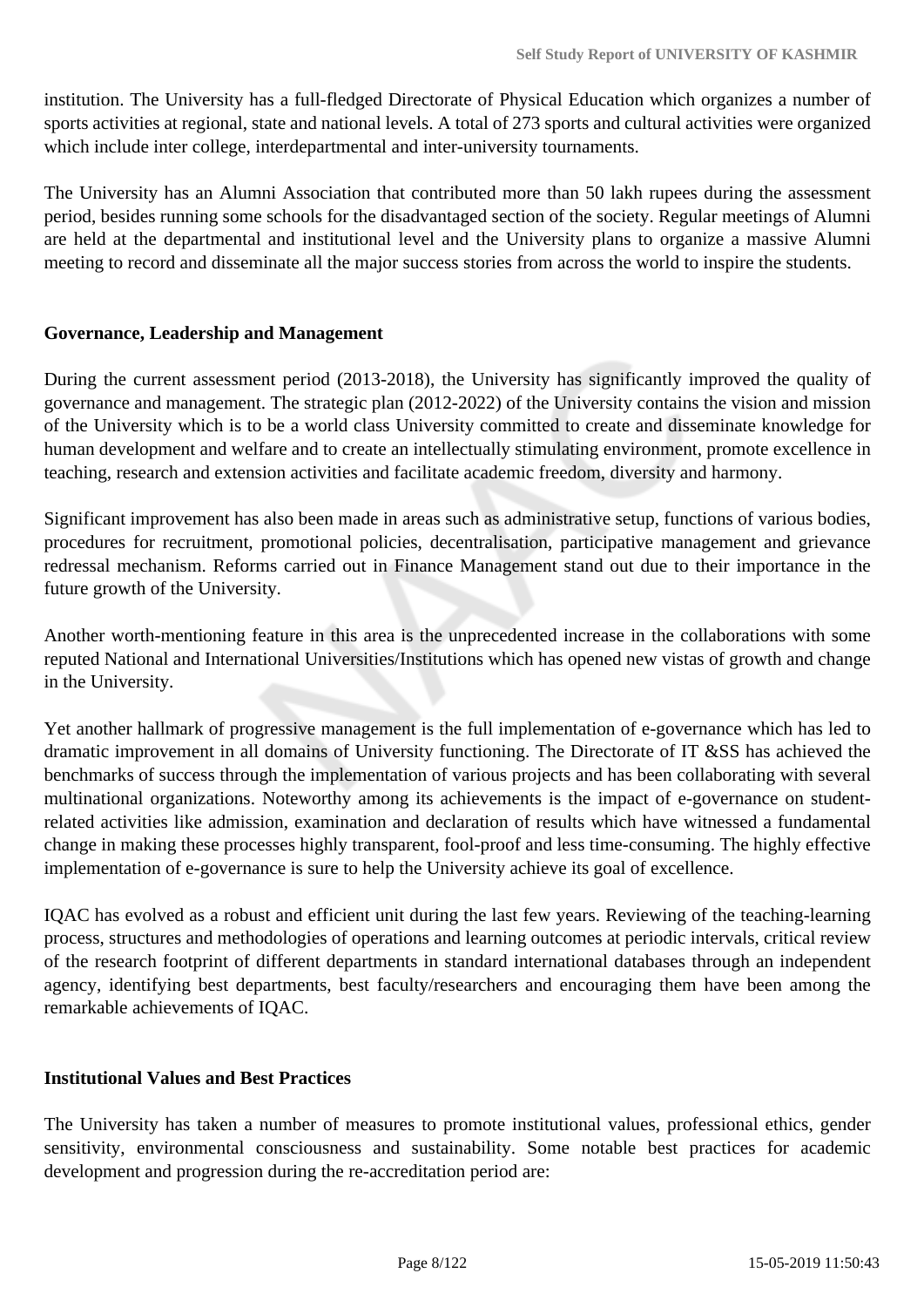24x7 facilities in the Central Library which is a huge repository of books, rare manuscripts, e-resources, with state-of-the-art facilities including those for the specially-abled persons.

- Online feedback system about teachers from students collected in a completely transparent manner. The probation clearance of newly recruited faculty is linked to the feedback, besides other parameters.
- Development of e-contents, e-tutorials and MOOC's as a supplement to the classroom teaching and innovative way to compensate for the time loss due to the prevailing circumstances in the valley.
- Putting in place a series of e-governance initiatives to improve transparency and efficiency.
- Transparency in teaching-evaluation systems including student representatives in Course Review Committees, provision for students to sign their answer scripts after evaluation, instant SMS/email alert service to students as the awards are uploaded by the teachers.
- Organizing colloquium lectures and the series 'Know the Nobel Laureates' are some of the new good practices initiated.
- Gender-sensitive environment is promoted through Women's Studies Centre, a vibrant Women's Grievance Redressal Cell, Committee on Sexual Harassment, provision for a lady Proctor in the Proctorial wing, administration of Girl's hostels by female officers, fairly good representation of women in key administrative positions and University faculty, and separate transport facilities for women.
- A number of courses with an emphasis on ethics and social responsibility have been introduced.
- To preserve and nourish the spiritual dimension in the context of increasing urbanisation and material progress, the teachings of some well-known saints and poets are highlighted. Shiekh-ul-Alam Chair, dedicated to the teachings of the patron-saint of Kashmir, Sheikh Nuruddin Wali, regularly organizes programmes focussed on spiritual and moral values.
- Observing the National Education Day, Tagore Day and organizing national youth festivals also contribute to the goal of creating a spiritual awareness.
- Special plantation drives are undertaken every year through NSS and DSW beginning on *Nauroz* (the plantation day) to propagate the idea of '*one student one plant slogan'*.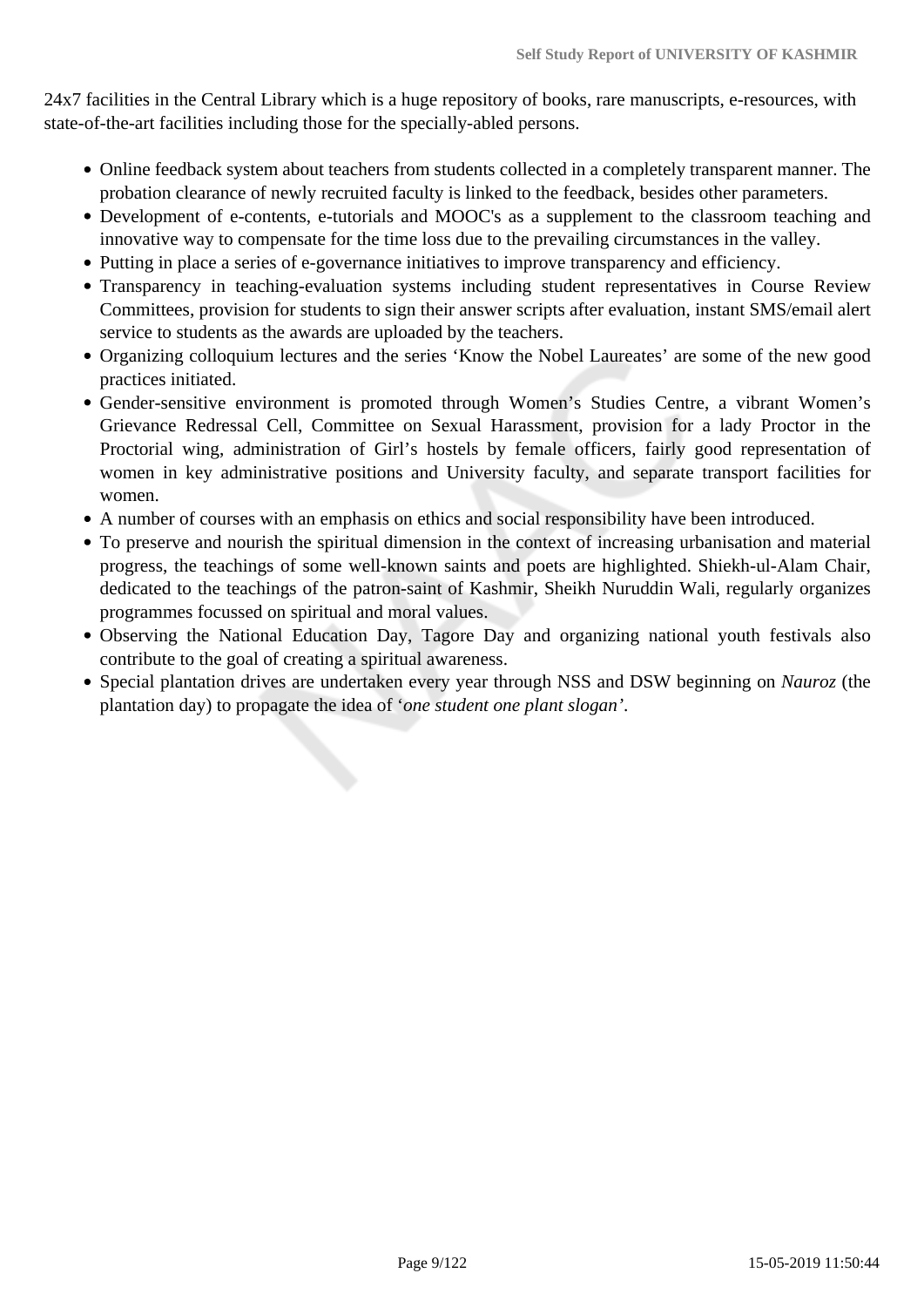# **2. PROFILE**

# **2.1 BASIC INFORMATION**

| Name and Address of the University |                                                                 |
|------------------------------------|-----------------------------------------------------------------|
| Name                               | UNIVERSITY OF KASHMIR                                           |
| Address                            | University of Kashmir Hazratbal, Srinagar, Jammu<br>and Kashmir |
| City                               | Srinagar                                                        |
| <b>State</b>                       | Jammu And Kashmir                                               |
| Pin                                | 190006                                                          |
| Website                            | kashmiruniversity.ac.in                                         |

| <b>Contacts for Communication</b> |                                                                                                      |                                          |               |                  |                        |  |
|-----------------------------------|------------------------------------------------------------------------------------------------------|------------------------------------------|---------------|------------------|------------------------|--|
| <b>Designation</b>                | <b>Name</b>                                                                                          | <b>Telephone with</b><br><b>STD Code</b> | <b>Mobile</b> | Fax              | <b>Email</b>           |  |
| Vice<br>Chancellor                | <b>Talat Ahmad</b><br><b>FNA FASc</b><br><b>FNASc JC</b><br><b>Bose</b><br><b>National</b><br>Fellow | 0194-2272000                             | 9419530211    | 0194-227208<br>6 | diqa@uok.edu.in        |  |
| IQAC / CIQA<br>coordinator        | Manzoor<br>Ahmad Shah                                                                                | 0194-2272016                             | 7780806013    | 0194-227200<br>6 | mashah75@yahoo.<br>com |  |

| <b>Nature of University</b> |                         |
|-----------------------------|-------------------------|
| Nature of University        | <b>State University</b> |

| Type of University |            |
|--------------------|------------|
| Type of University | Affliating |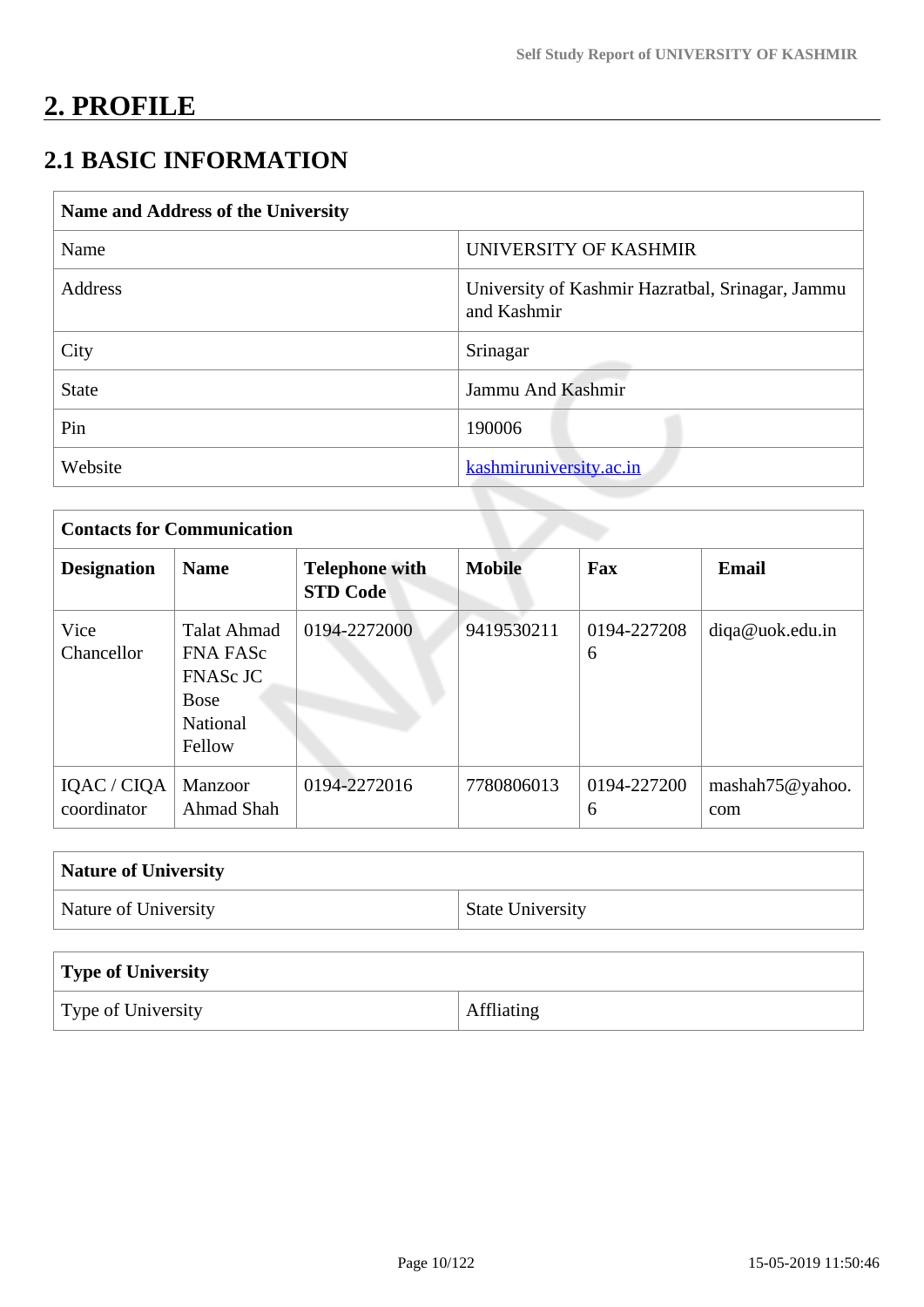| <b>Establishment Details</b>                 |            |  |  |  |
|----------------------------------------------|------------|--|--|--|
| Establishment Date of the University         | 05-09-1969 |  |  |  |
| Status Prior to Establishment, If applicable | Other      |  |  |  |
| <b>Establishment Date</b>                    | 01-01-1970 |  |  |  |
| Any Other, Please Specify                    |            |  |  |  |

| <b>Recognition Details</b>                                                |              |                      |
|---------------------------------------------------------------------------|--------------|----------------------|
| Date of Recognition as a University by UGC or Any Other National Agency : |              |                      |
| <b>Under Section</b>                                                      | Date         | <b>View Document</b> |
| 2f of UGC                                                                 | $05-09-1969$ | <b>View Document</b> |
| 12B of UGC                                                                | 05-09-1969   | <b>View Document</b> |

| <b>University with Potential for Excellence</b>                                                 |    |
|-------------------------------------------------------------------------------------------------|----|
| Is the University Recognised as a University with<br>Potential for Excellence (UPE) by the UGC? | Nο |

|                              | <b>Location, Area and Activity of Campus</b>                                            |           |                                   |                                       |                                                  |                                 |                                                        |
|------------------------------|-----------------------------------------------------------------------------------------|-----------|-----------------------------------|---------------------------------------|--------------------------------------------------|---------------------------------|--------------------------------------------------------|
| <b>Campus</b><br><b>Type</b> | <b>Address</b>                                                                          | Location* | <b>Campus</b><br>Area in<br>Acres | <b>Built up</b><br>Area in<br>sq.mts. | Program<br>mes<br><b>Offered</b>                 | Date of<br><b>Establishment</b> | Date of<br><b>Recognition</b><br>by<br><b>UGC/MHRD</b> |
| Main<br>campus               | Universi<br>ty of<br>Kashmir<br>Hazratb<br>al,<br>Srinagar<br>, Jammu<br>and<br>Kashmir | Urban     | 246.85                            | 519081                                | <b>UGPG</b><br>and<br>Research<br>Program<br>mes |                                 |                                                        |
| <b>Satellite</b><br>Campus   | South<br>Campus<br>, Anantn<br>ag,<br>Kashmir                                           | Rural     | 43.75                             | 67949.93                              | UGPG<br>and<br>Research<br>Program<br>mes        | $01 - 12 - 2004$                | $31 - 12 - 2004$                                       |
| Satellite<br>Campus          | <b>North</b><br>Campus                                                                  | Rural     | 119.37                            | 43446                                 | UGPG<br>and                                      | $01 - 05 - 2003$                | 30-04-2004                                             |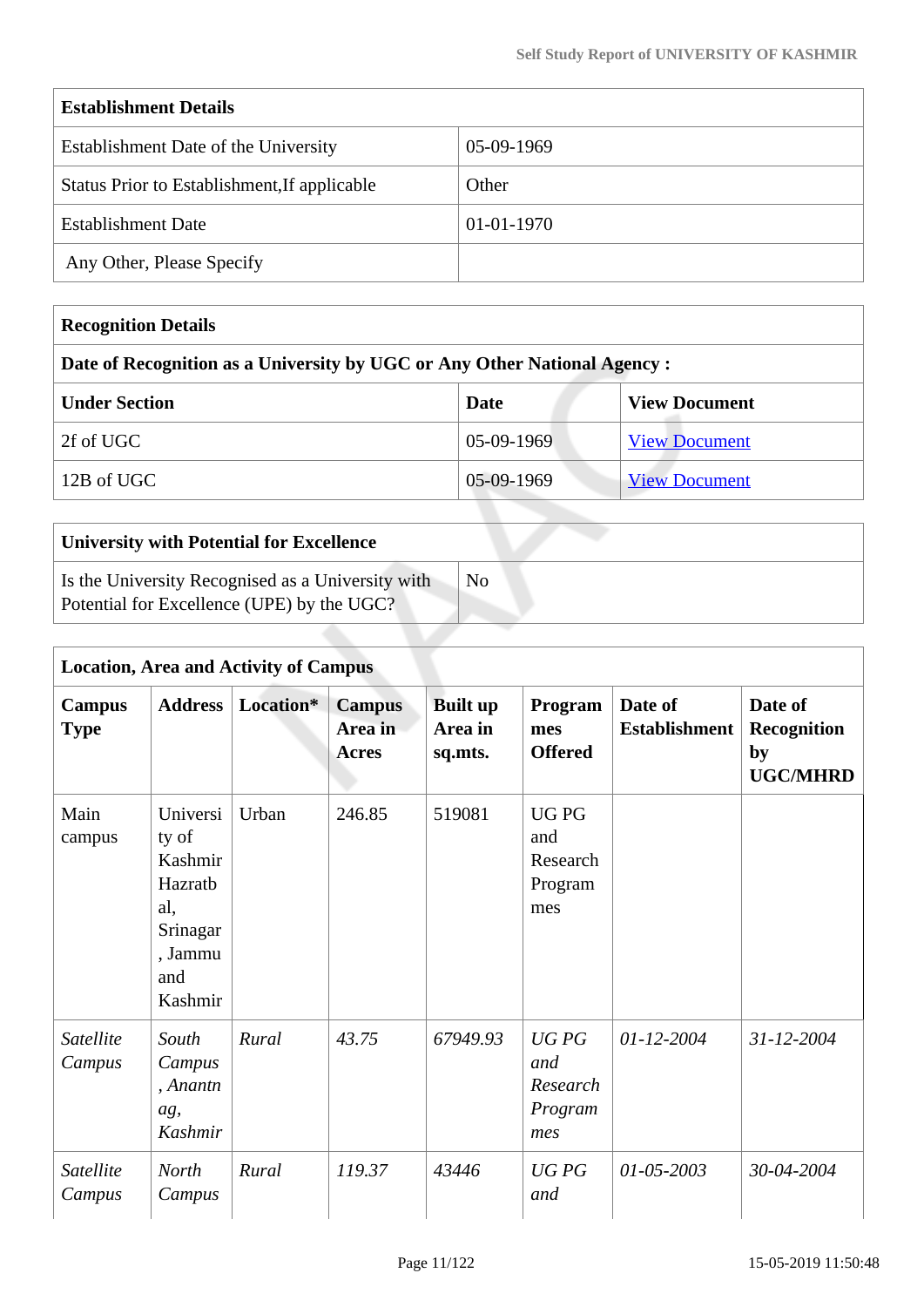|                            | , Baram<br>ulla,<br>Kashmir                    |       |        |          | Research<br>Program<br>mes                                  |            |            |
|----------------------------|------------------------------------------------|-------|--------|----------|-------------------------------------------------------------|------------|------------|
| Satellite<br>Campus        | Kargil<br>Campus<br>, Kargil                   | Hill  | 75.1   | 50430.8  | UG and<br>PG                                                | 01-04-2011 | 30-04-2011 |
| Satellite<br>Campus        | Zakura<br>Campus<br>Srinaga<br>r               | Urban | 37.5   | 48777    | Undergra<br>duate pro<br>grammes<br>only                    | 01-04-2009 | 30-04-2009 |
| Satellite<br>Campus        | Leh,<br>Ladakh,<br>Jammu<br>And<br>Kashmir     | Hill  | 102.46 | 35280.53 | Post<br>Graduate<br>Program<br>mes                          | 10-10-2015 | 31-10-2015 |
| Satellite<br>Campus        | Kupwar<br>a,<br>Jammu<br>And<br>Kashmir        | Rural | 42     | 12342    | No Progr<br>ammes<br><b>Offered</b><br>at<br>Present        | 01-12-2013 | 31-12-2013 |
| Regional<br><b>Centres</b> | Bathindi<br>, Jammu<br>Jammu<br>And<br>Kashmir | Urban | 1.5    | 10200    | No Progr<br>ammes<br><b>Offered</b><br><i>at</i><br>Present | 09-03-2017 | 31-03-2017 |

# **2.2 ACADEMIC INFORMATION**

# **Affiliated Institutions to the University**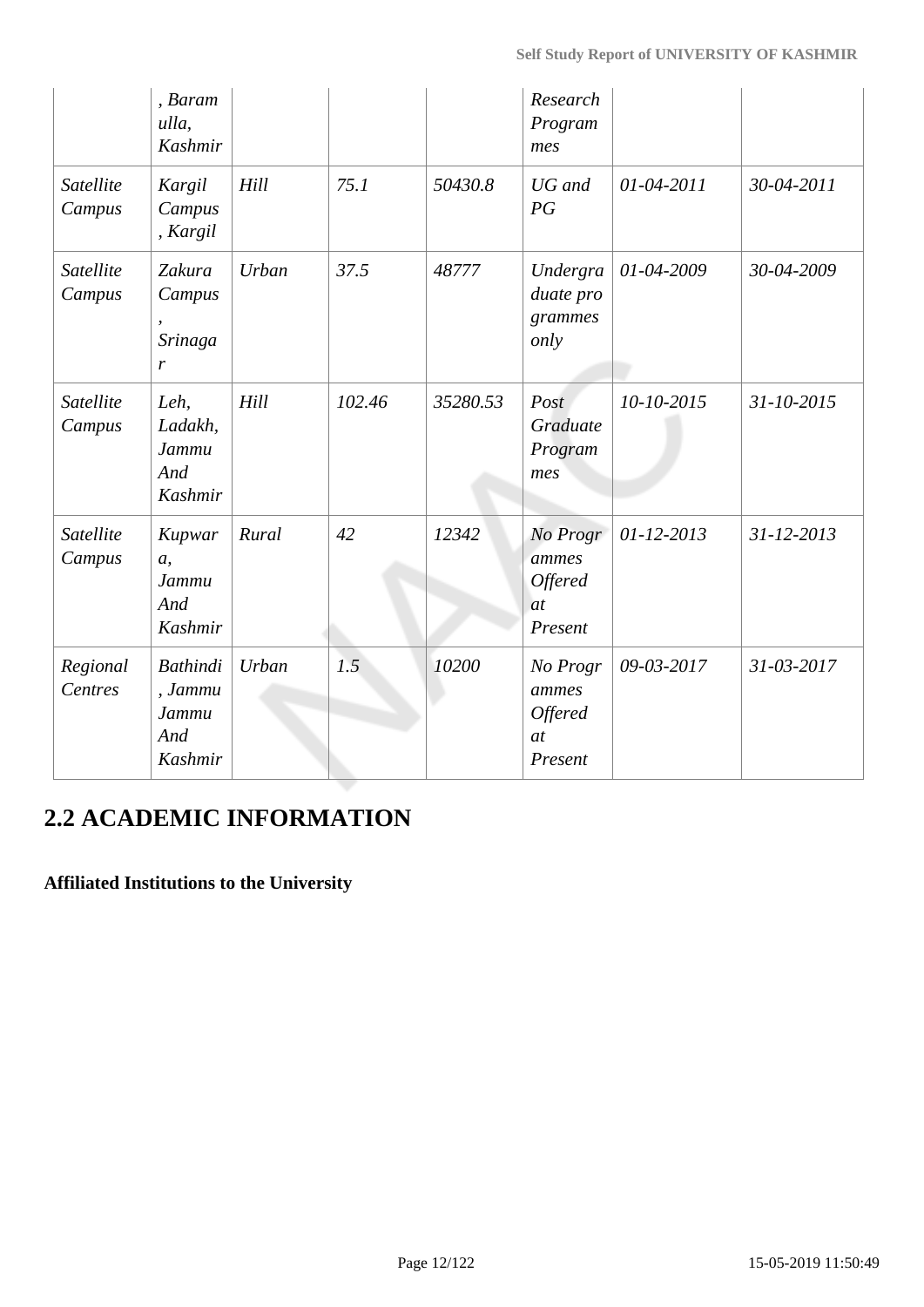| <b>Type of Colleges</b>                                                                           | <b>Permanent</b> | <b>Temporary</b> | <b>Total</b>   |
|---------------------------------------------------------------------------------------------------|------------------|------------------|----------------|
| Law                                                                                               | $\overline{0}$   | $\overline{4}$   | $\overline{4}$ |
| <b>Education/Teachers Training</b>                                                                | $\boldsymbol{0}$ | 74               | 74             |
| <b>Business Administration/Commerce/Ma</b><br>nagement/Finance                                    | $\overline{0}$   | 3                | 3              |
| Fine Arts/Performance Arts/Visual<br><b>Arts/Applied Arts</b>                                     | 1                | $\mathbf{1}$     | $\overline{2}$ |
| Engineering/Technology/Architecture/D<br>esign                                                    | $\boldsymbol{0}$ | $\mathbf{1}$     | $\mathbf{1}$   |
| Medicine & Surgery/Ayurveda/Unani/H<br>omeopathy/Health & Allied<br>Sciences/Paramedical/Sciences | $\overline{4}$   | 4                | 8              |
| Universal/Common to All Disciplines                                                               | 47               | $\overline{0}$   | 47             |
| Science                                                                                           | $\overline{0}$   | $\mathbf{1}$     | 1              |
| Professional                                                                                      | $\overline{2}$   | $\overline{2}$   | $\overline{4}$ |
| Humanities                                                                                        | $\theta$         | 5                | 5              |

## **Furnish the Details of Colleges of University**

| <b>Type Of Colleges</b>                           | <b>Numbers</b> |
|---------------------------------------------------|----------------|
| <b>Constituent Colleges</b>                       | $\overline{2}$ |
| <b>Affiliated Colleges</b>                        | 149            |
| Colleges Under $2(f)$                             | 41             |
| Colleges Under 2(f) and 12B                       | 41             |
| <b>NAAC</b> Accredited Colleges                   | 24             |
| Colleges with Potential for Excellence(UGC)       | $\overline{2}$ |
| <b>Autonomous Colleges</b>                        | 1              |
| <b>Colleges with Postgraduate Departments</b>     | 6              |
| <b>Colleges with Research Departments</b>         | 1              |
| University Recognized Research Institutes/Centers | 1              |

 Is the University Offering any Programmes Recognised by any Statutory Regulatory Authority (SRA)

: Yes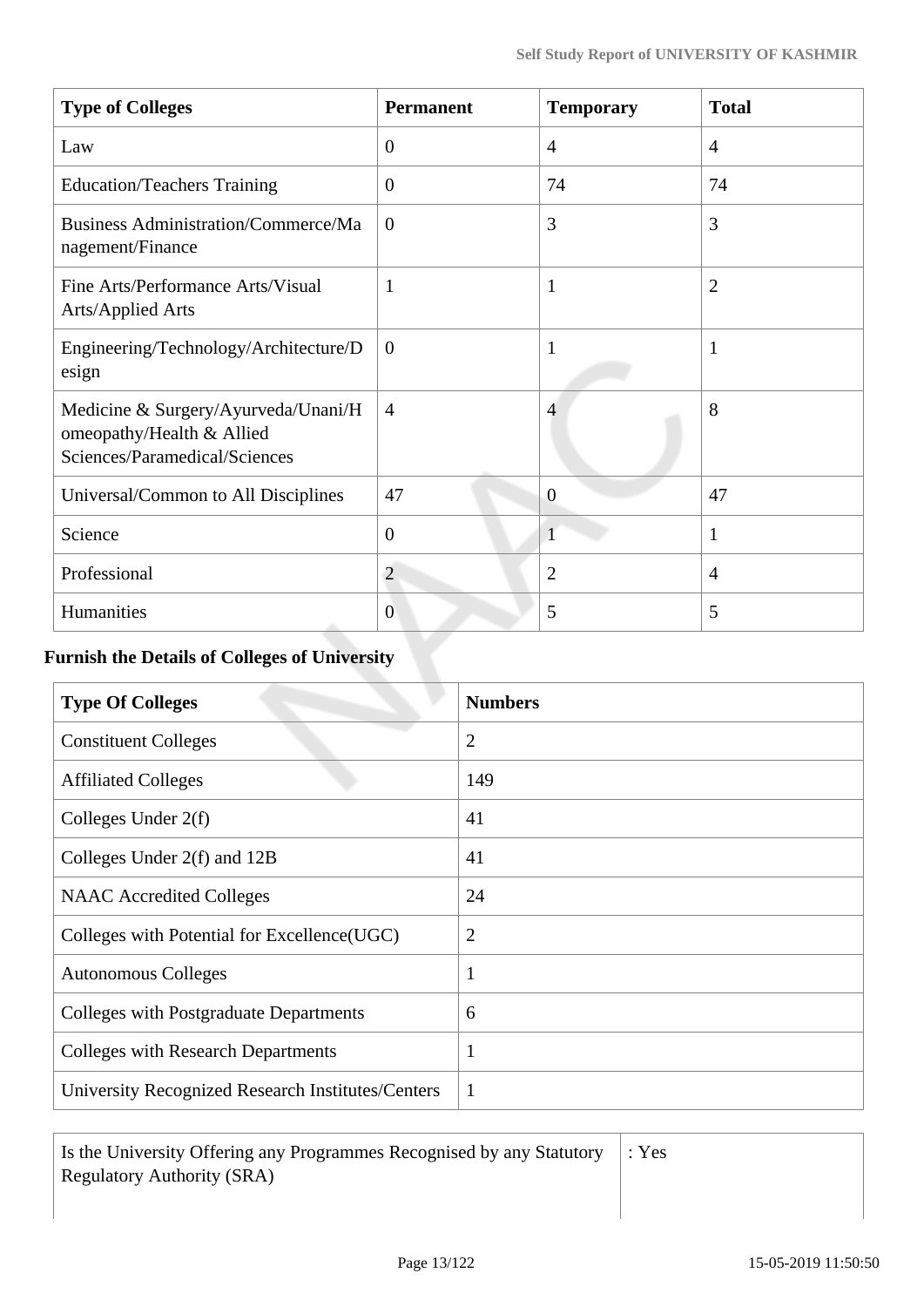| SRA program  | Document                    |  |
|--------------|-----------------------------|--|
| <b>INC</b>   | 100028 1647 7 1542711900.pd |  |
| <b>BCI</b>   | 100028 1647 8 1538634341.pd |  |
| <b>AICTE</b> | 100028 1647 1 1540301312.pd |  |

### **Details Of Teaching & Non-Teaching Staff Of University**

| <b>Teaching Faculty</b> |                  |                |                |                            |                |                |                            |                  |      |        |               |       |
|-------------------------|------------------|----------------|----------------|----------------------------|----------------|----------------|----------------------------|------------------|------|--------|---------------|-------|
|                         | <b>Professor</b> |                |                | <b>Associate Professor</b> |                |                | <b>Assistant Professor</b> |                  |      |        |               |       |
|                         | Male             | Female         | Others         | Total                      | Male           | Female         | Others                     | Total            | Male | Female | <b>Others</b> | Total |
| Sanctioned              |                  |                |                | 65                         |                |                |                            | 131              |      |        |               | 368   |
| Recruited               | 26               | 3              | $\overline{0}$ | 29                         | 41             | 8              | $\overline{0}$             | 49               | 271  | 70     | $\theta$      | 341   |
| Yet to Recruit          |                  |                |                | 36                         |                |                |                            | 82               |      |        |               | 27    |
| <b>On Contract</b>      | $\theta$         | $\overline{0}$ | $\theta$       | $\overline{0}$             | $\overline{0}$ | $\overline{0}$ | $\overline{0}$             | $\boldsymbol{0}$ | 71   | 38     | $\theta$      | 109   |

| <b>Non-Teaching Staff</b> |             |        |                  |              |  |  |  |  |
|---------------------------|-------------|--------|------------------|--------------|--|--|--|--|
|                           | <b>Male</b> | Female | <b>Others</b>    | <b>Total</b> |  |  |  |  |
| Sanctioned                |             |        |                  | 1286         |  |  |  |  |
| Recruited                 | 892         | 250    | $\overline{0}$   | 1142         |  |  |  |  |
| Yet to Recruit            |             |        |                  | 144          |  |  |  |  |
| <b>On Contract</b>        | 30          | 18     | $\boldsymbol{0}$ | 48           |  |  |  |  |

| <b>Technical Staff</b> |             |        |                  |              |  |  |  |
|------------------------|-------------|--------|------------------|--------------|--|--|--|
|                        | <b>Male</b> | Female | <b>Others</b>    | <b>Total</b> |  |  |  |
| Sanctioned             |             |        |                  | 489          |  |  |  |
| Recruited              | 300         | 82     | $\boldsymbol{0}$ | 382          |  |  |  |
| <b>Yet to Recruit</b>  |             |        |                  | 107          |  |  |  |
| On Contract            | 13          | 4      | $\theta$         | 17           |  |  |  |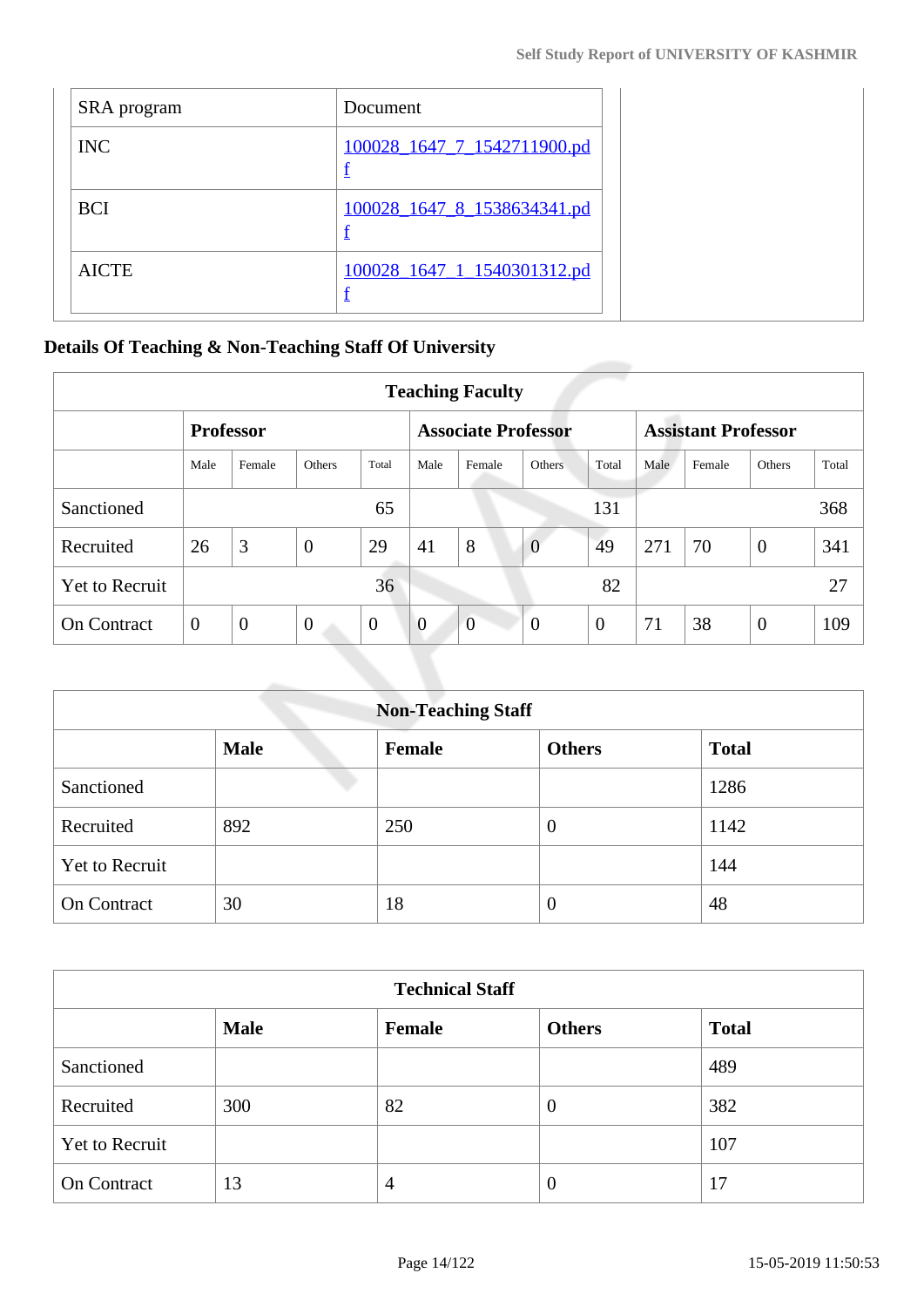|                                     | <b>Permanent Teachers</b> |                |                            |                |                  |                            |          |                |                |              |
|-------------------------------------|---------------------------|----------------|----------------------------|----------------|------------------|----------------------------|----------|----------------|----------------|--------------|
| <b>Highest</b><br>Qualificatio<br>n | <b>Professor</b>          |                | <b>Associate Professor</b> |                |                  | <b>Assistant Professor</b> |          |                |                |              |
|                                     | Male                      | Female         | Others                     | Male           | Female           | Others                     | Male     | Female         | Others         | Total        |
| D.sc/D.Litt.                        | $\overline{0}$            | $\mathbf{1}$   | $\mathbf{0}$               | $\overline{0}$ | $\boldsymbol{0}$ | $\theta$                   | $\theta$ | $\overline{0}$ | $\overline{0}$ | $\mathbf{1}$ |
| Ph.D.                               | 67                        | 12             | $\overline{0}$             | 35             | 10               | $\theta$                   | 154      | 44             | $\theta$       | 322          |
| M.Phil.                             | $\boldsymbol{0}$          | $\overline{0}$ | $\mathbf{0}$               | $\theta$       | $\boldsymbol{0}$ | $\theta$                   | 28       | 10             | $\overline{0}$ | 38           |
| PG                                  | $\overline{0}$            | $\theta$       | $\mathbf{0}$               | $\mathbf{0}$   | $\mathbf{0}$     | $\theta$                   | 51       | 7              | $\mathbf{0}$   | 58           |

# **Qualification Details of the Teaching Staff**

|                                     | <b>Temporary Teachers</b> |                |                            |                |                            |                |                |                |                |                |
|-------------------------------------|---------------------------|----------------|----------------------------|----------------|----------------------------|----------------|----------------|----------------|----------------|----------------|
| <b>Highest</b><br>Qualificatio<br>n | <b>Professor</b>          |                | <b>Associate Professor</b> |                | <b>Assistant Professor</b> |                |                |                |                |                |
|                                     | Male                      | Female         | Others                     | Male           | Female                     | Others         | Male           | Female         | <b>Others</b>  | Total          |
| D.sc/D.Litt.                        | $\overline{0}$            | $\overline{0}$ | $\overline{0}$             | $\overline{0}$ | $\boldsymbol{0}$           | $\overline{0}$ | $\overline{0}$ | $\overline{0}$ | $\overline{0}$ | $\overline{0}$ |
| Ph.D.                               | $\mathbf{0}$              | $\overline{0}$ | $\overline{0}$             | $\overline{0}$ | $\overline{0}$             | $\overline{0}$ | 6              | 5              | $\theta$       | 11             |
| M.Phil.                             | $\mathbf{0}$              | $\overline{0}$ | $\overline{0}$             | $\overline{0}$ | $\overline{0}$             | $\overline{0}$ | $\overline{0}$ | $\overline{0}$ | $\theta$       | $\overline{0}$ |
| PG                                  | $\theta$                  | $\mathbf{0}$   | $\theta$                   | $\overline{0}$ | $\mathbf{0}$               | $\theta$       | $\overline{0}$ | $\overline{0}$ | $\mathbf{0}$   | $\theta$       |

|                                     | <b>Part Time Teachers</b> |                |                            |                |                            |          |                |                |                |                |
|-------------------------------------|---------------------------|----------------|----------------------------|----------------|----------------------------|----------|----------------|----------------|----------------|----------------|
| <b>Highest</b><br>Qualificatio<br>n | <b>Professor</b>          |                | <b>Associate Professor</b> |                | <b>Assistant Professor</b> |          |                |                |                |                |
|                                     | Male                      | Female         | Others                     | Male           | Female                     | Others   | Male           | Female         | Others         | Total          |
| D.sc/D.Litt.                        | $\overline{0}$            | $\theta$       | $\theta$                   | $\overline{0}$ | $\boldsymbol{0}$           | $\theta$ | $\overline{0}$ | $\overline{0}$ | $\overline{0}$ | $\overline{0}$ |
| Ph.D.                               | $\theta$                  | $\overline{0}$ | $\overline{0}$             | $\overline{0}$ | $\overline{0}$             | $\theta$ | $\overline{0}$ | $\overline{0}$ | $\overline{0}$ | $\overline{0}$ |
| M.Phil.                             | $\overline{0}$            | $\overline{0}$ | $\overline{0}$             | $\overline{0}$ | $\boldsymbol{0}$           | $\theta$ | $\overline{0}$ | $\overline{0}$ | $\theta$       | $\overline{0}$ |
| PG                                  | $\overline{0}$            | $\overline{0}$ | $\overline{0}$             | $\overline{0}$ | $\boldsymbol{0}$           | $\theta$ | $\overline{0}$ | $\theta$       | $\theta$       | $\overline{0}$ |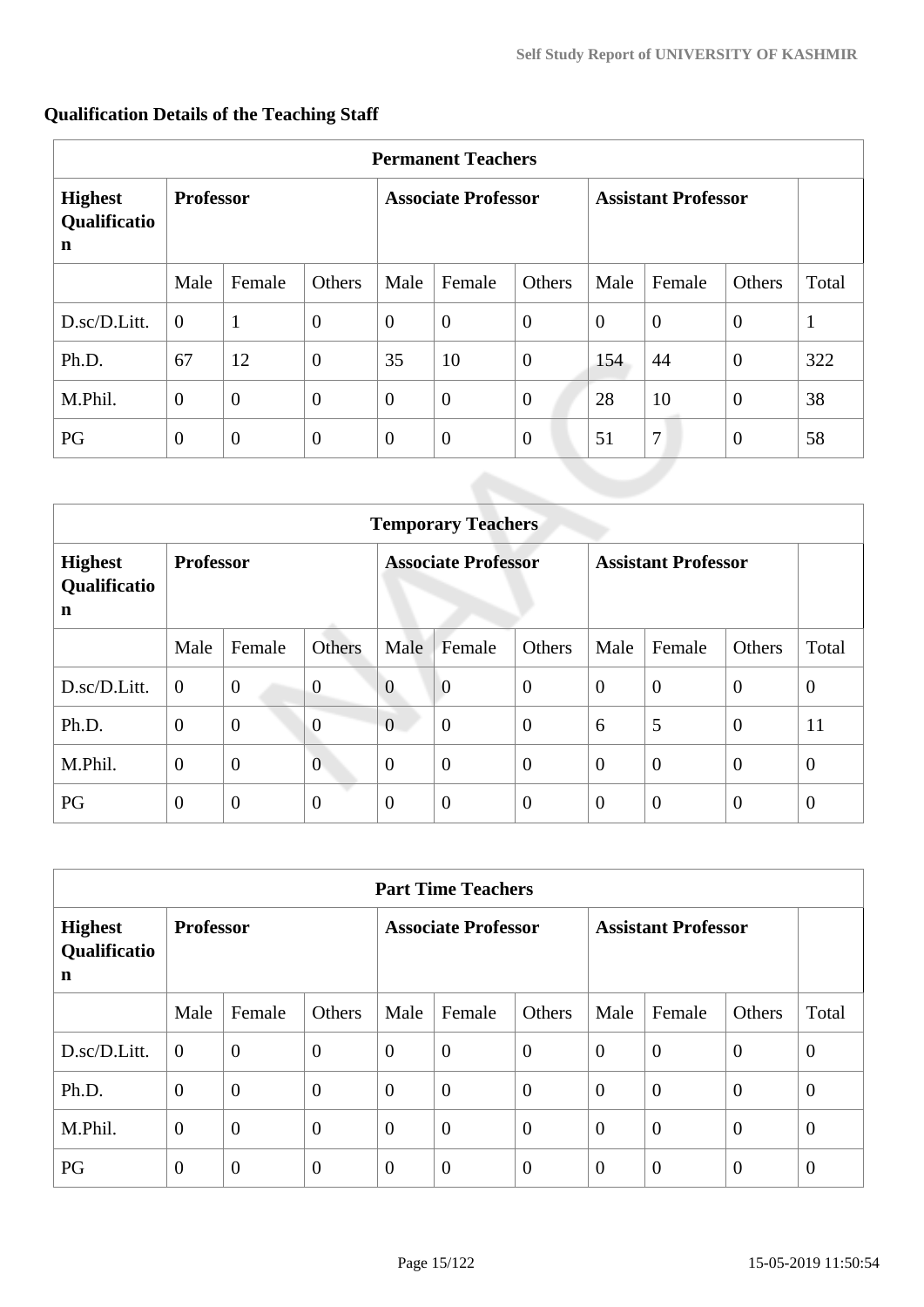# **Male Female Others Total** Emeritus Professor | 4 0 0 4 Adjunct Professor  $\begin{vmatrix} 0 & 0 \\ 0 & 0 \end{vmatrix}$   $\begin{vmatrix} 0 & 0 \\ 0 & 0 \\ 0 & 0 \end{vmatrix}$ Visiting Professor  $\begin{vmatrix} 7 & 3 & 0 \end{vmatrix}$  0 10

### **Distinguished Academicians Appointed As**

### **Chairs Instituted by the University**

| Sl.No | Name of the<br><b>Department</b>           | Name of the Chair    | Name of the Sponsor<br><b>Organisation/Agency</b>                |
|-------|--------------------------------------------|----------------------|------------------------------------------------------------------|
|       | Centre of Sheikh ul<br><b>Alam Studies</b> | Sheikh ul Alam Chair | J and K Art and Cultural<br>Academy and University<br>of Kashmir |

**Provide the Following Details of Students Enrolled in the University During the Current Academic Year**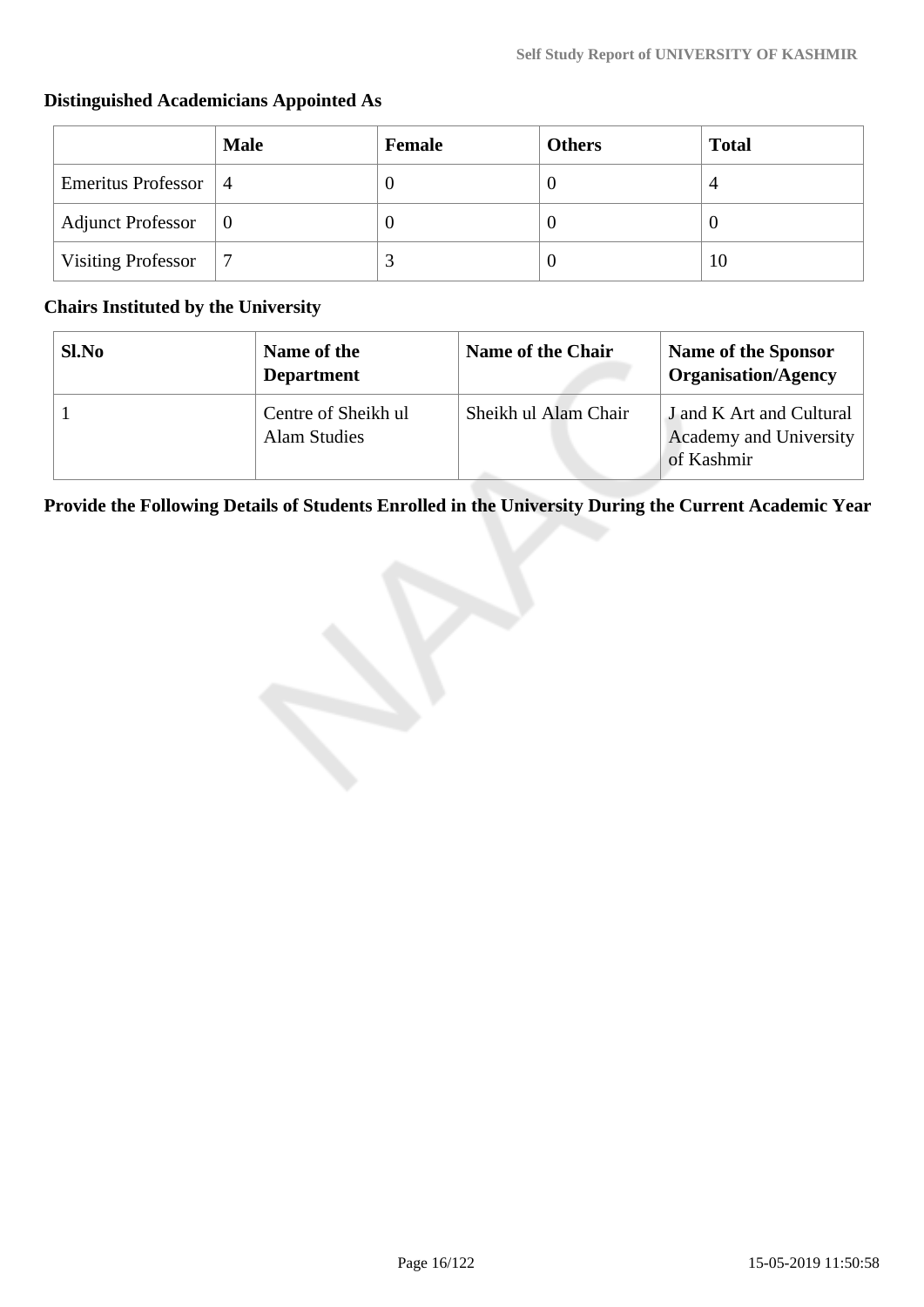| Programme                                                          |        | <b>From the State</b><br>Where<br><b>University</b> is<br><b>Located</b> | <b>From Other</b><br><b>States of India</b> | <b>NRI Students</b> | Foreign<br><b>Students</b> | <b>Total</b>     |
|--------------------------------------------------------------------|--------|--------------------------------------------------------------------------|---------------------------------------------|---------------------|----------------------------|------------------|
| <b>UG</b>                                                          | Male   | 558                                                                      | $\boldsymbol{0}$                            | $\boldsymbol{0}$    | $\boldsymbol{0}$           | 558              |
|                                                                    | Female | 409                                                                      | $\boldsymbol{0}$                            | $\boldsymbol{0}$    | $\boldsymbol{0}$           | 409              |
|                                                                    | Others | $\overline{0}$                                                           | $\boldsymbol{0}$                            | $\boldsymbol{0}$    | $\boldsymbol{0}$           | $\boldsymbol{0}$ |
| PG                                                                 | Male   | 2452                                                                     | $\boldsymbol{0}$                            | $\boldsymbol{0}$    | $\overline{0}$             | 2452             |
|                                                                    | Female | 2892                                                                     | $\boldsymbol{0}$                            | $\boldsymbol{0}$    | $\boldsymbol{0}$           | 2892             |
|                                                                    | Others | $\overline{0}$                                                           | $\boldsymbol{0}$                            | $\overline{0}$      | $\boldsymbol{0}$           | $\overline{0}$   |
| PG Diploma                                                         | Male   | $\mathbf{0}$                                                             | $\boldsymbol{0}$                            | $\overline{0}$      | $\overline{0}$             | $\overline{0}$   |
| recognised by<br>statutory<br>authority<br>including<br>university | Female | $\overline{4}$                                                           | $\boldsymbol{0}$                            | $\boldsymbol{0}$    | $\overline{0}$             | $\overline{4}$   |
|                                                                    | Others | $\boldsymbol{0}$                                                         | $\boldsymbol{0}$                            | $\mathbf{0}$        | $\boldsymbol{0}$           | $\boldsymbol{0}$ |
| Doctoral (Ph.D)                                                    | Male   | 497                                                                      | $\boldsymbol{0}$                            | $\boldsymbol{0}$    | $\boldsymbol{0}$           | 497              |
|                                                                    | Female | 357                                                                      | $\overline{0}$                              | $\boldsymbol{0}$    | $\boldsymbol{0}$           | 357              |
|                                                                    | Others | $\boldsymbol{0}$                                                         | $\overline{0}$                              | $\boldsymbol{0}$    | $\boldsymbol{0}$           | $\overline{0}$   |
| Diploma                                                            | Male   | $\overline{0}$                                                           | $\boldsymbol{0}$                            | $\boldsymbol{0}$    | $\overline{0}$             | $\overline{0}$   |
|                                                                    | Female | $\boldsymbol{0}$                                                         | $\boldsymbol{0}$                            | $\overline{0}$      | $\overline{0}$             | $\boldsymbol{0}$ |
|                                                                    | Others | $\overline{0}$                                                           | $\boldsymbol{0}$                            | $\boldsymbol{0}$    | $\overline{0}$             | $\boldsymbol{0}$ |
| Certificate /                                                      | Male   | 21                                                                       | $\overline{0}$                              | $\boldsymbol{0}$    | $\boldsymbol{0}$           | 21               |
| Awareness                                                          | Female | 10                                                                       | $\boldsymbol{0}$                            | $\boldsymbol{0}$    | $\boldsymbol{0}$           | 10               |
|                                                                    | Others | $\overline{0}$                                                           | $\boldsymbol{0}$                            | $\boldsymbol{0}$    | $\boldsymbol{0}$           | $\overline{0}$   |
| Pre Doctoral                                                       | Male   | 10                                                                       | $\boldsymbol{0}$                            | $\boldsymbol{0}$    | $\boldsymbol{0}$           | 10               |
| (M.Phil)                                                           | Female | 12                                                                       | $\boldsymbol{0}$                            | $\overline{0}$      | $\overline{0}$             | 12               |
|                                                                    | Others | $\boldsymbol{0}$                                                         | $\boldsymbol{0}$                            | $\boldsymbol{0}$    | $\overline{0}$             | $\overline{0}$   |

| Does the University offer any Integrated Programmes? | Yes |
|------------------------------------------------------|-----|
| Total Number of Integrated Programme                 |     |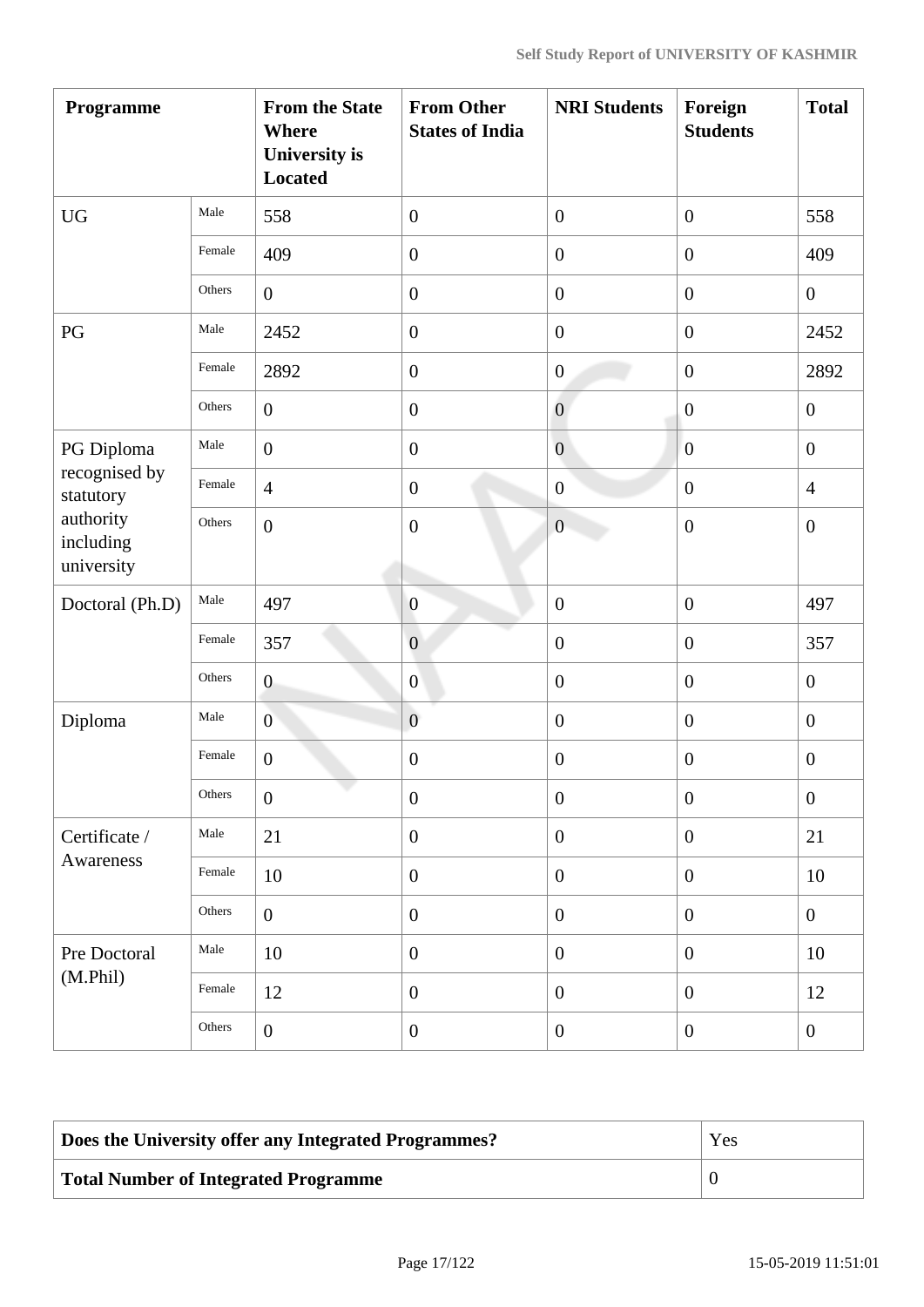| <b>Integrated</b><br><b>Programme</b> | <b>From the State</b><br>where<br>university is<br>located | <b>From other</b><br><b>States of India</b> | <b>NRI</b> students | Foreign<br><b>Students</b> | <b>Total</b>   |
|---------------------------------------|------------------------------------------------------------|---------------------------------------------|---------------------|----------------------------|----------------|
| Male                                  | 157                                                        | $\boldsymbol{0}$                            | $\theta$            | $\theta$                   | 157            |
| Female                                | 133                                                        | $\boldsymbol{0}$                            | $\theta$            | $\Omega$                   | 133            |
| Others                                | $\overline{0}$                                             | $\boldsymbol{0}$                            | O                   | $\theta$                   | $\overline{0}$ |

# **Details of UGC Human Resource Development Centre, If applicable**

| <b>Year of Establishment</b>                              | $01 - 11 - 1987$ |
|-----------------------------------------------------------|------------------|
| Number of UGC Orientation Programmes                      | 20               |
| Number of UGC Refresher Course                            | 28               |
| Number of University's own Programmes                     | 18               |
| Total Number of Programmes Conducted (last five<br>years) | 66               |

### **Accreditation Details**

| $Cycle$ Info | Accreditation | Grade | <b>CGPA</b> | <b>Upload Peer Team</b> |
|--------------|---------------|-------|-------------|-------------------------|
|              |               |       |             | Report                  |
| $ $ Cycle 1  | Accreditation | 86.45 | A           |                         |
|              |               |       |             | <b>NAAC Cycle 1.pdf</b> |
| $C$ ycle 2   | Accreditation | 3.11  | A           |                         |
|              |               |       |             | <b>NAAC Cycle 2.pdf</b> |
| Cycle 3      | Accredation   |       |             |                         |

# **2.3 EVALUATIVE REPORT OF THE DEPARTMENTS**

| <b>Department Name</b>         | <b>Upload Report</b> |
|--------------------------------|----------------------|
| Arabic                         | <b>View Document</b> |
| Biochemistry                   | <b>View Document</b> |
| <b>Bioresources</b>            | <b>View Document</b> |
| Biotechnology                  | <b>View Document</b> |
| <b>Botany</b>                  | <b>View Document</b> |
| Centre Of Cental Asian Studies | <b>View Document</b> |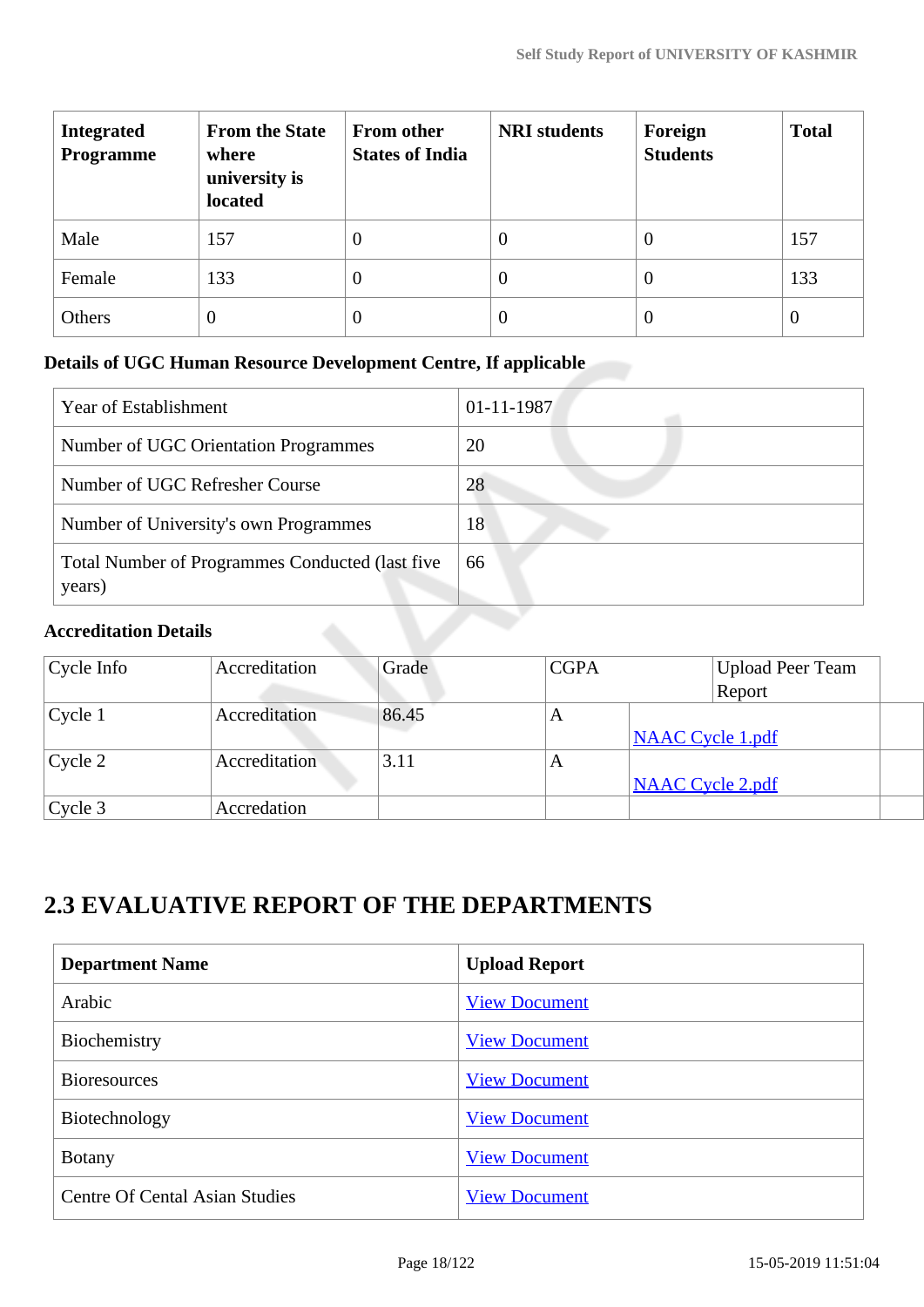| <b>Centre Of Research For Development</b>                         | <b>View Document</b> |
|-------------------------------------------------------------------|----------------------|
| Centre Of Sheikh Ul Alam Studies                                  | <b>View Document</b> |
| Chemistry                                                         | <b>View Document</b> |
| <b>Clinical Biochemistry</b>                                      | <b>View Document</b> |
| Commerce                                                          | <b>View Document</b> |
| <b>Computer Sciences</b>                                          | <b>View Document</b> |
| Computer Sciences And Engineering In North<br>Campus              | <b>View Document</b> |
| Directorate Of Physical Education And Sports                      | <b>View Document</b> |
| <b>Earth Science</b>                                              | <b>View Document</b> |
| Economics                                                         | <b>View Document</b> |
| Education                                                         | <b>View Document</b> |
| Electrical And Electronics Engineering At Iot In<br>Zakura Campus | <b>View Document</b> |
| <b>Electronics And Instrumentation Technology</b>                 | <b>View Document</b> |
| English                                                           | <b>View Document</b> |
| <b>Environmental Science</b>                                      | <b>View Document</b> |
| Food Science And Technology                                       | <b>View Document</b> |
| Geography And Regional Development                                | <b>View Document</b> |
| Hindi                                                             | <b>View Document</b> |
| History                                                           | <b>View Document</b> |
| Home Science                                                      | <b>View Document</b> |
| <b>Information Technology And Support Services</b>                | <b>View Document</b> |
| <b>Institute Of Kashmir Studies</b>                               | <b>View Document</b> |
| <b>Institute Of Music And Fine Arts</b>                           | <b>View Document</b> |
| Institute Of Nursing In South Campus                              | <b>View Document</b> |
| Iqbal Institute Of Culture And Philosophy                         | <b>View Document</b> |
| Kashmiri                                                          | <b>View Document</b> |
| Law                                                               | <b>View Document</b> |
| <b>Library And Information Science</b>                            | <b>View Document</b> |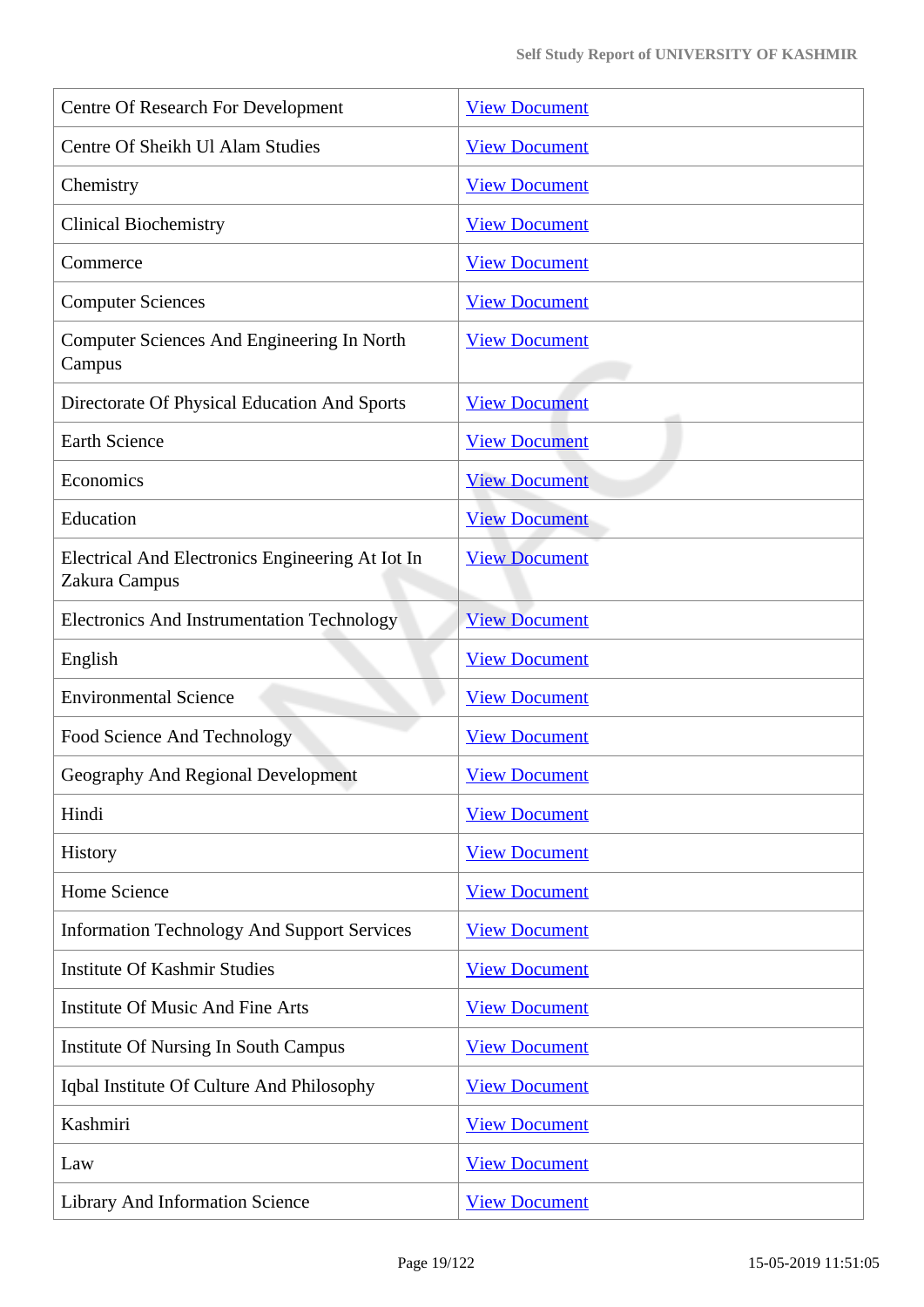| Linguistics                                                | <b>View Document</b> |
|------------------------------------------------------------|----------------------|
| <b>Management Studies</b>                                  | <b>View Document</b> |
| Mathematics                                                | <b>View Document</b> |
| Mechanical Engineering At Iot In Zakura Campus             | <b>View Document</b> |
| <b>Media Education Research Centre</b>                     | <b>View Document</b> |
| Persian                                                    | <b>View Document</b> |
| <b>Pharmaceutical Science</b>                              | <b>View Document</b> |
| Physical Education College Gandrbal Constituent<br>College | <b>View Document</b> |
| Physics                                                    | <b>View Document</b> |
| <b>Political Science</b>                                   | <b>View Document</b> |
| Psychology                                                 | <b>View Document</b> |
| Sanskrit                                                   | <b>View Document</b> |
| School Of Earth Sciences At Leh Campus                     | <b>View Document</b> |
| School Of Humanities In Kargil Campus                      | <b>View Document</b> |
| School Of Humanities In Leh Campus                         | <b>View Document</b> |
| School Of Information Technology In Kargil<br>Campus       | <b>View Document</b> |
| School Of Life Sciences In Kargil Campus                   | <b>View Document</b> |
| School Of Management Studies At Leh Campus                 | <b>View Document</b> |
| Shah I Hamadan Institute Of Islamic Studies                | <b>View Document</b> |
| Social Work                                                | <b>View Document</b> |
| Sociology                                                  | <b>View Document</b> |
| <b>Statistics</b>                                          | <b>View Document</b> |
| Urdu                                                       | <b>View Document</b> |
| Zoology                                                    | <b>View Document</b> |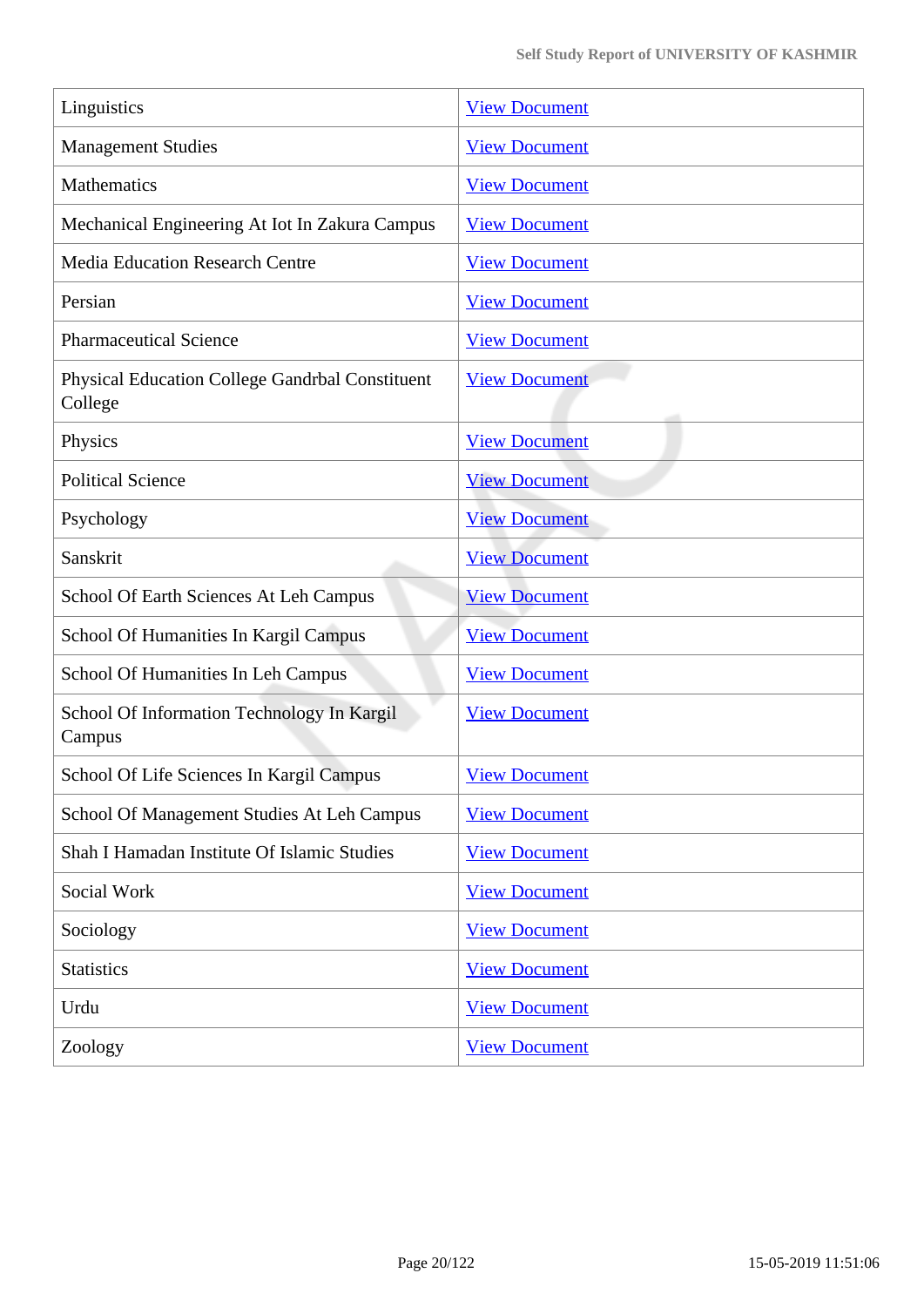# **3. Extended Profile**

# **3.1 Program**

### **Number of programs offered year-wise for last five years**

| 2017-18                                 | 2016-17 | 2015-16              |  | 2014-15 | 2013-14 |  |
|-----------------------------------------|---------|----------------------|--|---------|---------|--|
| 169                                     | 157     | 156                  |  | 156     | 149     |  |
| <b>File Description</b>                 |         | Document             |  |         |         |  |
| Institutional Data in Prescribed Format |         | <b>View Document</b> |  |         |         |  |

### **Number of departments offering academic programes**

| <b>Response: 59</b> File Description    | Document             |
|-----------------------------------------|----------------------|
| Institutional Data in Prescribed Format | <b>View Document</b> |

# **3.2 Students**

### **Number of students year-wise during the last five years**

| 2017-18                                        | 2016-17 | 2015-16  |                      | 2014-15 | 2013-14 |
|------------------------------------------------|---------|----------|----------------------|---------|---------|
| 6636                                           | 6538    | 6831     |                      | 6715    | 6300    |
| <b>File Description</b>                        |         | Document |                      |         |         |
| <b>Institutional Data in Prescribed Format</b> |         |          | <b>View Document</b> |         |         |

#### **Number of outgoing / final year students year-wise during the last five years**

| 2017-18                 | 2016-17                                 | 2015-16  |                      | 2014-15 |  | 2013-14 |  |
|-------------------------|-----------------------------------------|----------|----------------------|---------|--|---------|--|
| 2634                    | 2083                                    | 2261     |                      | 1866    |  | 1972    |  |
| <b>File Description</b> |                                         | Document |                      |         |  |         |  |
|                         | Institutional Data in Prescribed Format |          | <b>View Document</b> |         |  |         |  |

**Number of students appeared in the examination conducted by the Institution, year-wise during the last five years**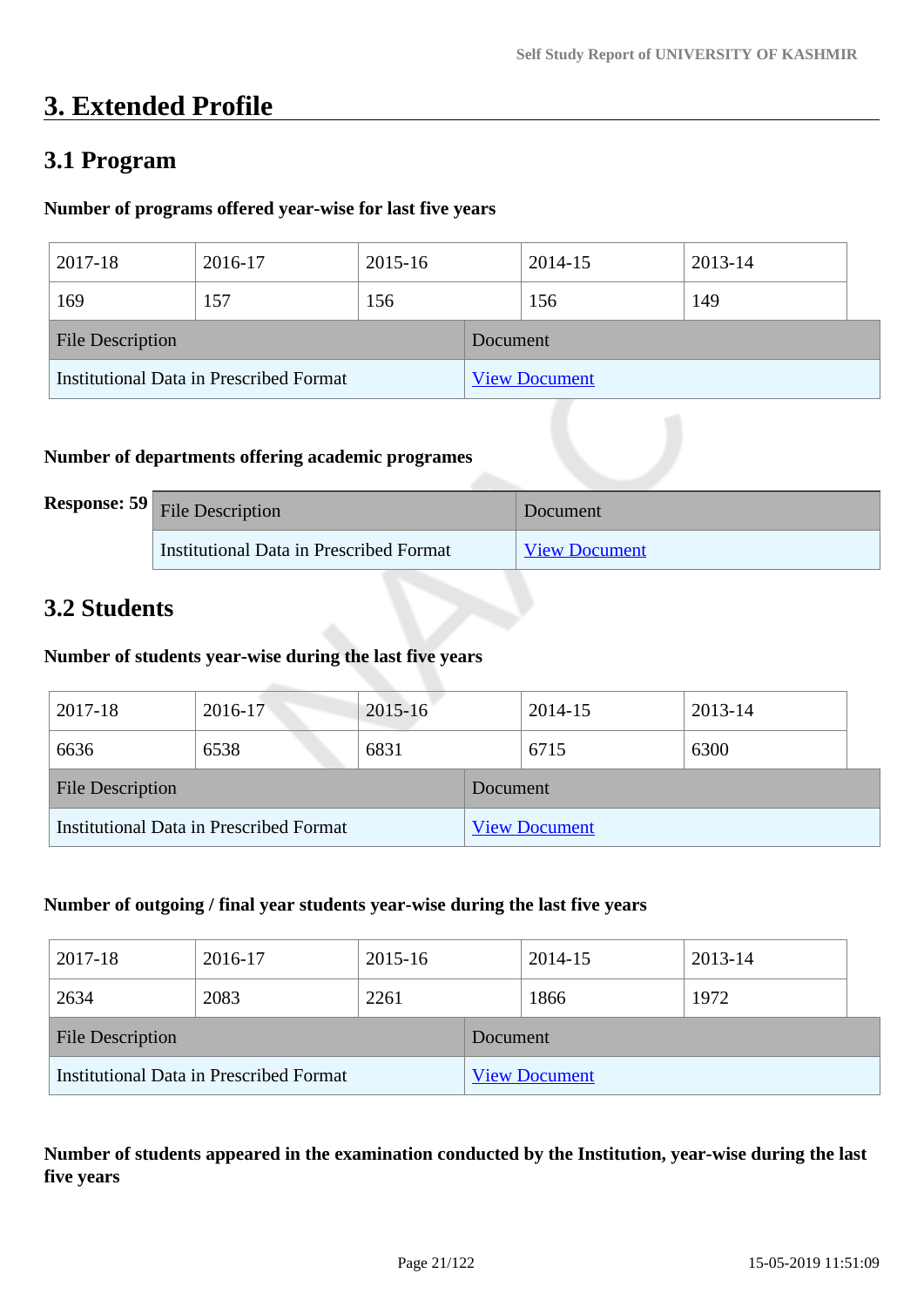| 2017-18                                 | 2016-17 | 2015-16  |                      | 2014-15 | 2013-14 |  |
|-----------------------------------------|---------|----------|----------------------|---------|---------|--|
| 2785                                    | 2263    | 2398     |                      | 2132    | 2077    |  |
| <b>File Description</b>                 |         | Document |                      |         |         |  |
| Institutional Data in Prescribed Format |         |          | <b>View Document</b> |         |         |  |

### **Number of revaluation applications year-wise during the last 5 years**

| 2017-18 | 2016-17 | 2015-16                                                  | 2014-15 | 2013-14    |
|---------|---------|----------------------------------------------------------|---------|------------|
|         | 167     | $\bigcap$ 1 $\bigcap$<br>$\overline{a}$ 1 $\overline{a}$ | 243     | 225<br>299 |

# **3.3 Teachers**

### **Number of courses in all programs year-wise during the last five years**

| 2017-18                                 | 2016-17 | 2015-16              |  | 2014-15 | 2013-14 |
|-----------------------------------------|---------|----------------------|--|---------|---------|
| 2901                                    | 3037    | 3349                 |  | 2850    | 2047    |
| <b>File Description</b>                 |         | Document             |  |         |         |
| Institutional Data in Prescribed Format |         | <b>View Document</b> |  |         |         |

## **Number of full time teachers year-wise during the last five years**

| 2017-18                 | 2016-17                                 | 2015-16  |  | 2014-15              | 2013-14 |  |
|-------------------------|-----------------------------------------|----------|--|----------------------|---------|--|
| 528                     | 442                                     | 401      |  | 365                  | 355     |  |
| <b>File Description</b> |                                         | Document |  |                      |         |  |
|                         | Institutional Data in Prescribed Format |          |  | <b>View Document</b> |         |  |

### **Number of sanctioned posts year-wise during the last five years**

| 2017-18                                 | 2016-17 | 2015-16  |                      | 2014-15 | 2013-14 |
|-----------------------------------------|---------|----------|----------------------|---------|---------|
| 564                                     | 534     | 526      |                      | 469     | 469     |
| <b>File Description</b>                 |         | Document |                      |         |         |
| Institutional Data in Prescribed Format |         |          | <b>View Document</b> |         |         |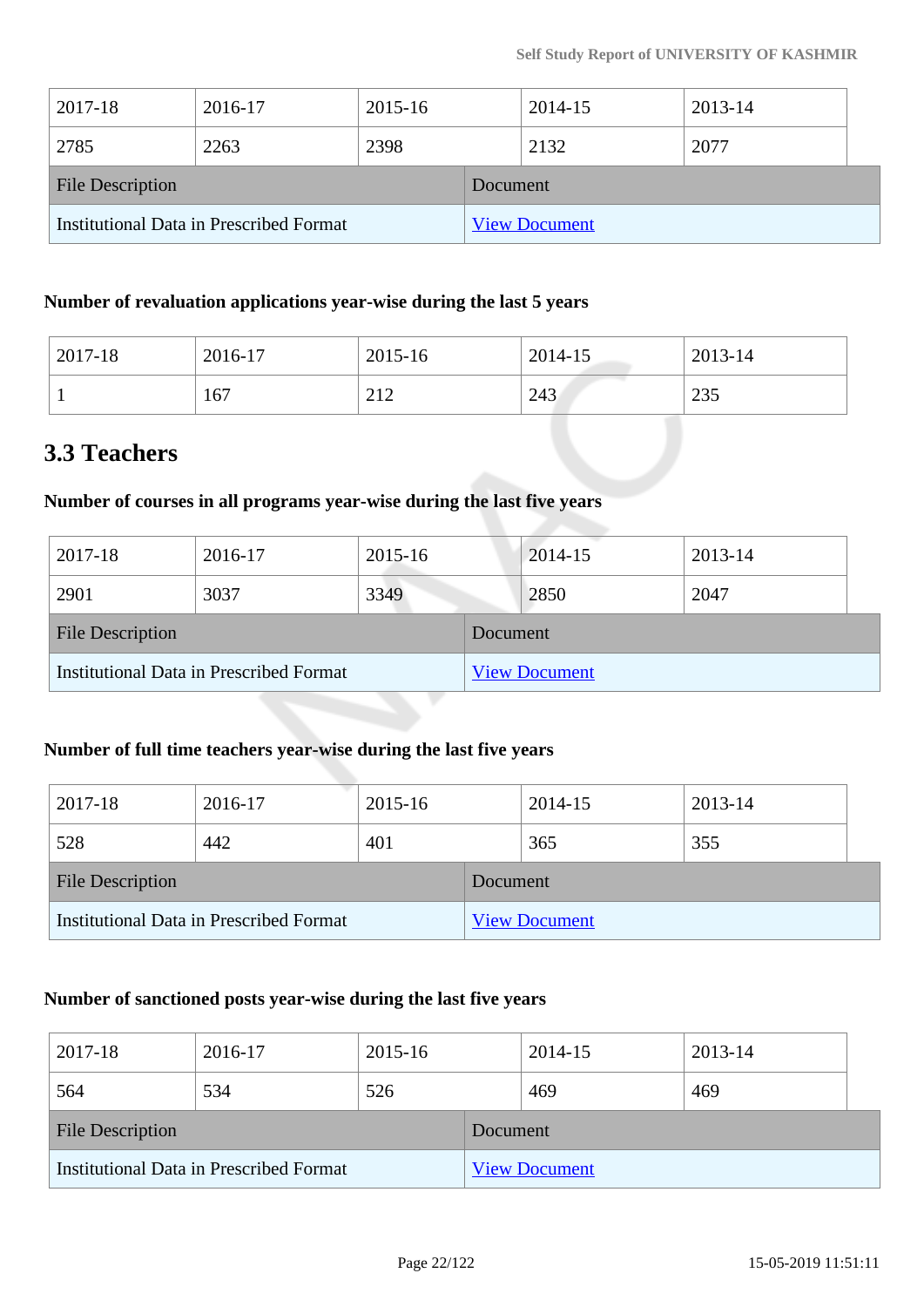# **3.4 Institution**

**Number of eligible applications received for admissions to all the programs year-wise during the last five years**

| 2017-18                                 | 2016-17 | 2015-16  |                      | 2014-15 | 2013-14 |
|-----------------------------------------|---------|----------|----------------------|---------|---------|
| 36823                                   | 33587   | 38369    |                      | 36385   | 35789   |
| <b>File Description</b>                 |         | Document |                      |         |         |
| Institutional Data in Prescribed Format |         |          | <b>View Document</b> |         |         |

### **Number of seats earmarked for reserved category as per GOI/State Govt rule year-wise during the last five years**

| 2017-18                                 | 2016-17 | 2015-16  |                      | 2014-15 | 2013-14 |  |
|-----------------------------------------|---------|----------|----------------------|---------|---------|--|
| 1017                                    | 990     | 1063     |                      | 1201    | 966     |  |
| <b>File Description</b>                 |         | Document |                      |         |         |  |
| Institutional Data in Prescribed Format |         |          | <b>View Document</b> |         |         |  |

### **Total number of classrooms and seminar halls**

#### **Response: 250**

**Total number of computers in the campus for academic purpose**

#### **Response: 3864**

### **Total Expenditure excluding salary year-wise during the last five years ( INR in Lakhs)**

| 2017-18 | 2016-17 | 2015-16 | 2014-15  | 2013-14  |
|---------|---------|---------|----------|----------|
| 4401.14 | 7255.89 | 8917.7  | 10099.99 | 11256.38 |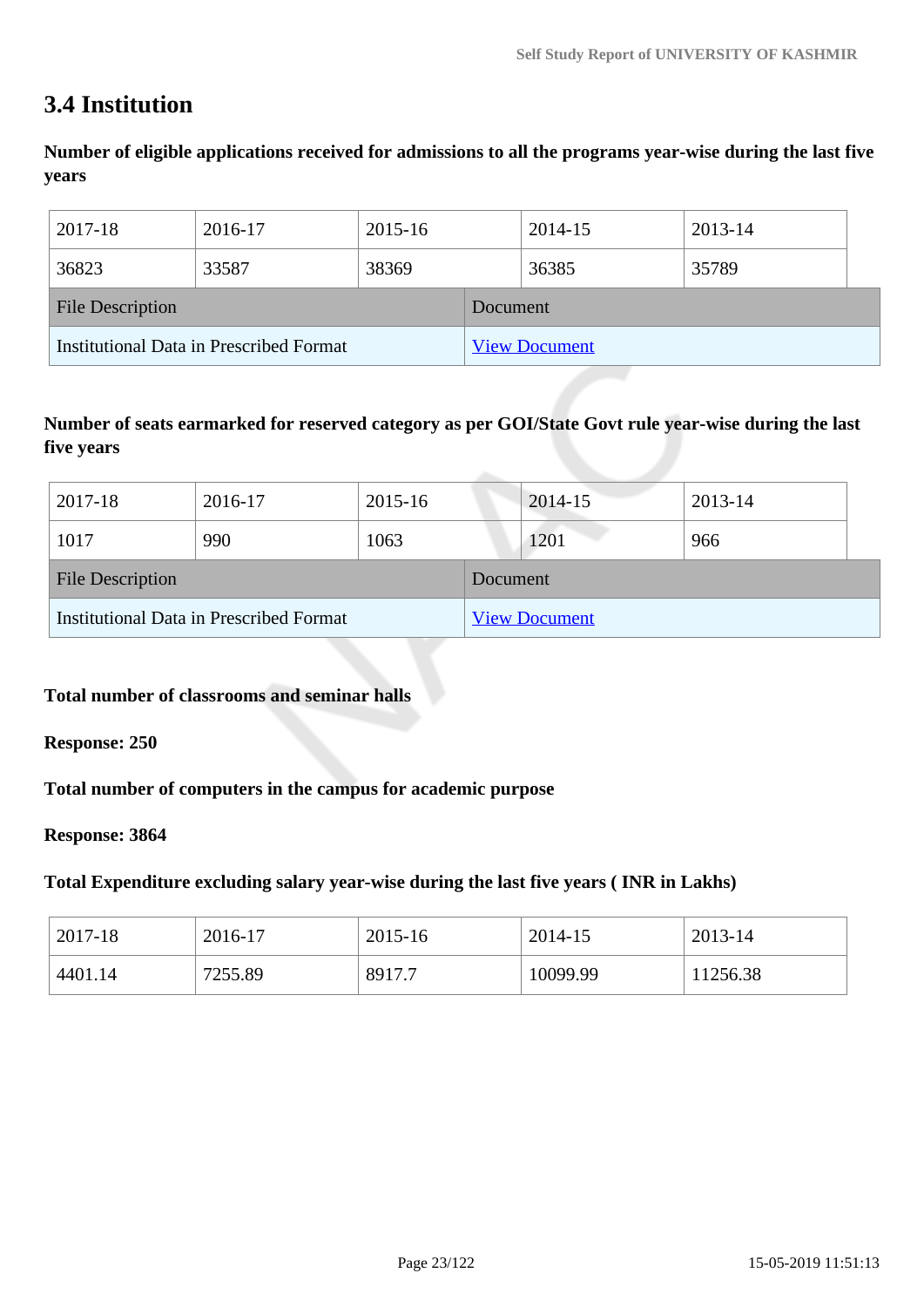# **4. Quality Indicator Framework(QIF)**

# **Criterion 1 - Curricular Aspects**

# **1.1 Curriculum Design and Development**

 **1.1.1 Curricula developed /adopted have relevance to the local/ national / regional/global developmental needs with learning objectives including program outcomes, program specific outcomes and course outcomes of all the program offered by the University**

### **Response:**

The University envisions being a world-class University committed to create and disseminate knowledge for human development and welfare. The mission of the University is to create an intellectually stimulating environment, promote excellence in teaching, research and extension activities and facilitate academic freedom, diversity and harmony*.* Guided by this vision and mission, the basic aim of the curriculum development process is to offer education that meets the prerequisites of quality assessment standards of the University. Accordingly, the core objectives of the process of curriculum design and development as envisaged by the University are:

- To promote diversified thinking in the process of curriculum development with an aim to accommodate local national and global needs.
- To avoid the fragmentation of the curricula by taking all measures to integrate the strengths of different curricula to make them interdisciplinary, result-oriented and competitive; and
- To create curricula with other leading institutions of higher learning and research.

The aforementioned objectives of the process of designing and developing the curriculum are attained by a rigorous and regular review of courses and modifications through a standard process initiated by the respective Boards of Studies of various departments of the University. The recommendations of the Boards are finally examined and approved by the Academic Council of the University. Every teaching department has Boards of PG & UG Studies which meet after every two to three years, or more frequently if required. The Boards comprise of subject experts from other universities, allied departments of the University, faculty members of the concerned departments, nominees from the affiliated colleges & representatives of research scholars /students. The Boards of Studies ensure the relevance of the curriculum by taking into consideration the current trends & advancements in the subjects. Necessary clues and inputs, in tune with contemporary challenges and needs, are regularly obtained from various sources such as National Curriculum Framework, syllabi prescribed for various competitive exams such as NET, JRF, SET, Civil Services exams. Besides this, inputs from teachers serving in other universities, representatives of students & research scholars and concerned subject experts are taken into account.

Sensitive to the fact that most students choose to study at University to enhance their career prospects, the University undertakes an independent evaluation of the student trends. It is largely because of our updated and relevant curriculum in tune with contemporary challenges that some of our pass-outs get post-doctoral positions in various research institutions within (INSPIRE, Ramalinga, C.V. Raman fellowship, Kothari fellowship) and outside country as their first employment while a major chunk gets placements in various Government departments and private companies.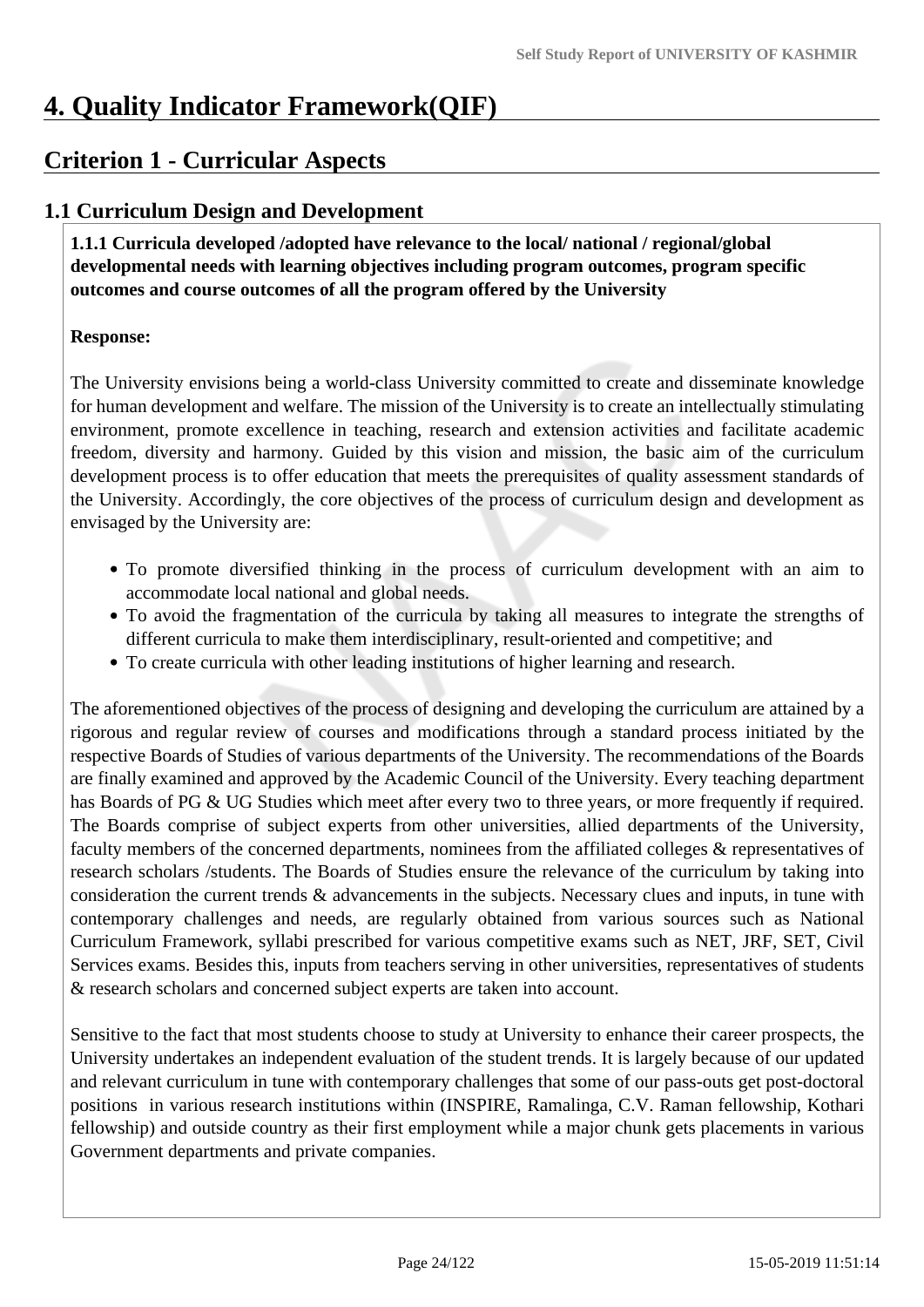| <b>File Description</b>    | <b>Document</b>      |
|----------------------------|----------------------|
| Any additional information | <b>View Document</b> |

### **1.1.2 Percentage of programs where syllabus revision was carried out during the last five years**

#### **Response:** 77.98

1.1.2.1 How many programs were revised out of total number of programs offered during the last five years

Response: 131

1.1.2.2 Number of all programs offered by the institution during the last five years

| Response: 168 |  |
|---------------|--|
|---------------|--|

| <b>File Description</b>                              | <b>Document</b>      |
|------------------------------------------------------|----------------------|
| Minutes of relevant Academic Council/BOS<br>meeting  | <b>View Document</b> |
| Details of program syllabus revision in last 5 years | <b>View Document</b> |
| Any additional information                           | <b>View Document</b> |

### **1.1.3 Average percentage of courses having focus on Employability/ Entrepreneurship/ Skill development during the last five years**

**Response:** 37.65

1.1.3.1 Number of courses having focus on employability/ entrepreneurship/ skill development year-wise during the last five years

| 2017-18 | 2016-17 | 2015-16         | 2014-15 | 2013-14 |
|---------|---------|-----------------|---------|---------|
| 1371    | 1371    | 1225<br>1 J Z J | 1325    | 200     |

| <b>File Description</b>                                                                        | <b>Document</b>      |
|------------------------------------------------------------------------------------------------|----------------------|
| Program/Curriculum/Syllabus of the courses                                                     | <b>View Document</b> |
| Minutes of the Boards of Studies/Academic<br>Council meetings with approvals for these courses | <b>View Document</b> |
| Average percentage of courses having focus on<br>employability/entrepreneurship                | <b>View Document</b> |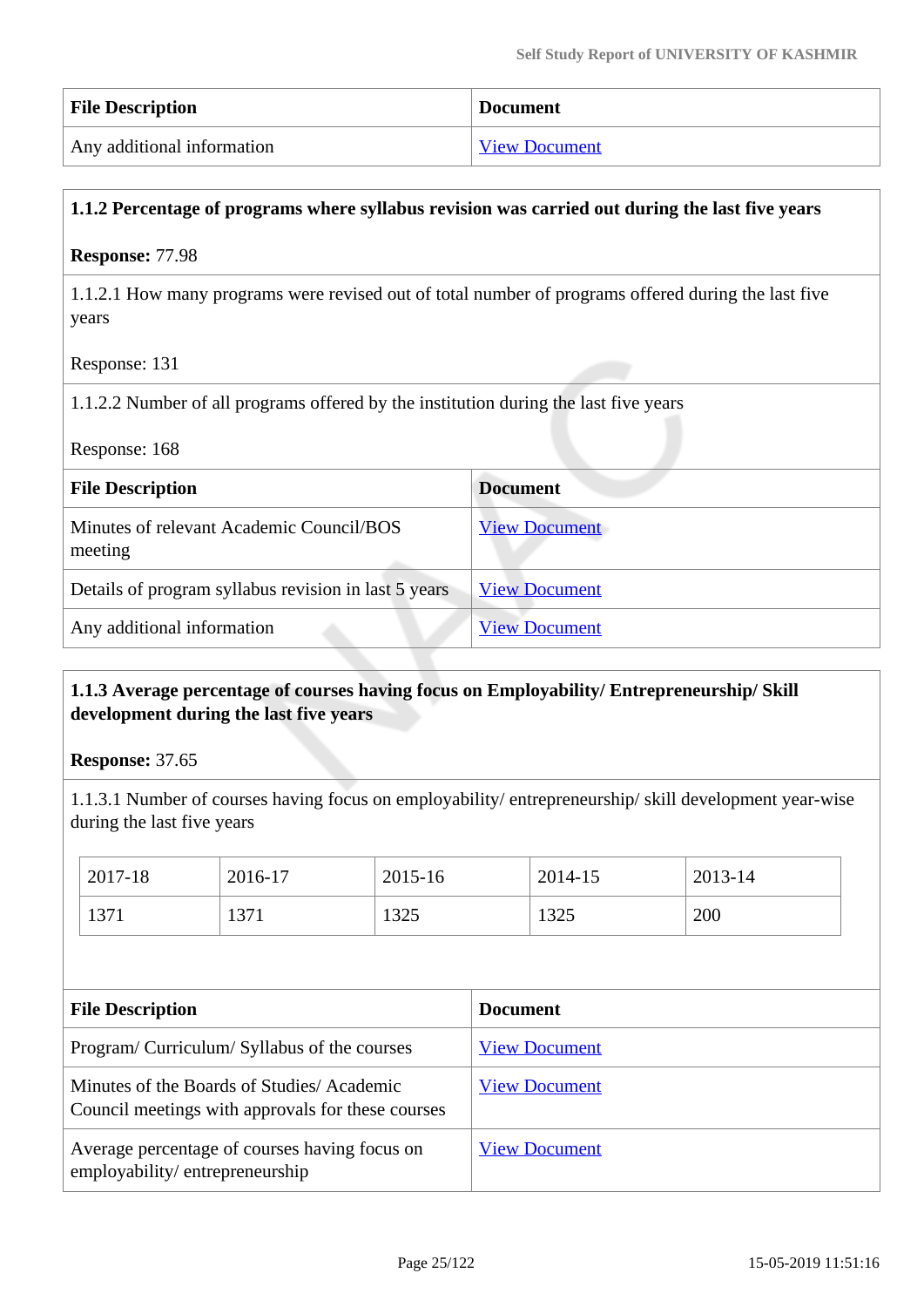### **1.2 Academic Flexibility**

 **1.2.1 Percentage of new Courses introduced out of the total number of courses across all Programs offered during last five years**

#### **Response:** 10.45

1.2.1.1 How many new courses are introduced within the last five years

Response: 1482

1.2.1.2 Number of courses offered by the institution across all programs during the last five years

Response: 14184

| <b>Document</b>      |
|----------------------|
| <b>View Document</b> |
| <b>View Document</b> |
|                      |

### **1.2.2 Percentage of programs in which Choice Based Credit System (CBCS)/Elective course system has been implemented**

**Response:** 92.9

1.2.2.1 Number of programs in which CBCS/ Elective course system implemented.

Response: 157

| <b>File Description</b>                              | <b>Document</b>      |
|------------------------------------------------------|----------------------|
| Minutes of relevant Academic Council/BOS<br>meetings | <b>View Document</b> |
| Institutional data in prescribed format              | <b>View Document</b> |

### **1.3 Curriculum Enrichment**

 **1.3.1 Institution integrates cross cutting issues relevant to Gender, Environment and Sustainability, Human Values and Professional Ethics into the Curriculum**

### **Response:**

The University has a systematic mechanism in place for the design and development of curriculum that integrates cross-cutting issues relevant to Gender, Environment and Sustainability, Human Values and Professional Ethics and other issues. The flexibility of choices and the diversity of courses in the basket under the choice-based credit system, has especially helped a great deal in the holistic development of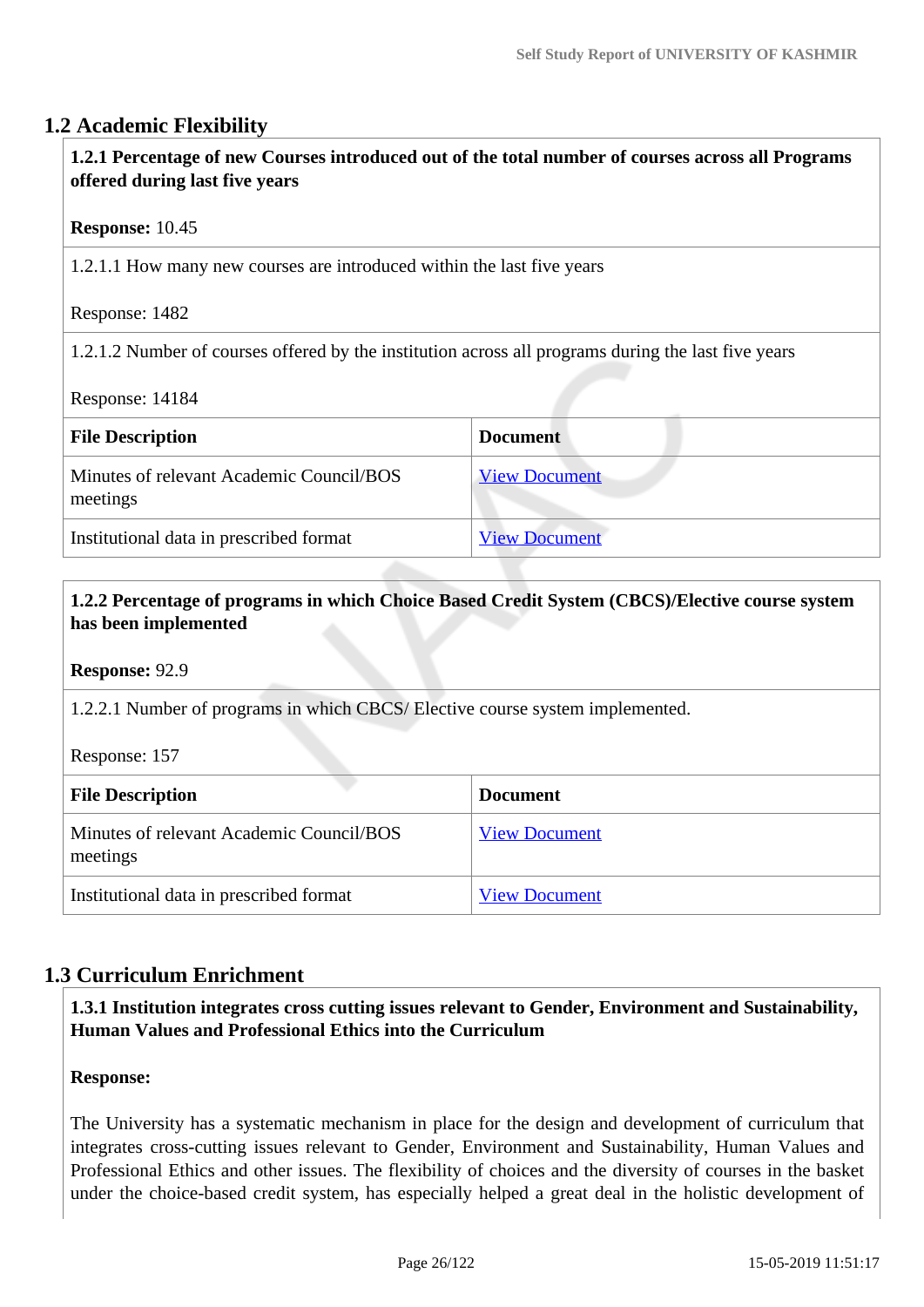students and inculcating in them professional competency, ethical values and eco-conscience and other related attributes side by side. As an unwritten policy matter, the curriculum is so designed that it not only integrates the aforementioned cross-cutting themes but is also supportive of flexible organizational designs, gender neutralism and transformational leadership. A brief description of courses in this regard is given below:

**Gender:** The University promotes gender sensitivity, both in theory and practice, as is evident from the range of gender-related courses and a gender-sensitive environment on the campus. The University not only runs a certificate course on Women and Law but recently got the approval of the University Council for a full-fledged masters programme in Gender Studies. The other courses such as Women and Management, Women and Society in India, Family Women and Child Welfare, Women and Entrepreneurship, Women in Everyday Life: Society, Culture and Politics are reflective of the gender sensitive nature of our curricula. These courses help a great deal in sensitizing the students conceptually and practically about gender so as to prompt them to work towards gender sensitivity and equity. It is pertinent to mention that the University has a dedicated Women's Studies Centre that acts as a catalyst for promoting and strengthening women studies through teaching, research, curriculum development, field and extension work, training and continuing education. Guided by gender-sensitive curricula, the centre not only studies various gender-related aspects but also conducts gender audit and plays a pivotal role in creating awareness about women's rights, issues and laws.

**Environment and Sustainability:** The University has a full-fledged post-graduate Department of Environmental Sciences. Besides, courses like ecology, environment and sustainability form an important part of the core courses in the curricula of departments such as Botany, Earth Sciences, Geography and Regional Development, Zoology etc. Besides, the elective courses under CBCS are indicative of the emphasis that our curricula lays on the Environment and Sustainability. Motivated by such curricula, a celebration of World Environment Day, Plantation Week, and Earth Day etc. is organized annually where huge participation of students contributes significantly towards the cause of Environment and Sustainability.

**Human Values and Professional Ethics:** Many courses have a component related to human values, especially those offered by Departments in the Schools of Arts, Humanities and Social Sciences. For instance, courses such as Human Values for Business, Human Rights: Western and Islamic Tradition, Fundamentals of Social Work, Bioethics in Clinical Research, Social Problems, Environment and Society are a testimony to the emphasis that our university on Human Values and Professional Ethics.

| <b>File Description</b>                                                                                                                                                                                                     | <b>Document</b> |
|-----------------------------------------------------------------------------------------------------------------------------------------------------------------------------------------------------------------------------|-----------------|
| Upload the list and description of the courses which $\frac{V_{\text{icw}}}{V_{\text{icw}}}$ Document<br>address the Gender, Environment and Sustainability,<br>Human Values and Professional Ethics into the<br>Curriculum |                 |

 **1.3.2 Number of value-added courses imparting transferable and life skills offered during the last five years**

**Response:** 348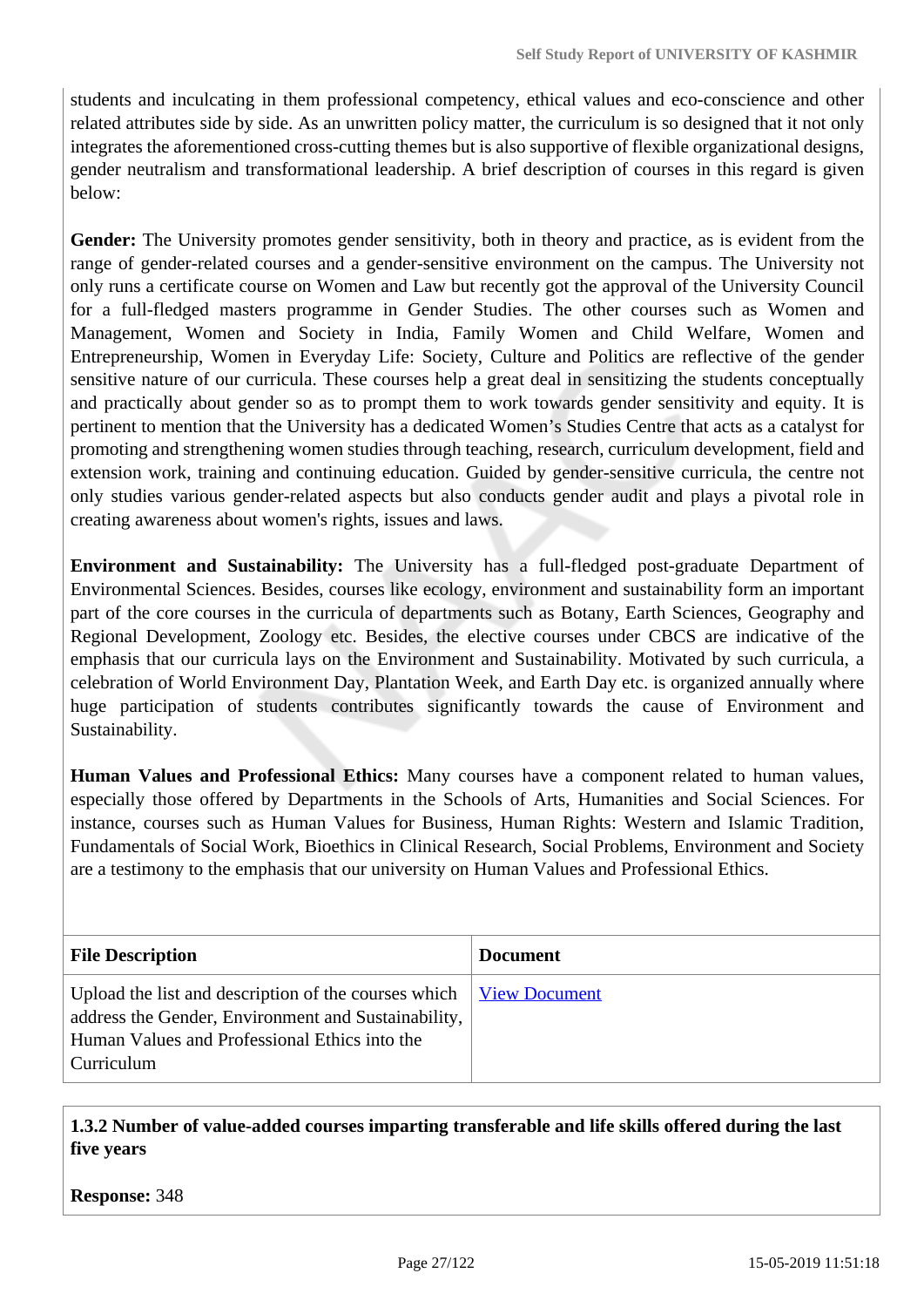1.3.2.1 How many new value-added courses are added within the last 5 years

Response: 348

| <b>File Description</b>                                           | <b>Document</b>      |
|-------------------------------------------------------------------|----------------------|
| List of value added courses                                       | <b>View Document</b> |
| Brochure or any other document relating to value<br>added courses | <b>View Document</b> |

### **1.3.3 Average percentage of students enrolled in the courses under 1.3.2 above**

#### **Response:** 45.97

1.3.3.1 Number of students enrolled in value-added courses imparting transferable and life skills offered year-wise during the last five years

| 2017-18 | 2016-17 | 2015-16 | 2014-15 | 2013-14 |
|---------|---------|---------|---------|---------|
| 4045    | 4066    | 3735    | 2684    | 761     |

#### **1.3.4 Percentage of students undertaking field projects / internships**

### **Response:** 39.33

1.3.4.1 Number of students undertaking field projects or internships

Response: 2610

| <b>File Description</b>                                                             | <b>Document</b>      |
|-------------------------------------------------------------------------------------|----------------------|
| List of programs and number of students<br>undertaking field projects / internships | <b>View Document</b> |
| Any additional information                                                          | <b>View Document</b> |

### **1.4 Feedback System**

 **1.4.1 Structured feedback received from 1) Students, 2) Teachers, 3) Employers, 4) Alumni 5) Parents for design and review of syllabus Semester wise /year-wise A. Any 4 of above**

**B. Any 3 of above**

**C. Any 2 of above**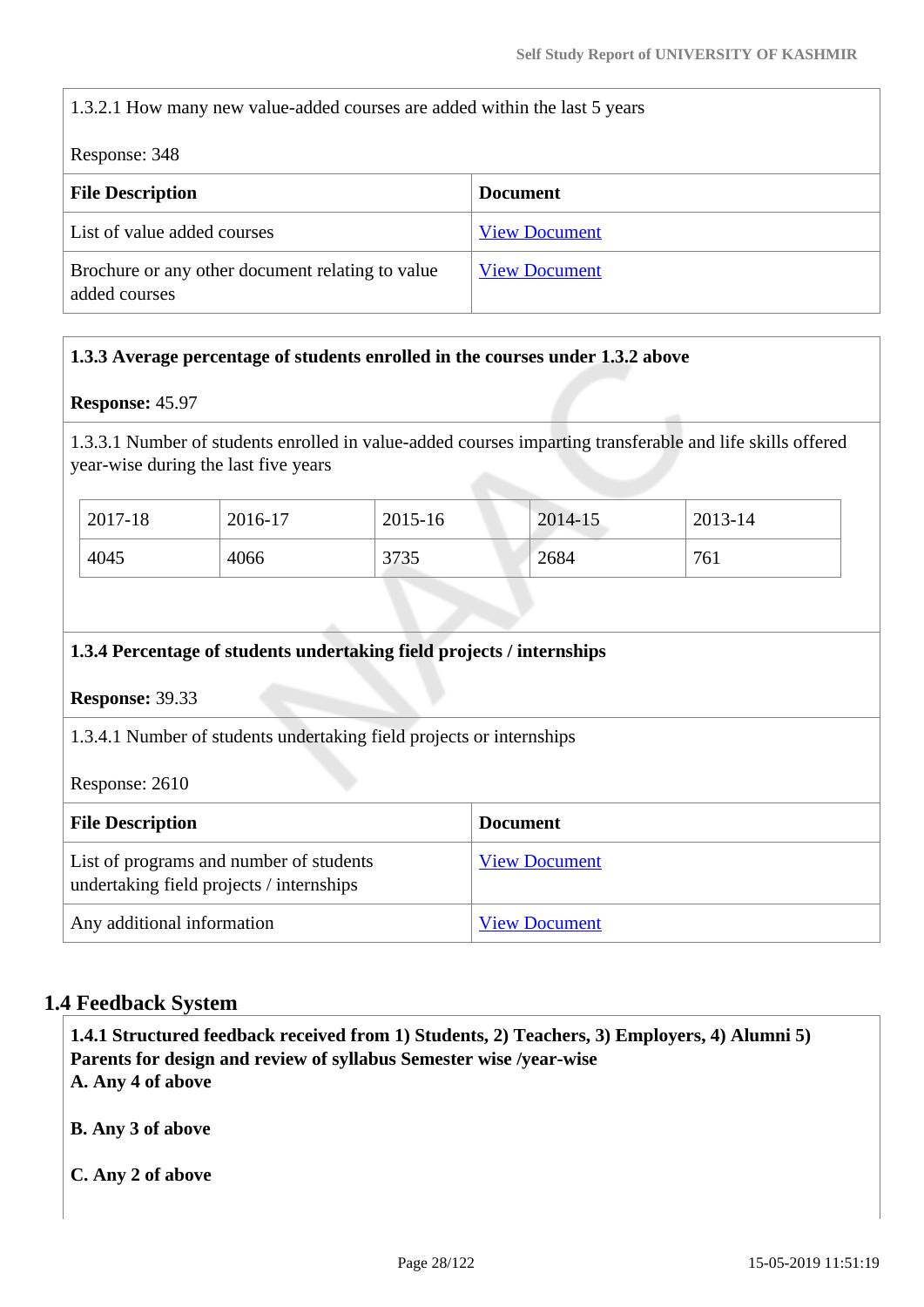# **D. Any 1 of above**

# **Response:** A. Any 4 of above

| <b>File Description</b>             | <b>Document</b>      |
|-------------------------------------|----------------------|
| Any additional information          | <b>View Document</b> |
| URL for stakeholder feedback report | <b>View Document</b> |

| 1.4.2 Feedback processes of the institution may be classified as follows:<br>A. Feedback collected, analysed and action taken and feedback available on website |                                                           |  |  |
|-----------------------------------------------------------------------------------------------------------------------------------------------------------------|-----------------------------------------------------------|--|--|
|                                                                                                                                                                 | B. Feedback collected, analysed and action has been taken |  |  |
| C. Feedback collected and analysed                                                                                                                              |                                                           |  |  |
| <b>D. Feedback collected</b>                                                                                                                                    |                                                           |  |  |
| Response: A. Feedback collected, analysed and action taken and feedback available on website                                                                    |                                                           |  |  |
| <b>Document</b><br><b>File Description</b>                                                                                                                      |                                                           |  |  |
| Any additional information                                                                                                                                      | <b>View Document</b>                                      |  |  |
| URL for feedback report                                                                                                                                         | <b>View Document</b>                                      |  |  |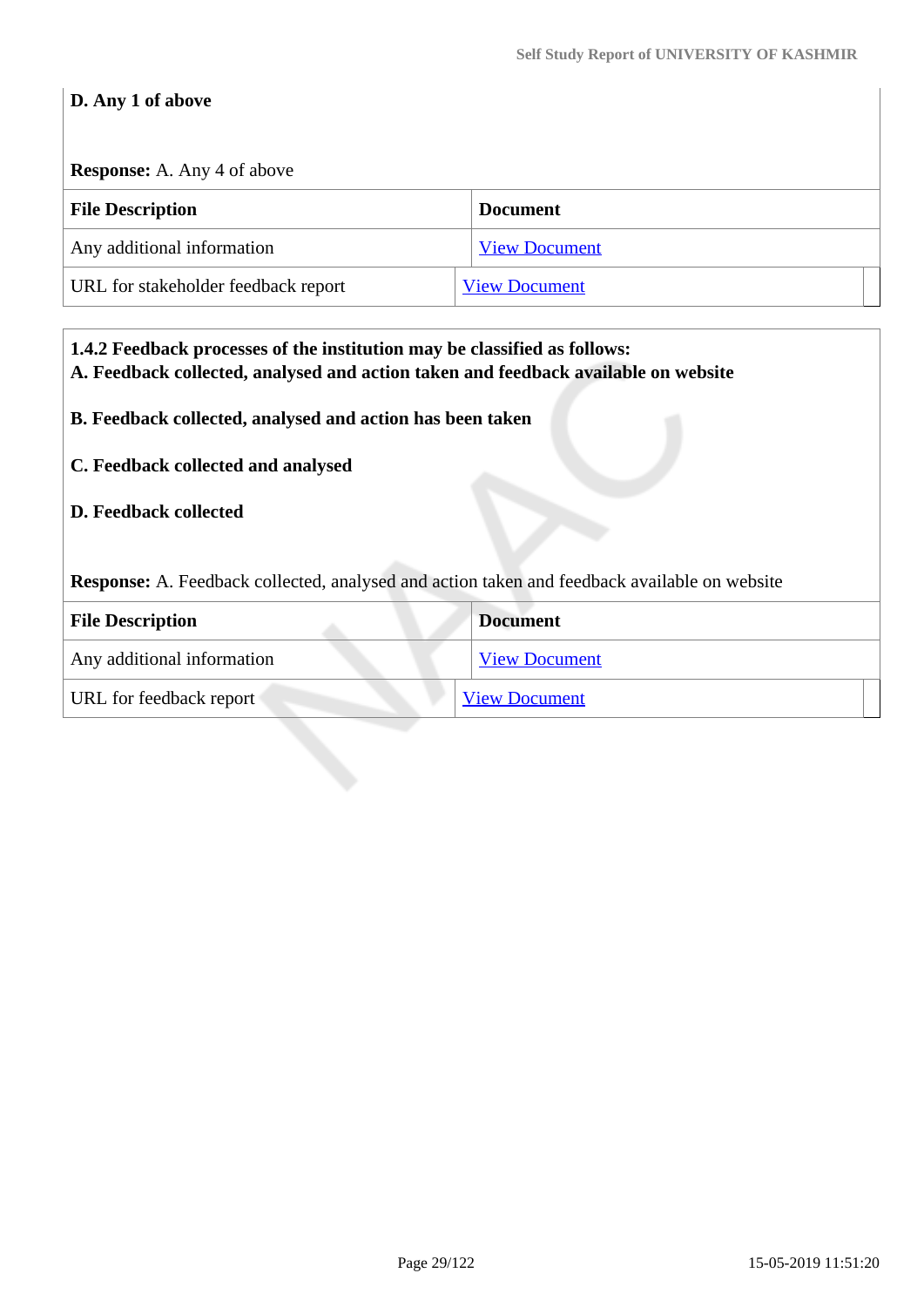# **Criterion 2 - Teaching-learning and Evaluation**

### **2.1 Student Enrollment and Profile**

**2.1.1 Average percentage of students from other States and Countries during the last five years**

### **Response:** 0.04

2.1.1.1 Number of students from other states and countries year-wise during the last five years

| 2017-18 | 2016-17 | 2015-16 | 2014-15 | 2013-14 |
|---------|---------|---------|---------|---------|
|         |         | 10      | ∼       |         |

| <b>File Description</b>                       | <b>Document</b>      |
|-----------------------------------------------|----------------------|
| List of students (other states and countries) | <b>View Document</b> |

|                                           | 2.1.2 Demand Ratio(Average of last five years)                         |                      |                 |         |
|-------------------------------------------|------------------------------------------------------------------------|----------------------|-----------------|---------|
| <b>Response: 9.52</b>                     |                                                                        |                      |                 |         |
|                                           | 2.1.2.1 Number of seats available year-wise during the last five years |                      |                 |         |
| 2017-18                                   | 2016-17                                                                | 2015-16              | 2014-15         | 2013-14 |
| 3805                                      | 3798                                                                   | 3944                 | 3846            | 3620    |
|                                           |                                                                        |                      |                 |         |
| <b>File Description</b>                   |                                                                        |                      | <b>Document</b> |         |
| Demand Ratio (Average of Last five years) |                                                                        | <b>View Document</b> |                 |         |
| Any additional information                |                                                                        | <b>View Document</b> |                 |         |

### **2.1.3 Average percentage of seats filled against seats reserved for various categories as per applicable reservation policy during the last five years**

#### **Response:** 78.4

2.1.3.1 Number of actual students admitted from the reserved categories year-wise during the last five years

| 2017-18 | 2016-17 | 2015-16 | 2014-15 | 2013-14 |
|---------|---------|---------|---------|---------|
| 910     | 861     | 839     | 920     | 580     |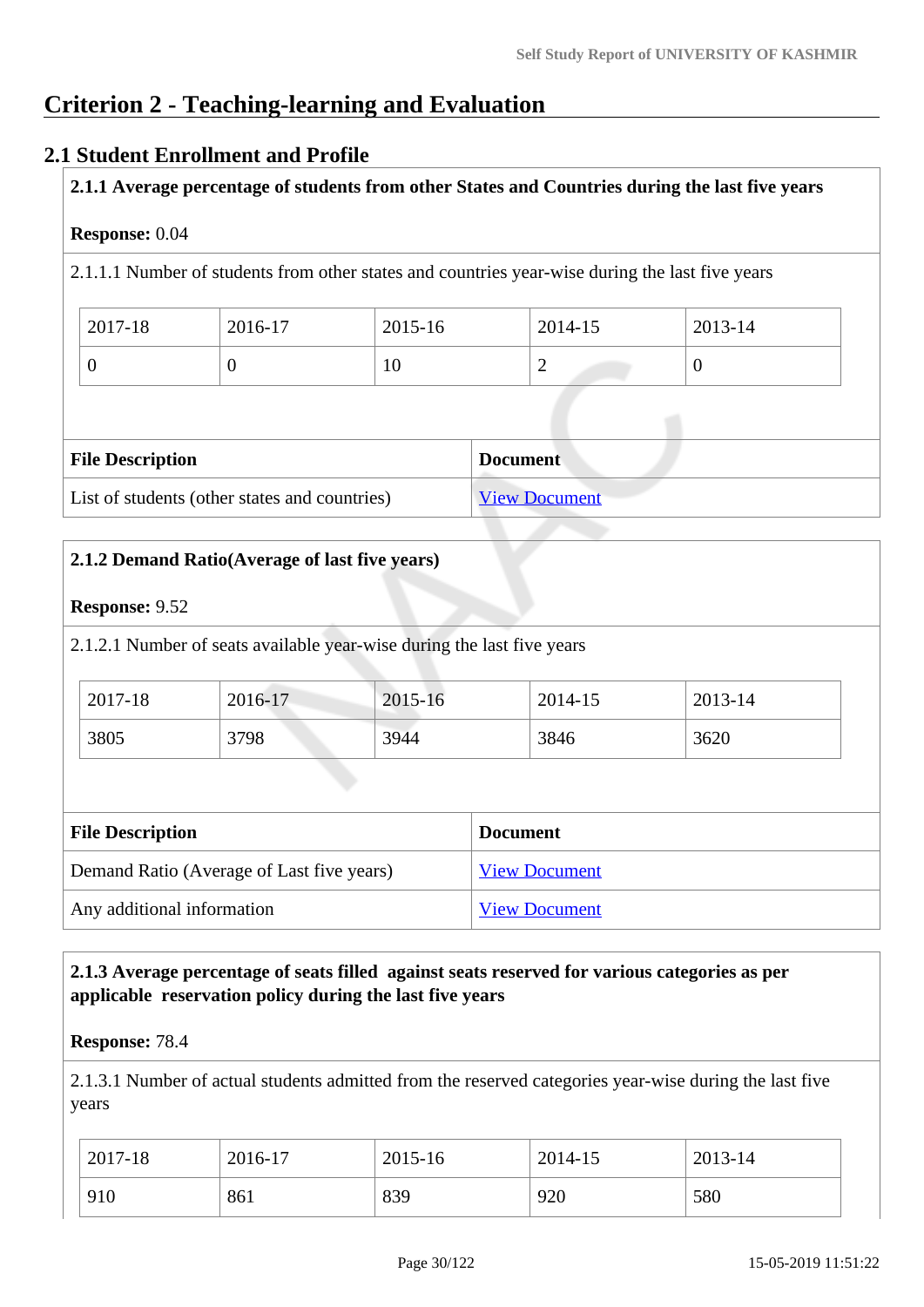| <b>File Description</b>                                      | <b>Document</b>      |
|--------------------------------------------------------------|----------------------|
| Average percentage of seats filled against seats<br>reserved | <b>View Document</b> |
| Any additional information                                   | <b>View Document</b> |

## **2.2 Catering to Student Diversity**

 **2.2.1 The institution assesses the learning levels of the students, after admission and organises special programs for advanced learners and slow learners**

### **Response:**

The University shares the mission of helping every student reach his/her full potential. However, the admission process for the University is quite robust and highly competitive, therefore the problem of having many slow learners is not so common. Yet faculty members often find students in a class showing much diversity in their needs and interest. In fact, students differ a lot in their interests, prior knowledge, intelligence, skills, learning styles, motivation and backgrounds. To tap each student's potential, faculty members value each student as an individual capable of making progress. Embracing learning diversity has been recognized an important direction in teaching-learning in the University. Accordingly, there is a suite of measures in place for assessing and addressing the needs of slow learners and also for advanced learners.

#### **For slow learners:**

- Frequent interactions between faculty members and slow learners after the routine class work business in the departments.
- Appointment of Academic Councillor in every department who interacts with slow learners to identify their specific needs and advices the Heads of the Departments for further action.
- Providing opportunities to the students who don't fare well in the internal assessments for improvement.
- Emphasising on developing writing and speaking skills for slow learners in Language departments
- Augmentation of the classroom teaching by providing accessible and useful reading material to the students which especially helps the slow learners.
- Use of ICT facilities in the departments for communicating concepts through smart board illustrations and use of audio-visuals for slow learners.
- Offering bridge courses in various programmes for helping the weak students to coup up and overcome weaknesses.

#### **For advanced learners:**

Orientation and coaching to the advanced learners to prepare for competitive exams such as IAS, KAS, NET and SET. They are acquainted with the syllabi of these exams, provided access to relevant books and literature, and encouraged directly and indirectly.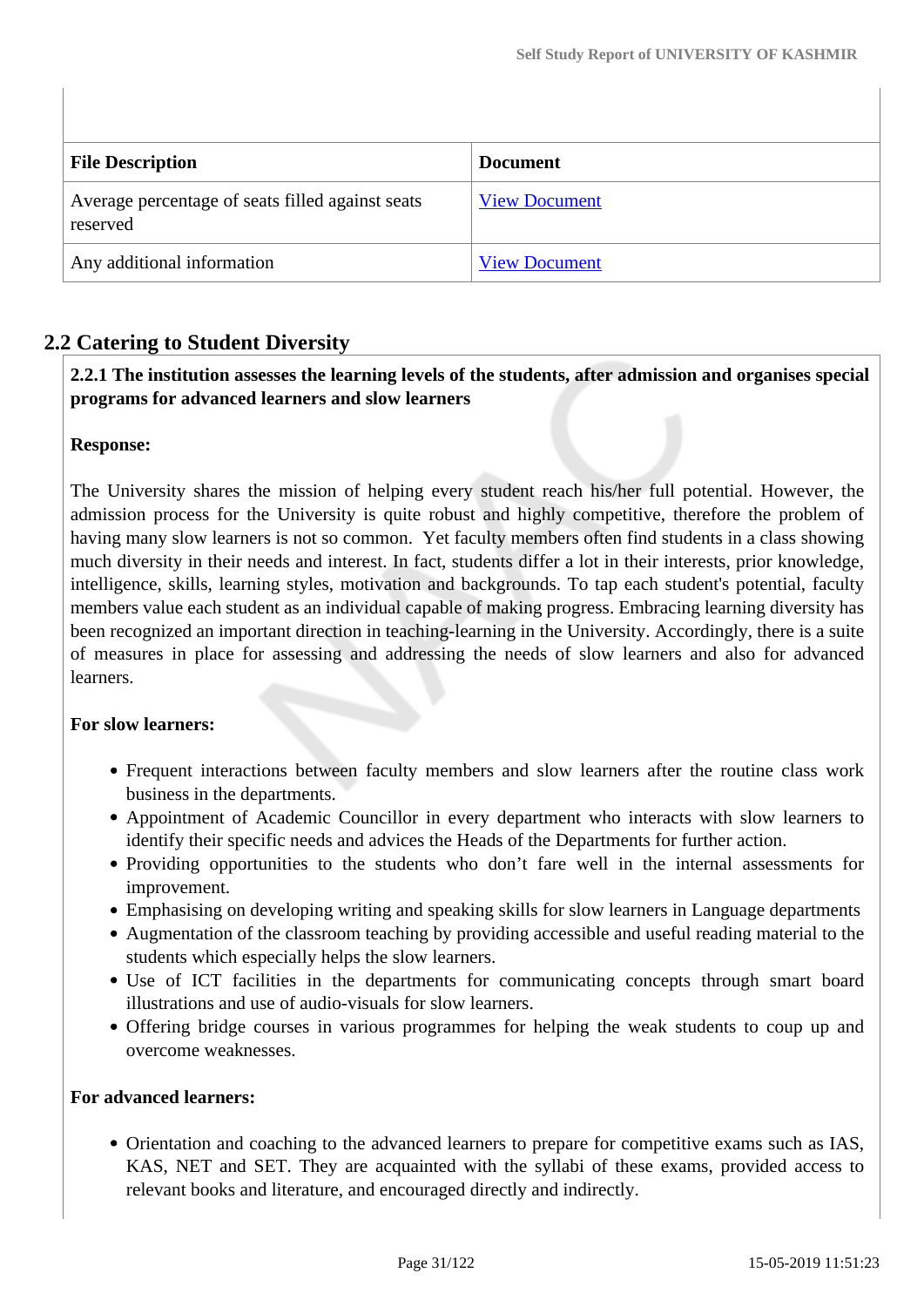- The publication of annual student magazine, namely *Gulala*, with bright students and advanced learners as Editors and authors of various articles
- Encouraging and facilitating the learners to participate in seminars, symposia, debates, and competitions for which the University is an active hub.
- Allotment of challenging assignments and projects that can potentially help the students to fetch not only quality project reports and masters' dissertations but also some publications.

# **2.2.2 Student - Full time teacher ratio Response:** 12.57 **2.2.3 Percentage of differently abled students (Divyangjan) on rolls Response:** 0.39 2.2.3.1 Number of differently abled students on rolls Response: 26 **File Description Document** Institutional data in prescribed format [View Document](https://assessmentonline.naac.gov.in/storage/app/hei/SSR/100028/2.2.3_1545576389_1647.xlsx)

## **2.3 Teaching- Learning Process**

 **2.3.1 Student centric methods, such as experiential learning, participative learning and problem solving methodologies are used for enhancing learning experiences**

### **Response:**

Institutions of higher learning in India have undergone a drastic change over the past few years with the sole aim to improve the quality of their programmes. The University of Kashmir too has taken a number of measures to ensure that the programmes offered to students not only prepare them for employment but also improve the skilled workforce quantitatively and qualitatively for the economic growth of the country. For this purpose, the University is guided by a student-centric philosophy which is substantiated by the following measures taken by the University:

- Group-based assignments, group discussions, case reporting, field work, special assignments, presentations and seminars in the teaching-learning process in the programmes of the University.
- Holding of interactions of students with members of Civil Society, Government and Private Organizations to enable them to have better exposure to the dynamics of the outside world. For instance, students of law attend assembly sessions and court proceedings, conduct moot courts and youth parliament sessions for enhanced practical-based learning. Students from departments such as Pharmaceutical Sciences, Biotechnology, Business School, Electronics, Food Science and Technology attend internships in various labs, companies and corporate houses for experiential learning.
- Participation of students in extracurricular activities, art exhibitions, blood donation camps, red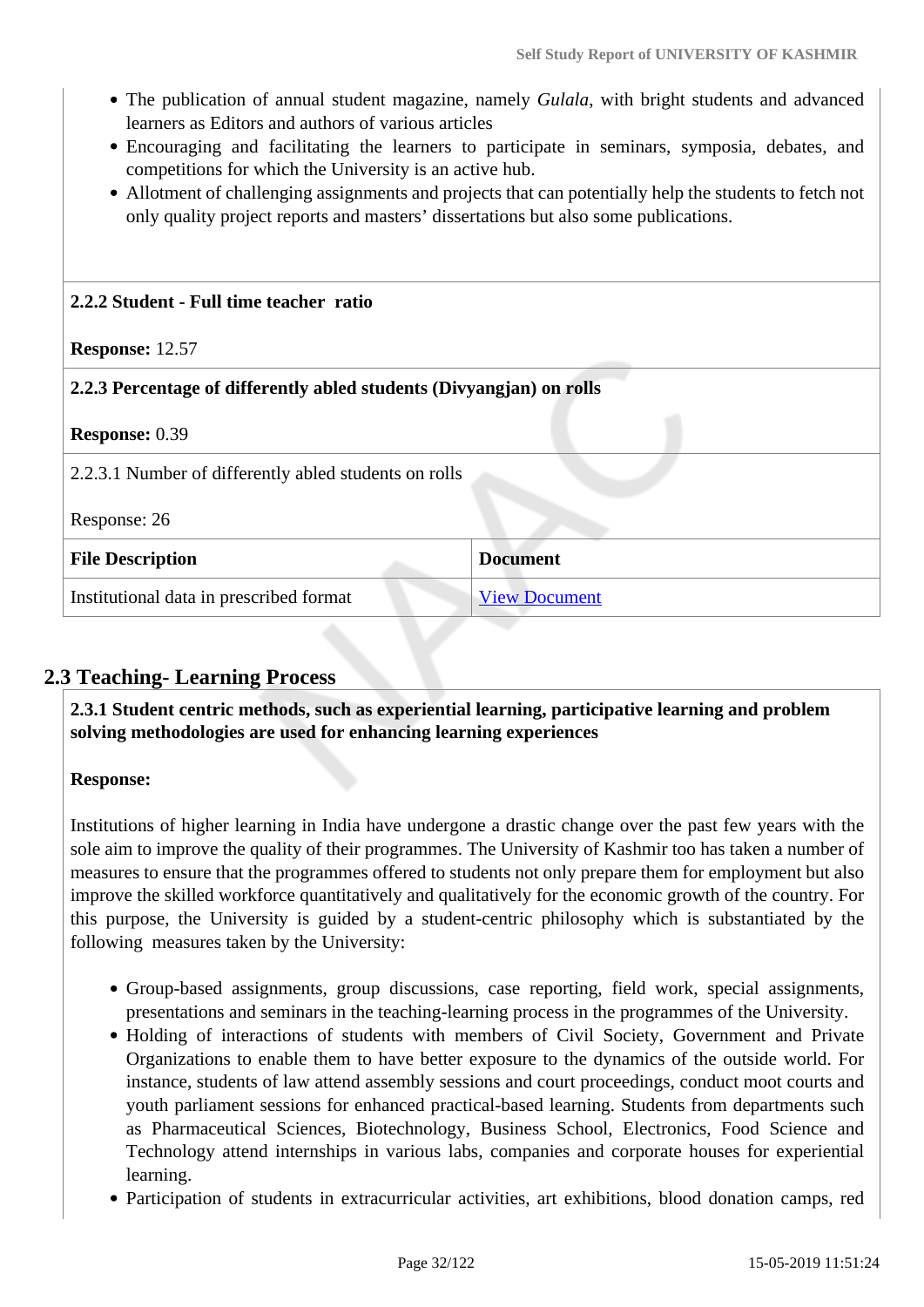ribbon clubs, plantation drives and various cultural activities adds a student-centric dimension to the vibrant academic environment of the campus. Kashmir University youth festival, *Sonzal*, is a classic example of student learning through participative methods.

- Regular participation of students in various co-curricular extra-curricular activities, various intraand inter-university sports events ensure the holistic development of students.
- Holding of tutorials and conduct of project work under the choice-based credit system mark a shift from a lecture-based mode of teaching.
- In consonance with the NSDC mission, the University has added multi-skill development components in some of its programmes for the benefit of students. Besides, the Entrepreneurship Development Cell (EDC) of the University organizes series of Skill Development Training Programme (SDTP). Some of the courses with skill development component are tabulated below:

| Programme                                   | <b>Skill Development Component</b>                                                                                                                                                                                                                                                                                          |
|---------------------------------------------|-----------------------------------------------------------------------------------------------------------------------------------------------------------------------------------------------------------------------------------------------------------------------------------------------------------------------------|
| M.Sc. Electronics                           | Mobile repairing, Circuit design and repairs of other electro                                                                                                                                                                                                                                                               |
| MCA                                         | Skill development in programming, software designing<br>repairs                                                                                                                                                                                                                                                             |
| M.Sc. Food Technology                       | Food processing<br>Biopreservation of food products.                                                                                                                                                                                                                                                                        |
| Mass Communication & Journalism             | e-content development, preparation of television films & of<br>$&$ script writing                                                                                                                                                                                                                                           |
| Clinical Biochemistry/Biochemistry          | Clinical/diagnostic tests.                                                                                                                                                                                                                                                                                                  |
| M.Sc. Botany/Zoology/Environmental Sciences | Skills of plant collection & preservation, pisciculture, epi c<br>culture, water analysis                                                                                                                                                                                                                                   |
| M.Sc. Home Science                          | Skills related to child development, diet management<br>management                                                                                                                                                                                                                                                          |
| M.Sc. IT                                    | Software Development                                                                                                                                                                                                                                                                                                        |
| M.C.A.                                      | Computer Hardware and software development                                                                                                                                                                                                                                                                                  |
| Directorate of Lifelong Learning            | • Basic Computer & Internet<br>• Tally ERP9<br>• Mobile Phone Repairing                                                                                                                                                                                                                                                     |
| (Skill Development Programmes)              | • Financial Accounting<br>• Spoken English and Personality Development<br>$\bullet$ AutoCAD 2d+3d<br>• Stereotyping<br>• Web Designing<br>• Electrician<br>• Plumber<br>$\bullet$ CCNA<br>• Repairing of Home Appliances<br>$\bullet$ A+ Hardware<br>• Advanced Cutting Tailoring<br>• Fashion Designing<br>• Papier Machie |
| L.LB/ LLM                                   | Moot courts to develop skills for the students to be profession                                                                                                                                                                                                                                                             |
|                                             |                                                                                                                                                                                                                                                                                                                             |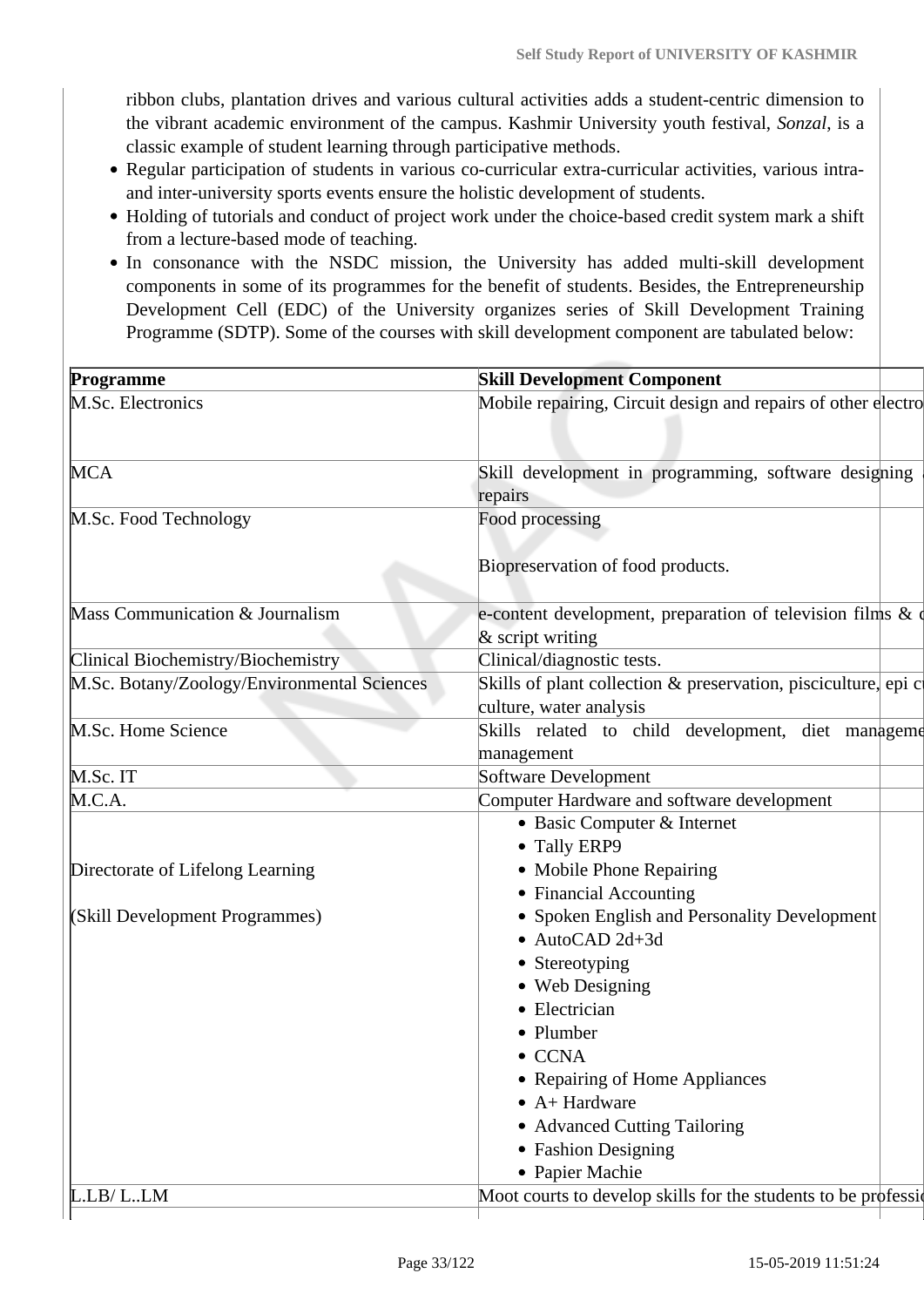B.E.d/M.Ed. Special Skills for teaching

# **2.3.2 Percentage of teachers using ICT for effective teaching with Learning Management Systems (LMS), E-learning resources etc.**

#### **Response:** 100

2.3.2.1 Number of teachers using ICT

Response: 528

| <b>File Description</b>                                                      | <b>Document</b>      |
|------------------------------------------------------------------------------|----------------------|
| List of teachers (using ICT for teaching)                                    | <b>View Document</b> |
| Provide link for webpage describing the "LMS/<br>Academic management system" | <b>View Document</b> |

#### **2.3.3 Ratio of students to mentor for academic and stress related issues**

### **Response:** 15.84

2.3.3.1 Number of mentors

Response: 419

# **2.4 Teacher Profile and Quality**

**2.4.1 Average percentage of full time teachers against sanctioned posts during the last five years**

**Response:** 81.23

| <b>File Description</b>                                          | <b>Document</b>      |
|------------------------------------------------------------------|----------------------|
| Year wise full time teachers and sanctioned posts<br>for 5 years | <b>View Document</b> |
| List of the faculty members authenticated by the<br>Head of HEI  | <b>View Document</b> |

### **2.4.2 Average percentage of full time teachers with Ph.D. during the last five years**

#### **Response:** 72.51

2.4.2.1 Number of full time teachers with Ph.D. year-wise during the last five years

| 2017-18 | 2016-17 | 2015-16 | 2014-15 | 2013-14 |
|---------|---------|---------|---------|---------|
| 376     | 321     | 290     | 269     | 258     |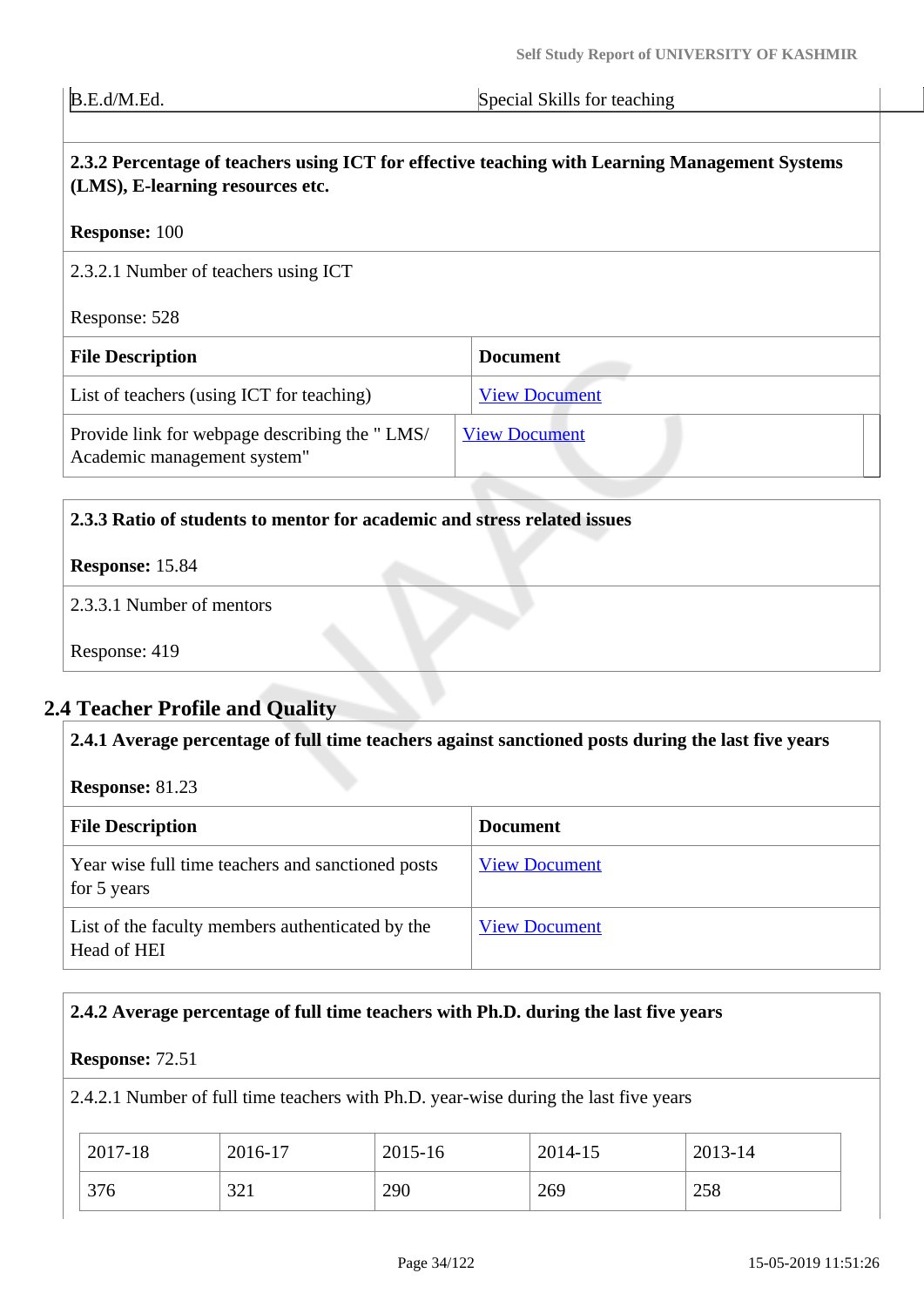| <b>File Description</b>                                                                       | <b>Document</b>      |
|-----------------------------------------------------------------------------------------------|----------------------|
| List of number of full time teachers with PhD and<br>number of full time teachers for 5 years | <b>View Document</b> |

### **2.4.3 Teaching experience per full time teacher in number of years**

### **Response:** 13.11

2.4.3.1 Total experience of full-time teachers

Response: 6920

 **2.4.4 Percentage of full time teachers who received awards, recognition, fellowships at State, National, International level from Government, recognised bodies during the last five years**

**Response:** 2.87

2.4.4.1 Number of full time teachers receiving awards from state /national /international level from Government recognised bodies year-wise during the last five years

| 2017-18 | 2016-17 | 2015-16 | 2014-15 | 2013-14 |
|---------|---------|---------|---------|---------|
|         |         | ∽       | ∽       |         |

| <b>File Description</b>                          | <b>Document</b>      |
|--------------------------------------------------|----------------------|
| Institutional data in prescribed format          | <b>View Document</b> |
| e-copies of award letters (scanned or soft copy) | <b>View Document</b> |

### **2.4.5 Average percentage of full time teachers from other States against sanctioned posts during the last five years**

#### **Response:** 3.89

2.4.5.1 Number of full time teachers from other states year-wise during the last five years

| 2017-18 | 2016-17 | 2015-16 | 2014-15 | 2013-14 |
|---------|---------|---------|---------|---------|
| 19      | 20      | 20      | 20      | 20      |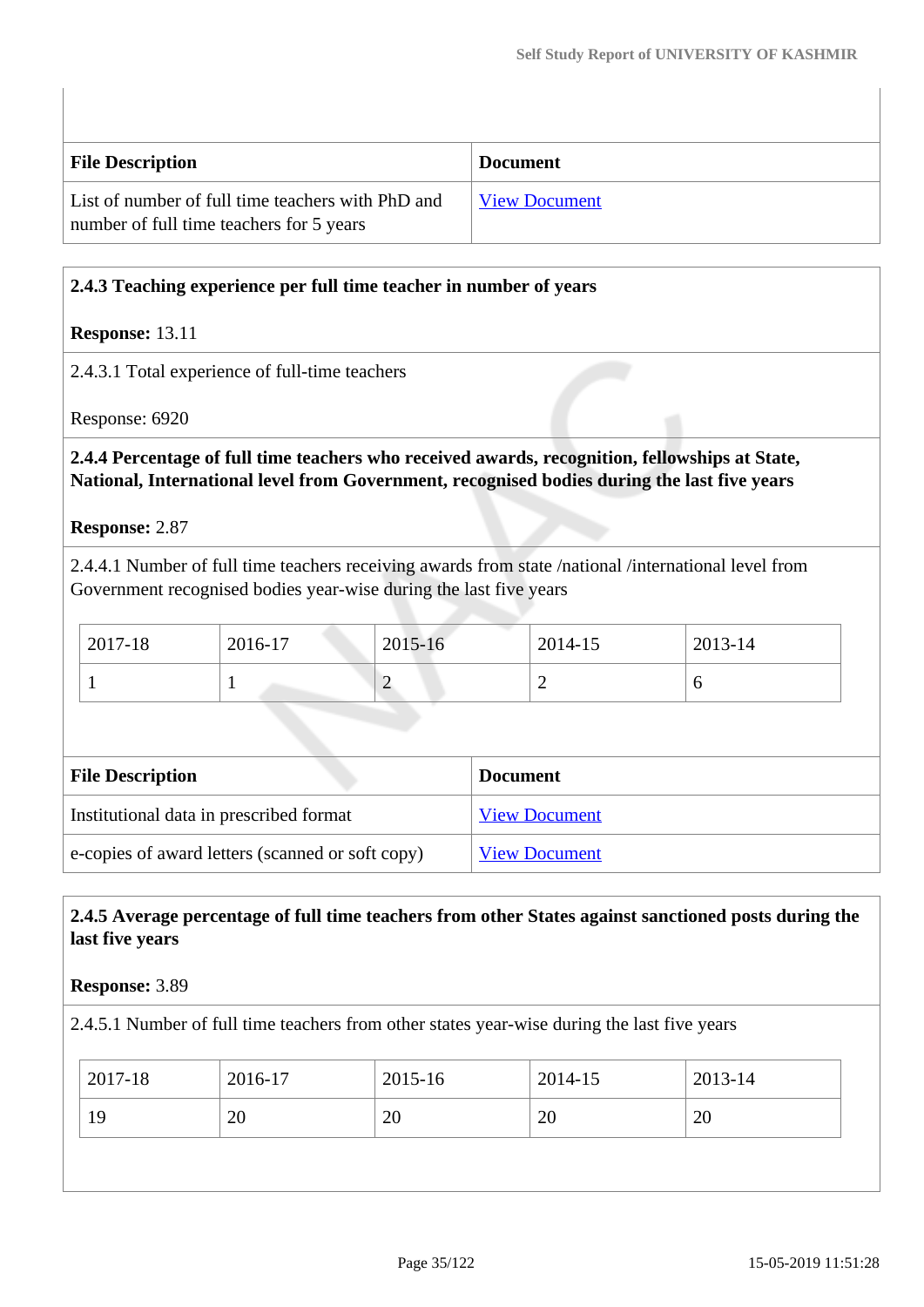| <b>File Description</b>                                                                            | <b>Document</b>      |
|----------------------------------------------------------------------------------------------------|----------------------|
| List of full time teachers from other state and state<br>from which qualifying degree was obtained | <b>View Document</b> |

## **2.5 Evaluation Process and Reforms**

 **2.5.1 Average number of days from the date of last semester-end/ year- end examination till the declaration of results during the last five years**

### **Response:** 50.2

2.5.1.1 Number of days from the date of last semester-end/ year- end examination till the declaration of results year-wise during the last five years

| 2017-18 | 2016-17      | 2015-16 | 2014-15 | 2013-14 |
|---------|--------------|---------|---------|---------|
| 45      | $\mathbf{v}$ | 50      | 45      | 60      |

| <b>File Description</b>                                                         | <b>Document</b>      |
|---------------------------------------------------------------------------------|----------------------|
| List of programs and date of last semester and date<br>of declaration of result | <b>View Document</b> |

### **2.5.2 Average percentage of student complaints/grievances about evaluation against total number appeared in the examinations during the last five years**

### **Response:** 0.75

2.5.2.1 Number of complaints/grievances about evaluation year-wise during the last five years

| 2017-18 | 2016-17            | 2015-16 | 2014-15 | 2013-14 |
|---------|--------------------|---------|---------|---------|
| 20      | $1^{\wedge}$<br>∸∸ | ⊥◡      | 10      | 29      |

 **2.5.3 Average percentage of applications for revaluation leading to change in marks during the last five years** 

#### **Response:** 4.41

2.5.3.1 Number of applications for revaluation leading to change in marks year-wise during the last five years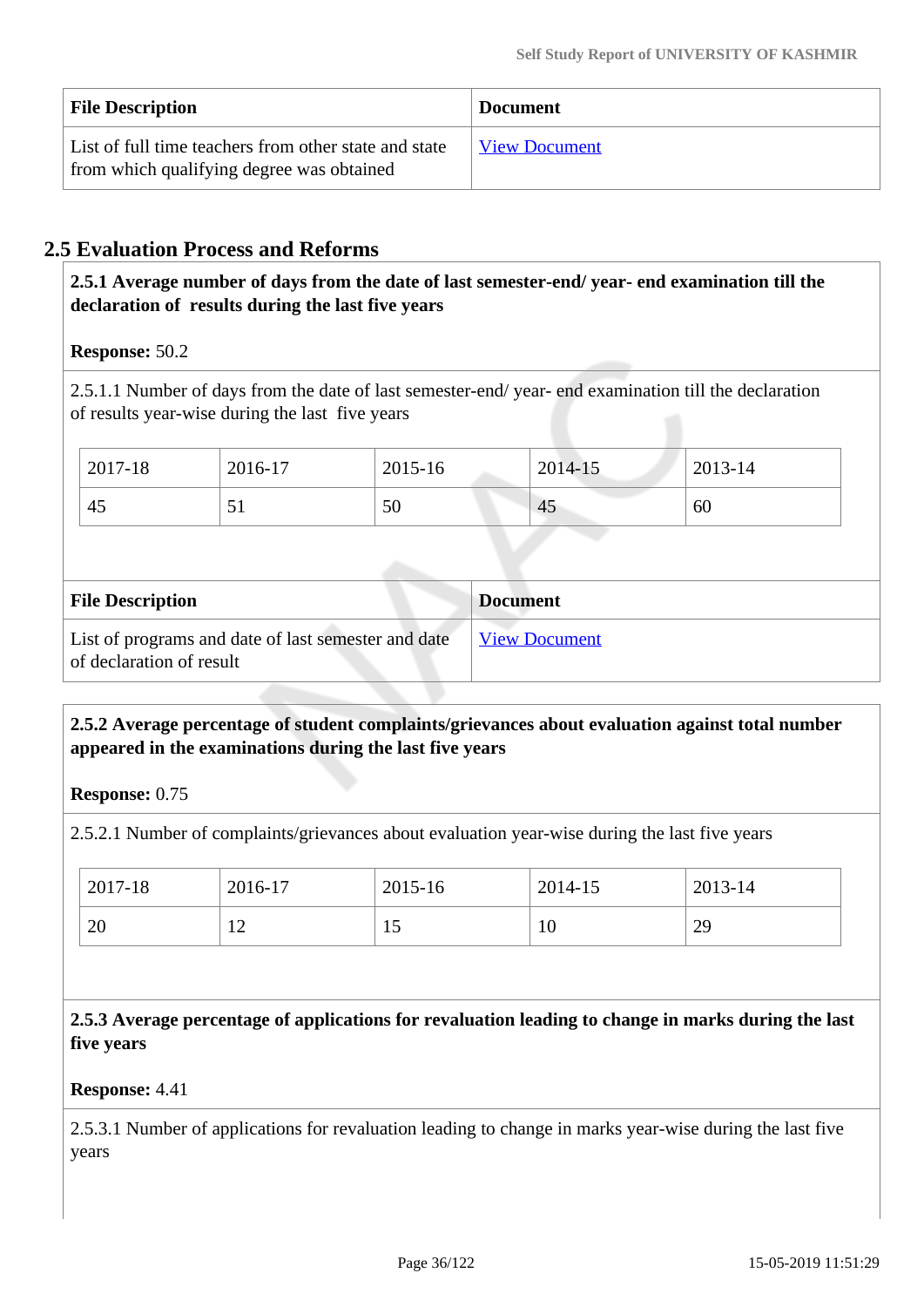| $\frac{1}{2017}$ -18 | 2016-17 | 2015-16 | 2014-15 | 2013-14 |
|----------------------|---------|---------|---------|---------|
| v                    | ◡       | ∸       | ⊥ັ      | 24      |

# **2.5.4 Positive impact of reforms on the examination procedures and processes including IT integration and continuous internal assessment on the examination management system**

#### **Response:**

It is pertinent to mention that the University of Kashmir has a well-established examination system in place that is governed by a set of statutes pertaining to the conduct, evaluation and post-evaluation processes as detailed in Volume-II of the University Calendar. Over the years, the University has improved the system of examination and evaluation through technological interventions in order to ensure transparency and efficiency. Some of the measures in this regard are summarized below:

#### *Examination/Evaluation procedures*

- Course Review Committee that comprises of Dean of the Schools, Head of the Department, faculty members who teach different courses of the semester/s and two student representatives reviews the course completion and provides a certificate before the conduct of the examination.
- The provision of showing the evaluated papers to students has been put into practice. Student endorsement of the evaluated papers is essential before the upload of awards by the teacher concerned.
- From 2016-17 onwards, students would be in a position to instantly approach the chairperson of the Departmental Committee with their grievances for a resolution within three days. If a student is still not satisfied, s/he will be at liberty to register his/ her grievance before the concerned Dean and also the Dean Academic Affairs, if needed. S/he can also apply for rechecking of the answer script. Similarly, if a candidate requests a photocopy of his/her answer scripts, the same can be provided under RTI Act.
- Furthermore, for the PG entrance test, all the students retain a copy of their OMR sheets as well as question booklet.
- For the security and sanctity of the evaluation system, the answer scripts are first coded and then delivered to the evaluators for evaluation.
- Surprise visits by the top officials of the Examination Wing to ensure that guidelines are followed are carried out.
- The examiners upload the awards from their own account created for each examiner. The same is being used by the Automation Section for the preparation of result.

## *Processes integrating IT*

- The University introduced the single window admission process with the policy of One Student One Form, No Semester Examination Form, Single Programme Enrolment Number, Single Transcript with a chip-enabled Degree Certificate;
- The University has done away with the practice of manual awards. The evaluation is done through Centralized Evaluation Centres headed by Head Examiners and the data entry of awards is done in the evaluation centres;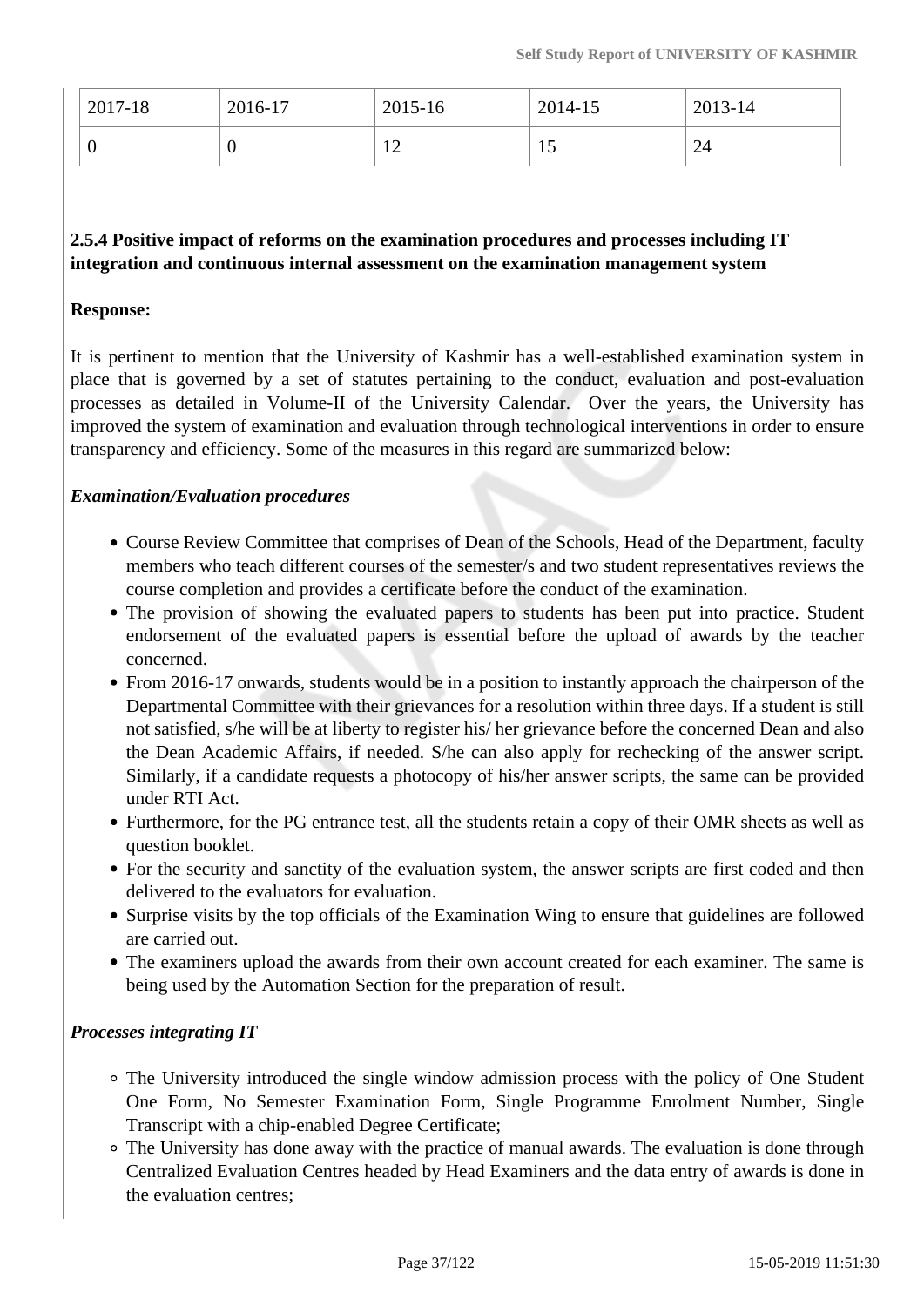- The University has introduced Live Marks system whereby the students get an SMS alert soon after the awards are uploaded by the evaluators;
- In-house built student friendly mobile App is used by students to manage most of their examination related and other affairs. The students can pay their examination fee online;
- University email ID granted to all students and scholars under @uok.edu.in and @kashmiruniversity.ac.in which they can use to approach authorities for any examination related issues; and
- Of late the University introduced Continuous Assessment based examination system to do away with the hassles of End Semester Examinations.

| <b>File Description</b>         | <b>Document</b>      |
|---------------------------------|----------------------|
| Link for Additional Information | <b>View Document</b> |

 **2.5.5 Status of automation of Examination division along with approved Examination Manual A. 100% automation of entire division & implementation of Examination Management System (EMS)**

## **B. Only student registration, Hall ticket issue & Result Processing**

- **C. Only student registration and result processing**
- **D. Only result processing**

**Response:** A. 100% automation of entire division & implementation of Examination Management System (EMS)

| <b>File Description</b>                                                                                                            | <b>Document</b>      |
|------------------------------------------------------------------------------------------------------------------------------------|----------------------|
| Current manual of examination automation system<br>and Annual reports of examination including the<br>present status of automation | <b>View Document</b> |
| Current Manual of examination automation system                                                                                    | <b>View Document</b> |

# **2.6 Student Performance and Learning Outcomes**

 **2.6.1 Program outcomes, program specific outcomes and course outcomes for all programs offered by the Institution are stated and displayed on website and communicated to teachers and students**

#### **Response:**

The Program Outcomes (POs), Program Specific Outcomes (PSOs) and Course Outcomes (Cos) for almost all the programs offered by the institution are stated in the curricula of the programmes and properly displayed on the University website. In tune with the vision and mission of the University, the learning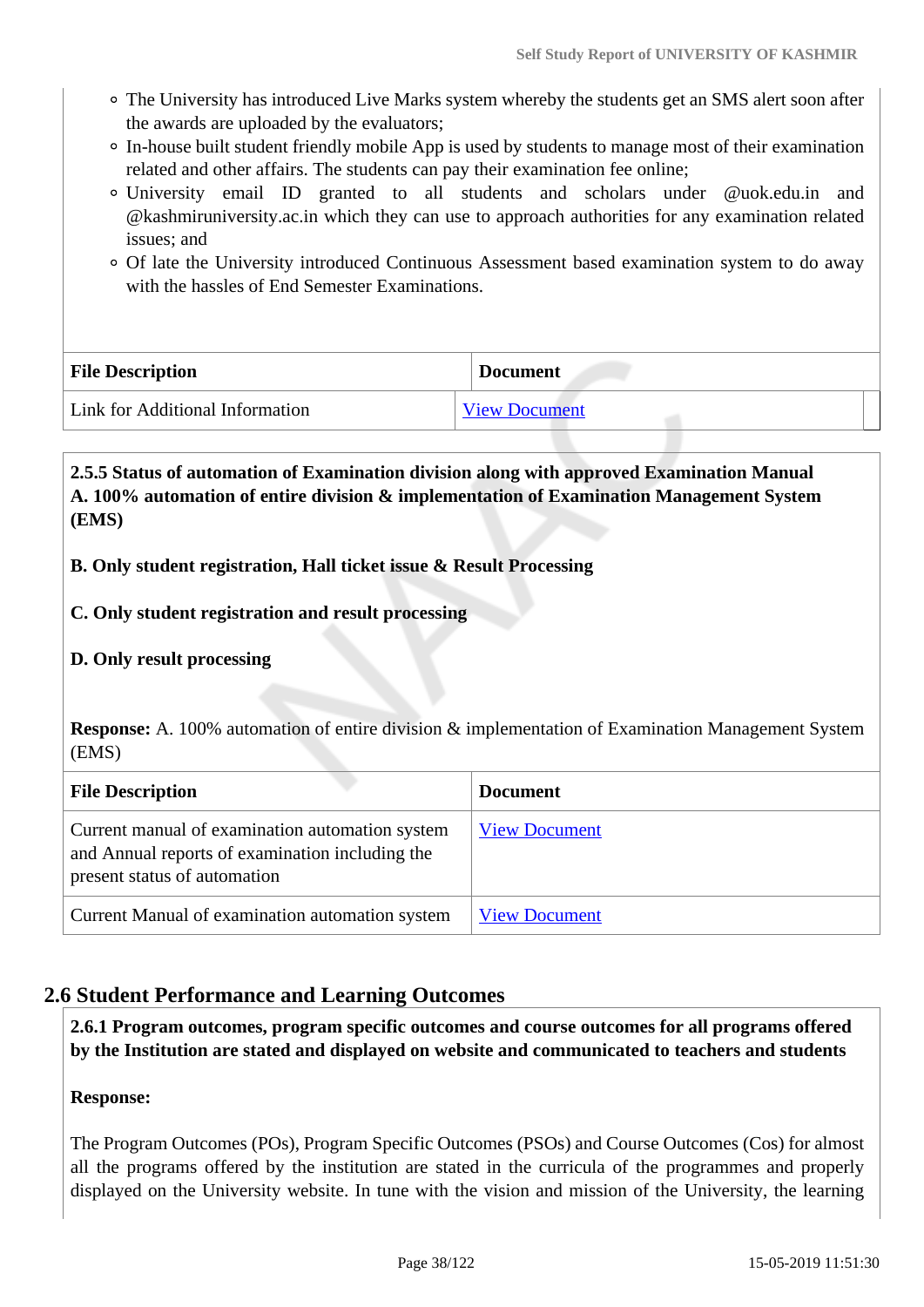outcomes are defined to ensure that:

- The Learning outcomes are clearly stated and are measurable on some standard scale.
- The outcomes are assessed, though using different tools in different disciplines, with commonality to identify the extent to which programmes and courses taught have been effective.
- The resources in terms of faculty, library, laboratories, tools and other facilities and pedagogic strategies adopted for effective course delivery and student learning corroborate with the learning outcomes to be achieved.
- The skills as enshrined in the skill-based courses are imparted to students who feel confident in using them in life.
- Students face and qualify competitive examinations at the State or National level and that is an indirect indicator of the successful course outcome in terms of their learning.

These outcomes are communicated to the students and other stakeholders through the following means:

- 1.Conducting induction workshops at the departmental level immediately after the admissions.
- 2.In the introductory class of every fresh batch and each semester, teachers sensitize students about the programme outcomes and course outcomes.
- 3.A proper display on the University website.
- 4.Hosting the programme outcome and course outcome details on the University website.
- 5.The University publishes the detailed prospectus annually giving details of all the courses offered by the university a copy of which is given to each student desirous of admission.

Students are also sensitized about the prospects and various opportunities available to them on the successful completion of their respective academic programme.

 **2.6.2 Attainment of program outcomes, program specific outcomes and course outcomes are evaluated by the institution**

#### **Response:**

Since the objectives of the programmes and courses are well defined, the University assesses the attainment of POs, PSOs and COs through different ways. Some of these are mentioned below:

#### ??????**a) Continuous Assessment:**

In view of some issues with the year-end or end-semester examination system, the University switched recently to the continuous assessment based system for more effective attainment of programme and course outcomes. Although continuous assessment would have the weightage of 20% earlier too, yet the University has of late revised the weightage to 50% for a regular assessment of the attainment of POs, PSOs and COs. This has significantly helped to overcome the issues with End semester Examination in which it was difficult to assess the level of attainment of POs, PSOs and COs at the end of the year/academic session.

#### **b) The Course-Review Assessment:**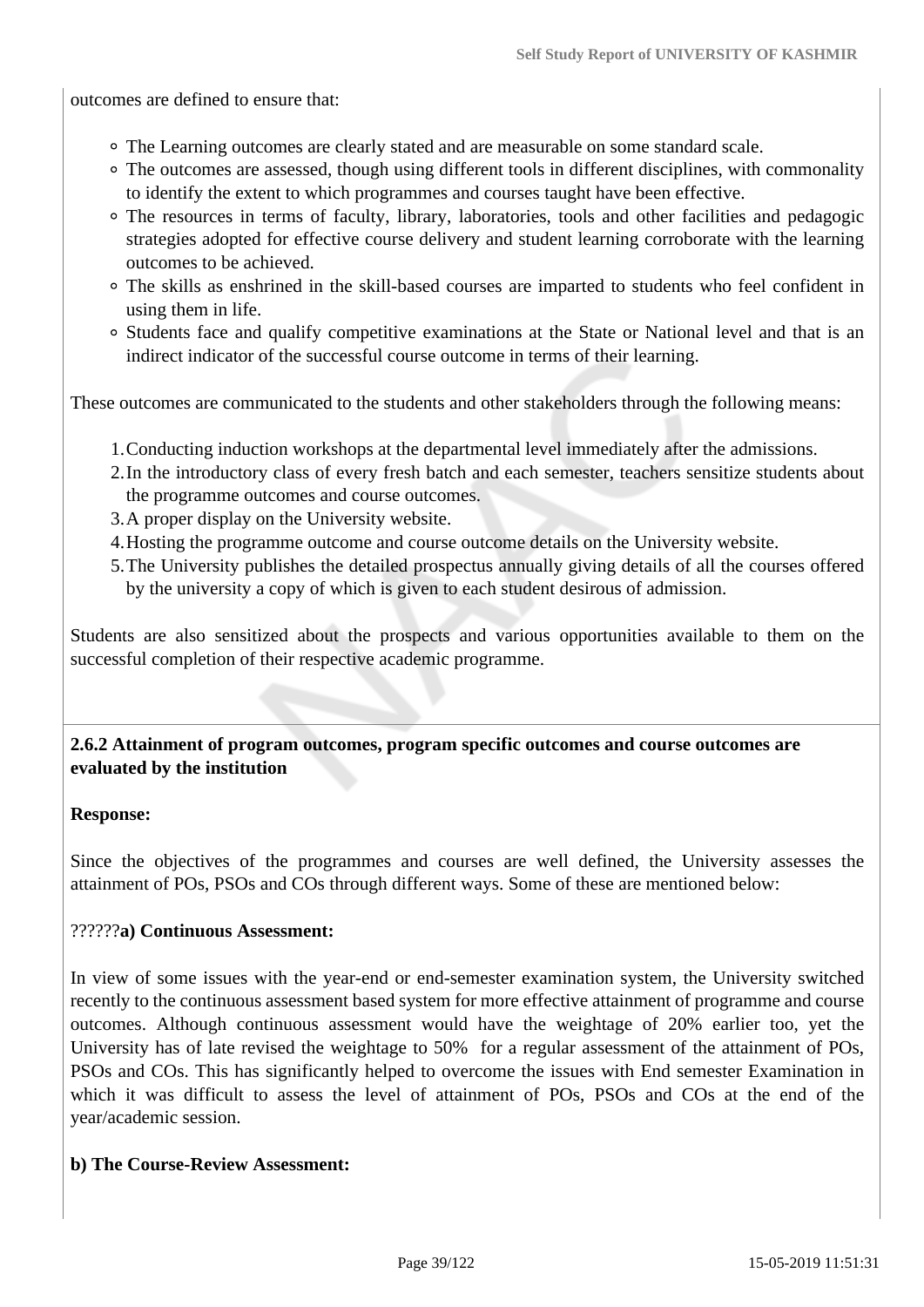Earlier there was no system in place in the University to assess the extent and quality of the completion of courses. To fix this issue, the University constituted the Course Review Committees (CRCs). The CRCs under the chairpersonship of concerned Deans with Heads of Departments, teacher concerned and student representatives as members, undertake the detailed review of not only the course completion but also the attainment of COs and eventually POs. It is on the recommendations of the CRC that the decision of final examination is held.

### **c) The Departmental Assessment:**

The Heads of the Departments convene meetings routinely towards the end of the semester to critically review the status of course completion vis-à-vis the stated outcomes. In view of the feedback from concerned teachers and students, the gaps, if any, are plugged by taking appropriate measures in terms of remedial classes, extra guidance, and distribution of relevant teaching material.

#### **2.6.3 Average pass percentage of Students**

**Response:** 94.68

2.6.3.1 Total number of final year students who passed the examination conducted by Institution.

Response: 2634

2.6.3.2 Total number of final year students who appeared for the examination conducted by the institution

Response: 2782

| <b>File Description</b>                                                                                           | <b>Document</b>      |
|-------------------------------------------------------------------------------------------------------------------|----------------------|
| List of programs and number of students passed and <u>View Document</u><br>appeared in the final year examination |                      |
| Link for annual report                                                                                            | <b>View Document</b> |

# **2.7 Student Satisfaction Survey**

**2.7.1 Online student satisfaction survey regarding teaching learning process**

**Response:** 3.07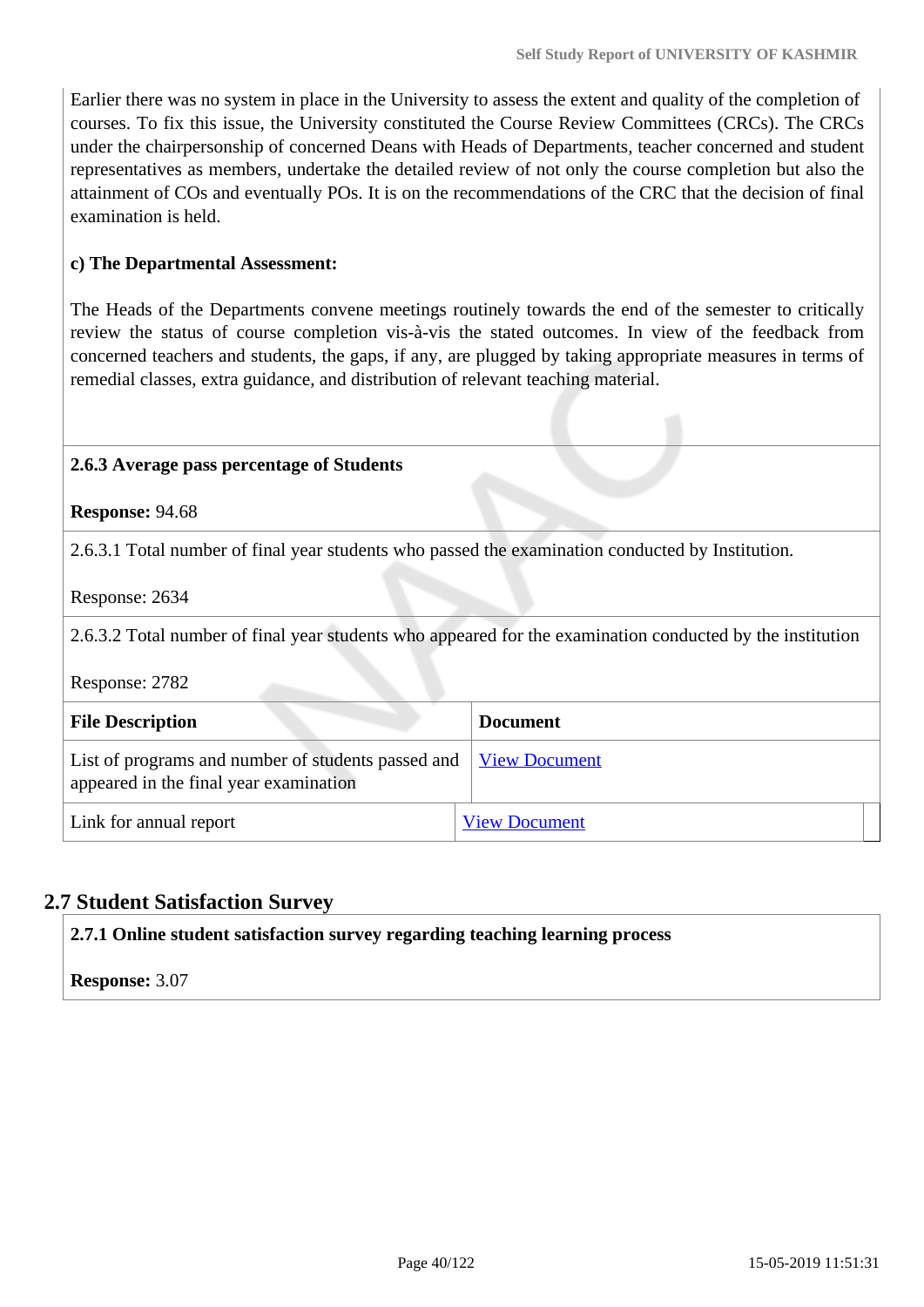# **Criterion 3 - Research, Innovations and Extension**

# **3.1 Promotion of Research and Facilities**

 **3.1.1 The institution has a well defined policy for promotion of research and the same is uploaded on the institutional website**

#### **Response:** Yes

| <b>File Description</b>                                                                                            | <b>Document</b>      |
|--------------------------------------------------------------------------------------------------------------------|----------------------|
| Minutes of the Governing Council/Syndicate/Board<br>of Management related to research promotion policy<br>adoption | <b>View Document</b> |
| Any additional information                                                                                         | <b>View Document</b> |
| URL of Policy document on promotion of<br>research uploaded on website                                             | <b>View Document</b> |

## **3.1.2 The institution provides seed money to its teachers for research (average per year)**

#### **Response:** 10

3.1.2.1 The amount of seed money provided by institution to its faculty year-wise during the last five years(INR in Lakhs)

| 2017-18 | 2016-17 | 2015-16 | 2014-15 | 2013-14 |
|---------|---------|---------|---------|---------|
|         |         | ν       |         | 50      |

| <b>File Description</b>                                                                                           | <b>Document</b>      |
|-------------------------------------------------------------------------------------------------------------------|----------------------|
| Minutes of the relevant bodies of the University                                                                  | <b>View Document</b> |
| List of teachers receiving grant and details of grant<br>received                                                 | <b>View Document</b> |
| Budget and expenditure statements signed by the<br>Finance Officer indicating seed money provided and<br>utilized | <b>View Document</b> |
| Any additional information                                                                                        | <b>View Document</b> |

## **3.1.3 Number of teachers awarded international fellowship for advanced studies/ research during the last five years**

#### **Response:** 20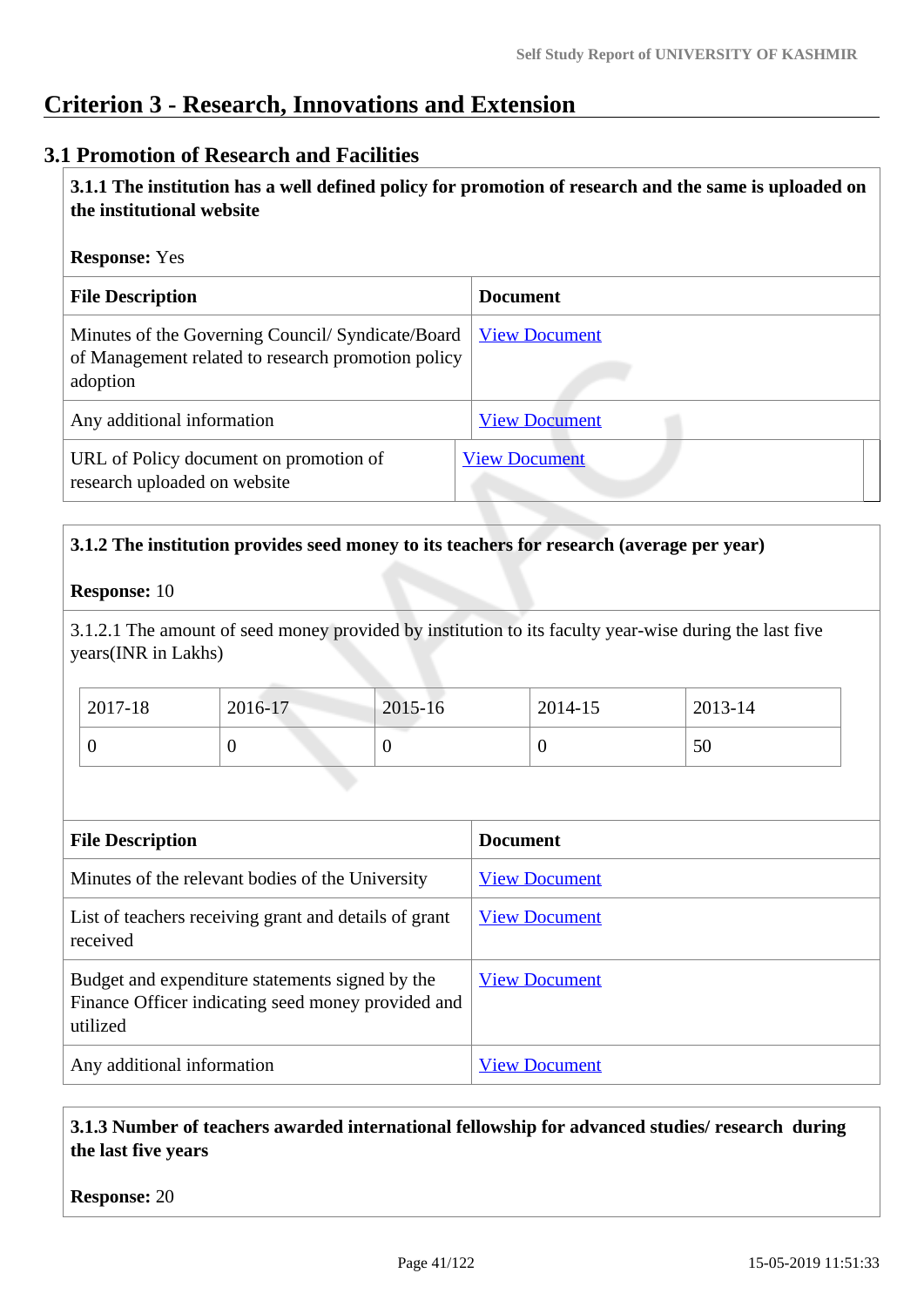3.1.3.1 The number of teachers awarded international fellowship for advanced studies / research year-wise during the last five years

|                    | 2017-18 | 2016-17 | 2015-16 | 2014-15 | 2013-14 |
|--------------------|---------|---------|---------|---------|---------|
| $\delta$<br>4<br>∸ |         |         |         |         |         |

| <b>File Description</b>                                        | <b>Document</b>      |
|----------------------------------------------------------------|----------------------|
| List of teachers and their international fellowship<br>details | <b>View Document</b> |
| e-copies of the award letters of the teachers.                 | <b>View Document</b> |

# **3.1.4 Number of JRFs, SRFs, Post Doctoral Fellows, Research Associates, other research fellows in the university enrolled during the last five years**

## **Response:** 680

3.1.4.1 The Number of JRFs, SRFs, Post Doctoral Fellows, Research Associates and other research fellows in the university enrolled year-wise during the last five years

| 2017-18 | 2016-17 | $2015 - 16$ | 2014-15       | 2013-14 |
|---------|---------|-------------|---------------|---------|
| 227     | 116     | 141         | $\circ$<br>04 | 114     |

| <b>File Description</b>                               | <b>Document</b>      |
|-------------------------------------------------------|----------------------|
| List of research fellows and their fellowship details | <b>View Document</b> |
| Any additional information                            | <b>View Document</b> |

## **3.1.5 University has the following facilities**

- **1.Central Instrumentation Centre**
- **2.Animal House/Green House / Museum**
- **3.Central Fabrication facility**
- **4.Media laboratory/Business Lab/Studios**
- **5.Research/Statistical Databases**

**Any four facilities exist**

**Three of the facilities exist**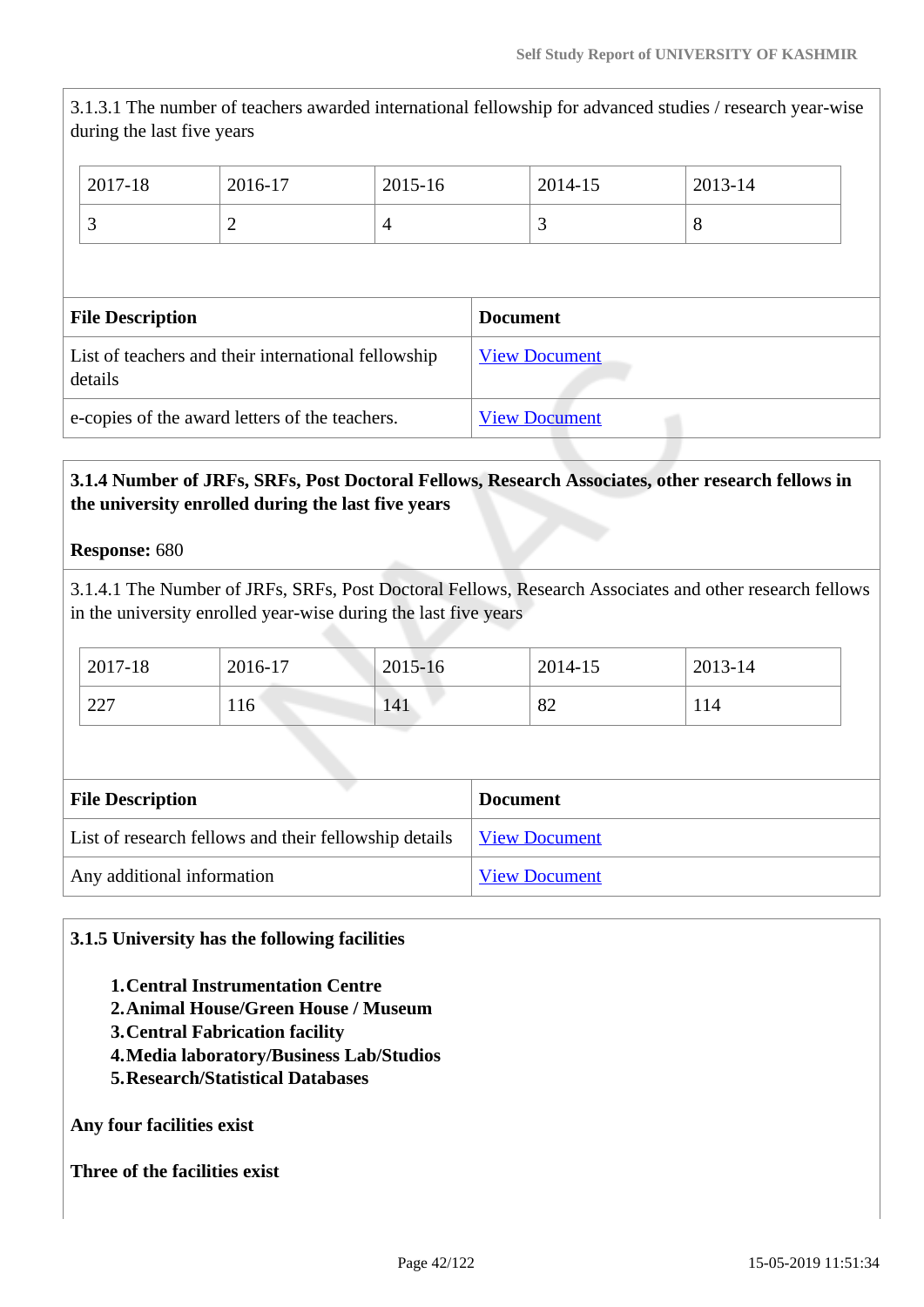## **Two of the facilities exist**

## **One of the facilities exist**

# **Response:** Any four facilities exist **File Description Document** List of facilities provided by the university and their year of establishment [View Document](https://assessmentonline.naac.gov.in/storage/app/hei/SSR/100028/3.1.5_1545294985_1647.xlsx) Link to videos and photographs geotagged [View Document](http://diqa.uok.edu.in/Main/ViewPage.aspx?Page=NAACVideos)

# **3.1.6 Percentage of departments with UGC-SAP, CAS, DST-FIST, DBT, ICSSR and other similar recognition by government agency**

**Response:** 22.03

3.1.6.1 The Number of departments with UGC-SAP, CAS, DST-FIST ,DBT,ICSSR and other similar recognition by government agency

Response: 13

| <b>File Description</b>                             | <b>Document</b>      |
|-----------------------------------------------------|----------------------|
| List of departments and award details               | <b>View Document</b> |
| e-version of departmental recognition award letters | <b>View Document</b> |

# **3.2 Resource Mobilization for Research**

 **3.2.1 Grants for research projects sponsored by the non-government sources such as industry, corporate houses, international bodies, endowments,Chairs in the institution during the last five years (INR in Lakhs)**

#### **Response:** 0

3.2.1.1 Total Grants for research projects sponsored by the non-government sources such as industry, corporate houses, international bodies, endowments, Chairs in the institution year-wise during the last five years(INR in Lakhs)

| 2017-18<br>2016-17 | 2015-16 | 2014-15 | $2013 - 14$ |
|--------------------|---------|---------|-------------|
| U                  |         |         | v           |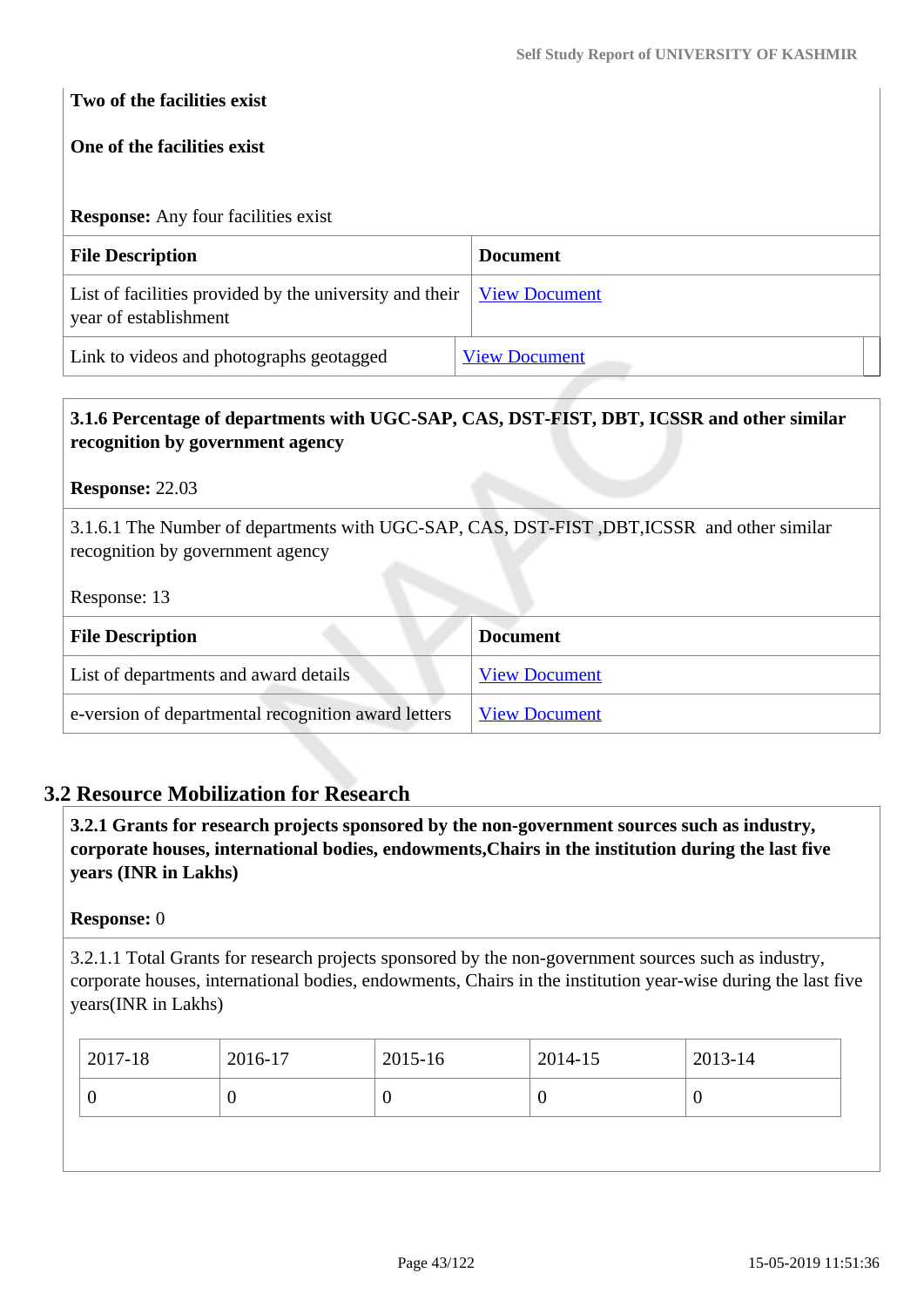| <b>File Description</b>           | <b>Document</b>      |
|-----------------------------------|----------------------|
| List of project and grant details | <b>View Document</b> |

## **3.2.2 Grants for research projects sponsored by the government sources during the last five years**

#### **Response:** 7181

3.2.2.1 Total Grants for research projects sponsored by the government sources year-wise during the last five years(INR in Lakhs)

| 2017-18 | 2016-17 | 2015-16 | 2014-15 | 2013-14 |
|---------|---------|---------|---------|---------|
| 1968    | 1226    | 1273    | 608     | 2106    |

| <b>File Description</b>                                                              | <b>Document</b>      |
|--------------------------------------------------------------------------------------|----------------------|
| e-copies of the grant award letters for research<br>projects sponsored by government | <b>View Document</b> |
| Any additional information                                                           | <b>View Document</b> |

## **3.2.3 Number of research projects per teacher funded, by government and non-government agencies, during the last five year**

#### **Response:** 2.06

3.2.3.1 Number of research projects funded by government and non-government agencies during the last five years

#### Response: 173

3.2.3.2 Number of full time teachers worked in the institution during the last 5 years

Response: 419

| <b>File Description</b>                 | <b>Document</b>      |
|-----------------------------------------|----------------------|
| Supporting document from Funding Agency | <b>View Document</b> |
| Link for funding agency website         | <b>View Document</b> |

#### **3.3 Innovation Ecosystem**

 **3.3.1 Institution has created an eco system for innovations including Incubation centre and other initiatives for creation and transfer of knowledge**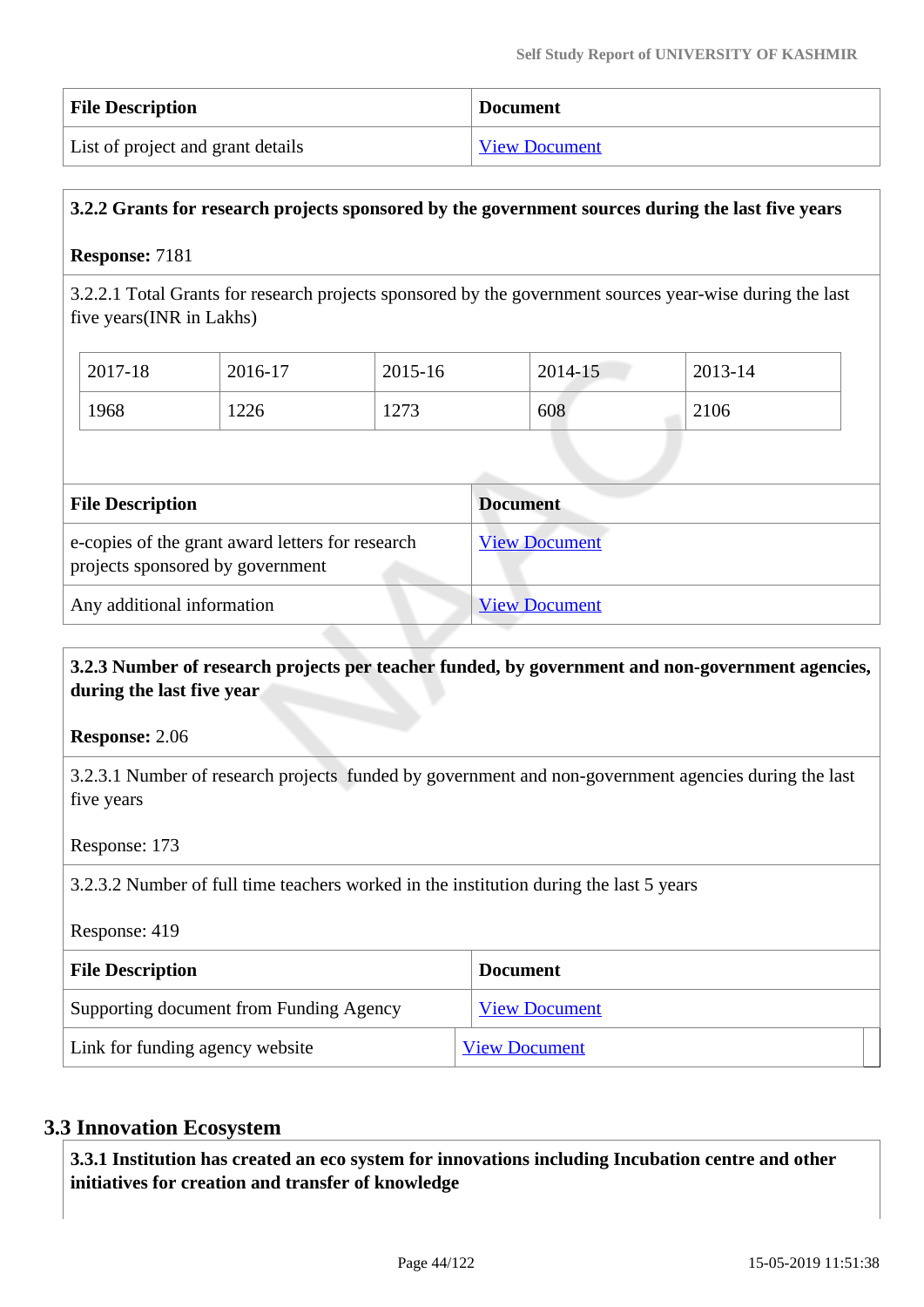## **Response:**

The University has undertaken a series of reforms and measures over the past few years to create and sustain an ideal ecosystem for Research and Innovation in a competitive environment. Some of the relevant details in this regard are as under:

## **Faculty recruitment and development**

- Rationalized shortlisting norms are in place for entry-level faculty based on empirical credentials.
- Even the criteria for appointing contractual faculty have been brought on par with regular faculty.
- Our University duly recognises Ramalinga Swami Fellows; INSPIRE fellows/faculty and similar scholars.
- The newly recruited faculty is groomed through a series of orientation/ refresher courses, mentorship by senior faculty.

## **Creating infrastructure for innovations**

- The University has made a mark during the assessment period in earning extramural research grants from national and international funding agencies. Besides the University earned some major international projects such as Indo-US, Indo-Canadian, Indo-German, Indo-French and Indo-Australian to improve the footprint of foreign students and faculty on the campus for promoting innovative research.
- The University also created a special centre with the potential of excellence through integrated expertise of its five important departments under UGC's CPEPA scheme to promote interdepartmental collaboration for interdisciplinary research on various facets of the Himalayan biodiversity.

## **Entrepreneurship Development Cell (EDC) and Incubation Centres**

- With highly qualified and well-trained faculty in the nuances of entrepreneurship, the University has created a vibrant entrepreneurial culture with an aim to convert "Job-Seekers" to "Job-Generators" through the entrepreneurial route. For this purpose, the University has:
- **Entrepreneurship Development Cell (EDC)**
- **Incubation Centre in the Department of Food Technology** approved by the Food Security and Services Authority of India (FSSAI)
- **New Generation Innovation and Entrepreneurship Development Centre (NewGen IEDC)** has been established in the Business School of the University under the aegis of National Science and Technology Entrepreneurship Development Board (NSTEDB), Department of Science & Technology (DST), Government of India
- **Patent facilitation centre** to facilitate innovators to file patents for their innovations. So far 49 patents have been filed since 2011 and five have been licensed.
- **Grass Root Innovation and Augmentation Cell**
- **Brainstorming sessions, conferences and workshops**
- The University has become a hub of activities to facilitate networking and establish collaborations for undertaking interdisciplinary and multi-disciplinary research. Eminent experts and stalwarts including Nobel Laureates for lectures and interactions with students and faculty are part of the programme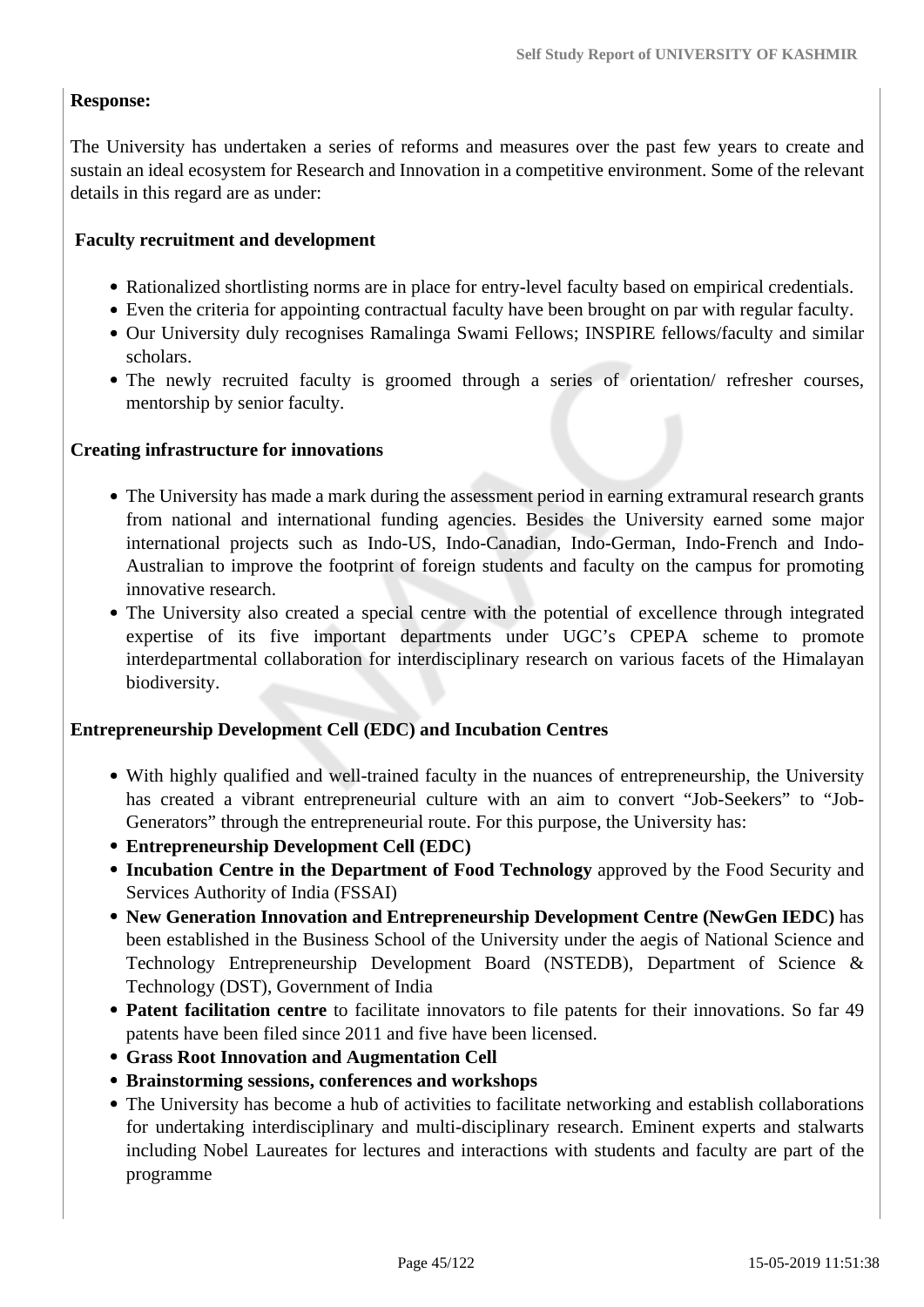#### **International Student Cell**

- The University has a dedicated Dean Research office as a single window system to cater to all research related aspects in a hassle-free manner.
- International Student Cell not only attracts foreign students but also facilitates its own students for joining internships and opting for courses abroad.
- The University of Kashmir has designated an official as Coordinator Student Affairs in MadanJeet Singh Institute of Kashmir Studies to cater to the needs of students from foreign countries, especially from the SAARC countries.

| <b>File Description</b>         | <b>Document</b>      |  |
|---------------------------------|----------------------|--|
| link for additional information | <b>View Document</b> |  |

## **3.3.2 Number of workshops/seminars conducted on Intellectual Property Rights (IPR) and Industry - Academia Innovative practices during the last five years**

#### **Response:** 11

3.3.2.1 Total number of workshops/seminars conducted on Intellectual Property Rights (IPR) and Industry-Academia Innovative practices year-wise during the last five years

| $2017 - 18$ | 2016-17 | 2015-16 | 2014-15 | 2013-14 |
|-------------|---------|---------|---------|---------|
| ∼           | -       |         |         |         |

| <b>File Description</b>                            | <b>Document</b>      |
|----------------------------------------------------|----------------------|
| Report of the event                                | <b>View Document</b> |
| List of workshops/seminars during the last 5 years | <b>View Document</b> |

## **3.3.3 Number of awards for innovation won by institution/ teachers/ research scholars/students during the last five years**

#### **Response:** 15

3.3.3.1 Total number of awards for innovation won by institution/teachers/research scholars/students yearwise during the last five years

|   | $12017 - 18$ | 2016-17 | 2015-16 | 2014-15 | $12013 - 14$ |
|---|--------------|---------|---------|---------|--------------|
| ∽ |              |         |         |         |              |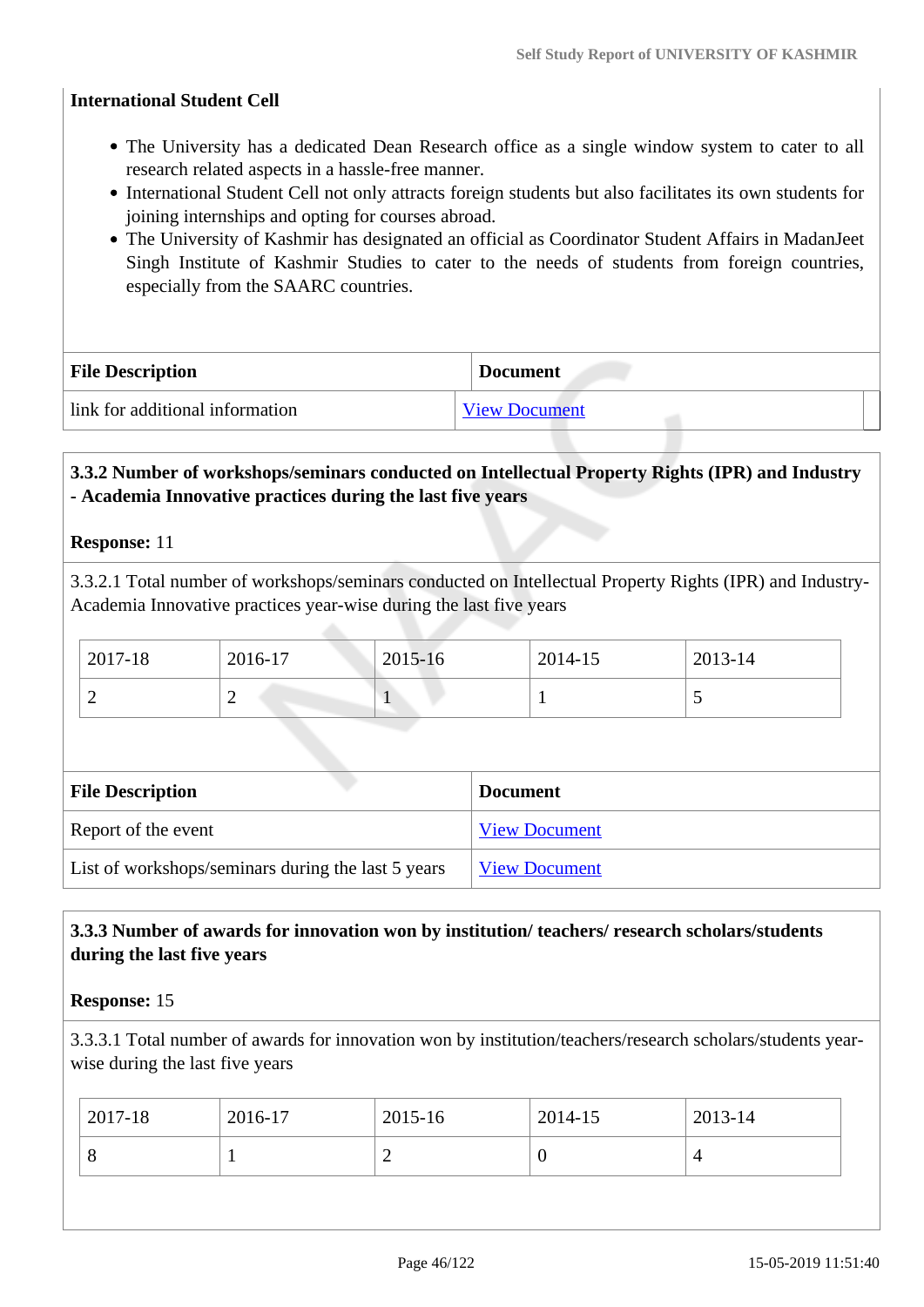| <b>File Description</b>              | <b>Document</b>      |
|--------------------------------------|----------------------|
| List of innovation and award details | <b>View Document</b> |
| e-copies of award letters            | <b>View Document</b> |
| Any additional information           | <b>View Document</b> |

#### **3.3.4 Number of start-ups incubated on campus during the last five years**

#### **Response:** 27

3.3.4.1 Total number of start-ups incubated on campus year-wise during the last five years

| 2017-18 | 2016-17 | 2015-16 | 2014-15 | $2013 - 14$ |
|---------|---------|---------|---------|-------------|
| υ       | ◡       | $\sim$  | O       | $\circ$     |

| <b>File Description</b>                                                            | <b>Document</b>      |
|------------------------------------------------------------------------------------|----------------------|
| List of startups details like name of startup, nature,<br>year of commencement etc | <b>View Document</b> |
| e-sanction order of the University for the start ups<br>on campus                  | <b>View Document</b> |
| Any additional information                                                         | <b>View Document</b> |

# **3.4 Research Publications and Awards**

| 3.4.1 The institution has a stated Code of Ethics to check malpractices and plagiarism in Research |                      |  |
|----------------------------------------------------------------------------------------------------|----------------------|--|
| <b>Response:</b> Yes                                                                               |                      |  |
| <b>File Description</b>                                                                            | <b>Document</b>      |  |
| Any additional information                                                                         | <b>View Document</b> |  |

 **3.4.2 The institution provides incentives to teachers who receive state, national and international recognition/awards**

**Response:** No

### **3.4.3 Number of Patents published/awarded during the last five years**

**Response:** 0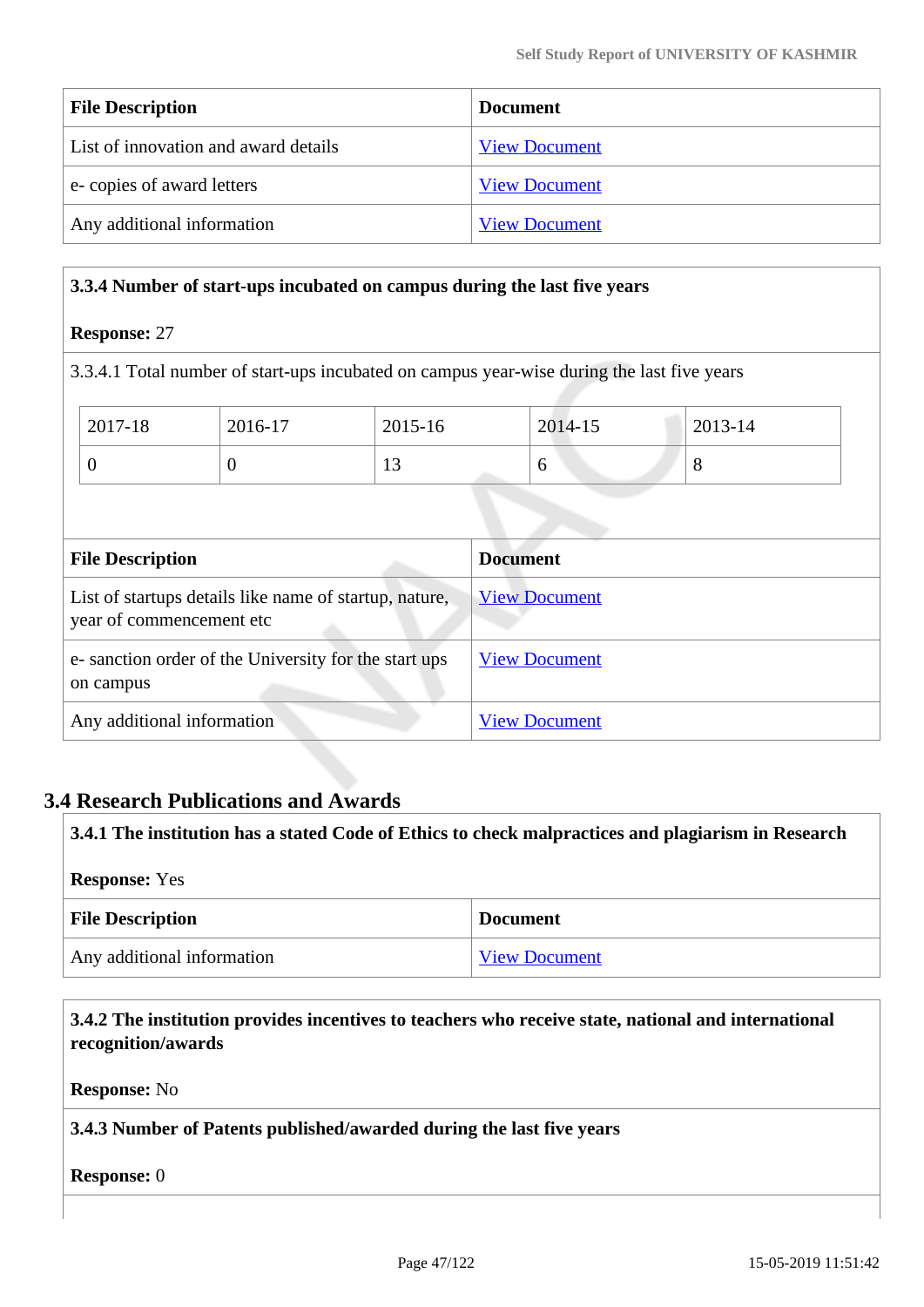3.4.3.1 Total number of Patents published/awarded year-wise during the last five years

| 2017-18                 | 2016-17  | 2015-16 |                 | 2014-15  | 2013-14 |  |
|-------------------------|----------|---------|-----------------|----------|---------|--|
| 0                       | $\theta$ | U       |                 | $\theta$ | U       |  |
|                         |          |         |                 |          |         |  |
|                         |          |         |                 |          |         |  |
| <b>File Description</b> |          |         | <b>Document</b> |          |         |  |

| 3.4.4 Number of Ph.D.s awarded per teacher during the last five years                                |                                                        |  |  |
|------------------------------------------------------------------------------------------------------|--------------------------------------------------------|--|--|
| <b>Response:</b> 1.61                                                                                |                                                        |  |  |
|                                                                                                      | 3.4.4.1 How many Ph.Ds are awarded within last 5 years |  |  |
| Response: 471                                                                                        |                                                        |  |  |
| 3.4.4.2 Number of teachers recognized as guides during the last five years                           |                                                        |  |  |
| Response: 292                                                                                        |                                                        |  |  |
| <b>File Description</b>                                                                              | <b>Document</b>                                        |  |  |
| List of PhD scholars and their details like name of<br>the guide, title of thesis, year of award etc | <b>View Document</b>                                   |  |  |
| Any additional information                                                                           | <b>View Document</b>                                   |  |  |
| URL to the research page on HEI web site                                                             | <b>View Document</b>                                   |  |  |

 **3.4.5 Number of research papers per teacher in the Journals notified on UGC website during the last five years**

**Response:** 7.88

3.4.5.1 Number of research papers in the Journals notified on UGC website during the last five years

| 2017-18<br>2016-17 | 2015-16 | 2014-15 | 2013-14 |
|--------------------|---------|---------|---------|
| 888<br>626         | 689     | 695     | 397     |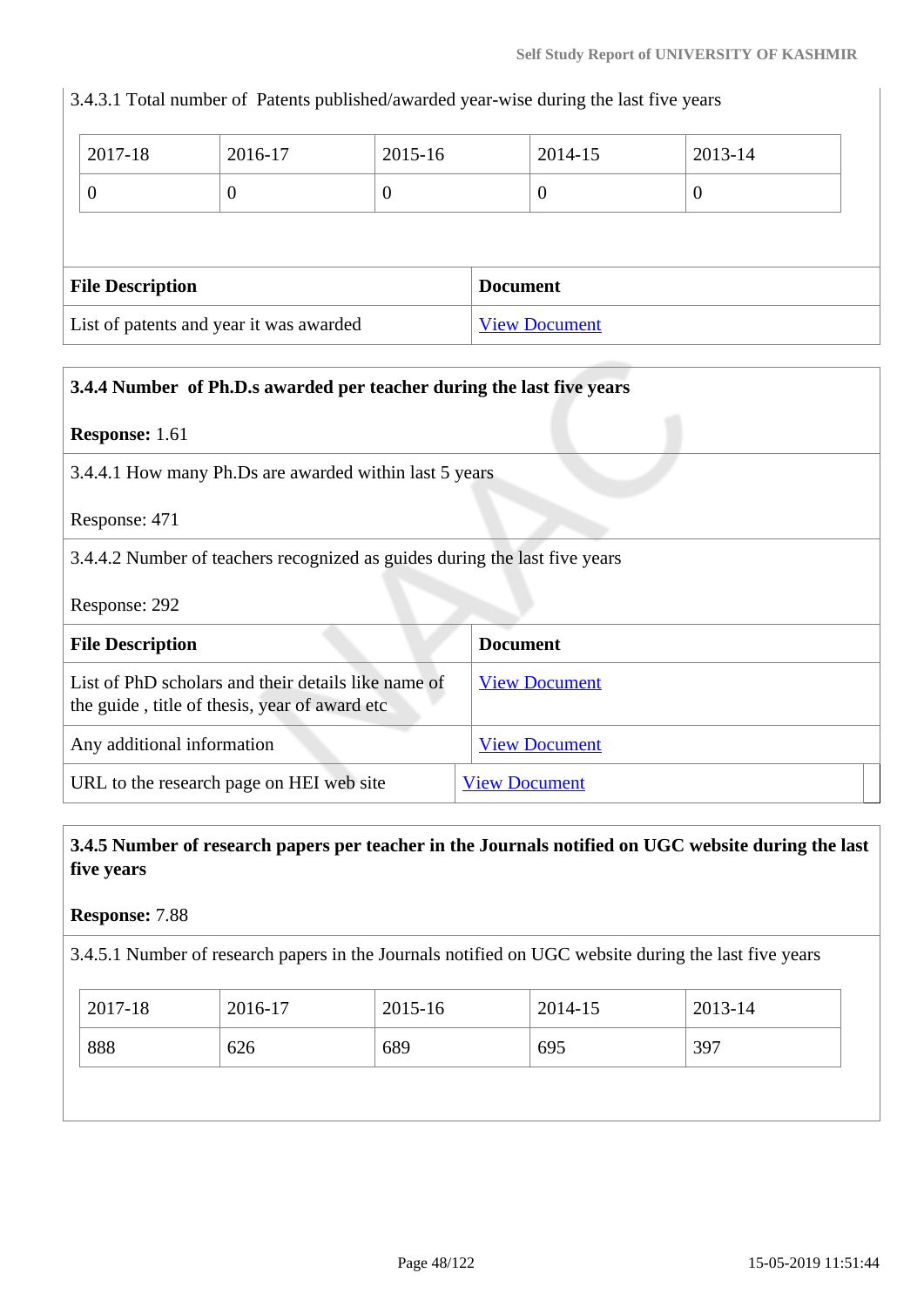| <b>File Description</b>                                                               | <b>Document</b>      |
|---------------------------------------------------------------------------------------|----------------------|
| List of research papers by title, author, department,<br>name and year of publication | <b>View Document</b> |
| Any additional information                                                            | <b>View Document</b> |

# **3.4.6 Number of books and chapters in edited volumes / books published, and papers in national/international conference-proceedings per teacher during the last five years**

**Response:** 2.38

3.4.6.1 Total number of books and chapters in edited volumes / books published, and papers in national/international conference-proceedings year-wise during the last five years

| 2017-18 | 2016-17 | 2015-16 | 2014-15 | 2013-14 |
|---------|---------|---------|---------|---------|
| 295     | 148     | 264     | 170     | 120     |

| <b>File Description</b>                                        | <b>Document</b>      |
|----------------------------------------------------------------|----------------------|
| List books and chapters in edited volumes / books<br>published | <b>View Document</b> |

## **3.4.7 Bibliometrics of the publications during the last five years based on average citation index in Scopus/ Web of Science or PubMed/ Indian Citation Index**

**Response:** 5.43

| <b>File Description</b>                                                                               | <b>Document</b> |
|-------------------------------------------------------------------------------------------------------|-----------------|
| BiblioMetrics of the publications during the last five $\sqrt{\frac{V_{\text{icW}}}{V_{\text{icW}}}}$ |                 |
| years                                                                                                 |                 |

## **3.4.8 Bibliometrics of the publications during the last five years based on Scopus/ Web of Science - hindex of the Institution**

**Response:** 31.5

| <b>File Description</b>                                                                       | <b>Document</b>      |
|-----------------------------------------------------------------------------------------------|----------------------|
| Bibiliometrics of publications based on Scopus/<br>Web of Science - h-index of the University | <b>View Document</b> |

# **3.5 Consultancy**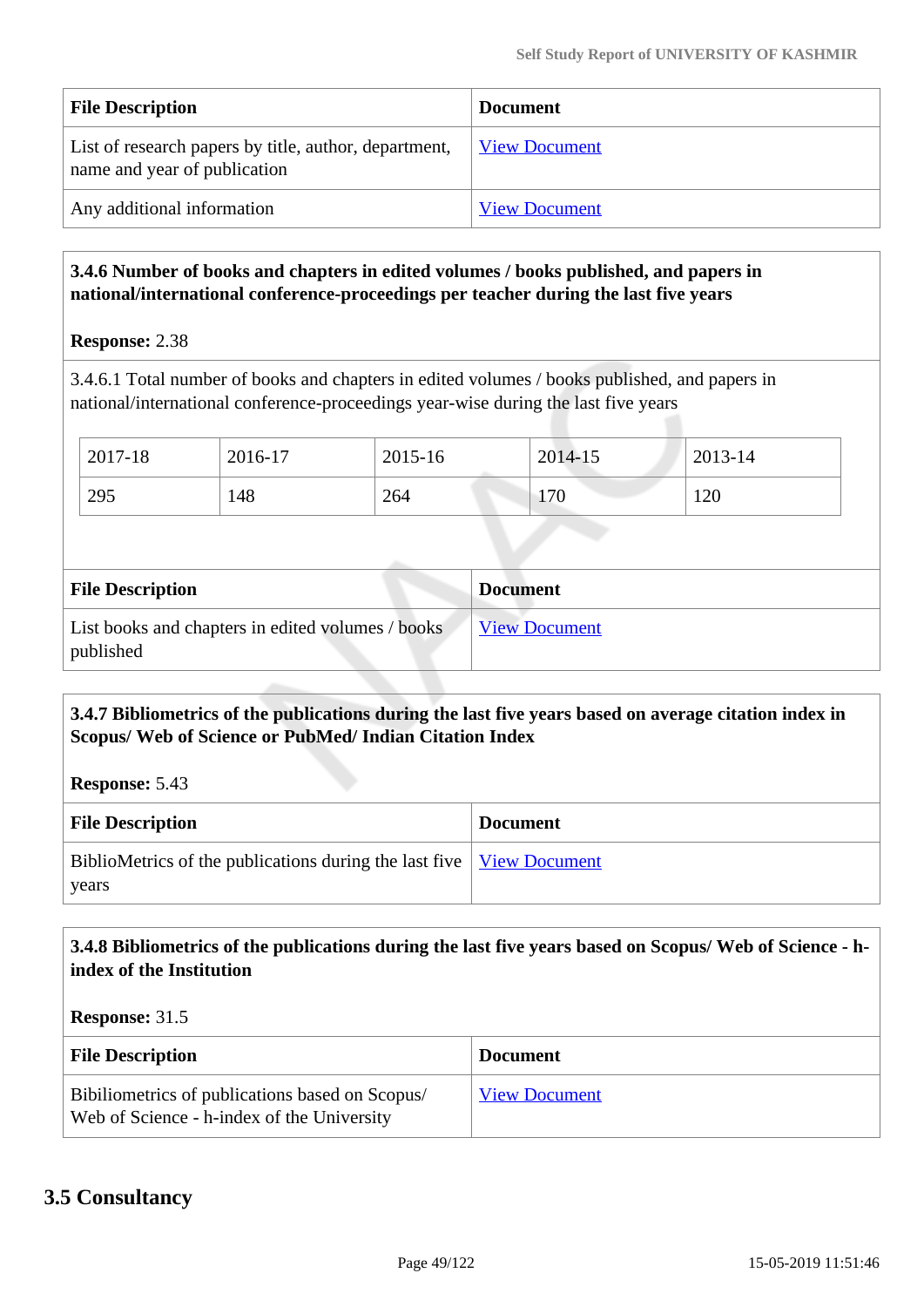# **3.5.1 Institution has a policy on consultancy including revenue sharing between the institution and the individual**

## **Response:** Yes

| <b>File Description</b>                                                                         | <b>Document</b>      |  |  |
|-------------------------------------------------------------------------------------------------|----------------------|--|--|
| Soft copy of the Consultancy Policy                                                             | <b>View Document</b> |  |  |
| Minutes of the Governing Council/Syndicate/Board<br>of Management related to Consultancy policy | <b>View Document</b> |  |  |
| URL of the consultancy policy document                                                          | <b>View Document</b> |  |  |

## **3.5.2 Revenue generated from consultancy during the last five years**

## **Response:** 1178.87

3.5.2.1 Total amount generated from consultancy year-wise during the last five years (INR in Lakhs)

| 2017-18 | 2016-17 | 2015-16 | 2014-15          | 2013-14 |
|---------|---------|---------|------------------|---------|
| 368.11  | 379.93  | 228.58  | 127.15<br>141.19 | 75.102  |

| <b>File Description</b>                                                                | <b>Document</b>      |
|----------------------------------------------------------------------------------------|----------------------|
| List of consultants and revenue generated by them                                      | <b>View Document</b> |
| Audited statements of accounts indicating the<br>revenue generated through consultancy | <b>View Document</b> |
| Any additional information                                                             | <b>View Document</b> |

## **3.5.3 Revenue generated from corporate training by the institution during the last five years**

**Response:** 0.93

3.5.3.1 Total amount generated from corporate training by the institution year-wise during the last five years (INR in Lakhs)

| 2017-18 | 2016-17 | 2015-16 | 2014-15 | 2013-14 |
|---------|---------|---------|---------|---------|
| 0.07    | 0.16    | .265    | .215    | .215    |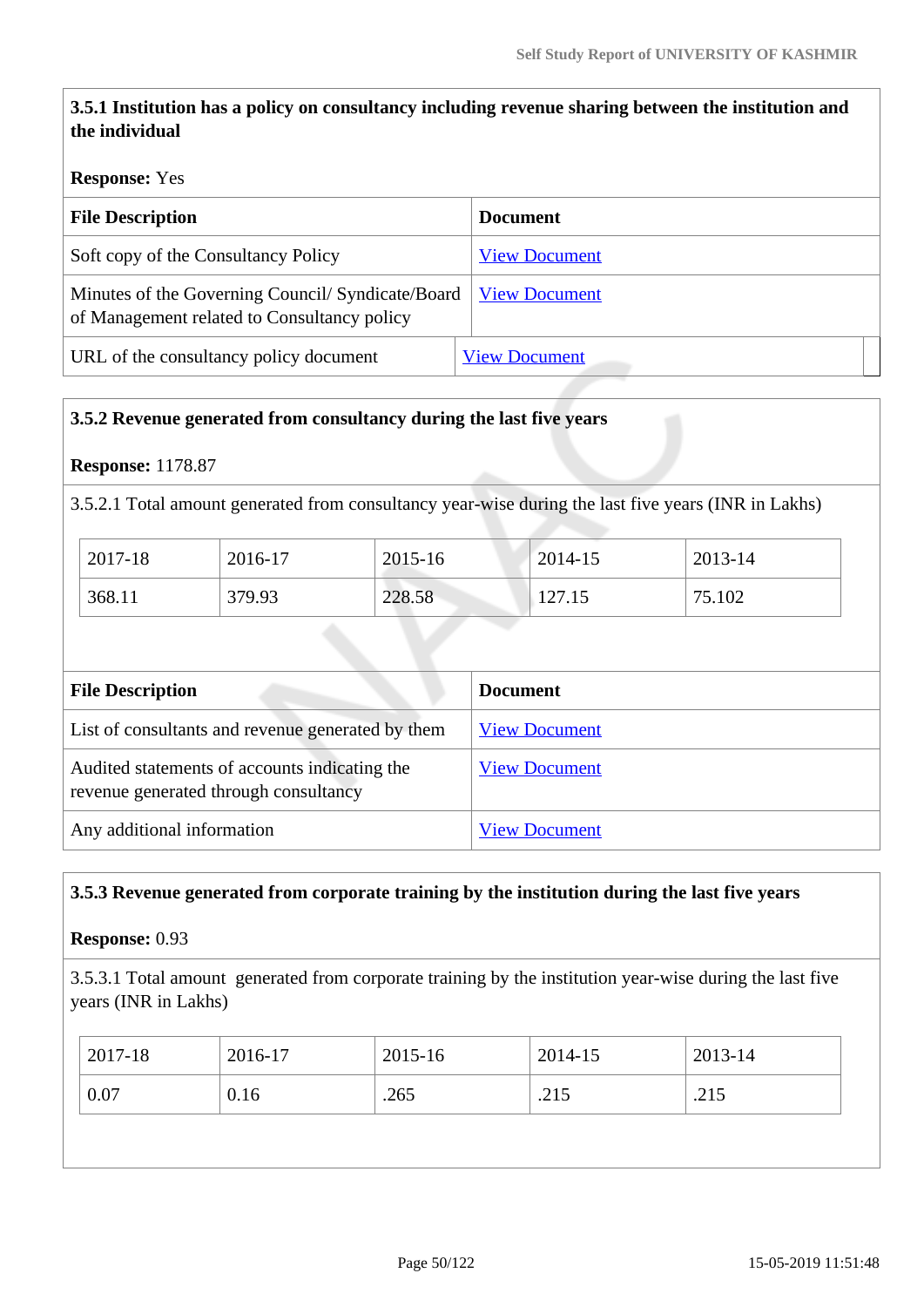| <b>File Description</b>                                                            | <b>Document</b>      |
|------------------------------------------------------------------------------------|----------------------|
| List of teacher consultants and revenue generated by<br>them                       | <b>View Document</b> |
| Audited statements of account indicating the<br>revenue generated through training | <b>View Document</b> |
| Any additional information                                                         | <b>View Document</b> |

# **3.6 Extension Activities**

 **3.6.1 Extension activities in the neighbourhood community in terms of impact and sensitising students to social issues and holistic development during the last five years**

#### **Response:**

University of Kashmir has been promoting serious engagement of teachers, students and non-teaching staff with communities in the neighbourhood for their holistic and sustained development. Our various units and departments like DLL, NSS, DSW , Law society of Kashmir, Law School, Social Work, Sociology ,Botany, IMFA, CORD, EMMRC and University Landscape Development Division (ULD) actively participate in these activities.. Some of the activities are outlined below:

- 1.**Adopted villages in neighborhood** –In many *mohallas* of *Mir Behri* village of SaidaKadal, Dal Lake, Srinagar, the lab was transferred to the field under the aegis of *Skill School* for imparting various skills and undertake courses on papier-mâché, cutting/tailoring, plumbing, computer skills. Health and medical awareness camp in collaboration with SKIMS, Soura and another camp on Thyroid related issues jointly with AIIMS were also conducted.
- 2.**Extension activities through NSS** During the last five years, the NSS has undertaken 85 extension programmes on a variety of themes such as plantation drives, Disaster Preparedness, blood donation camps, child development, human health, drug abuses, cycle rallies, social service camps, relief to flood-hit victims and so on. NSS volunteers not only planted more than 250000 saplings in different campuses of the KU and in many colleges placed in rural and urban centres but also took Swatch Bharat Abiyan to innumerable villages popularizing the message *SWATCHTA HI SEWA HEY.*
- 3.**Legal Aid and "***Know the Law***"** Every Year, the Law Society, KU travels to parts of Srinagar city and the countryside of Kashmir to create awareness through its programmes known as "Legal Aid at your doorstep". Programmes on human values, demonetization and digital payment, traffic rules, cleanliness, green environment and tree plantation, gender sensitization and empowerment of girls and rights of the girl child have been organized.
- 4.**Documentaries and Films** University's EMMRC has produced some award-winning short films and documentaries covering important societal and environmental themes which have proved to be of immense importance in sensitizing students and other stakeholders in the community about crucial issues of immediate concern. The University also outreaches the society through its weekly TV programme "Quest" through Doordarshan and weekly Radio Digest through Radio Kashmir, Srinagar.
- 5.**State Resource Centre** The J&K State Resource Centre has provided academic and technical support base in terms of material, training, field programmes, media backup, research, monitoring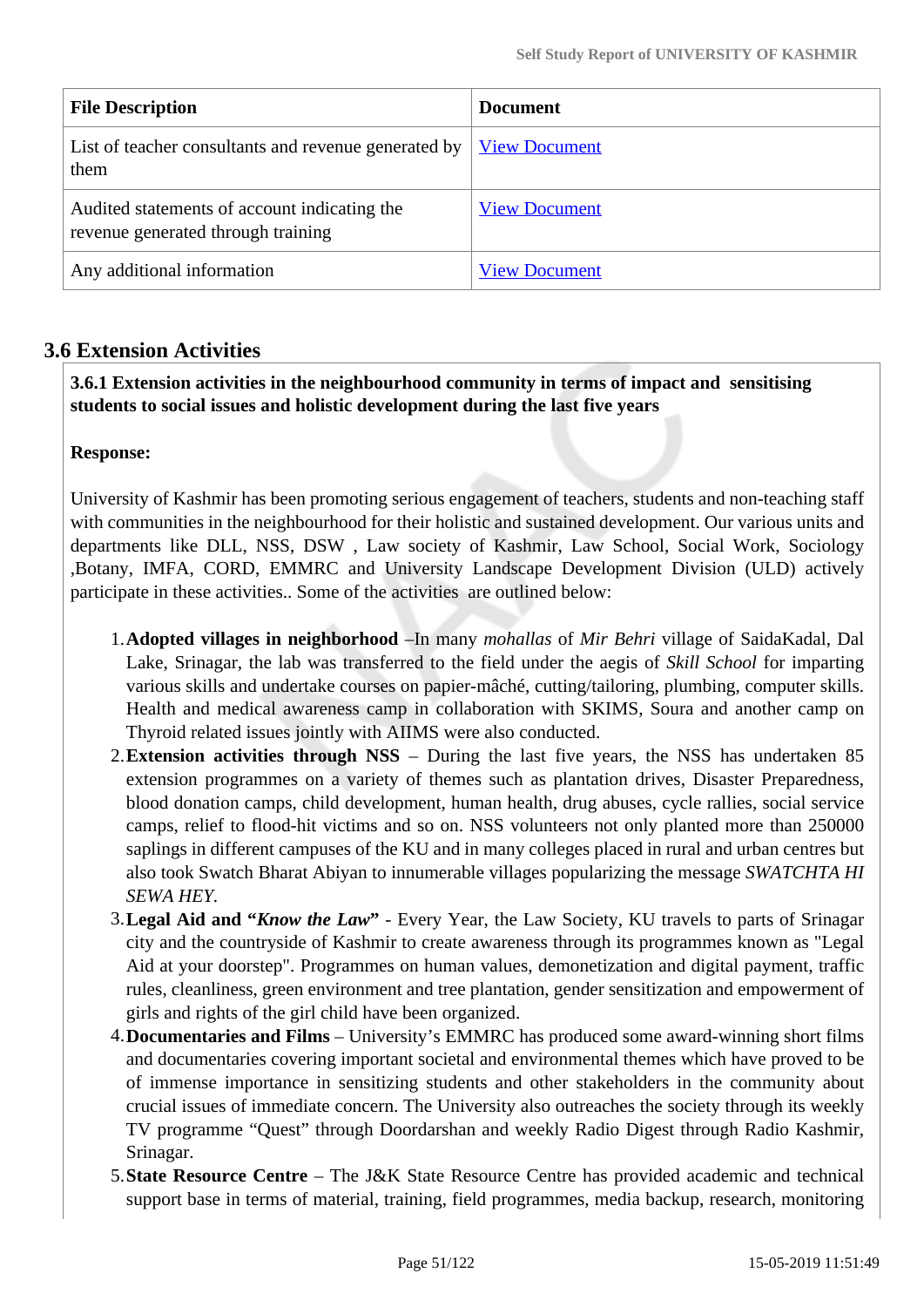and evaluation to literacy programmes in all the three regions of the State.

- 6.**Kashmir University Botanical Garden** is actively engaged with neighborhood communities in the environmental education and conservation of regional biodiversity. During the assessment period, 24 institutions, including the colleges and higher secondary schools were provided plant material to develop their herbal gardens.
- 7.**Educating children in neighbourhood**: The University runs a Model School for the kids of neighborhood hamlets and low paid employees of the University wherein teacher/s of the University also deliver lectures and engage classes periodically.

Besides the above our DSW, Women's Study Centre and KU Health Centre regularly organise blood donation camps and free health check camps engaging local community also.

| <b>File Description</b>         | <b>Document</b>      |
|---------------------------------|----------------------|
| link for additional information | <b>View Document</b> |

## **3.6.2 Number of awards and recognition received for extension activities from Government /recognised bodies during the last five years**

#### **Response:** 21

3.6.2.1 Total number of awards and recognition received for extension activities from Government /recognised bodies year-wise during the last five years

| 2017-18 | 2016-17 | 2015-16 | 2014-15 | 2013-14 |  |
|---------|---------|---------|---------|---------|--|
| ັ       |         |         | ∽       | ∽       |  |

| <b>File Description</b>                                      | <b>Document</b>      |
|--------------------------------------------------------------|----------------------|
| Number of awards for extension activities in last 5<br>years | <b>View Document</b> |
| e-copy of the award letters                                  | <b>View Document</b> |

 **3.6.3 Number of extension and outreach Programs conducted in collaboration with Industry, Community and Non- Government Organizations through NSS/ NCC/ Red Cross/ YRC etc., during the last five years** 

#### **Response:** 172

3.6.3.1 Number of extension and outreach Programs conducted in collaboration with Industry, Community and Non- Government Organizations through NSS/ NCC/ Red Cross/ YRC etc., year-wise during the last five years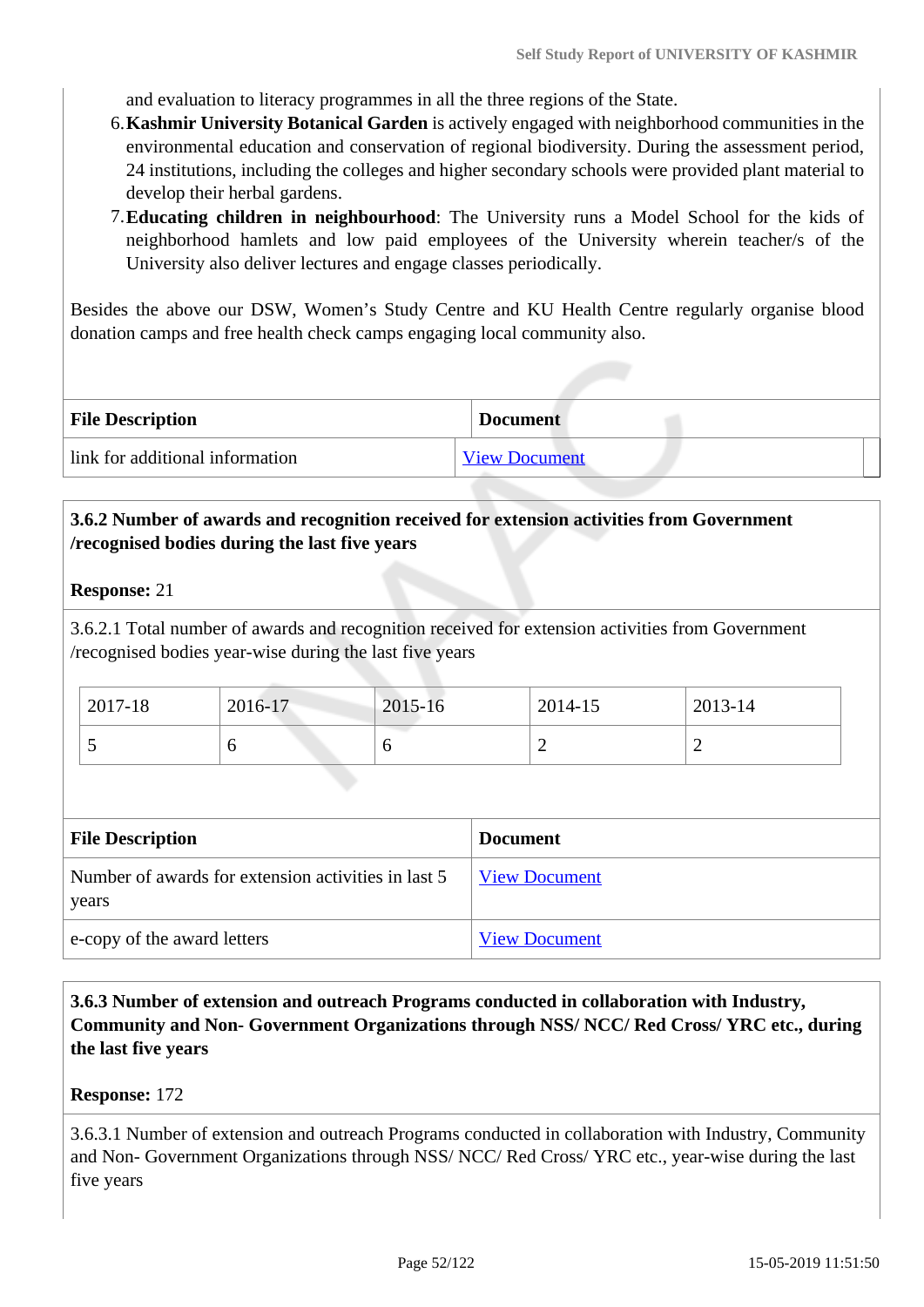| $\frac{1}{2017-18}$ | 2016-17 | 2015-16 | 2014-15 | 2013-14 |
|---------------------|---------|---------|---------|---------|
| 42                  | 20      | 30      | 33      | 47      |

| <b>File Description</b>                                                                                        | <b>Document</b>      |
|----------------------------------------------------------------------------------------------------------------|----------------------|
| Reports of the event organized                                                                                 | <b>View Document</b> |
| Number of extension and outreach programs<br>conducted with industry, community etc for the last<br>five years | <b>View Document</b> |
| Any additional information                                                                                     | <b>View Document</b> |

# **3.6.4 Average percentage of students participating in extension activities with Government Organisations, Non-Government Organisations and programs such as Swachh Bharat, Aids Awareness, Gender Issue, etc. during the last five years**

**Response:** 79.17

3.6.4.1 Total number of students participating in extension activities with Government Organisations, Non-Government Organisations and programs such as Swachh Bharat, Aids Awareness, Gender Issue, etc. yearwise during the last five years

| 2017-18 | 2016-17 | 2015-16 | 2014-15 | 2013-14 |
|---------|---------|---------|---------|---------|
| 5689    | 2077    | 6352    | 5902    | 6142    |

| <b>File Description</b>                                                                        | <b>Document</b>      |
|------------------------------------------------------------------------------------------------|----------------------|
| Report of the event                                                                            | <b>View Document</b> |
| Average percentage of students participating in<br>extension activities with Govt. or NGO etc. | <b>View Document</b> |
| Any additional information                                                                     | <b>View Document</b> |

# **3.7 Collaboration**

# **3.7.1 Number of Collaborative activities for research, faculty exchange, student exchange per year**

## **Response:** 4.8

3.7.1.1 Total number of Collaborative activities for research, faculty exchange, student exchange yearwise during the last five years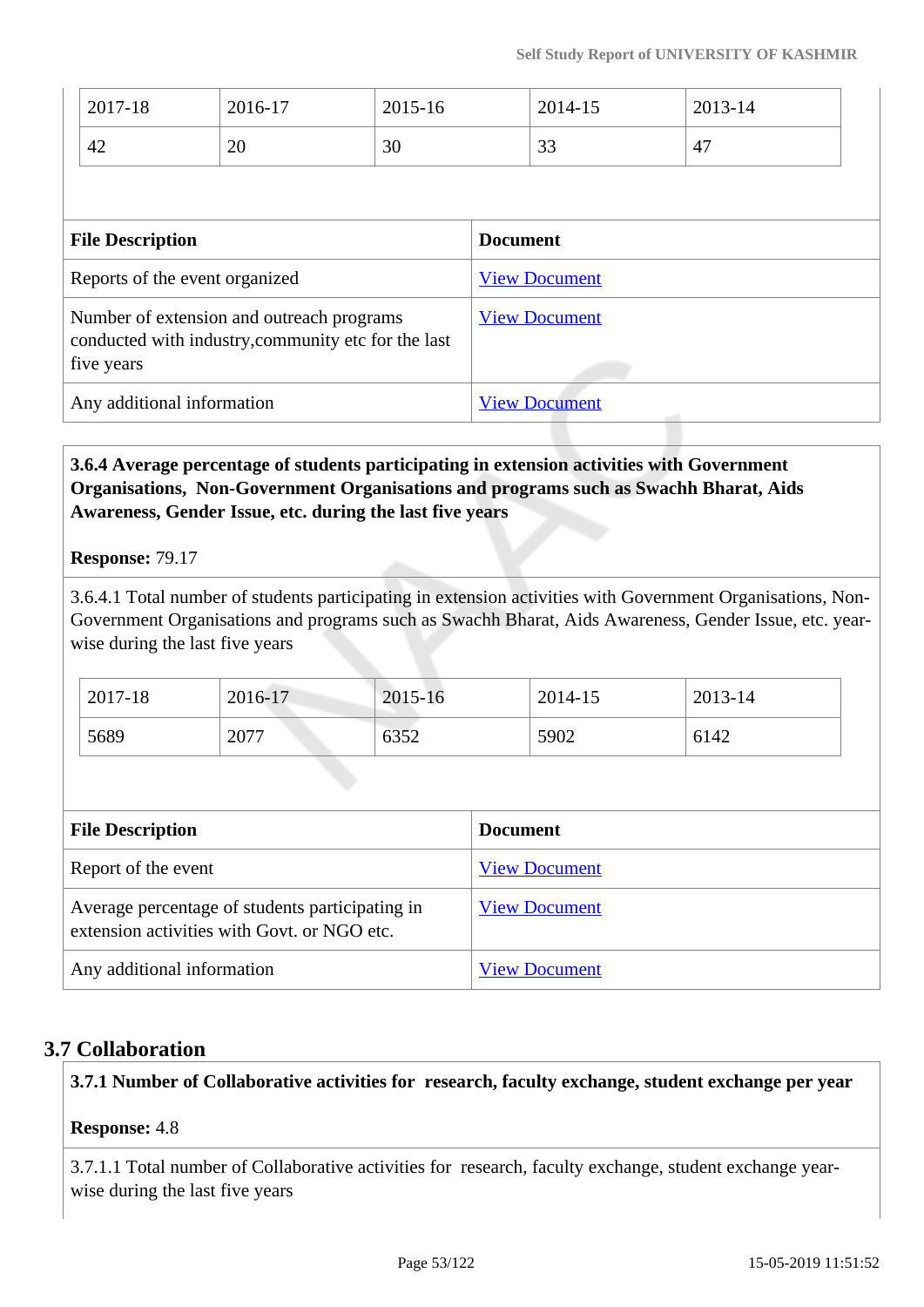| 2017-18                                                         | 2016-17 | 2015-16                                          |                      | 2014-15 | 2013-14 |  |
|-----------------------------------------------------------------|---------|--------------------------------------------------|----------------------|---------|---------|--|
| 3                                                               | 5       | 3                                                |                      | 3       | 10      |  |
|                                                                 |         |                                                  |                      |         |         |  |
| <b>File Description</b>                                         |         |                                                  | <b>Document</b>      |         |         |  |
| Number of Collaborative activities for research,<br>faculty etc |         |                                                  | <b>View Document</b> |         |         |  |
| Copies of collaboration                                         |         | <b>View Document</b>                             |                      |         |         |  |
| Any additional information                                      |         | <b>View Document</b><br><b>Contract Contract</b> |                      |         |         |  |

# **3.7.2 Number of linkages with institutions/industries for internship, on-the-job training, project work, sharing of research facilities etc. during the last five years**

#### **Response:** 54

3.7.2.1 Number of linkages for faculty exchange, student exchange, internship, field trip, on-the-job training, research, etc year-wise during the last five years

| 2017-18               | 2016-17 | 2015-16 | 2014-15                  | 2013-14 |
|-----------------------|---------|---------|--------------------------|---------|
| $\overline{ }$<br>. . | . .     | Ő       | $\overline{\phantom{0}}$ | . L.J   |

| <b>File Description</b>                                            | <b>Document</b>      |
|--------------------------------------------------------------------|----------------------|
| e-copies of linkage related Document                               | <b>View Document</b> |
| Details of linkages with institutions/industries for<br>internship | <b>View Document</b> |

# **3.7.3 Number of functional MoUs with institutions of National/ International importance, Other Institutions, Industries, Corporate houses etc., during the last five years (only functional MoUs with ongoing activities to be considered)**

## **Response:** 24

3.7.3.1 Number of functional MoUs with institutions of national, international importance, other universities, industries, corporate houses etc. year-wise during the last five years (only functional MoUs with ongoing activities to be considered)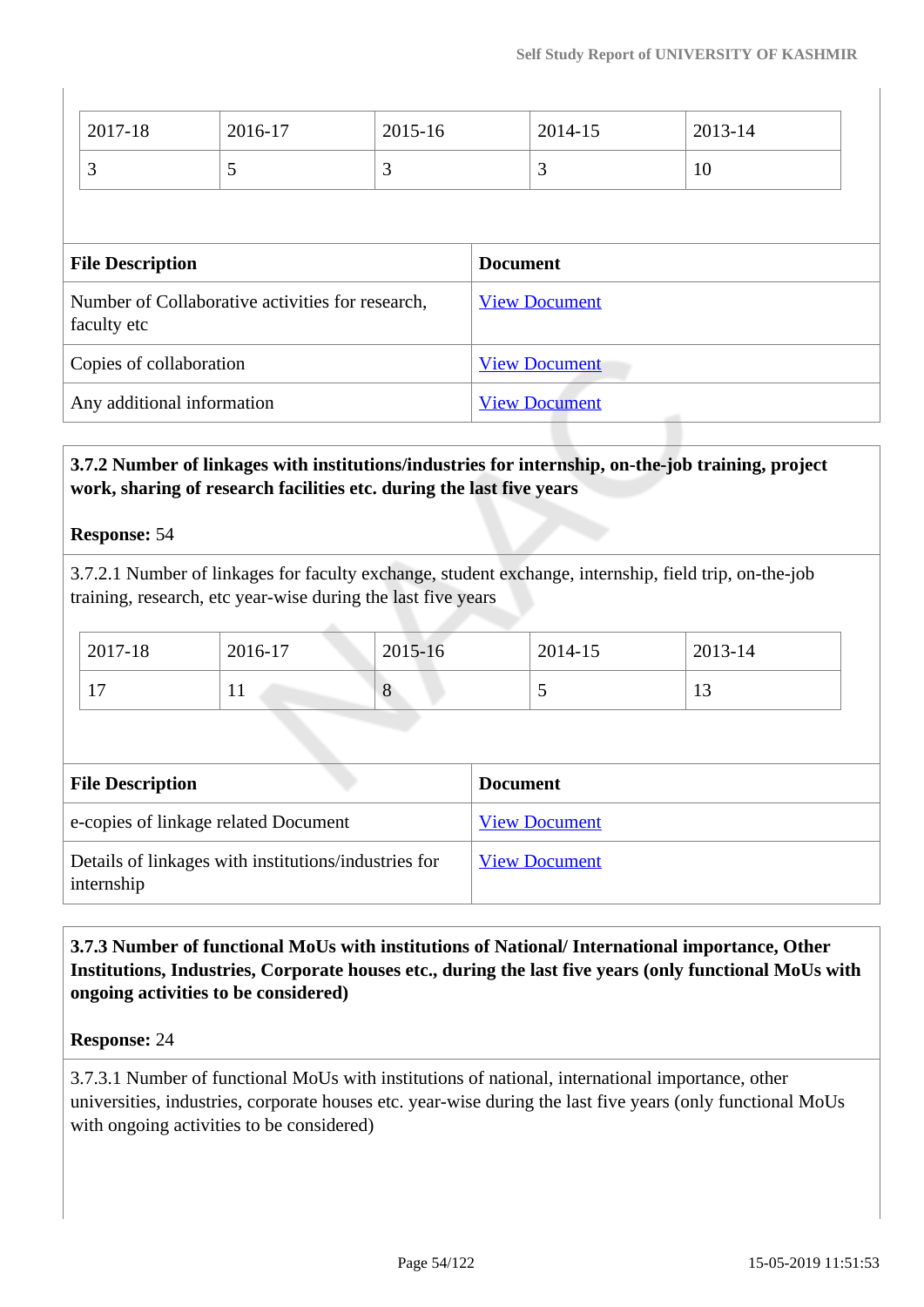| 2017-18                                                                                                                                     | 2016-17 | 2015-16 |                 | 2014-15              | 2013-14 |
|---------------------------------------------------------------------------------------------------------------------------------------------|---------|---------|-----------------|----------------------|---------|
| 6                                                                                                                                           | 6       | 3       |                 | 2                    | 7       |
|                                                                                                                                             |         |         |                 |                      |         |
| <b>File Description</b>                                                                                                                     |         |         | <b>Document</b> |                      |         |
| e-copies of the MoUs with institution/industry/<br>corporate house                                                                          |         |         |                 | <b>View Document</b> |         |
| Details of functional MoUs with institutions of<br>national, international importance, other universities<br>etc during the last five years |         |         |                 | <b>View Document</b> |         |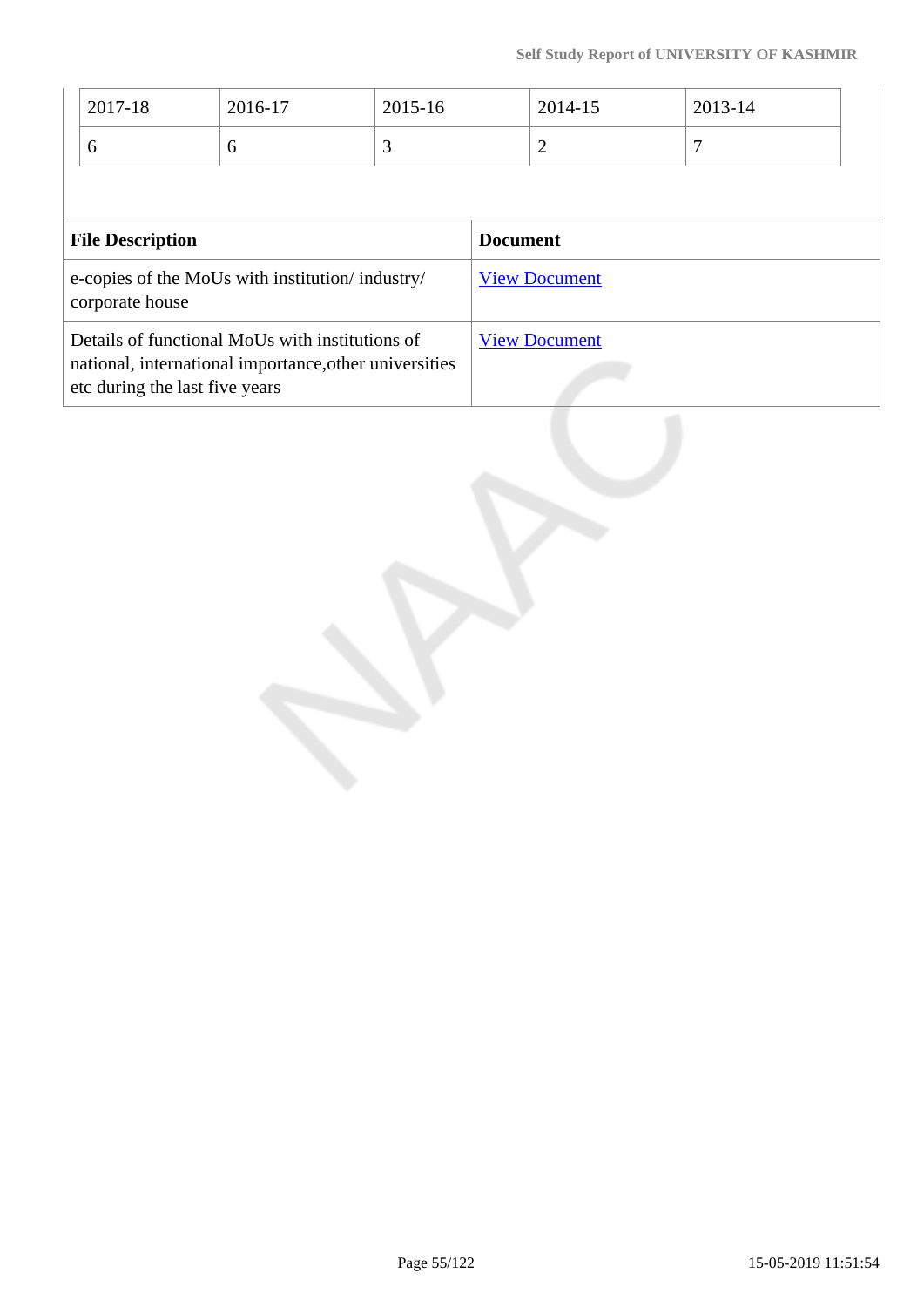# **Criterion 4 - Infrastructure and Learning Resources**

# **4.1 Physical Facilities**

 **4.1.1 The institution has adequate facilities for teaching - learning. viz., classrooms, laboratories, computing equipment, etc**

## **Response:**

The University of Kashmir has an exceptionally beautiful campus among the Indian Universities. Spread over 247 acres of land, it has adequate facilities and appropriate infrastructure for teaching-learning. The University has separate buildings housing Administration Block, Examination Wing, Directorate of Distance Education, Students Welfare Department, UGC Human Resource Development Centre, Health Centre, Hostels for Boys and Girls, Guest Houses, Public Relations Centre, Centre for Career Planning and Counseling, Convocation Complex, Model School, Preparatory School, Bank, Post Office and Shopping Complexes besides having the accommodation for all teaching departments and research centres.

The University is committed to provide an intellectually stimulating environment for productive learning to enhance the educational environment of the region. The University possesses many infrastructural facilities like libraries, laboratories, museums, computer labs, language labs, sports facilities, facilities for speciallyabled persons etc.

- 1.The University has **225 classrooms** with basic and Hi-tech facilities.
- 2.The University has **30 Conference and Seminar halls** equipped with modern facilities.
- 3.The University of Kashmir has more than **100 laboratories** in all Science and Technology.
- 4.The University has state-of-the-art **computing equipment** (Hardware & Software). The Software available in various departments and computer labs include SPSS, EVies, Gritel, Origin, DEEP, DEA, Stata, Urkund, Virtua, DSpace, etc.
- 5.The University has a state-of-the-art infrastructure for E-Content Development Technology.
- 6.The **University Convocation Complex (UCC)** is one of the largest auditoriums in North India with a seating capacity of 2500 persons.
- 7.The University has an active **"International Students Cell"** to cater to the requirements of foreign students and scholars.
- 8.The University has ISO-certified Central Library with more than **7, 30, 500** collections which are fully automated with the **"Virtual Library Software"** and Radio Frequency Identification System (RFID) technology.
- 9.The University has a well-equipped Persian **language lab.**
- 10.Kashmir University Herbarium (KASH) houses **50,000 plant specimens** representing heritage collection of the rich and varied floristic diversity of Kashmir, Ladakh and Jammu regions.
- 11. **Kashmir University Botanical Garden** (KUBG), established in 1961, is presently spread over an area of 10 acres, which is mostly utilized for growing the wild flora of Kashmir Himalaya. It has 500 indigenous species and more than 200 exotics.
- 12.The University has also a **Botanical Museum** with 519 types of species.
- 13.The **Zoological Museum** of the University contains a rich collection of about 1,100 animal specimens, skeletons, charts and models (local and exotic) in number.
- 14.The **Central Asian Museum** has almost 1150 Artifacts and Antiquities that are very important to visualize the relationship between central Asia and Kashmir in ancient times.
- 15.In a nutshell, the University has all facilities for curricular, co-curricular and extra-curricular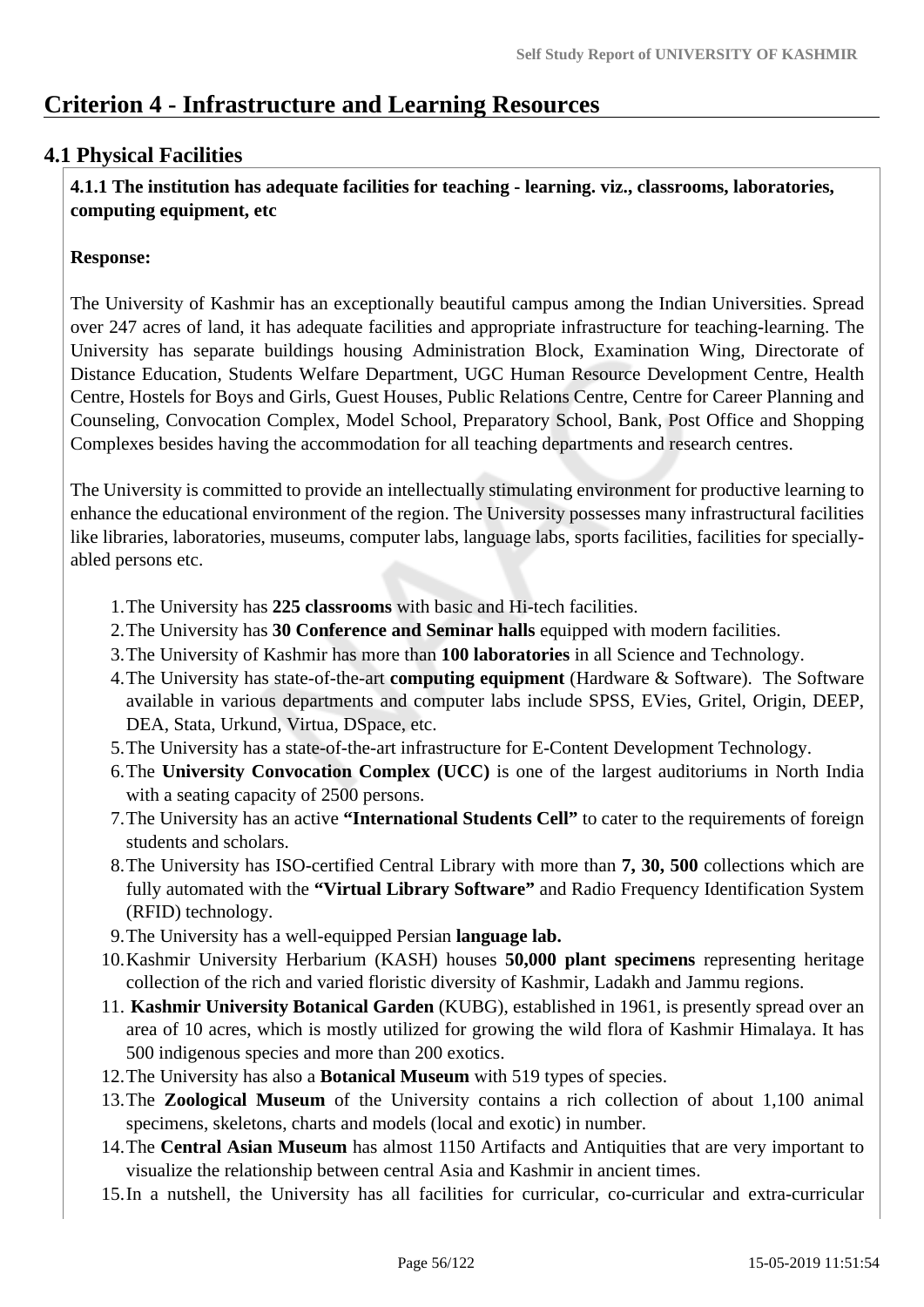purposes including games, sports, and cultural activities. The academic community makes optimum utilization of these facilities and services. The University website provides an extensive view of all kinds of facilities available in the main and satellite campuses.

| <b>File Description</b>         | <b>Document</b>      |
|---------------------------------|----------------------|
| Any additional information      | <b>View Document</b> |
| Link for Additional Information | <b>View Document</b> |

# **4.1.2 The institution has adequate facilities for sports, games (indoor, outdoor),gymnasium, yoga centre etc., and cultural activities**

#### **Response:**

The University has adequate facilities for sports, games (indoor, outdoor, gymnasium, yoga centre etc.,) and cultural activities:

#### **A) Sports Facilities**

The Directorate of Physical Education and Sports looks after the sports activities of the University. The details of sports facilities are:

| No.            | <b>Name of the Sports</b>          | <b>Facilities</b>                        |  |
|----------------|------------------------------------|------------------------------------------|--|
| 1              | Badminton (Men & Women)            | 3 Courts                                 |  |
| $\overline{2}$ | Base Ball (Men & Women)            | One Ground                               |  |
| 3              | Cricket (Men & Women)              | 2 Fields, 3 wickets (International Size) |  |
| $\overline{4}$ | Football (Men)                     | 2 Fields                                 |  |
| 5              | Gym (Men)                          | <b>Gymnasium Hall</b>                    |  |
| 6              | Hand-Ball (Men)                    | 2 Courts                                 |  |
| 7              | Hockey (Men & Women)               | 2 Fields                                 |  |
| 8              | Judo (Men & Women)                 | One Ground                               |  |
| 9              | Kabbadi (Men)                      | One Ground                               |  |
| 10             | Kho Kho                            | 2 Courts                                 |  |
| 11             | Net Ball                           | 4 Courts                                 |  |
| 12             | Swimming (Men)                     | <b>3 Traditional Boats</b>               |  |
| 13             | Table Tennis (Men & Women)         | 1 Hall & Table                           |  |
| 14             | Throw ball (Women)                 | 2 Courts                                 |  |
| 15             | Volley ball (Men & Women)          | 5 Courts                                 |  |
| 16             | Water sports (Men & Women)         | 24 Kayaks & Canoes                       |  |
| 17             | Snow Skiing (Men & Women)          | Skies available                          |  |
| 18             | Mountaineering/hiking cum Trekking | Relevant Equipment available             |  |
| 19             | Chess room                         | 01                                       |  |
| 20             | <b>Billiards</b>                   | 01                                       |  |

#### **2. Health Club**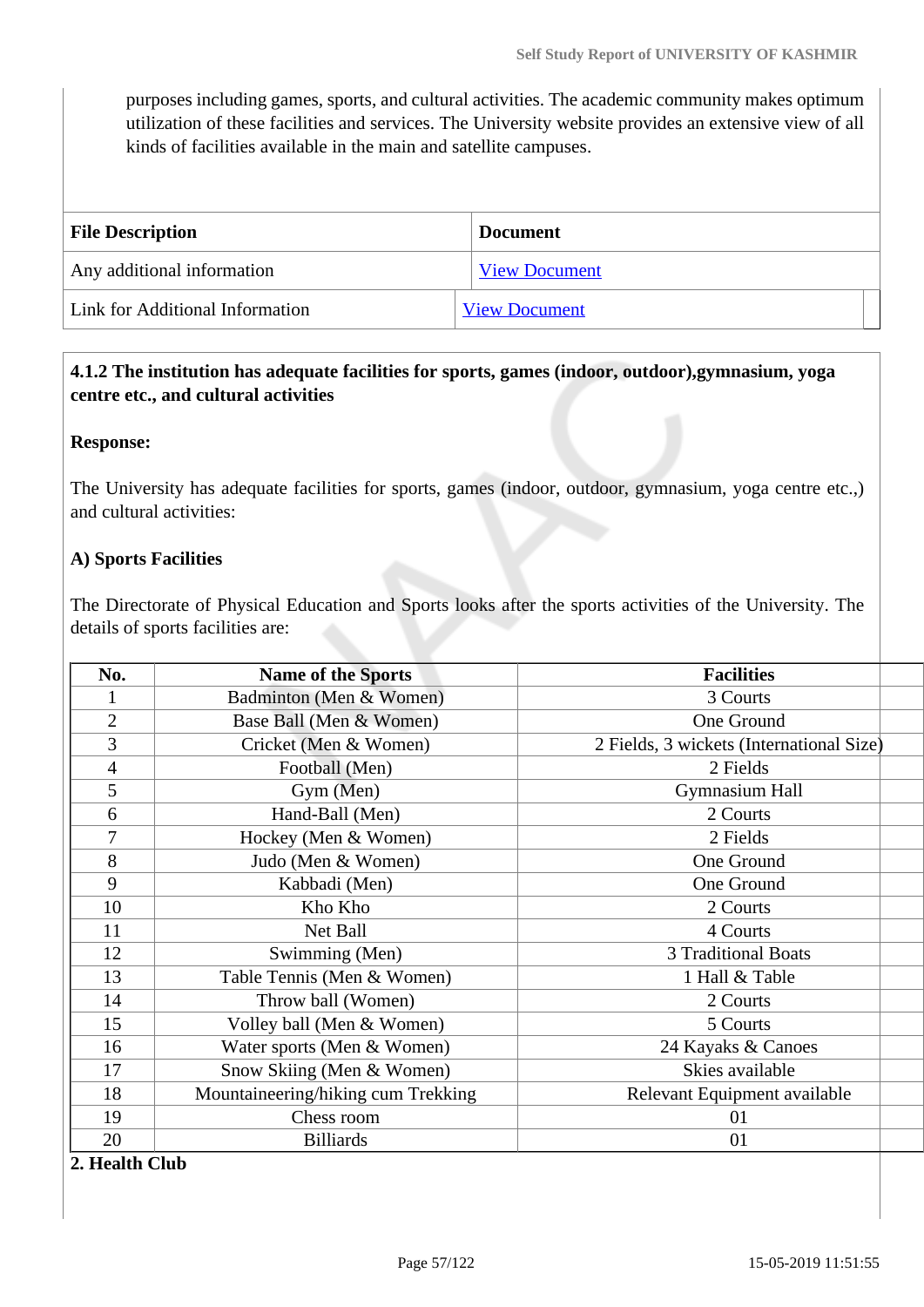The University Health Club provides facilities to students and employees to maintain their health and physical fitness. Some of these are:

- Chest Press K-001
- Pec-Fly Rear Delt K-002
- Lat pull Down K-012
- Biceps Curl K-006
- Leg Extension K-014
- Leg Curl/Hack squat-K-013A
- Dual Cable Crossover- K-005
- Seated rowing-K-012A
- Smith machine K-020, etc.

## **3. Yoga Centre**

The Kashmir University has a yoga centre facility as well where lovers of yoga including students, scholars, sportspersons, and staff come for various yoga exercises.

## **4. Kayaking and Canoeing Centre**

One with (Kayaks, Canoes, Dragon Boards and Hanger)

## **5. Sports Hostel**

Sports hostel to accommodate 200 persons with modern amenities like recreation halls and common rooms etc.

## **6. Water Sports**

The University has one water sports centre at the Nigeen club adjacent to the campus.

## **B) CULTURAL ACTIVITIES**

## **1. Kashmir University Culture & Literary Club**

The Cultural/Literary Club under the auspices of the **Department of Students Welfare** organizes numerous programmes which help students to develop their personalities. The Club organizes various activities including seminars, debates, quiz programmes, elocutions, Creative Writing Competitions, Fine Arts, Theatre Events, Youth Festivals, Cultural/Literary Tours, Youth Exchange Programmes at Local, Zonal, National and International levels.

## **2. KU Red Ribbon Club**

The Club provides awareness about HIV/AIDS through various interaction programmes. The Club also organises blood donation camps.

#### **3. Red Cross Unit**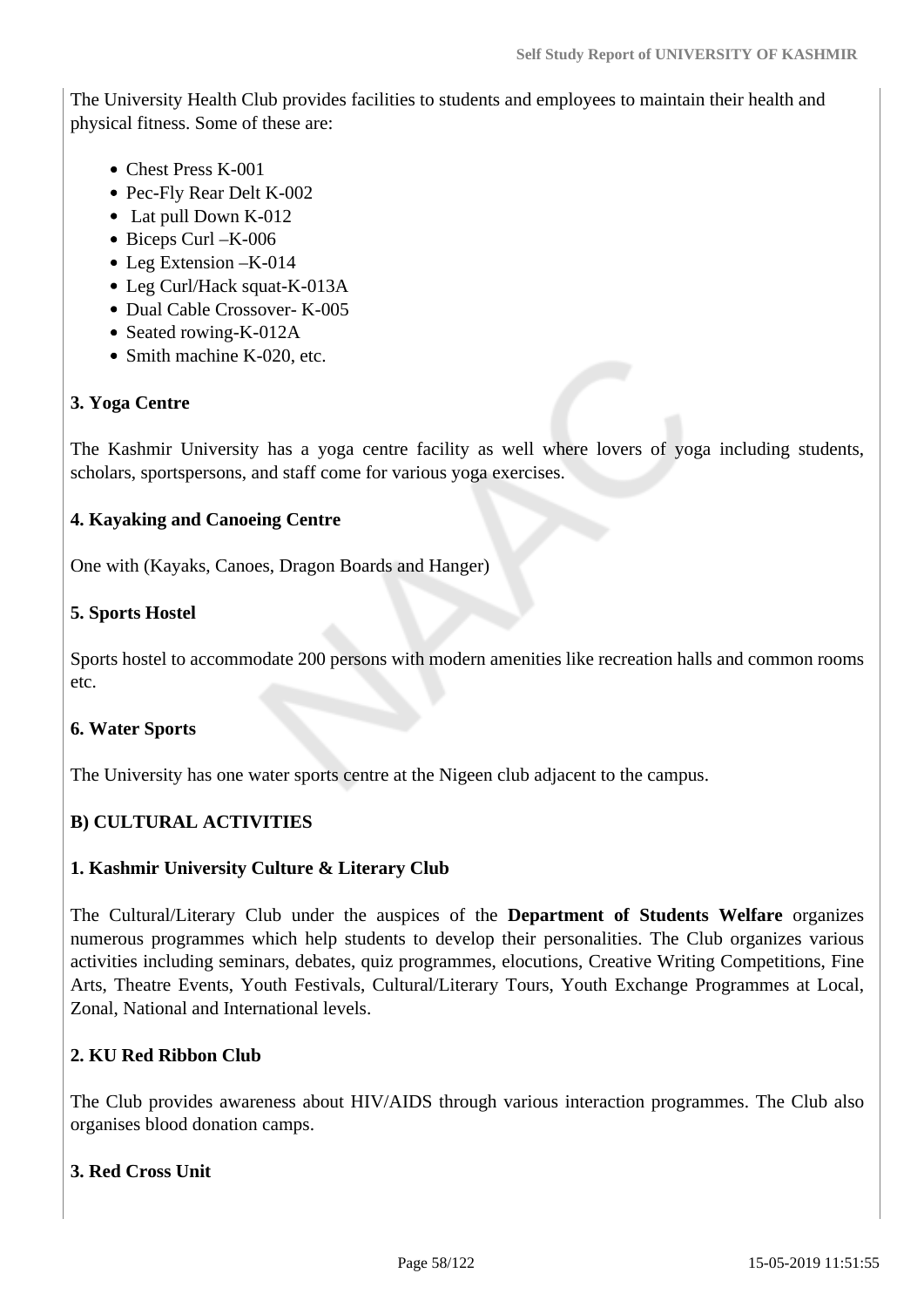The Unit stands for humanitarian assistance programme executed through University Volunteers.

# **4. Centre for Youth Affairs**

The Centre conducts debates, discussions, youth parliaments and encourages students to take part in cultural and literary events and promotes concepts of national integration.

## **5. Students' Grievance Cell**

The Cell looks after the grievances of the students and acts as a bridge between the University authorities and the students.

#### **6. Special Cell for Differently-abled Students**

The Cell provides facilities for Differently-abled students within and outside the University.

| <b>File Description</b>         | <b>Document</b>      |
|---------------------------------|----------------------|
| Any additional information      | <b>View Document</b> |
| link for additional information | <b>View Document</b> |

# **4.1.3 Percentage of classrooms and seminar halls with ICT - enabled facilities such as smart class, LMS, etc**

**Response:** 90

4.1.3.1 Number of classrooms and seminar halls with ICT facilities

Response: 225

| <b>File Description</b>                                               | <b>Document</b>      |  |
|-----------------------------------------------------------------------|----------------------|--|
| Number of classrooms and seminar halls with ICT<br>enabled facilities | <b>View Document</b> |  |
| Link for additional information which is optional                     | <b>View Document</b> |  |

## **4.1.4 Average percentage of budget allocation, excluding salary for infrastructure augmentation during the last five years.**

**Response:** 35.45

4.1.4.1 Budget allocation for infrastructure augmentation, excluding salary year-wise during the last five years (INR in Lakhs)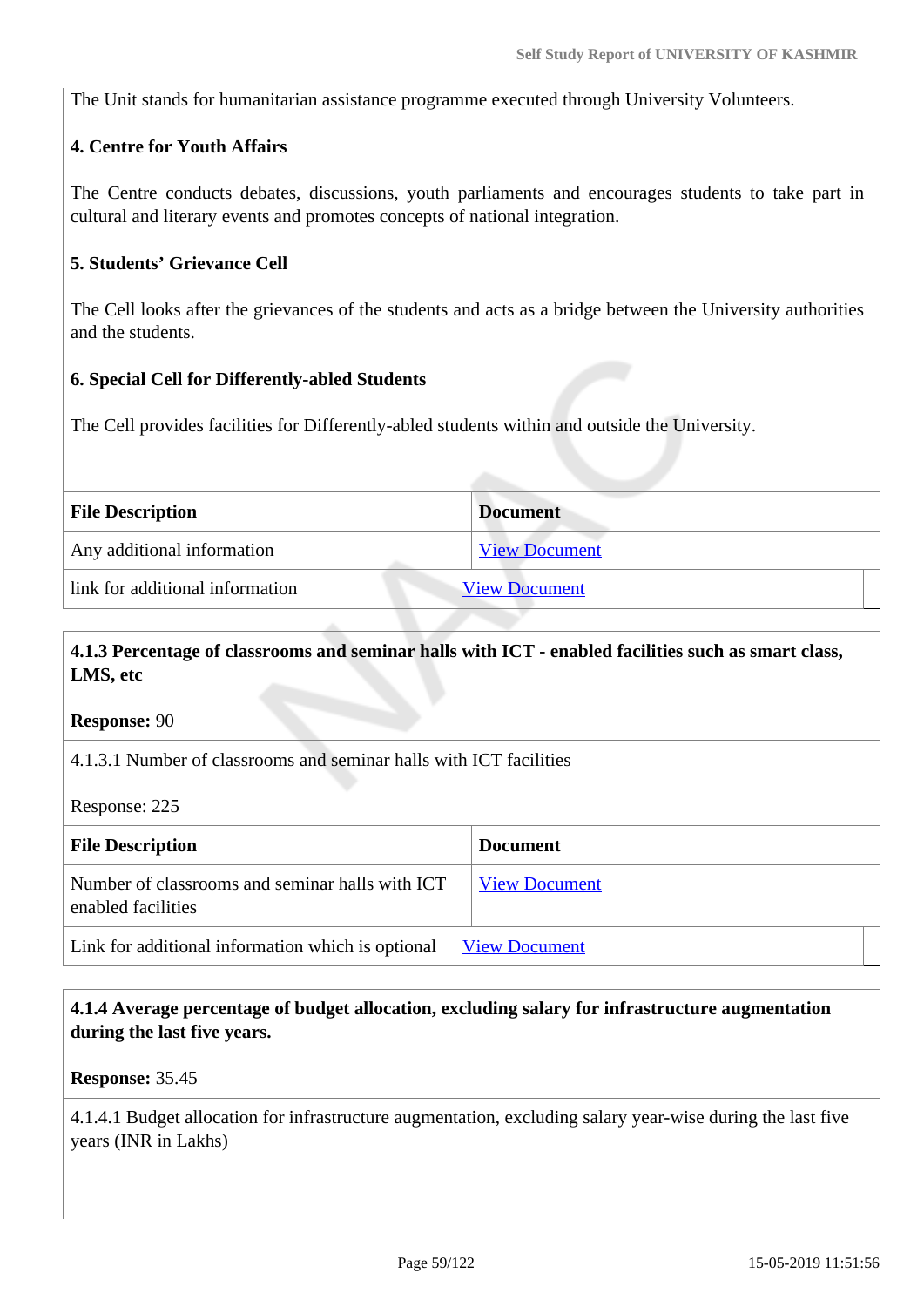| Audited utilization statements |                         |         | <b>View Document</b> |                 |         |         |  |
|--------------------------------|-------------------------|---------|----------------------|-----------------|---------|---------|--|
|                                | <b>File Description</b> |         |                      | <b>Document</b> |         |         |  |
|                                |                         |         |                      |                 |         |         |  |
|                                | 1050                    | 3680.70 | 3750.47              |                 | 3258.81 | 3188.73 |  |
|                                | 2017-18                 | 2016-17 | 2015-16              |                 | 2014-15 | 2013-14 |  |

# **4.2 Library as a Learning Resource**

| <b>Response:</b>                                                                     |                 |  |  |
|--------------------------------------------------------------------------------------|-----------------|--|--|
| The library is fully automated using the Integrated Library Management System (ILMS) |                 |  |  |
| Name of the ILMS software                                                            | Virtua software |  |  |
| Nature of automation (fully or partially)                                            | <b>Fully</b>    |  |  |
| <b>Version</b>                                                                       | 16.0            |  |  |
| <b>Year of automation</b>                                                            | 2008            |  |  |
| <b>Update</b>                                                                        | Yearly          |  |  |

**4.2.1 Library is automated using Integrated Library Management System (ILMS)**

The University has a well automated Library System comprising of the Central Library (Allama Iqbal Library), Fifty-Seven (57) Departmental Libraries and Six (6) Campus Libraries. The Allama Iqbal Central Library is one of the biggest libraries in India housing a collection of **7, 30,475** books, **56,503** back volumes of journals, **26,500+** e-books collection (subscribed 9500+ and digitized 17500+), and **7,204** rare books, **432** manuscripts and **1435** of Theses/Dissertations in which **806** are available on Shodhganga. The online resources subscribed by the library have more than doubled (4500 to 9500) in comparison to the previous accreditation period. From the last accreditation, the Library has added more Internet Browsing Centres, Reading Halls, Career Corner, Book Bank, and Division for Visually Impaired Students besides enriching its collection. The Library has added a 24x7 Centre that remains open round the clock throughout the year and provides a wide area for reading. **The Library is fully automated with Integrated Library Management Software "Virtua Library Software"** and **Radio Frequency Identification System (RFID) Technology**. The Virtua software (considered one of the best commercial library software) is developed by Virginia Technology Library Solutions (VTLS) Inc: a leading library automation vendor at Blacksburg, USA. It is an integrated library management package acknowledged internationally to deal with the wide range of library functions. In the year 2009, Radio Frequency Identification Technology (RFID) was introduced in Allama Iqbal Library and integrated with the Virtua Library Management Software. The RFID is integrated with the library software that allows the users to self-check-in and self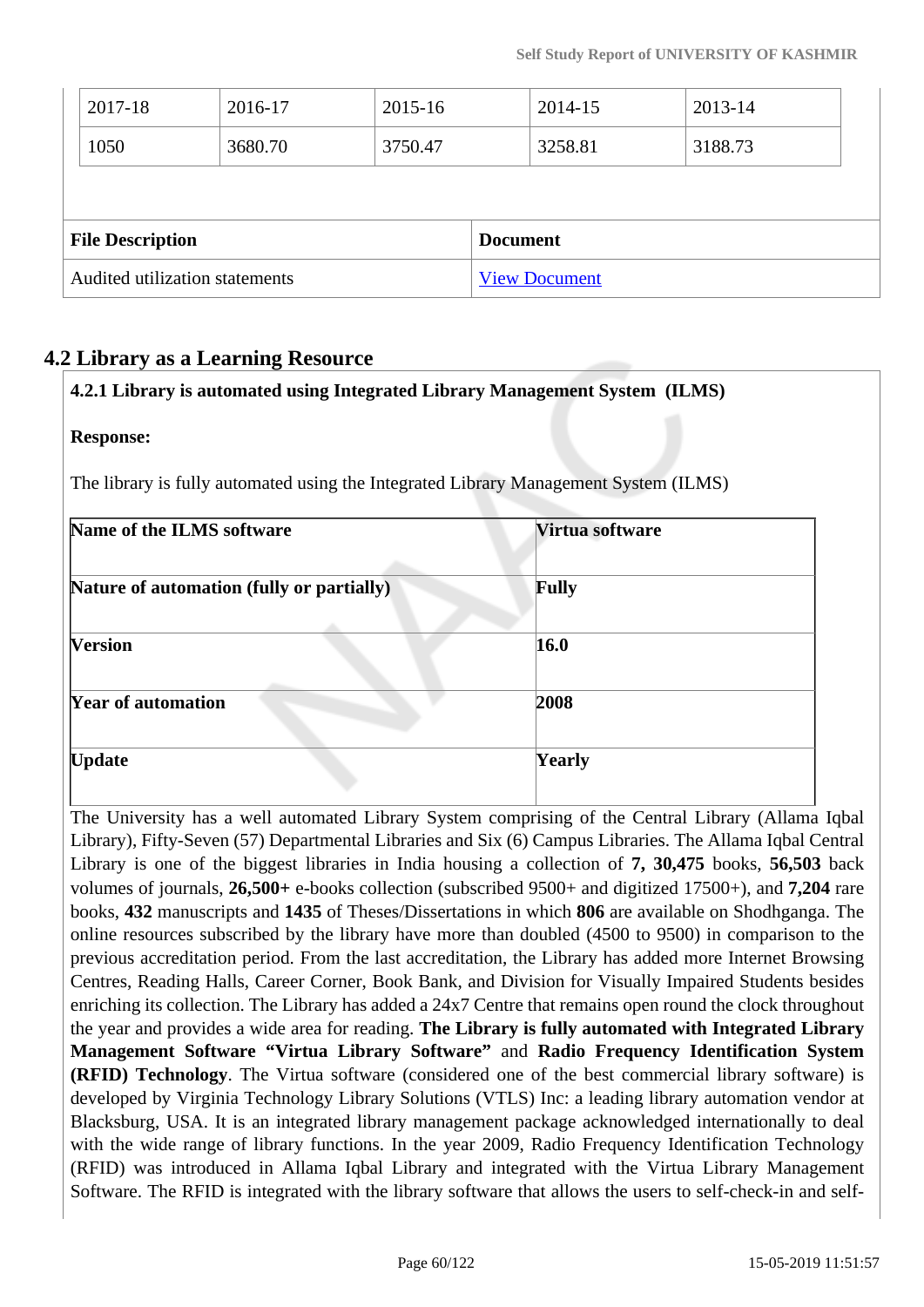check-out during the library hours (8:30 am - 8:30 pm). The technology has also helped in stock verification and ending pilferation. The Library has a well-managed Signage system which directs and guides the Library users and allows them to freely explore the library themselves. The special features and Services of Allama Iqbal Library are:

- **Timings**
- 8.30 A.M to 8.30 P.M
- 24X7 Centre (Always Open)

#### **Sections**

- Acquisition
- Automation
- Circulation
- Reference
- <sup>o</sup> Processing
- Serial Control, etc.
- $\Omega$

## **Memberships & E-Resources**

- e-ShodhSindhu (Previously UGC-Infonet)
- Shodhganga
- o IEEE Explore Database:
- DELNET
- National Digital Library of India
- World Digital Library

#### **Collection**

- Electronic Collection
- Digitized Collection
- Special Collection like Braille
- Language Collection
- Book Bank ( For Economically Less-Privileged Class)
- Rare Books and Manuscripts
- Reference, Text, Periodical, Newspaper, Dissertations, Theses, etc.
- $\Omega$
- **Facilities & Services**
- Internet, Wi-Fi, Browsing Centres, Remote Access, EZProxy, Video Conferencing
- Web-OPAC, OPAC, Card Catalogue
- International Students Cell, Auditorium, Meeting Hall, Reading Rooms, 24X7 Centre, Elevator
- Website, Web-OPAC, Ask a Librarian, Twitter Account, Facebook
- <sup>o</sup> Knowledge Repository Open Network (KNOOR), Open Access Repository, Virtual Library, Open Access Resources, etc.
- Photocopying, Scanning, Printing, Binding etc.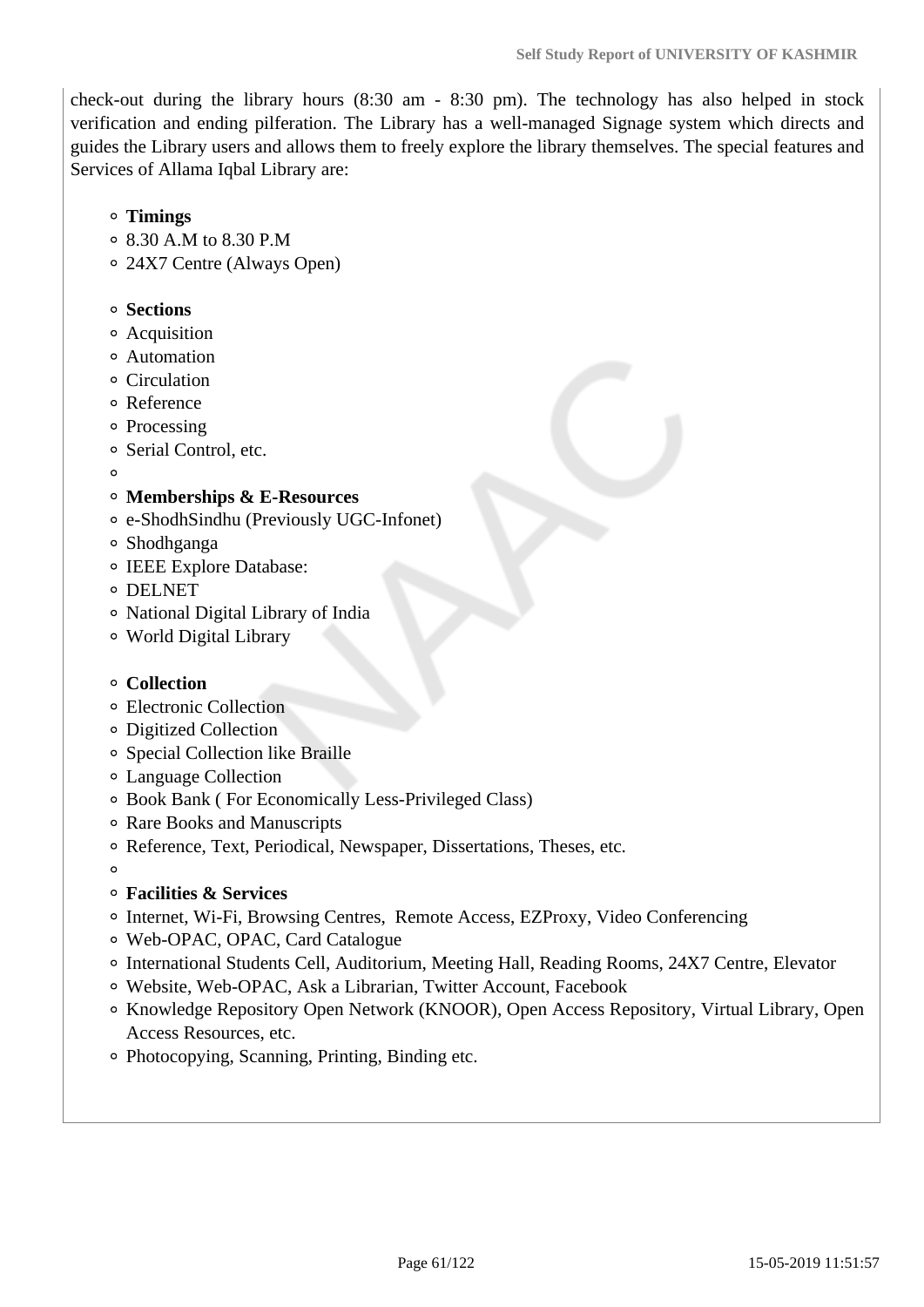| <b>File Description</b>         | <b>Document</b>      |  |  |
|---------------------------------|----------------------|--|--|
| Any additional information      | <b>View Document</b> |  |  |
| link for additional information | <b>View Document</b> |  |  |

## **4.2.2 Collection of rare books, manuscripts, special reports or any other knowledge resource for library enrichment**

## **Response:**

The Allama Iqbal Library is the biggest Library of J&K State and one of the biggest Libraries of the country housing a rich collection of Print Books, Digitized Books, Electronic Books, Braille Books, Talking Book, Journals (print and electronic), Back Volumes, Manuscripts, Microfiches, CD/DVD-ROMs, Theses and Dissertations, etc. to cater to varied academic and research needs of the university community. The Library has a collection of **7, 30,475** books, **56,503** back volumes of journals, **26,500+** e-books collection (subscribed 9500+ and digitized 17500+), and **7204** rare books, **432** manuscripts and **1435** of Theses/Dissertations in which **806** are available on Shodhganga. The Library constantly enriches its collection through the acquisition of new publications, electronic resources and rare collections. The library also enriches its collection through digitization and gifts. The Allama Iqbal Library has digitized, in addition to its own old and rare collection, rare books and manuscripts from college, public, special, and other libraries in the Kashmir valley under the project **"Digitization of Rare & Out-of-Copyright Books available in J&K"**. The details are as under:

| S.No. | <b>Item Digitized</b> | Language                                   | <b>Number of items</b> |
|-------|-----------------------|--------------------------------------------|------------------------|
| 1.    | <b>Books</b>          | Arabic                                     | 18                     |
| 2.    | <b>Books</b>          | English                                    | 4638                   |
| 3.    | <b>Books</b>          | Hindi                                      | 659                    |
| 4.    | <b>Books</b>          | Kashmiri                                   | 49                     |
| 5.    | <b>Books</b>          | Persian                                    | 97                     |
| 6.    | <b>Books</b>          | Sanskrit                                   | 426                    |
| 7.    | <b>Books</b>          | Urdu                                       | 1317                   |
|       |                       | <b>Total</b>                               | 7204                   |
| 8.    | Manuscript            | Sanskrit/Persia/<br>Arabic/Hindi/ Kashmiri | 432                    |
|       | <b>Grand Total</b>    |                                            | 7636                   |

Besides, the digitization of these documents, the Library has procured 15 rare manuscripts from 2012-2018.

| Manuscripts procured in the year 2012-2018 |  |                   |                                                 |                |
|--------------------------------------------|--|-------------------|-------------------------------------------------|----------------|
|                                            |  | Author            | Title                                           | Pub            |
|                                            |  | Molvi Rasool Shah | Ishtihaar Baraye Imdaad Baapati Tameer-e-Masjid | N <sub>G</sub> |
|                                            |  | Molvi Rasool Shah | Daawat Nama                                     | N <sub>G</sub> |
|                                            |  | Not Mentioned     | Tajdeed Al-Qiraat                               | N <sub>G</sub> |
|                                            |  |                   |                                                 |                |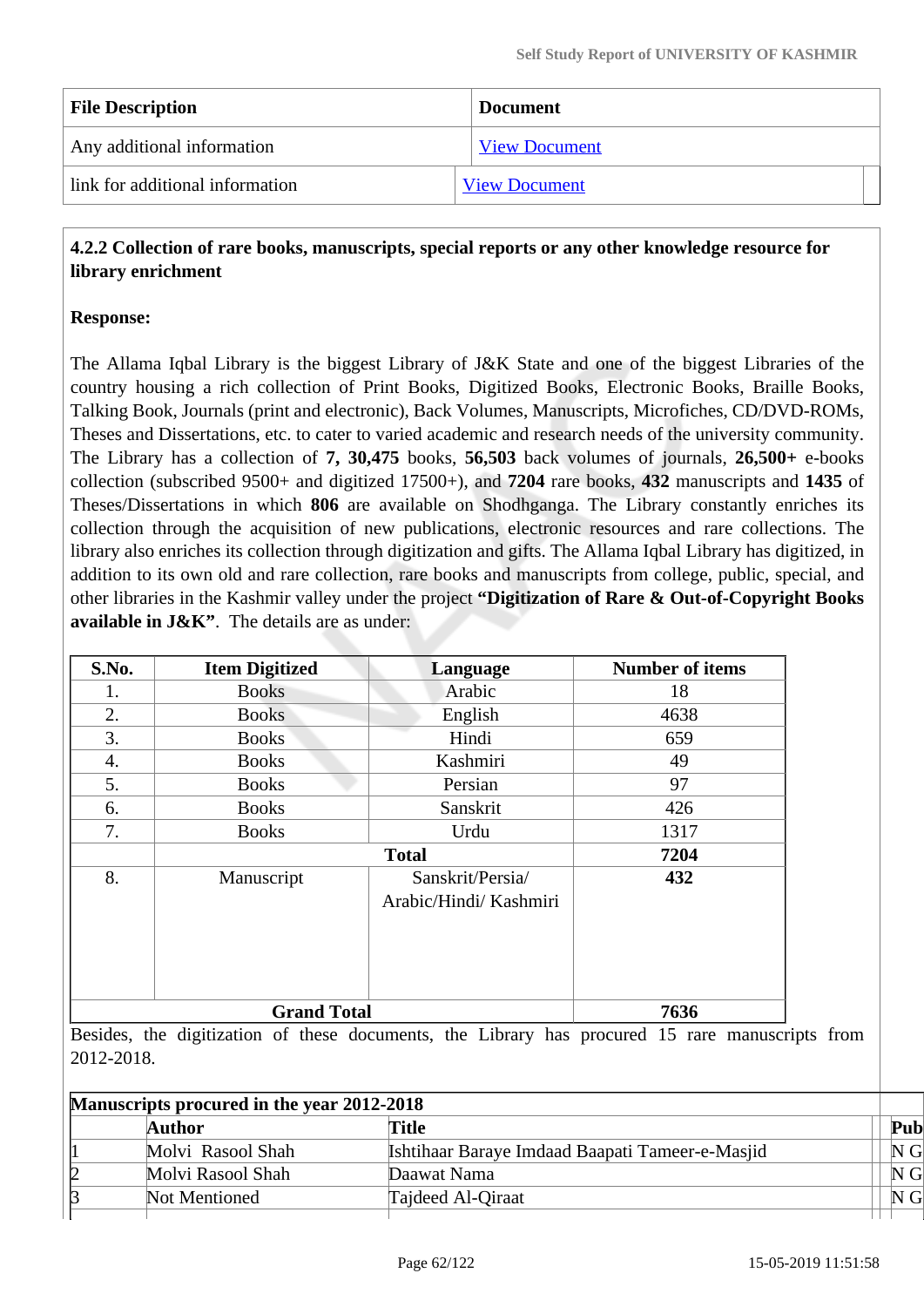| M. Azam Dedmari          | Waqaat-e-Kashmir                                    | N <sub>G</sub> |
|--------------------------|-----------------------------------------------------|----------------|
| Not Mentioned            | Zikir waqa Naqshbandia                              | N <sub>G</sub> |
| Not Mentioned            | Haasil tareeqat Naqshbandia                         | N <sub>G</sub> |
| Sheikh Amir-ud-din       | Wazaaif                                             | N <sub>G</sub> |
| Not Mentioned            | Anfaas-e-Nafees Hazrat Yahya                        | N <sub>G</sub> |
| Not Mentioned            | Kutba Sheikh Muhammad Chisti-Darood Aazam           | N <sub>G</sub> |
| Baba-ud-din              | Mawlood shareef                                     | N <sub>G</sub> |
| Not Mentioned            | Arabi Hadith (kutb-ul-hadith                        | N <sub>G</sub> |
| Sheikh Abu Al-Fifi Zaifi | Dewaan-e-Zaifi                                      | N <sub>G</sub> |
| Not Mentioned            | Faarsi Safar Nama                                   | N <sub>G</sub> |
| Not Mentioned            | Dalail Al-Khairaat                                  | N <sub>G</sub> |
| Mulla Husain Noori       | Nuska Tanbiyat-ul-Salikeen aur Seerat Aanhazratpbuh | N <sub>G</sub> |
|                          |                                                     |                |

The Library also enriches its collection by providing in-house and remote access to the resources of the following subscribed and open access sources:

- e-ShodhSindhu (Previously UGC-Infonet)
- Shodhganga
- IEEE Explore Database
- **o** DELNET
- National Digital Library of India
- World Digital Library
- Virtual Library
- Digitized Collection
- Knowledge Repository Open Network (KNOOR)
- Open Access Repository Kashmir University
- Open Access Resources (BOAJ, BOAB, OpenDOAR etc.) and so on

| <b>File Description</b>           | <b>Document</b>      |
|-----------------------------------|----------------------|
| Any additional information        | <b>View Document</b> |
| l link for additional information | <b>View Document</b> |

## **4.2.3 Does the institution have the following**

**1.e-journals 2.e-ShodhSindhu 3.Shodhganga Membership 4.e-books 5.Databases**

**Any 4 of the above**

**Any 3 of the above**

**Any 2 of the above**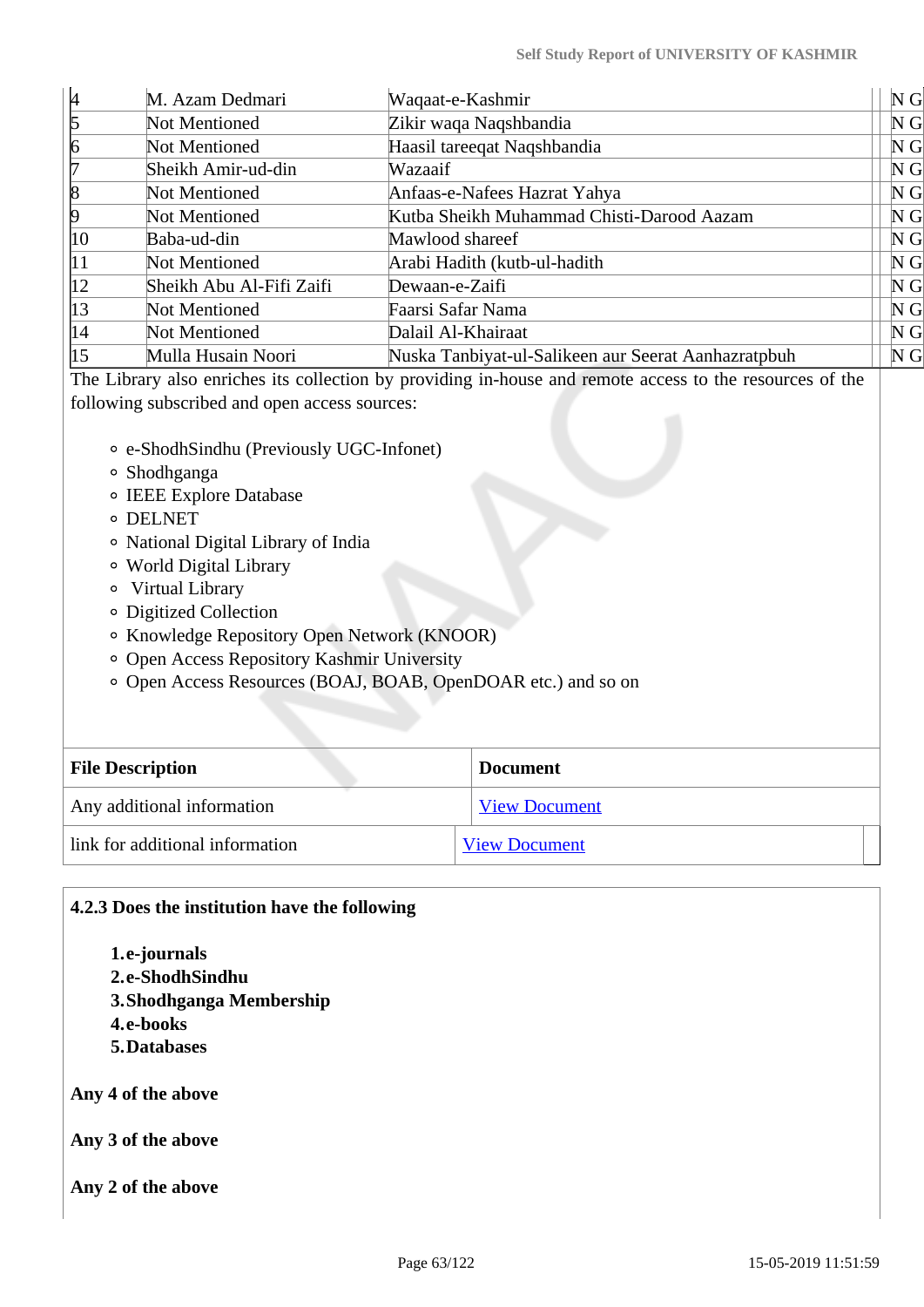## **Any 1 of the above**

#### **Response:** Any 4 of the above

| <b>File Description</b>                                                                 | <b>Document</b>      |
|-----------------------------------------------------------------------------------------|----------------------|
| Details of subscriptions like e-journals, e-<br>Shodh Sindhu, Shodhganga Membership etc | <b>View Document</b> |

## **4.2.4 Average annual expenditure for purchase of books and journals during the last five years (INR in Lakhs)**

#### **Response:** 171.82

4.2.4.1 Annual expenditure for purchase of books and journals year-wise during the last five years (INR in Lakhs)

| 2017-18 | 2016-17 | 2015-16 | 2014-15 | 2013-14 |
|---------|---------|---------|---------|---------|
| 155.67  | 303.03  | 198.99  | 112.89  | 88.51   |

| <b>File Description</b>                                                                        | <b>Document</b>      |
|------------------------------------------------------------------------------------------------|----------------------|
| Details of annual expenditure for purchase of books<br>and journals during the last five years | <b>View Document</b> |
| Audited statements of accounts                                                                 | <b>View Document</b> |

| 4.2.5 Availability of remote access to e-resources of the library |  |
|-------------------------------------------------------------------|--|
| <b>Response:</b> Yes                                              |  |
| <b>File Description</b><br><b>Document</b>                        |  |
| Any additional information<br><b>View Document</b>                |  |

# **4.2.6 Percentage per day usage of library by teachers and students**

#### **Response:** 9.18

4.2.6.1 Number of teachers and students using library per day over last one year

#### Response: 658

## **4.2.7 E-content is developed by teachers :**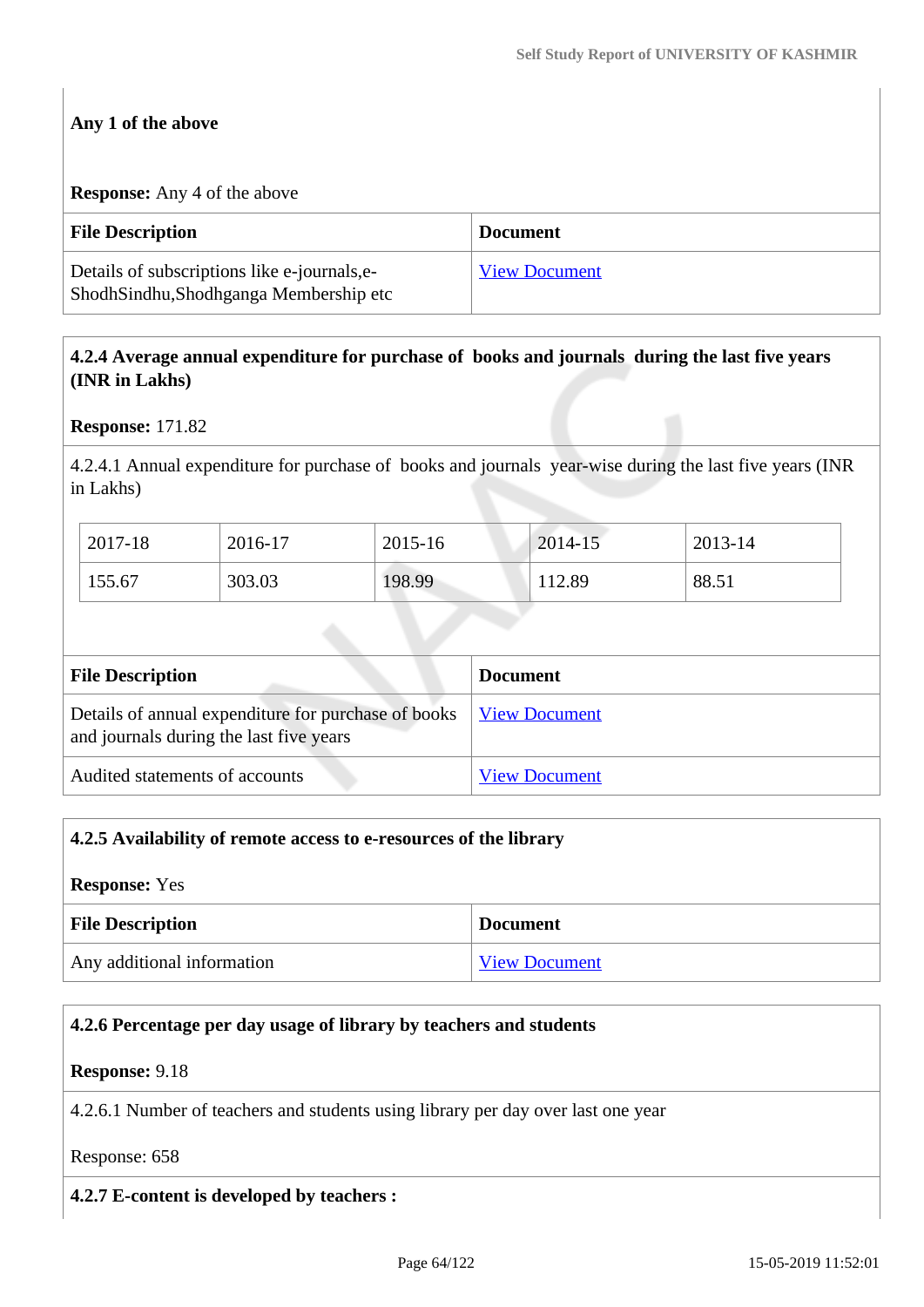| 1. For e-PG-Pathshala<br>2. For CEC (Under Graduate)<br><b>3. For SWAYAM</b><br>4. For other MOOCs platform<br>5. For NPTEL/NMEICT/any other Government Initiatives<br><b>6. For Institutional LMS</b> |                      |
|--------------------------------------------------------------------------------------------------------------------------------------------------------------------------------------------------------|----------------------|
| Any 5 of the above                                                                                                                                                                                     |                      |
| Any 4 of the above                                                                                                                                                                                     |                      |
| Any 3 of the above<br>Any 2 of the above                                                                                                                                                               |                      |
| <b>Response:</b> Any 5 of the above                                                                                                                                                                    |                      |
| <b>File Description</b>                                                                                                                                                                                | <b>Document</b>      |
| Details of e-content developed by teachers for e-PG-<br>Pathshala, CEC (UG)                                                                                                                            | <b>View Document</b> |
| Any additional information                                                                                                                                                                             | <b>View Document</b> |
| Give links or upload document of e-content<br>developed                                                                                                                                                | <b>View Document</b> |
|                                                                                                                                                                                                        |                      |

# **4.3 IT Infrastructure**

## **4.3.1 Institution frequently updates its IT facilities including Wi-Fi**

#### **Response:**

The University established a full-fledged **Directorate of Information Technology & Support System (IT&SS)** in December 2007. The aim of the **Directorate** is to support e-governance, networking and teaching-learning process of the University. The Directorate continuously updates and expands its services in the University. The brief activities of the IT&SS are as under:

- **E-Governance:** The **Directorate of IT&SS** provides many facilities to non-teaching staff to work on fast track basis using Internet technology. The University is fully automated in ministerial affairs. All the files are numbered and tracked online using the "Online File Tracking System" which has not only accelerated the speed of work in the institution but also efficiency in the execution of work. Admissions, results, migrations and other facilities are available through electronic means. The Directorate has developed **KU Android Application** that keeps users updated with all the latest notifications, events and news of the University.
- **Kashmir University Local Area Network (KU LAN)**: The Directorate connects the University Departments / Centres / Units / Campuses through KU LAN and KU internet through central internet gateway. The University has above 1500 computers well networked through Local Area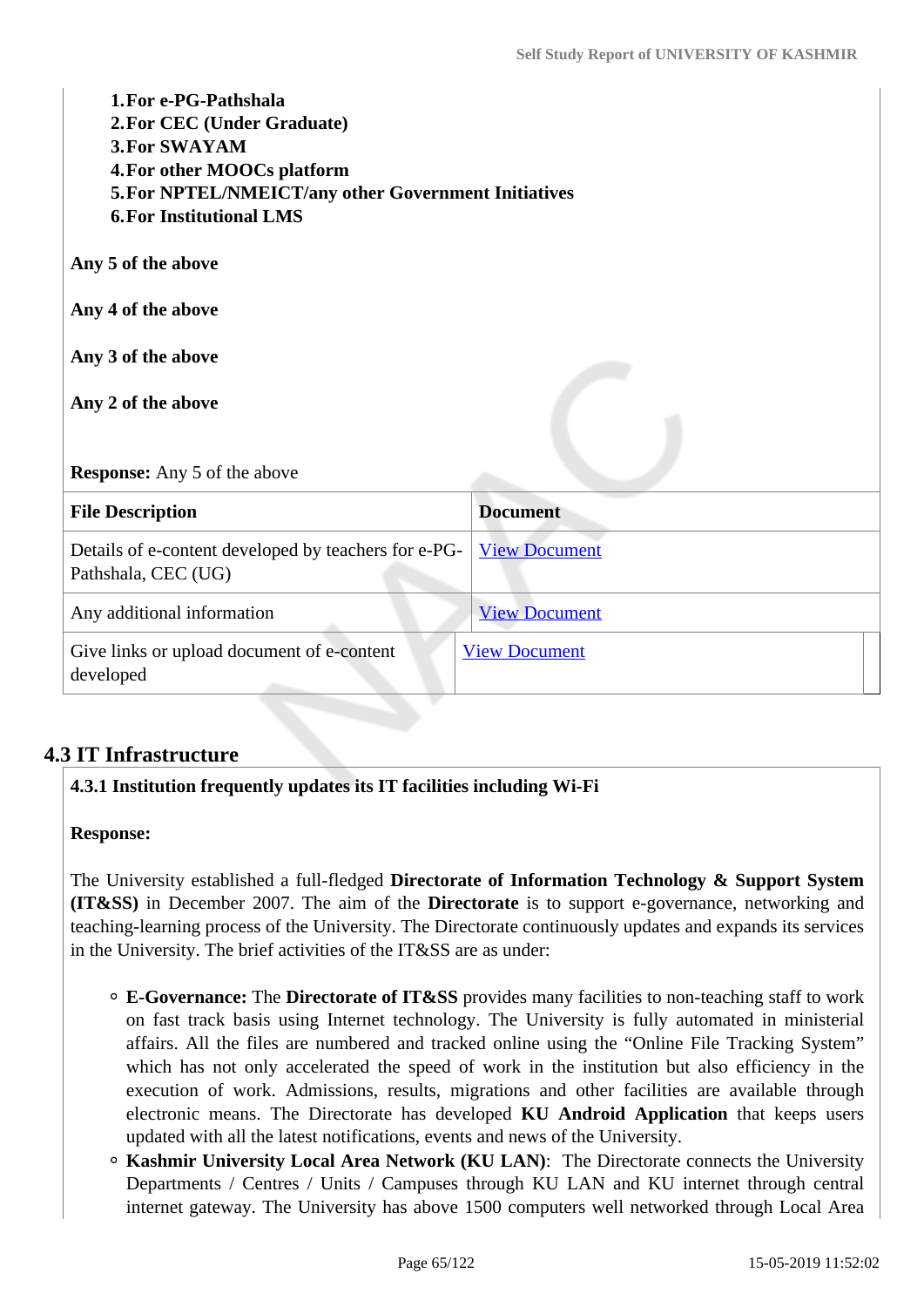Network.

- **Internet facility:** The Directorate provides High-Speed Internet Access Centre with LAN and Wi-Fi to the University. The Directorate has established many Browsing Centres in the University for faculty members, research scholars, students, and staff.
- **Wi-Fi Campus:** Wi-Fi is a wireless networking protocol that allows devices to communicate without internet cords. The Wi-Fi is the name of a popular wireless networking technology that uses radio waves to provide wireless high-speed Internet and network connections. The University provides access to the Internet via Cable LAN  $\&$  Wi-Fi technology in the campus including administration, departments, libraries, hostels, residential quarters, lawns etc. The University has installed Wi-Fi system (unifi AP outdoor+) which supports 150 users at a time per device at many places.
- **Smart Classrooms:** The Directorate supports the creation of Smart Classrooms and provides LAN, Internet and Wi-Fi facilities. Besides all Auditoriums, Conference and Seminar Halls, most of the classrooms are ICT- and –multimedia enabled with interactive boards and LCD projectors.
- **Propriety software:** The Directorate purchases Propriety software such as Microsoft Software and other commercial software like MATLAB for the University.
- **Remote Access:** The Remote Access facility helps the registered library users to access all the Electronic Resources available with Allama Iqbal Library from anywhere and anytime.
- **Kashmir University Internet Gateway (EZproxy:** The University of Kashmir has restricted the Internet access to unauthorized users by EZproxy Software.
- **Other Facilities:** The Directorate provides support to E-Content Development, Video Conferencing Facility, Data Generation and Gathering, etc.

In nutshell, the Department of IT&SS has made the University a complete e-governance model university with all IT facilities like KU LAN, Internet, and Wi-Fi. All the operations and services of the University are supported and automated using the state-of-the-art technology and updated regularly.

| <b>File Description</b>         | <b>Document</b>      |
|---------------------------------|----------------------|
| Any additional information      | <b>View Document</b> |
| link for additional information | <b>View Document</b> |

## **4.3.2 Student - Computer ratio**

**Response:** 1.87

 **4.3.3 Available bandwidth of internet connection in the Institution (Lease line) ?1 GBPS**

**500 MBPS - 1 GBPS**

**50 MBPS-250 MBPS**

**250 MBPS-500 MBPS**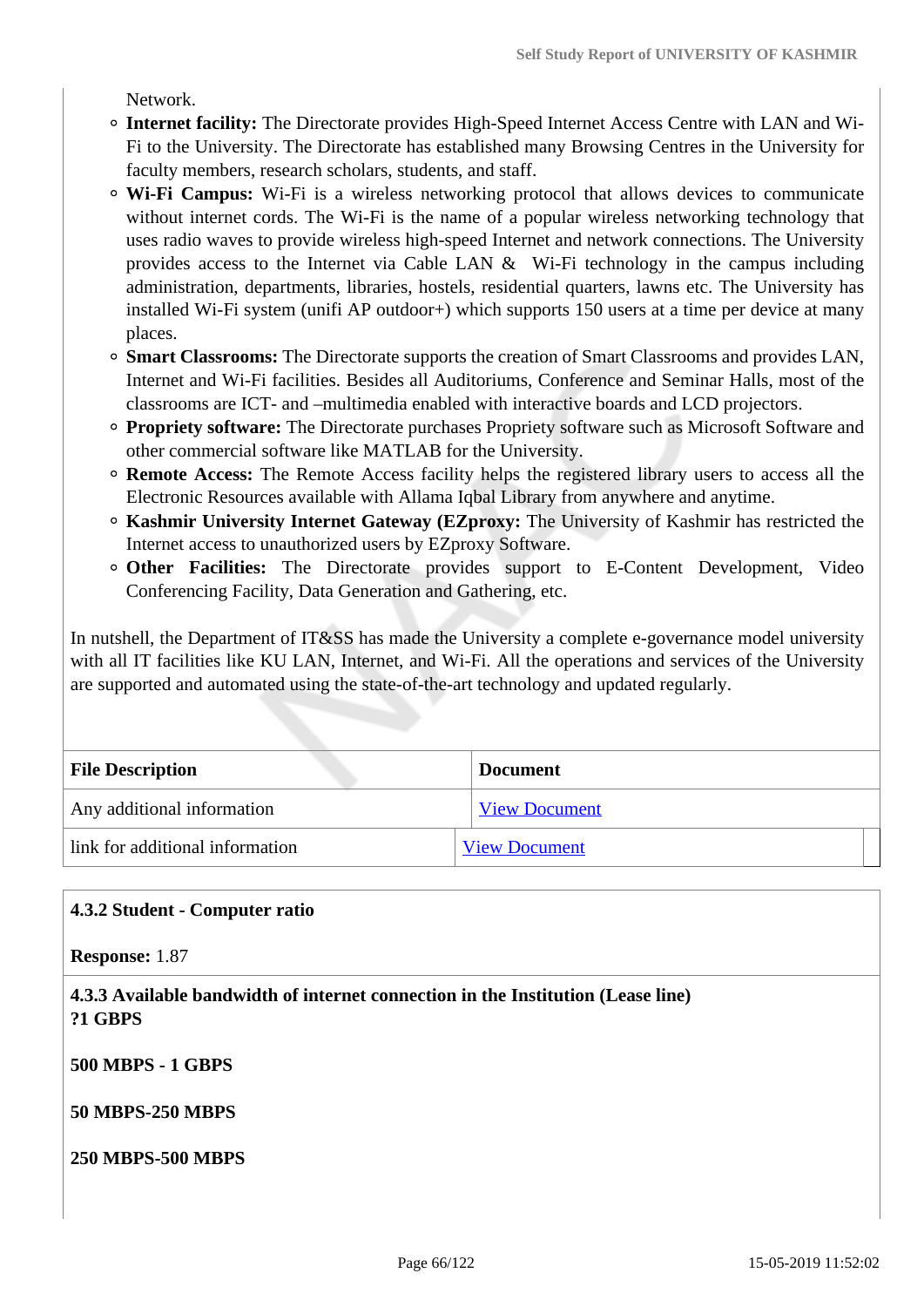| <b>Response: ?1 GBPS</b>   |                      |  |
|----------------------------|----------------------|--|
| <b>File Description</b>    | <b>Document</b>      |  |
| Any additional information | <b>View Document</b> |  |

## **4.3.4 Facilities for e-content development such as Media Centre, Recording facility, Lecture Capturing System (LCS)**

#### **Response:** Yes

| <b>File Description</b>                                                               | <b>Document</b>      |
|---------------------------------------------------------------------------------------|----------------------|
| Facilities for e-content development such as Media<br>Centre, Recording facility, LCS | <b>View Document</b> |
| Any additional information                                                            | <b>View Document</b> |
| Link to photographs                                                                   | <b>View Document</b> |

# **4.4 Maintenance of Campus Infrastructure**

 **4.4.1 Average Expenditure incurred on maintenance of physical facilities and academic support facilities excluding salary component, as a percentage during the last five years**

#### **Response:** 64.55

4.4.1.1 Expenditure incurred on maintenance of physical facilities and academic support facilities excluding salary component year-wise during the last five years (INR in Lakhs)

| 2017-18 | 2016-17 | 2015-16 | 2014-15 | 2013-14 |
|---------|---------|---------|---------|---------|
| 3351.14 | 3575.19 | 5167.23 | 6841.18 | 8067.65 |

| <b>File Description</b>                                                                         | <b>Document</b>      |
|-------------------------------------------------------------------------------------------------|----------------------|
| Details about assigned budget and expenditure on<br>physical facilities and academic facilities | <b>View Document</b> |
| Audited statements of accounts.                                                                 | <b>View Document</b> |

## **4.4.2 There are established systems and procedures for maintaining and utilizing physical, academic and support facilities - laboratory, library, sports complex, computers, classrooms etc.**

#### **Response:**

The University has well-established systems and procedures for maintaining and utilizing physical,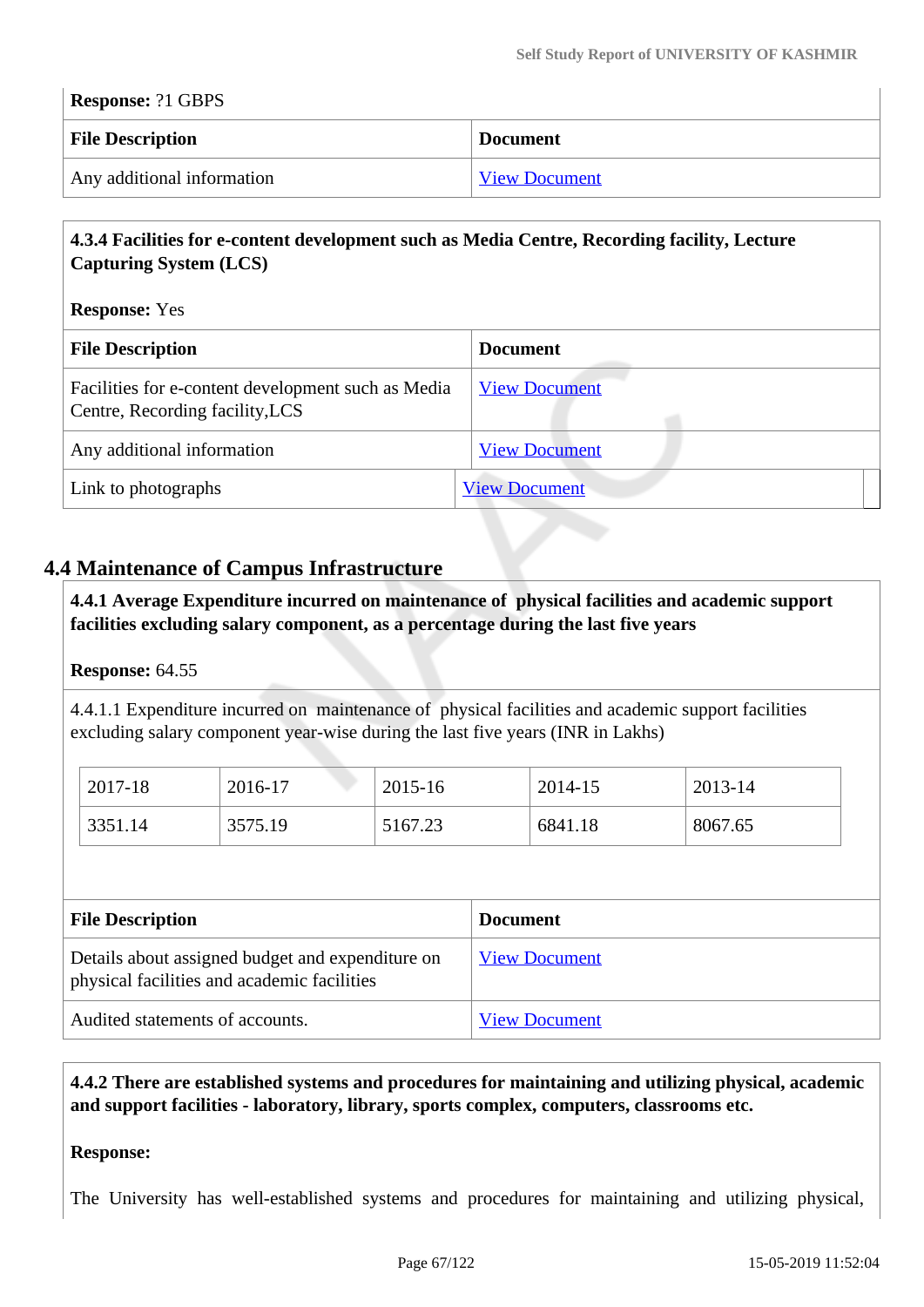academic and support facilities. The University Engineering Division takes care of the maintenance and repairs of buildings in the various campuses of the University. The University Landscape Development Division (ULDD) is responsible for the maintenance of the University campuses. The green initiatives of the University and maintenance of gardens, parks, and lawns are carried out by the University Landscape Development Division.

The Environment and Hygiene Wing of the University is responsible for the maintenance of cleanliness and hygiene. The Environment and Hygiene Wing also seek the support of outsourcing agencies (presently, Kashmir Hygiene) in this regard. The daily cleanliness of central offices, departments, hostels, laboratories, libraries, museums, classrooms, conference halls, and other facilities is done by the same wing. The Provosts (Men & Women) take care of the maintenance of University hostels and the University Hygiene Committee is responsible for maintaining proper hygiene in canteens. The Chief Medical Officer, Health Centre looks after the medical facilities of the Universities.

The Director, University Science Instrumentation Centre (USIC) is responsible for the equipment/instruments at the university level whereas the HODs are responsible for specific equipment, maintenance/repair undertaken at the departmental level as per the laid down procedure of General Financial Rules (GFR) of Jammu & Kashmir State, applicable to the University from time to time. The Dean Research has developed a well-designed policy for maintenance of research laboratories in the University. The curators have been appointed to take care of museums with the help of supporting staff. The Kashmir University Herbarium (KASH) and Botanical Garden (KUBG) are maintained by the Head, Department of Botany with the help of other botanists.

The Kashmir University Library System consists of Central Library, Campus Libraries, and Departmental Libraries. The libraries are well-organized and maintained by more than 100 professionals and other staff under the directorship of the University Librarian. The Allama Iqbal library is the first Library in India certified by ISO based on its operations and services. The Directorate of Information Technology and Support System (IT&SS) takes care of the maintenance of the ICT infrastructure at the University including Networking, E-Governance, computer labs, Internet facility, LAN connectivity, Wi-Fi connectivity, Websites, Hardware and Software systems, EZProxy, Remote Access, Smart Classrooms, and Conference halls, etc.

The Directorate of Physical Education and Sports looks after the sports facilities of the University like playgrounds for games like football, volleyball, hockey, baseball, cricket etc; Gymnasium, Yoga Centre, indoor stadiums, sports equipment, etc.

The Director Auditorium is responsible for the maintenance of Auditorium whereas Estates Section takes care of other Conference and Seminar halls of the University. The Chief Proctor is responsible for the security and safety of all stakeholders of the University. Besides, he is responsible for proper parking and the maintenance of law and order on the campuses.

The Grievance Cell of the University addresses the grievances of teachers, staff, scholars and students. The Public Information Officer takes care of the RTI applications filed by the citizens.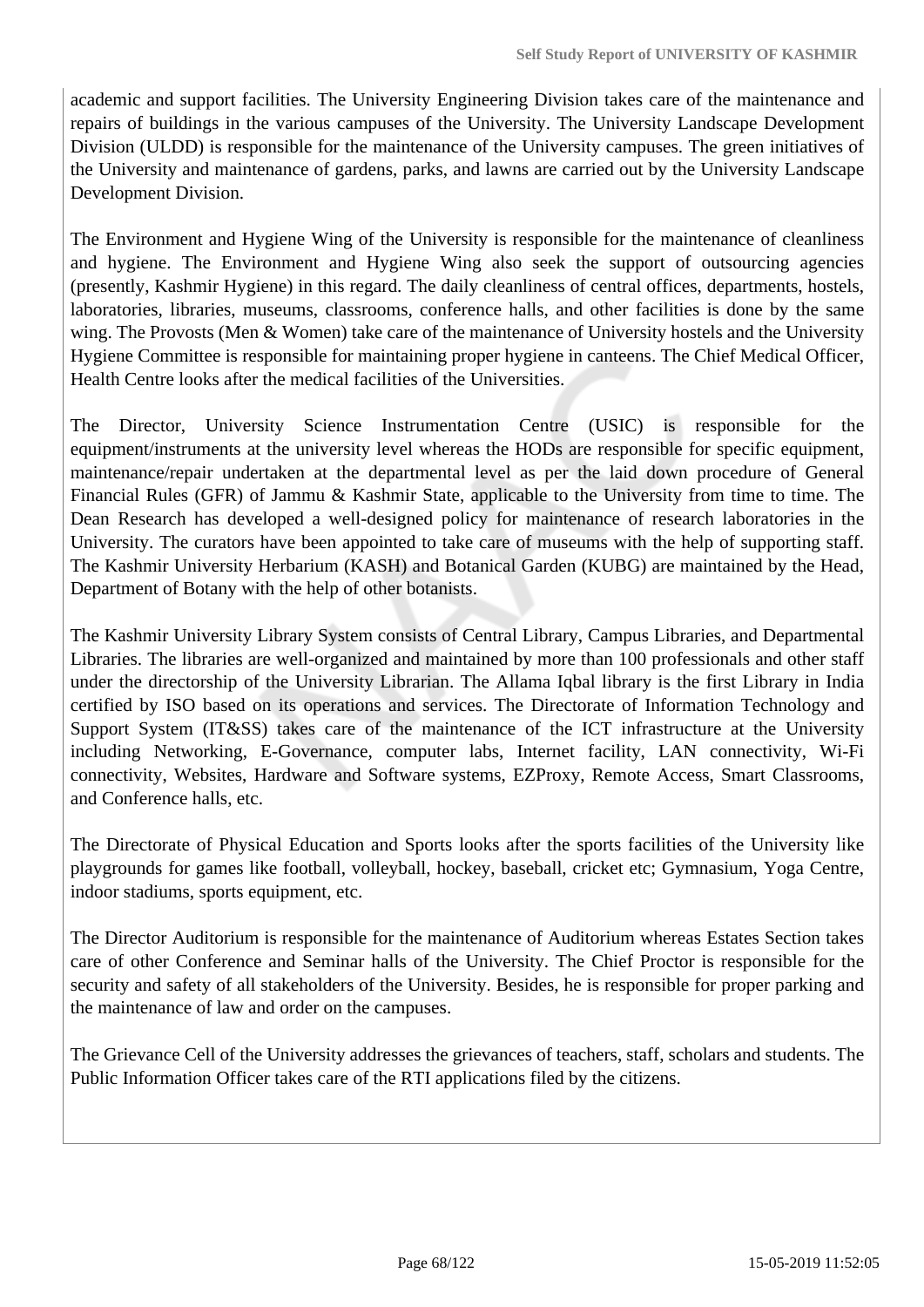| <b>File Description</b>         | <b>Document</b>      |
|---------------------------------|----------------------|
| Any additional information      | <b>View Document</b> |
| link for additional information | <b>View Document</b> |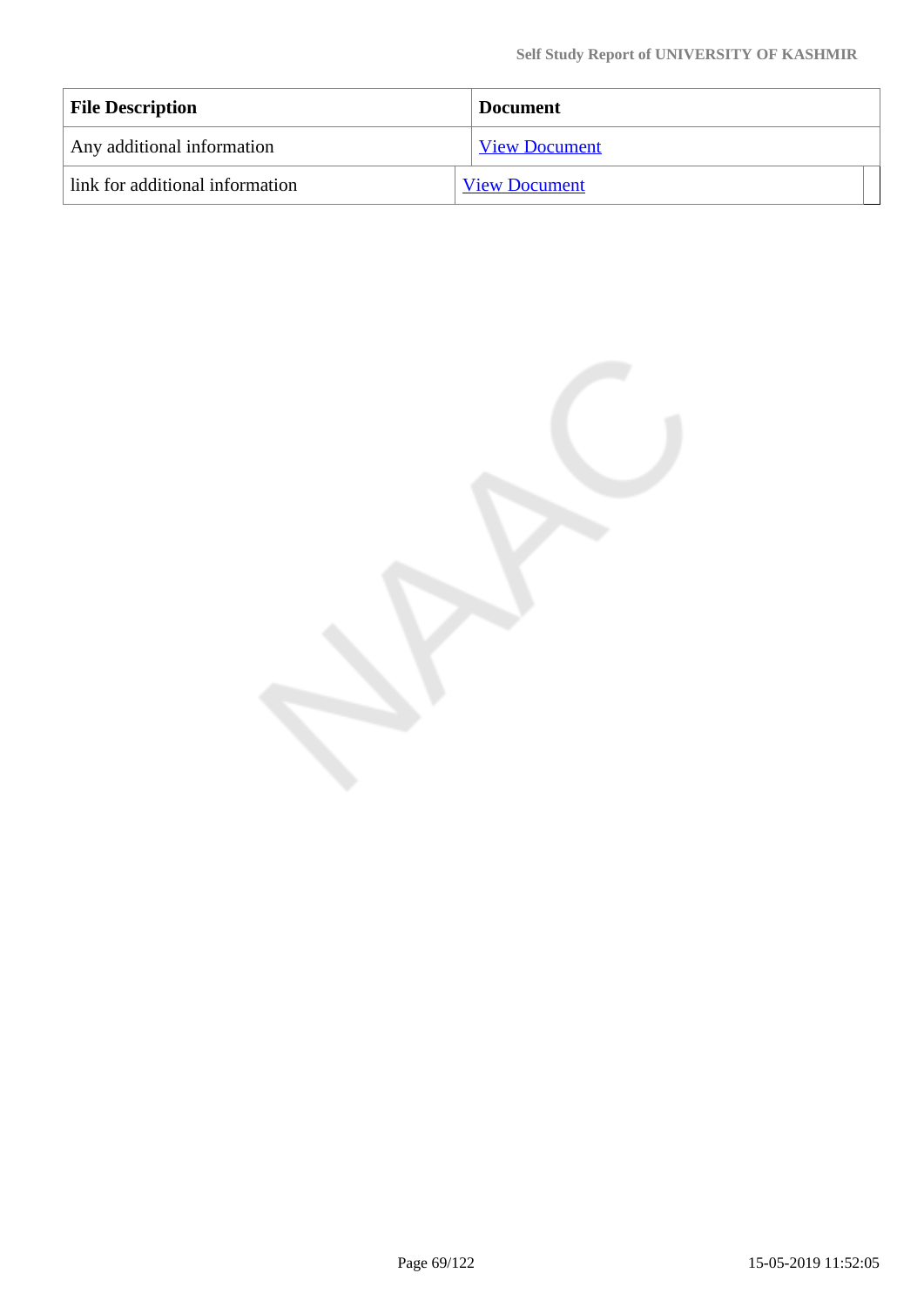# **Criterion 5 - Student Support and Progression**

# **5.1 Student Support**

## **5.1.1 Average percentage of students benefited by scholarships and freeships provided by the Government during the last five years**

## **Response:** 29.94

5.1.1.1 Number of students benefited by scholarships and freeships provided by the Government year-wise during the last five years

| 2017-18 | 2016-17 | 2015-16 | 2014-15 | 2013-14 |
|---------|---------|---------|---------|---------|
| 1061    | 4026    | 2059    | 1605    | 1140    |

| <b>File Description</b>                                                                                                            | <b>Document</b>      |
|------------------------------------------------------------------------------------------------------------------------------------|----------------------|
| Upload self attested letter with the list of students<br>sanctioned scholarships                                                   | <b>View Document</b> |
| Average percentage of students benefited by<br>scholarships and freeships provided by the<br>Government during the last five years | <b>View Document</b> |

# **5.1.2 Average percentage of students benefited by scholarships, freeships, etc. provided by the institution besides government schemes during the last five years**

## **Response:** 8.54

5.1.2.1 Total number of students benefited by scholarships, freeships, etc provided by the institution besides government schemes year-wise during the last five years

| 2017-18 | 2016-17 | 2015-16 | 2014-15 | 2013-14 |
|---------|---------|---------|---------|---------|
| 395     | 129     | 831     | 557     | 903     |

#### **5.1.3 Number of capability enhancement and development schemes –**

- **1.Guidance for competitive examinations**
- **2.Career Counselling**
- **3.Soft skill development**
- **4.Remedial coaching**
- **5.Language lab**
- **6.Bridge courses**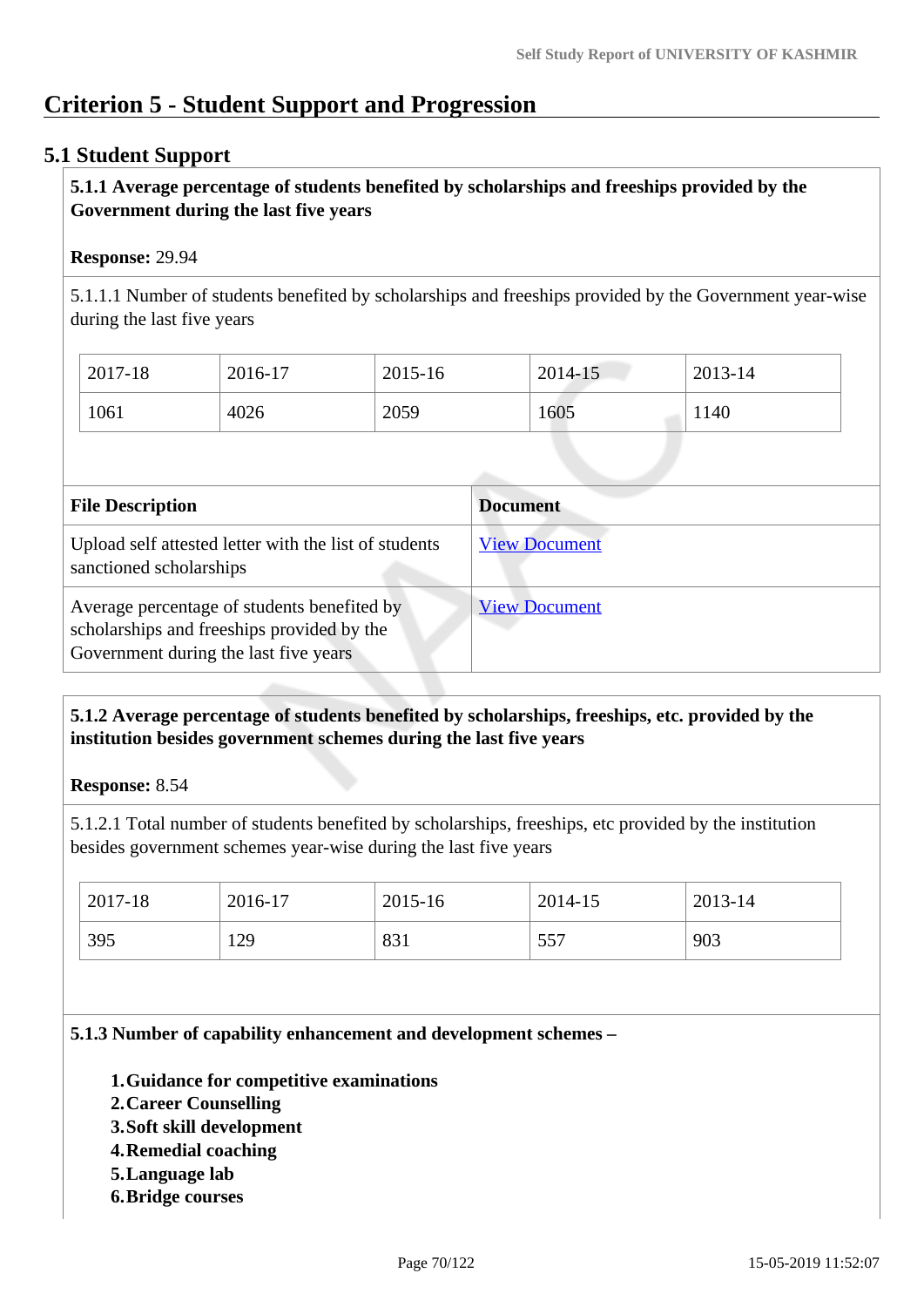# **7.Yoga and Meditation**

## **8.Personal Counselling**

**7 or more of the above**

**Any 6 of the above**

**Any 5 of the above**

**Any 4 of the above**

## **Response:** 7 or more of the above

| <b>File Description</b>                                      | <b>Document</b>      |
|--------------------------------------------------------------|----------------------|
| Details of capability enhancement and development<br>schemes | <b>View Document</b> |
| Link to Institutional website                                | <b>View Document</b> |

# **5.1.4 Average percentage of students benefited by guidance for competitive examinations and career counselling offered by the institution during the last five years**

### **Response:** 10.57

5.1.4.1 Number of students benefited by guidance for competitive examinations and career counselling offered by the institution year-wise during the last five years

| 2017-18 | 2016-17 | 2015-16      | 2014-15 | 2013-14 |
|---------|---------|--------------|---------|---------|
| 744     | 421     | 1501<br>1941 | 505     | 342     |

| <b>File Description</b>                                                                                                       | <b>Document</b>      |  |
|-------------------------------------------------------------------------------------------------------------------------------|----------------------|--|
| Number of students benefited by guidance for<br>competitive examinations and career counselling<br>during the last five years | <b>View Document</b> |  |
| Any additional information                                                                                                    | <b>View Document</b> |  |

## **5.1.5 The institution has an active international students cell to cater to the requirements of foreign students**

## **Response:**

With a view to assist international students, the University has established an International Students Centre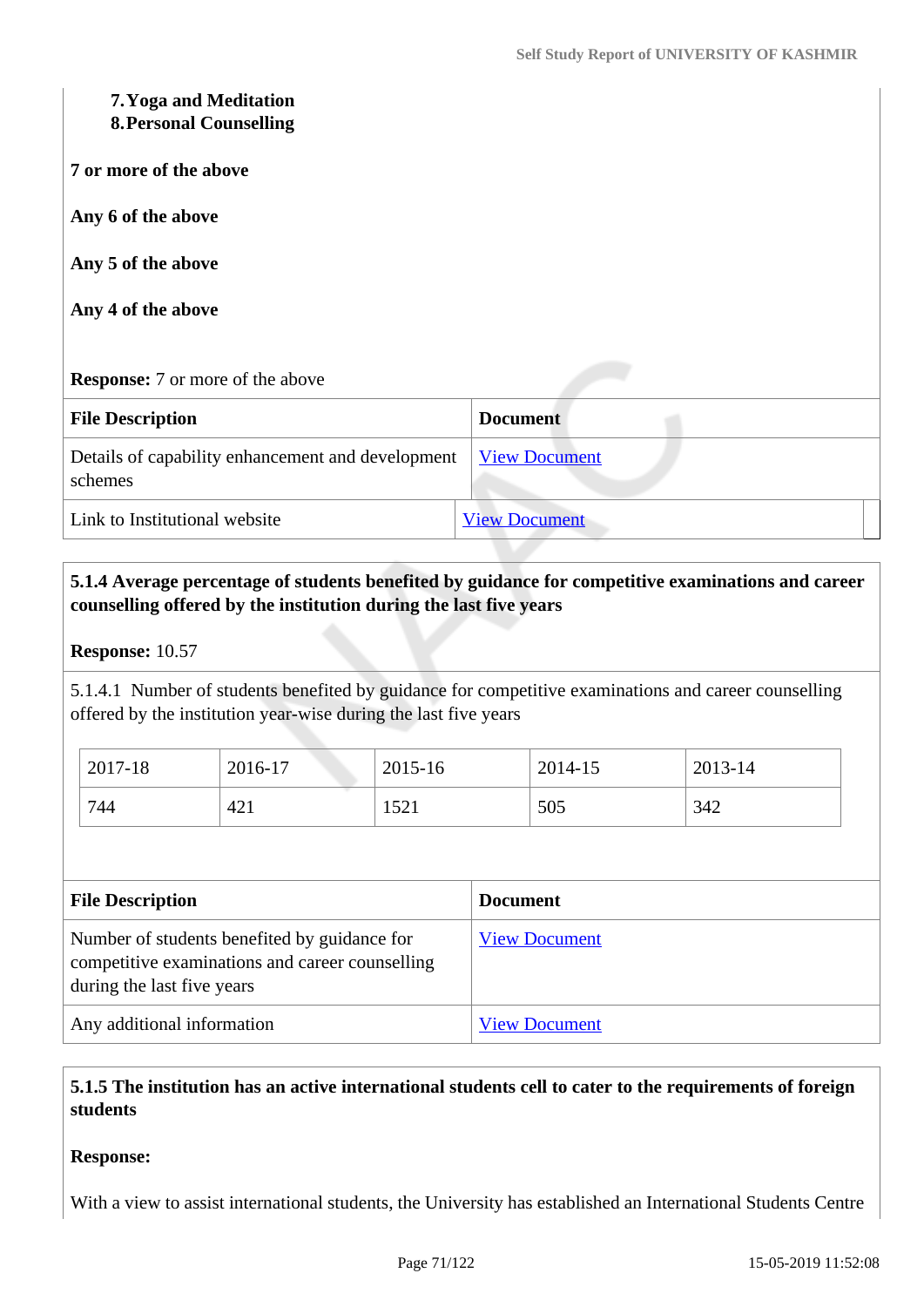(ISC) in Allama Iqbal Library in collaboration with the Department of Students Welfare of University. Earlier the cell was financially supported by British High Commission up to 2008. Later the University changed its status to International Student's Centre. The Centre aims to cater to the needs of foreign students and scholars pursuing programmes in the University of Kashmir. The students/scholars of the University who want to go abroad for their further studies are also assisted and are provided with information regarding International fellowships/scholarships. The International Student Centre acts as the nodal agency that coordinates all support related to admission and welfare of students.

The International Student Centre (ISC) provides a variety of quality services and programs to international students and scholars of different countries and addresses the social and academic concerns of international students via interaction in different forms. ISC offers Internet/browsing service to the students and adequate assistance is provided to access information on the web. It is a vibrant centre where activities like book reviews, video conferencing, and film screening, face-to-face discussions with eminent personalities are conducted. The centre has these unique features :

Single Window

Networking, Interfacing

Wireless connectivity

Interaction on-arrival reception and orientation program

In addition, books on International issues like Conflict, Gender, International affairs; International Law, Global warming etc. are made available to students.

## **Contact Persons**

## **Librarian**

Allama Iqbal Library

University of Kashmir

## **Dean Student Welfare**

University of Kashmir

In addition to the above, the Dean Research Office lays special emphasis on creating awareness among students by exposing them to foreign universities and also helps attract students from foreign universities. All the relevant schemes/programmes, both from the government and non-governmental agencies, are given due publicity for information of the students. Besides, the University of Kashmir has designated an official as Coordinator, Student Affairs in Madanjeet Singh Institute of Kashmir Studies to cater to the needs of students from foreign countries, especially from the SAARC countries. It is important to note that over the past few years many student/faculty exchanges have yielded fruitful results in terms of multiauthored collaborative research publications in high impact journals.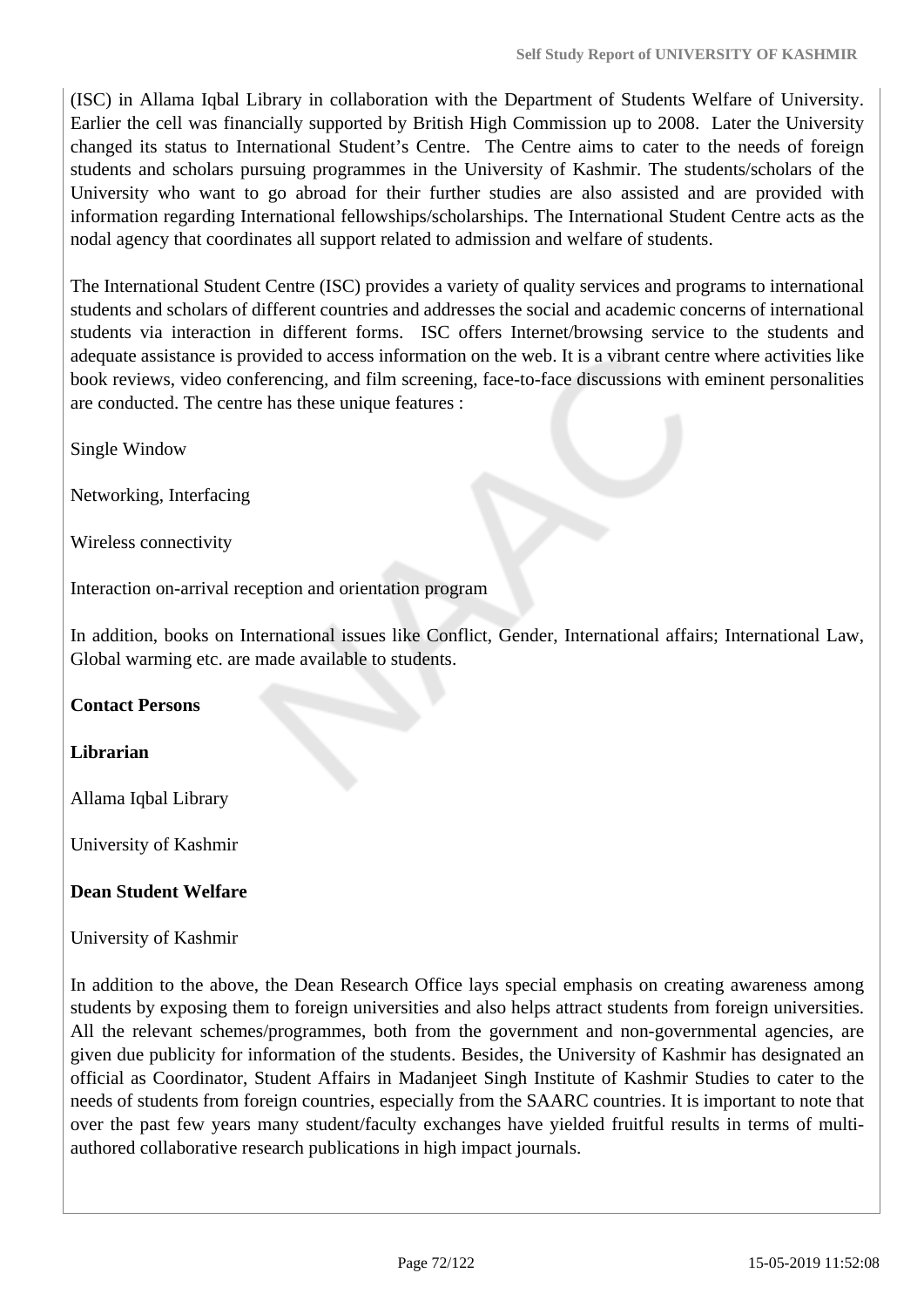| <b>File Description</b>         | <b>Document</b>      |  |
|---------------------------------|----------------------|--|
| Any additional information      | <b>View Document</b> |  |
| Link for Additional Information | <b>View Document</b> |  |

### **5.1.6 The institution has a transparent mechanism for timely redressal of student grievances including sexual harassment and ragging cases**

**Response:** Yes

| <b>File Description</b>                                                                                                            | <b>Document</b>      |
|------------------------------------------------------------------------------------------------------------------------------------|----------------------|
| Minutes of the meetings of student redressal<br>committee, prevention of sexual harassment<br>committee and Anti Ragging committee | <b>View Document</b> |
| Details of student grievances including sexual<br>harassment and ragging cases                                                     | <b>View Document</b> |

### **5.2 Student Progression**

# **5.2.1 Average percentage of placement of outgoing students during the last five years**

**Response:** 39.82

5.2.1.1 Number of outgoing students placed year-wise during the last five years

| 2017-18 | 2016-17 | 2015-16 | 2014-15 | 2013-14 |
|---------|---------|---------|---------|---------|
| 1034    | 414     | 920     | 782     | 1151    |

| <b>File Description</b>                                    | <b>Document</b>      |
|------------------------------------------------------------|----------------------|
| Self attested list of students placed                      | <b>View Document</b> |
| Details of student placement during the last five<br>years | <b>View Document</b> |

### **5.2.2 Percentage of student progression to higher education (previous graduating batch)**

#### **Response:** 18

5.2.2.1 Number of outgoing students progressing to higher education

#### Response: 474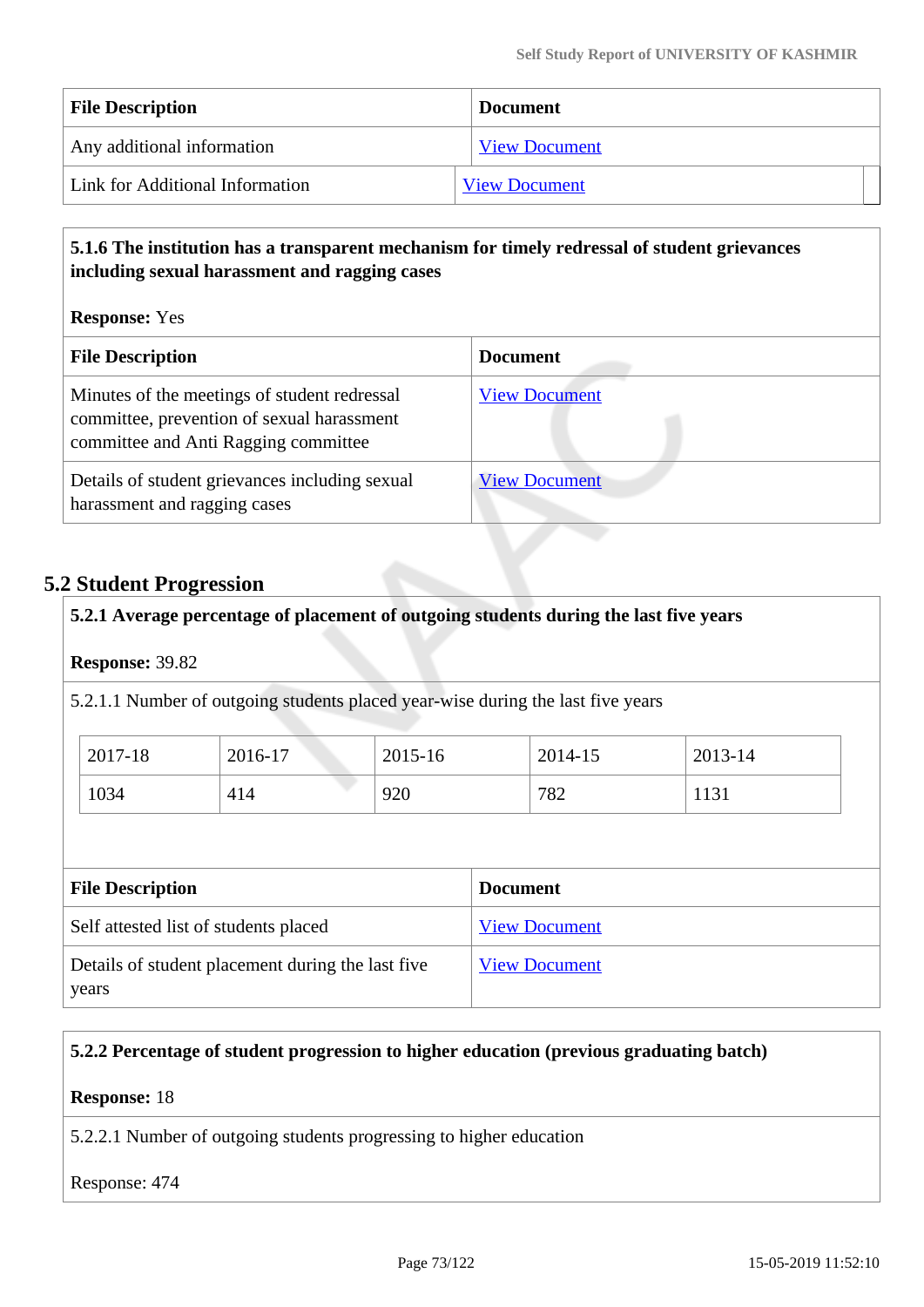| <b>File Description</b>                            | <b>Document</b>      |
|----------------------------------------------------|----------------------|
| Upload supporting data for student/alumni          | <b>View Document</b> |
| Details of student progression to higher education | <b>View Document</b> |

## **5.2.3 Average percentage of students qualifying in State/ National/ International level examinations during the last five years (eg: NET/ SLET/ GATE/ GMAT/ CAT/ GRE/ TOEFL/ Civil Services/State government examinations)**

### **Response:** 7.64

5.2.3.1 Number of students qualifying in state/ national/ international level examinations (eg: NET/ SLET/ GATE/ GMAT/ CAT/ GRE/ TOEFL/ Civil services/ State government examinations) year-wise during the last five years

| 2017-18 | 2016-17 | 2015-16   | 2014-15 | 2013-14 |
|---------|---------|-----------|---------|---------|
| 2309    | 2095    | 723<br>25 | 883     | 1847    |

5.2.3.2 Number of students appearing in state/ national/ international level examinations (eg: NET/SLET/GATE/GMAT/CAT, GRE/TOEFL/ Civil Services/State government examinations) year-wise during the last five years

| 2017-18 | 2016-17 | $2015 - 16$ | 2014-15 | 2013-14 |
|---------|---------|-------------|---------|---------|
| 28585   | 22163   | 10112       | 10872   | 34216   |

| <b>File Description</b>                                                                                            | <b>Document</b>      |
|--------------------------------------------------------------------------------------------------------------------|----------------------|
| Upload supporting data for the same                                                                                | <b>View Document</b> |
| Number of students qualifying in state/national/<br>international level examinations during the last five<br>years | <b>View Document</b> |

# **5.3 Student Participation and Activities**

 **5.3.1 Number of awards/medals for outstanding performance in sports/cultural activities at national/international level (award for a team event should be counted as one) during the last five years**

**Response:** 55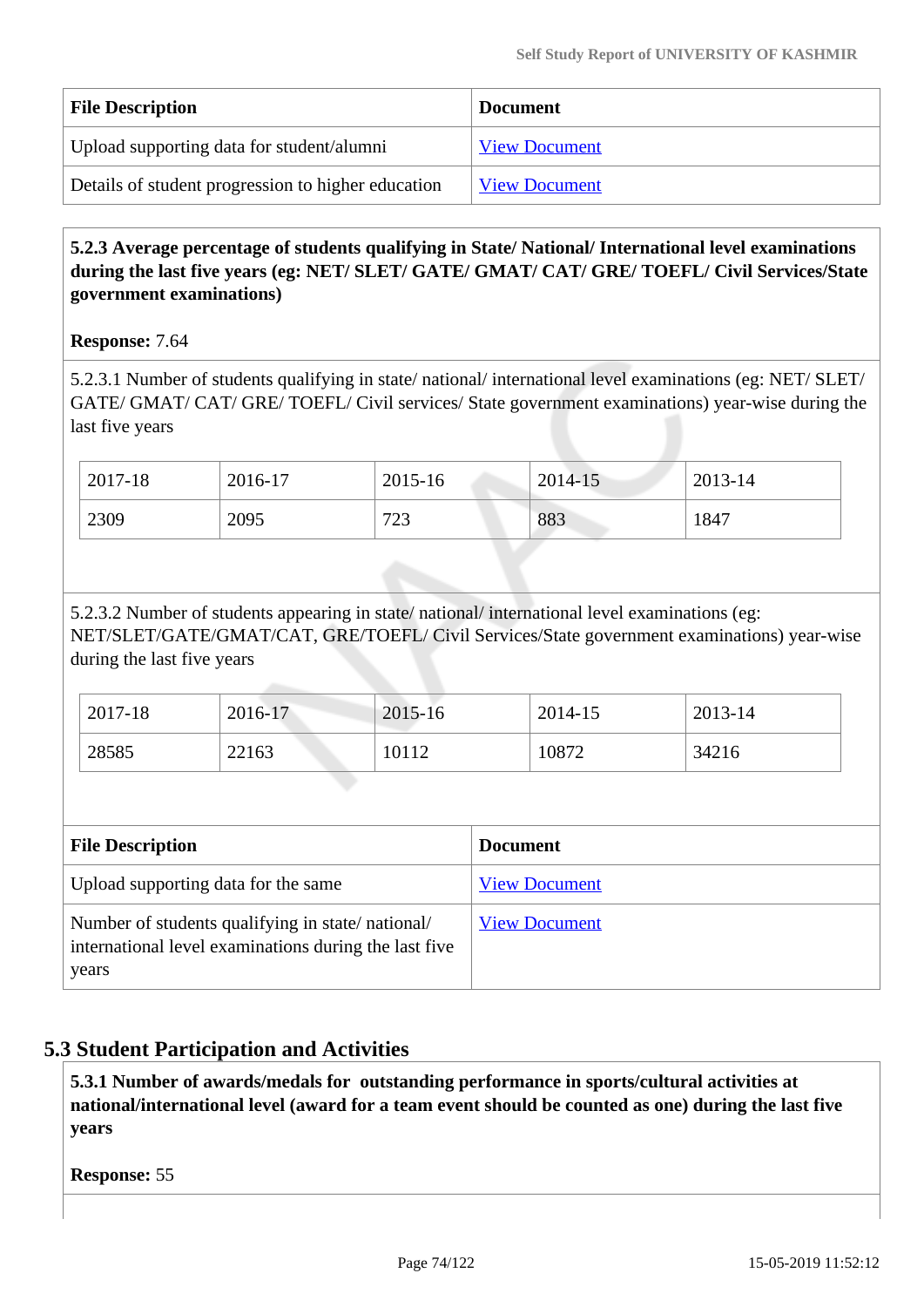5.3.1.1 Number of awards/medals for outstanding performance in sports/cultural activities at national/international level (award for a team event should be counted as one) year-wise during the last five years

|                                                                                                                                                    | 2017-18 | 2016-17              | 2015-16              |  | 2014-15 | 2013-14 |
|----------------------------------------------------------------------------------------------------------------------------------------------------|---------|----------------------|----------------------|--|---------|---------|
|                                                                                                                                                    | 22      | 13                   | 12                   |  | 5       | 3       |
|                                                                                                                                                    |         |                      |                      |  |         |         |
| <b>File Description</b>                                                                                                                            |         |                      | <b>Document</b>      |  |         |         |
| Number of awards/medals for outstanding<br>performance in sports/cultural activities at<br>national/international level during the last five years |         |                      | <b>View Document</b> |  |         |         |
| e-copies of award letters and certificates                                                                                                         |         | <b>View Document</b> |                      |  |         |         |
| Any additional information                                                                                                                         |         |                      | <b>View Document</b> |  |         |         |

### **5.3.2 Presence of an active Student Council & representation of students on academic & administrative bodies/committees of the institution**

#### **Response:**

The University has a Student Council comprising of the representative students of each department which is being monitored by Department of Students Welfare. The main body of the council has two class representatives from each batch of students. The Council meets whenever required and puts forward their genuine concerns before the authorities which are redressed instantly. The University administration also holds meetings with the Student Council from time to time.

Each Department holds a course completion review at the end of each semester before the conduct of examination through a Course Review Committee that comprises of the Dean of the School, Head of the Department, faculty members who teach different courses of the semester and two student representatives. There is also a student representative in the Board of UG and PG Studies that reviews and revises syllabi after every 2-3 years. Each Department / Centre, etc. has a unit called Departmental Internal Quality Assurance Unit, DIQAU that plays a pivotal role in implementing policies for quality enhancement. Each DIQAU has a maximum of seven members consisting of a Nodal Officer, three faculty members, representatives of scholars and students each working under the chairpersonship of HOD/Director. It helps in organizing academic and extracurricular programmes, extension lectures, workshops, seminars, etc. and encourages younger scholars and students to promote and adopt sustainable initiatives for value-based quality education. Further students have representation in some non-statutory committees like students grievance committee. These committees act as a platform for students to voice their opinion *vis-a-vis* the existing curriculum which paves way for updating of curriculum and identifying thrust areas. Besides, there are some department specific involvements of students in various bodies. For instance, in the Department of Botany, the students are the active members of the Botanical Society in the form of Cultural Secretary, Tour Secretary, and Sport's Secretary etc. Similarly, the law department has formed a law society in which students organize many programs.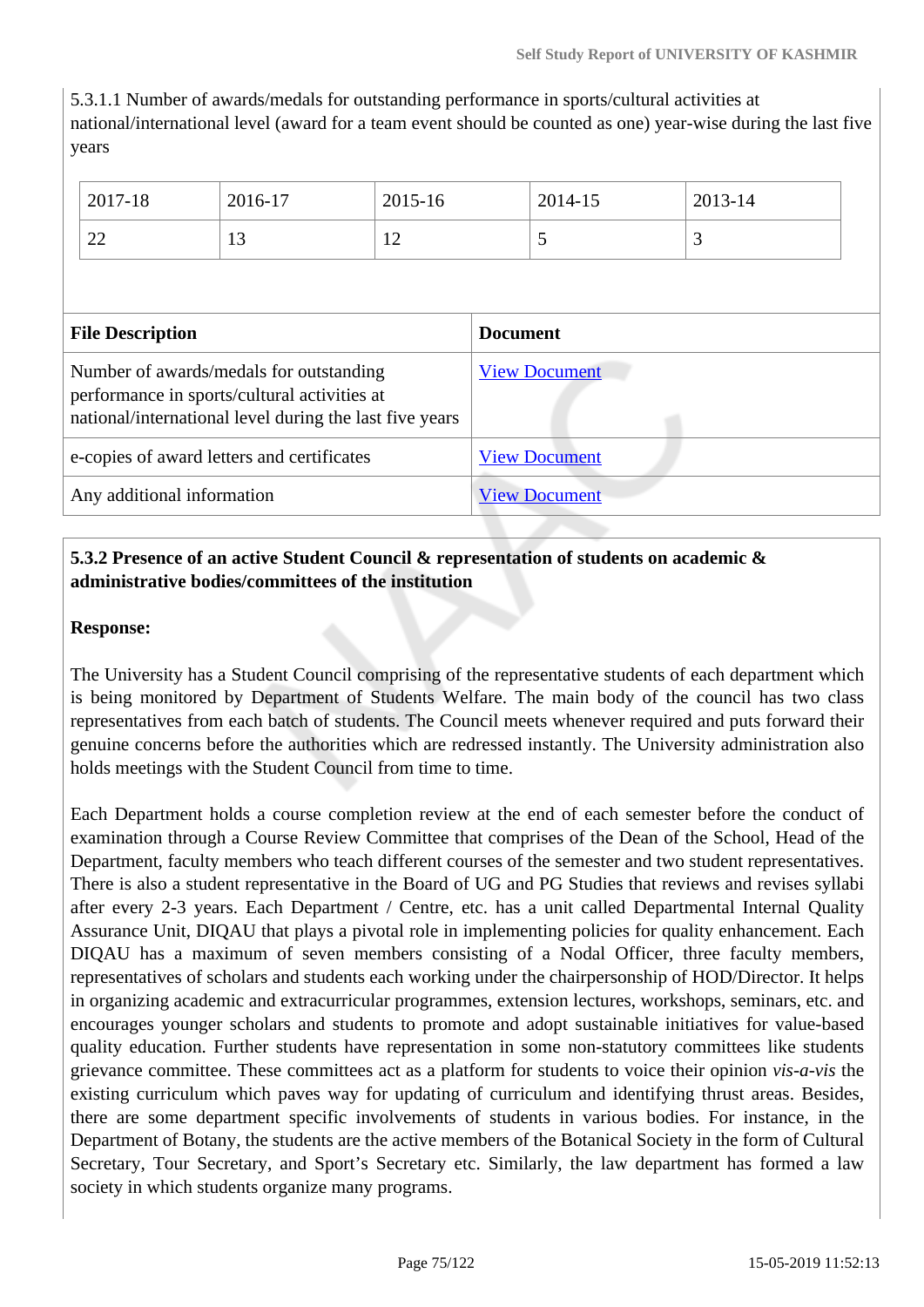| <b>File Description</b>        | <b>Document</b>      |
|--------------------------------|----------------------|
| Link for Aditional Information | <b>View Document</b> |

### **5.3.3 Average number of sports and cultural activities / competitions organised at the institution level per year**

#### **Response:** 54.6

5.3.3.1 Number of sports and cultural activities / competitions organised at the institution level year-wise during the last five years

|                                                                               | 2017-18 | 2016-17         | 2015-16              |                      | 2014-15 | 2013-14 |
|-------------------------------------------------------------------------------|---------|-----------------|----------------------|----------------------|---------|---------|
|                                                                               | 84      | 27              | 62                   |                      | 46      | 54      |
|                                                                               |         |                 |                      |                      |         |         |
| <b>File Description</b>                                                       |         | <b>Document</b> |                      |                      |         |         |
| Report of the event                                                           |         |                 | <b>View Document</b> |                      |         |         |
| Number of sports and cultural activities /<br>competitions organised per year |         |                 | <b>View Document</b> |                      |         |         |
| Any additional information                                                    |         |                 |                      | <b>View Document</b> |         |         |

# **5.4 Alumni Engagement**

 **5.4.1 The Alumni Association/Chapters (registered and functional) contributes significantly to the development of the institution through financial and non financial means during the last five years**

### **Response:**

The University has an Alumni Association under the banner Kashmir University Alumni Association (KUAA).The Association stands registered with the J& K Government right from 2002. Since its inception, the University of Kashmir has produced noted alumni, who have over the years traversed the length and breadth of the globe and brought laurels to the State of Jammu and Kashmir and the University in particular. The main objectives of the association are:

- To provide a common platform to the Alumni (former students) of the University of Kashmir who are spread throughout the globe and are engaged in various professions/occupations and are willing to contribute to the development of the University.
- To assist in the overall development of educational standards in the State in general and the Valley in particular.
- To help the University in the development of infrastructure by extending professional and financial support.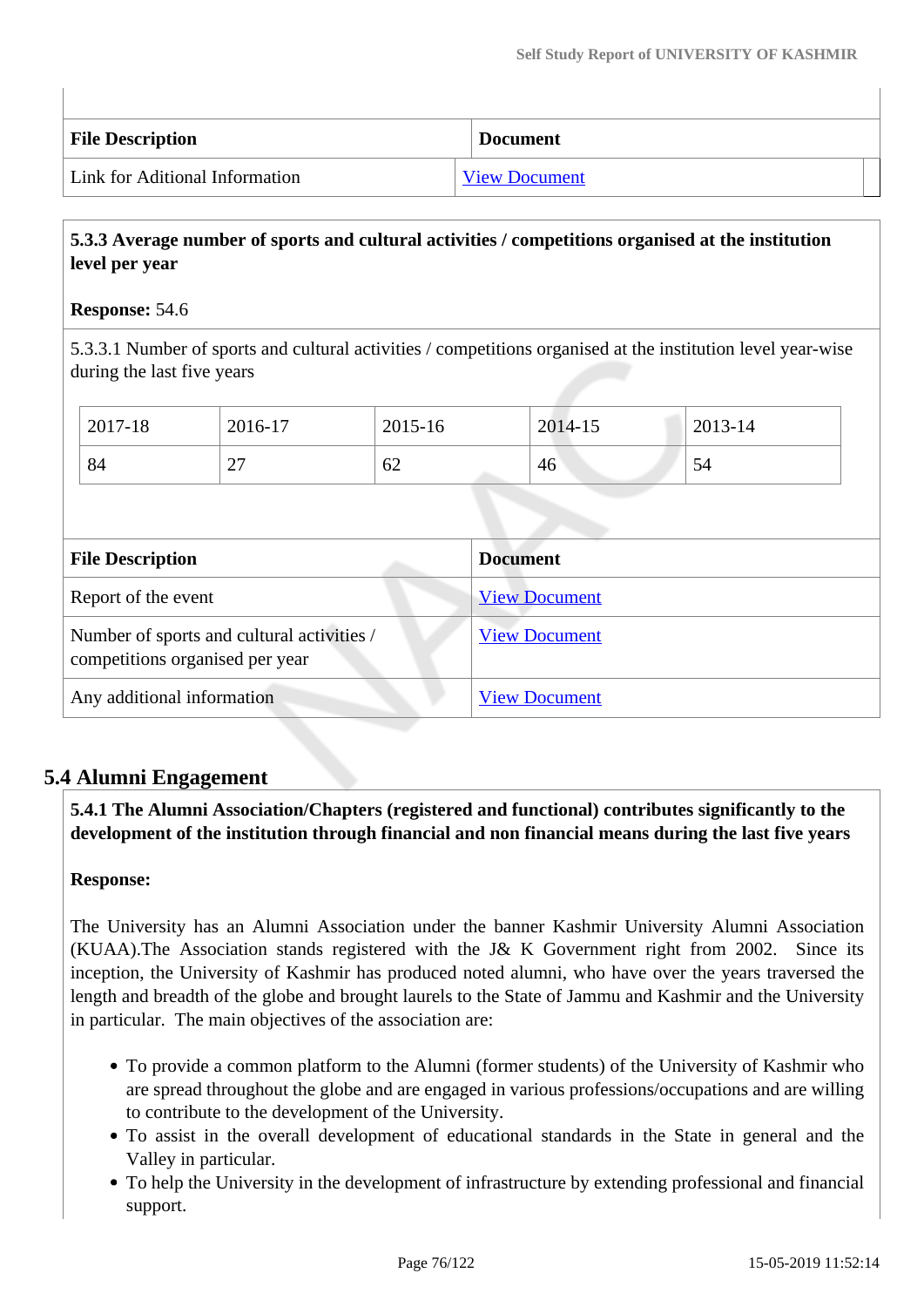- To organize lectures, seminars and conferences and impart education to poor students free of cost.
- To provide scholarships and prizes for outstanding performance of students and to provide scholarships /financial assistance to the poor and orphan students.
- To establish an educational network in the Valley in a phased manner for imparting free education to the poor, orphans and downtrodden sections of the society.

Major activities of the Association are given below:

The University has appointed a coordinator for alumni association who coordinates and organizes all the activities of the association. A website stands already created providing details about the activities of the office and the members of the association. The University has also consolidated the Alumni list which continuously updated. Some of the senior alumni members have been offering their services in terms of mentorship, giving guest lectures and also helping the students in their placements. Some of the alumni members are also part of the DIQA Advisory committee which meets frequently so as to refine and improve the standards of education in the University.

The Alumni Association has granted scholarships and financial assistance to 193 students hailing from down-trodden segments of the society, including orphans and the specially-abled. In addition, meritorious students are provided scholarships to the tune of Rs. 1.5 lacs so as to enable them to continue their studies without any impediment.

The Alumni Association provides schooling to poor children at their door-steps. As part of this endeavour, the Association established a school at Anchar, Soura, Srinagar where education is imparted free of cost. At present, there are 155 students enrolled in the school. The school has also generated employment for some unemployed youth.

Besides, the Alumni are contributing to the development of the institution by providing feedback on curriculum, industry/market needs and by holding interactions/counselling with students.

| <b>File Description</b>         | <b>Document</b>      |  |
|---------------------------------|----------------------|--|
| Link for Additional Information | <b>View Document</b> |  |

| 5.4.2 Alumni contribution during the last five years (INR in Lakhs)<br><b>? 100 Lakhs</b> |
|-------------------------------------------------------------------------------------------|
| 50 Lakhs -100 Lakhs                                                                       |
| 20 Lakhs -50 Lakhs                                                                        |
| 5 Lakhs -20 Lakhs                                                                         |
| <b>Response:</b> 50 Lakhs -100 Lakhs                                                      |
|                                                                                           |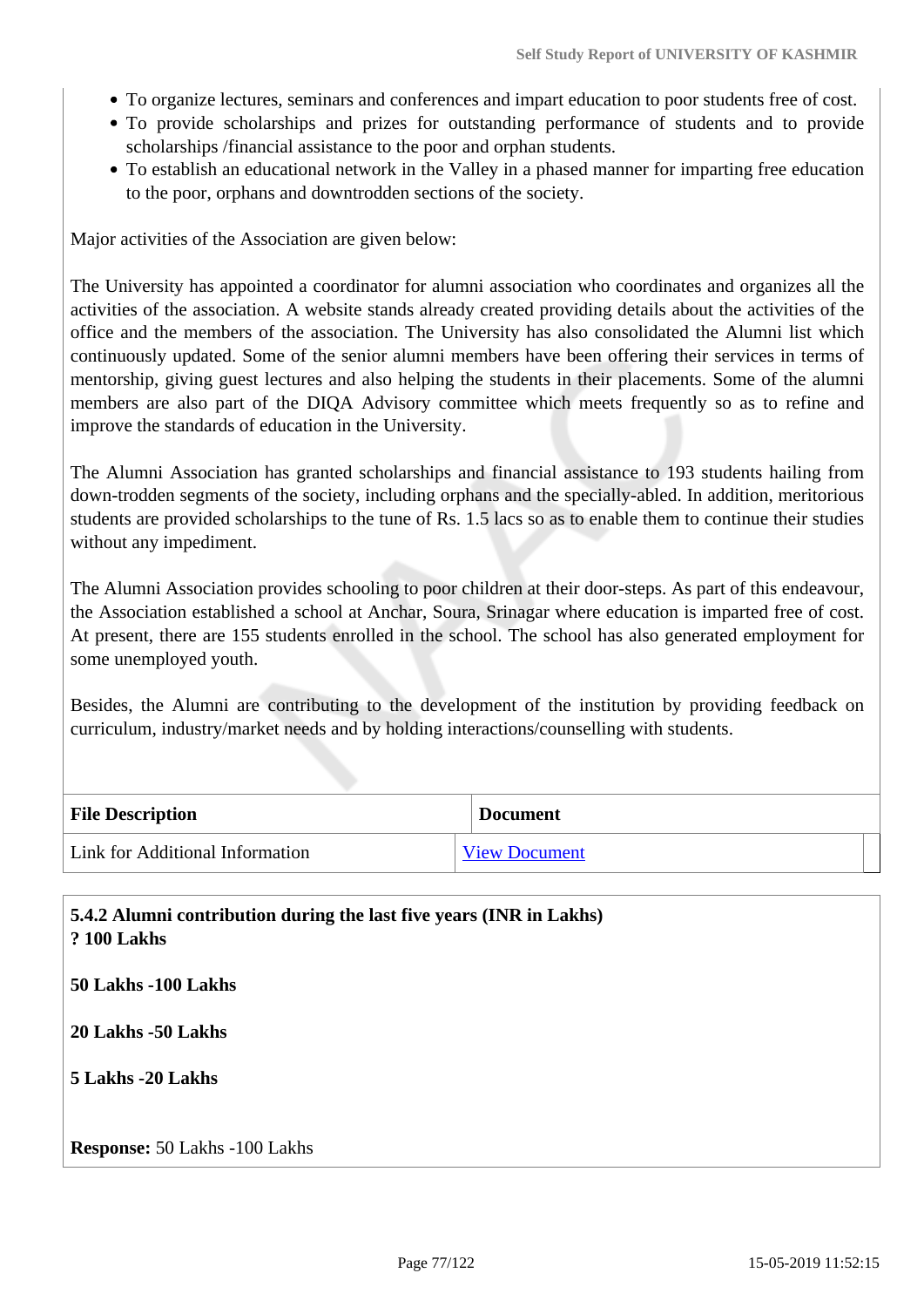| <b>File Description</b>               | <b>Document</b>      |
|---------------------------------------|----------------------|
| Alumni association audited statements | <b>View Document</b> |

## **5.4.3 Number of Alumni Association / Chapters meetings held during the last five years**

## **Response:** 7

5.4.3.1 Number of Alumni Association /Chapters meetings held year-wise during the last five years

| 2017-18 | 2016-17 | 2015-16 | 2014-15 | 2013-14 |
|---------|---------|---------|---------|---------|
| ∼       | ν       | ∽       |         | ∼       |

| <b>File Description</b>                                                                  | <b>Document</b>      |  |  |
|------------------------------------------------------------------------------------------|----------------------|--|--|
| Report of the event                                                                      | <b>View Document</b> |  |  |
| Number of Alumni Association / Chapters meetings<br>conducted during the last five years | <b>View Document</b> |  |  |
| Any additional information                                                               | <b>View Document</b> |  |  |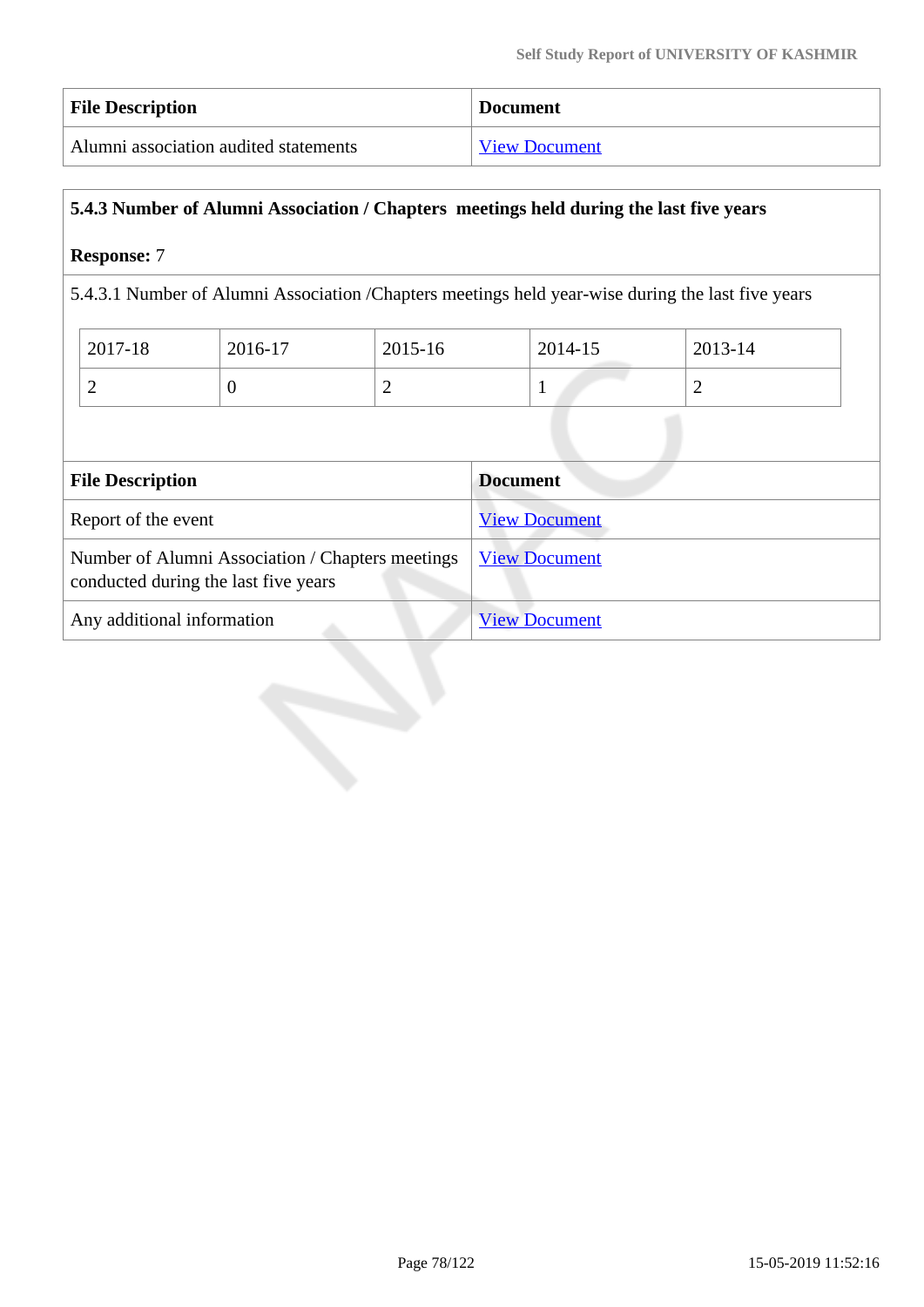# **Criterion 6 - Governance, Leadership and Management**

# **6.1 Institutional Vision and Leadership**

 **6.1.1 The governance of the institution is reflective of an effective leadership in tune with the vision and mission of the University**

**Response:** 

### **Vision and Mission**

The vision of the University as reflected in its Strategic Plan-2012-2022 is to be a world class university committed to create and disseminate knowledge for human development and welfare while the Mission is to create an intellectually stimulating environment, promote excellence in teaching, research and extension activities and facilitate academic freedom, diversity and harmony.

### **Nature of Governance**

The University embraces a participatory management style that motivates employees, provides a work environment that is conducive to high productivity, encourages team work in which leadership is by example, provides effective communication and guidance which is accessible to all and promotes individual growth.

The University operates with the University Council as the apex governing and decision-making body. The University Council is responsible for the management and conduct of all its affairs.

The Syndicate is the chief executive authority except in respect of the matters falling within the purview of University Council.

The University Council also delegates certain decision-making responsibility concerning academics to the Academic Council which regulates all academic matters of the University and recommends the introduction of new courses after a thorough review.

The Deans of Schools, Heads of the Departments and Principals of the affiliated and constituent colleges work in close collaboration with each other and other officials including the Vice Chancellor, Dean Academic Affairs, Controller Examination, and Registrar for the smooth functioning of the University

### **Perspective Plans**

The Perspective Plans of the University, enshrined in its Strategic Plan, propose University-wide academic, administrative and financial goals, and actions based on its wealth of knowledge and experience of its human resource, long-established programmes and long-standing contribution to the development of the country in general and the state of Jammu and Kashmir in particular. These also aim to improve upon the efficiency of the University as an institution. The priority proposed in these plans is to sustain and enhance faculty excellence with special emphasis given to promoting and recognising excellence and leadership in research, scholarship, creativity and graduate/postgraduate education.

### **Participation of Teachers in Decision Making Bodies**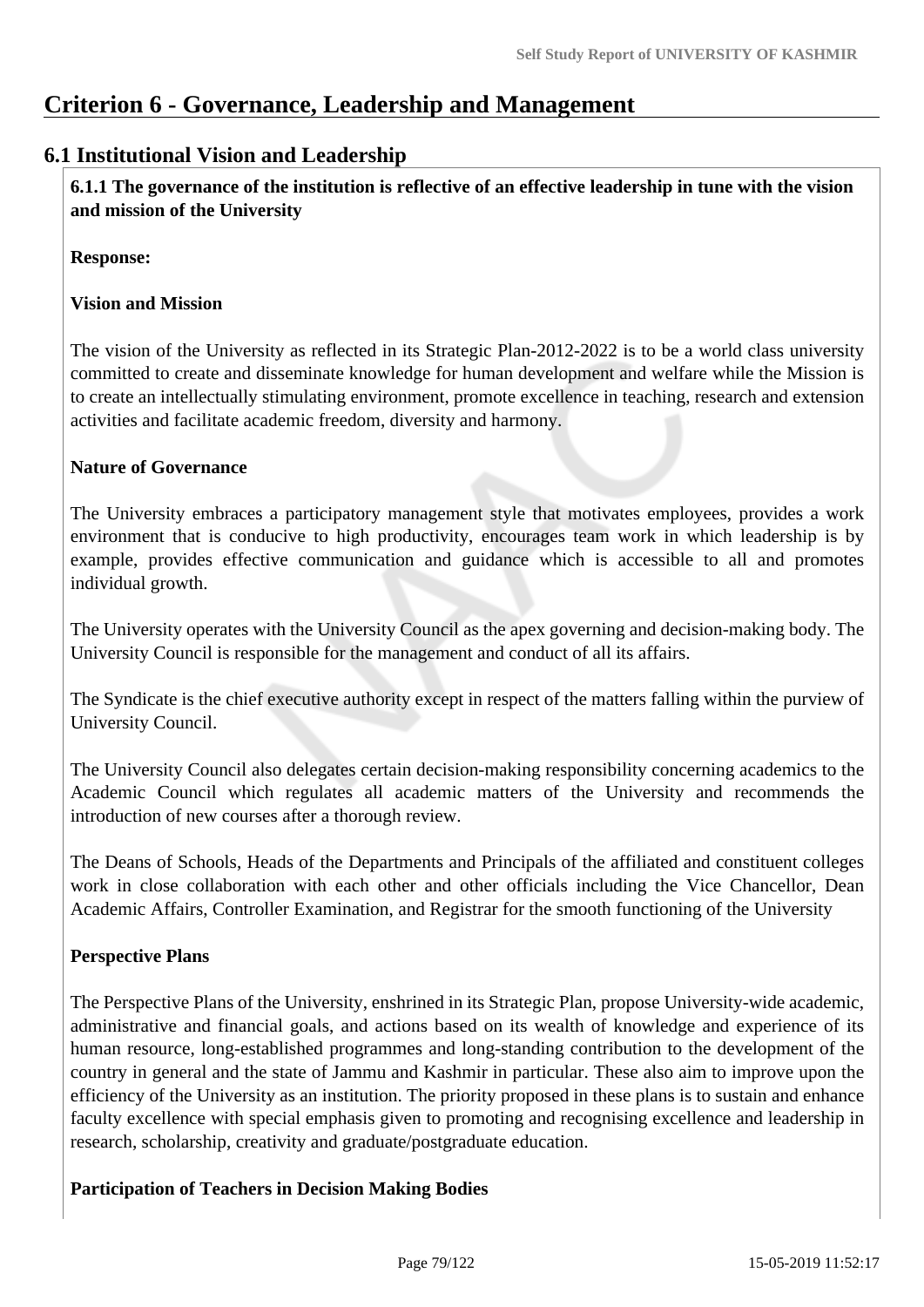Faculty participation in the governance of the institutions of higher learning is recognised as a critical element in the smooth functioning of the University. The University, being a very complex organisation, requires expertise in various fields of knowledge for advice and recommendations to enable its leadership to discharge its duties effectively. Accordingly, the University forms committees both at organisational and departmental levels to perform different functions. Various committees and boards constituted at different levels ensure the participation of teachers, which is substantiated by the very structure of University Council, University Syndicate, Academic Council, Boards of Inspection, Board of Studies, Board of Research Studies, Screening Committee etc. The participatory management is reflected by the composition of key statutory bodies all of which have teachers on board.

| <b>File Description</b>    | <b>Document</b>      |
|----------------------------|----------------------|
| Any additional information | <b>View Document</b> |

### **6.1.2 The institution practices decentralization and participative management**

#### **Response:**

The University places strong emphasis on academic autonomy and the principle of shared responsibility and is therefore characterised by a significant degree of decentralisation. Every effort is made by the University to promote a culture of participative management at all levels. Some of the important measures taken by the University in the current assessment period include:

i. Appointing directors for various satellite campuses and authorizing them to take decisions later to be ratified at higher levels.

ii. Creating positions of Dean Research and Director Admissions as a step towards decentralization.

iii. Shifting the management of examination and evaluation process for PG courses from the Controller Examinations to respective departments to enhance efficiency.

iv. Greater participation of faculty in important administrative committees.

v. Greater participation of students and research scholars in affairs pertaining to examinations, syllabus reviews, review of facilities, etc.

vi. A Case Study of Decentralisation and Participative Management is the devolution of powers to the Deans of various schools. The Deans' Empowerment is an important step towards decentralisation which devolves significant administrative powers to the Deans and ensures timely and efficient disposal of all matters which would otherwise encumber the Central Administrative apparatus and cause undue delay. With the introduction of Deans' Empowerment significant improvement has been witnessed in the functioning of the University system. Deans have been vested with powers related to the introduction of New Academic Programmes, Curriculum Development, Review of Programmes, matters related to Admissions and Examinations, Student Discipline and Grievance, Appointment of Teaching and Research Staff, Supervision and Quality Control, Greater Financial Powers and Reporting.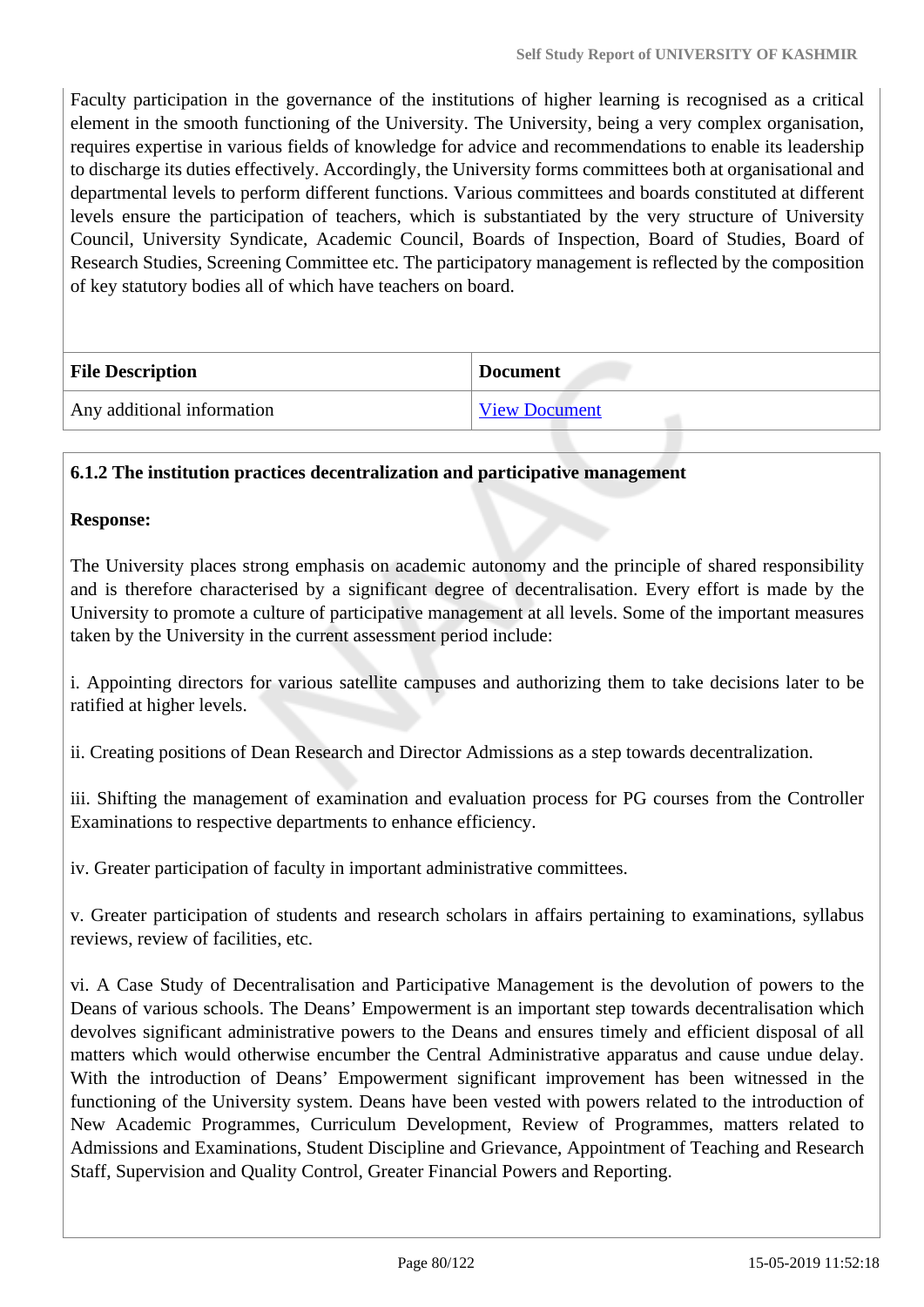| <b>File Description</b>    | <b>Document</b>      |
|----------------------------|----------------------|
| Any additional information | <b>View Document</b> |

# **6.2 Strategy Development and Deployment**

#### **6.2.1 Perspective/Strategic plan and Deployment documents are available in the institution**

#### **Response:**

The Strategic Plan of the University (2012-2022) is a document based on the mission, vision, strategy, values, and goals of the University further supplemented by the addition of mandates, an environmental assessment, challenges and opportunities, and strategic issues identified from time to time by key stakeholders. One of the principal objectives of the strategic planning process is the establishment, communication and execution of the fundamental purpose of the University. It is the construct within which challenges and opportunities are examined and analyzed, strategic issues framed, and strategic goals and thrusts articulated. It is also the lens through which the plan is implemented and ultimately evaluated as to its effectiveness. The primary components of the University's purpose are its mission, vision, and guiding values.

The Strategic Plan is a comprehensive document that chalks out a detailed plan for the future growth of the University and provides a vision for such growth under a cluster of guiding principles reflected in areas such as Statement of Strategic Intent, Environmental Analysis, Competitive Analysis, SWOT Analysis (Strengths, Weaknesses, Opportunities, Threats), Strategic Issues, Academic Profile, Management Plans, Strategic Goals and Strategic Thrust Areas, and Institutional Strategic Initiatives, Resource Plan for Achieving Strategic Goals, Resource Procurement Strategy, and Monitoring/Evaluation of Plan Implementation and Results.

 Under each of the above stated sub-headings, the Strategic Plan provides details which will continue to be of utmost importance for the University in years to come. The focus of the Strategic Plan is on the institution as a whole.

As an example of how the Strategic Plan enshrines within itself the vision of the goals to be achieved, the following seven strategic goals and related thrusts serve as the basis of the overall University strategic planning framework and will guide the efforts of planning units in developing their own specific plans.

- 1.*To offer quality educational programmes that are capable to meet the growing demands of students in their chosen career.*
- 2.*To make the University's market offering student centered.*
- 3.*To provide opportunities for faculty and the staff for growth and development*
- 4.*To emerge as a leader in higher education in innovation, quality, and service.*
- 5.*To develop cost effective adequate infrastructure with an objective to deliver superior value to the users.*
- 6.*To develop, and direct resources required for excellence.*
- 7.*To build strategic partnerships and alliances.*

**Strategic Goal No.7** of the Strategic Plan (page no. 19) states that **'**The University will have strategic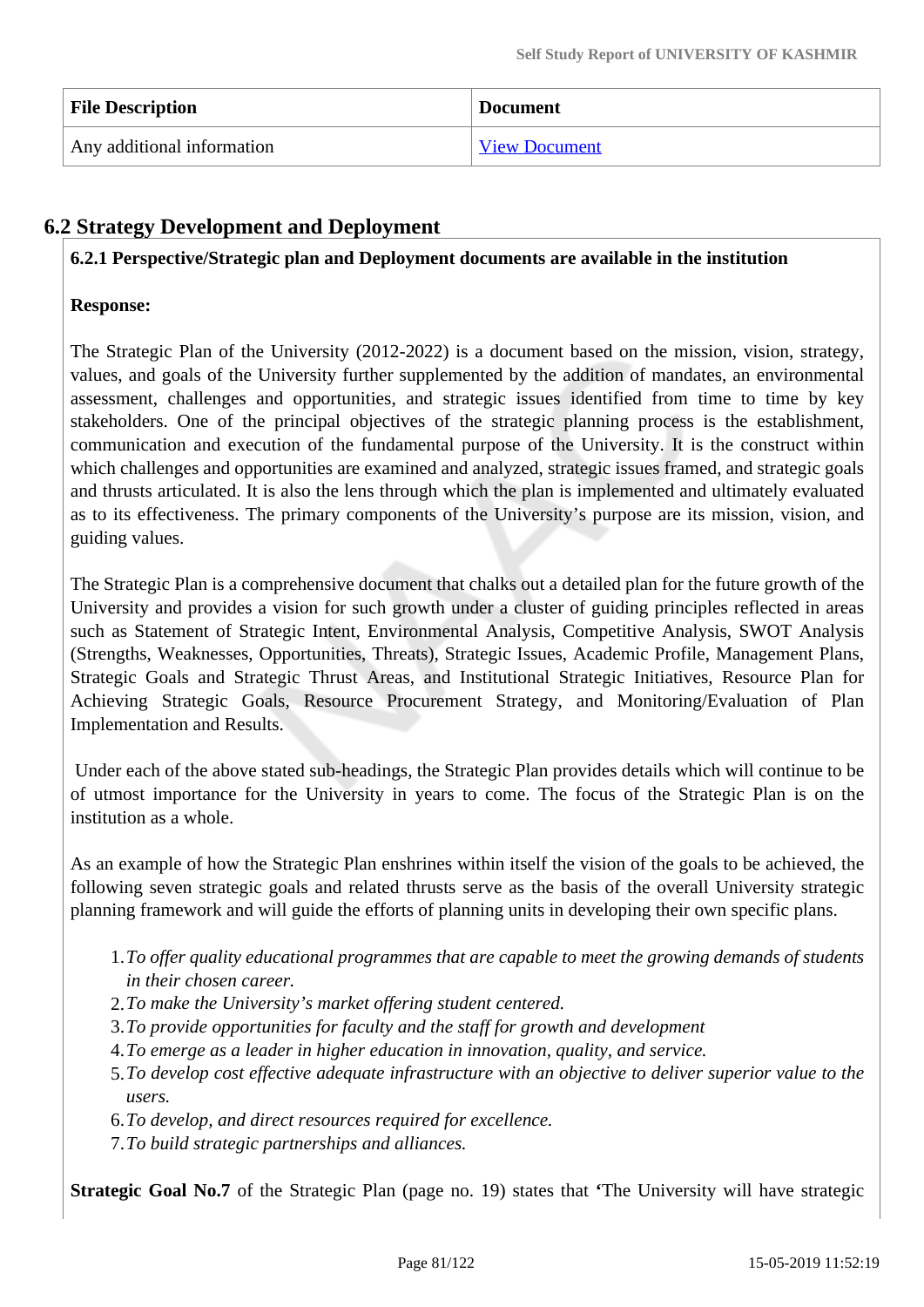alliance and collaboration with leading institutions within and outside the country required to achieve its strategic goals'.

In this regard, it is pertinent to mention that after the last accreditation, the collaboration network of the University has significantly improved. The University now is not only a part of many national network projects but has already earned some highly prestigious international collaborative projects as well, as shown in the document below.

| <b>File Description</b>                                   | <b>Document</b>      |  |  |  |
|-----------------------------------------------------------|----------------------|--|--|--|
| Any additional information                                | <b>View Document</b> |  |  |  |
| Strategic Plan and deployment documents on the<br>website | <b>View Document</b> |  |  |  |
| Link for Additional Information                           | <b>View Document</b> |  |  |  |

### **6.2.2 Organizational structure of the University including governing body, administrative setup, and functions of various bodies, service rules, procedures, recruitment, promotional policies as well as grievance redressal mechanism**

#### **Response:**

The Organisational Structure which defines the relationship between different components of the University for the purpose of achieving universal goals is a well-defined framework that enables the University to provide quality services in a coherent and organised manner. In the broader context, the organisational structure of the University comprises of the Council, Syndicate, Academic Council, General Administration, Schools, Departments/Centres.

The Governor of the State of Jammu and Kashmir is the **Chancellor** of the University of Kashmir who presides over the meetings of the University Council and Convocations of the University. The Chancellor has all such powers which are conferred on him by the University Act.

The Chief Minister of the State is the ex-officio **Pro-Chancellor** of the University. The Pro-Chancellor, in the absence of the Chancellor, presides over the meetings of the University Council and the Convocations of the University.

The **Vice Chancellor** is appointed for a period of 5 years by the Chancellor in consultation with the Pro-Chancellor from amongst the persons whose names have been submitted to him by a Committee constituted in accordance with the provisions of the Act.

The **Dean Academic Affairs** is a whole-time officer of the University and is appointed by the University Council on the recommendations of the Selection Committee headed by the Vice Chancellor. Dean Academic Affairs is in charge of all the academic affairs of the University.

The **Dean Research** is appointed by the University Council on the recommendations of the Selection Committee headed by the Vice Chancellor. S/he is a whole-time officer of the University in charge of all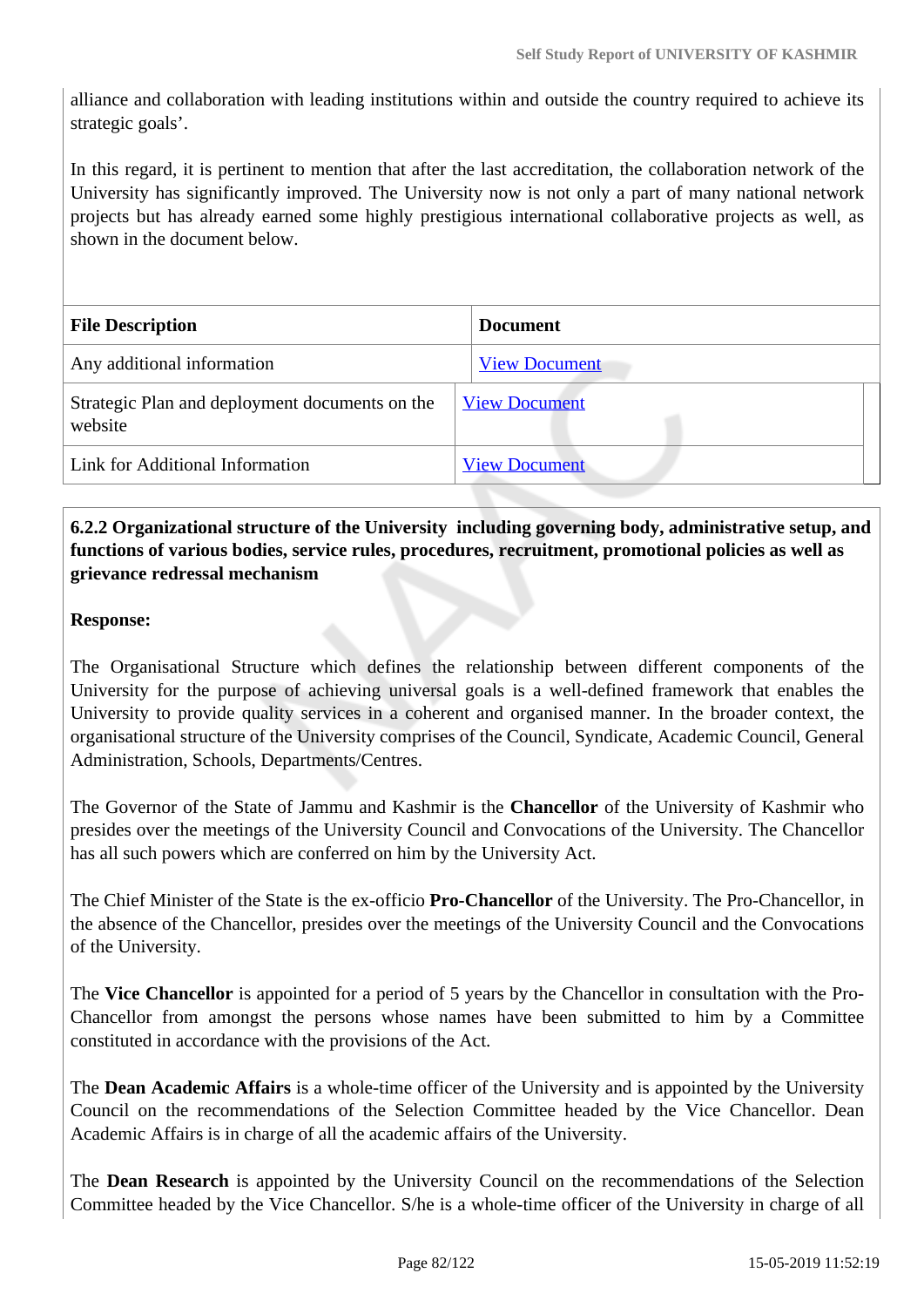affairs related to research degrees (M.Phil/Ph.D), research projects, research collaborations with other universities, etc.

The **Dean College Development Council** is appointed by the University Council on the recommendations of the Selection Committee headed by the Vice Chancellor. S/he is in charge of the affairs related to the colleges affiliated to the University.

The **Registrar** of the University is a whole-time officer and is appointed by the University Council on the recommendation of the Selection Committee headed by the Vice Chancellor. The Registrar acts as the Secretary of the University Council, the Syndicate and the Academic Council, the Faculties, the Boards of Studies, the Boards of Inspections, the Boards of Research Studies and other bodies of the University and keeps the minutes thereof. He/she is the custodian of records and has the powers to realize and receive all money due to the University and sign and grant receipts for the same, to make all disbursements on account of the University.

The **Controller of Examinations** is in charge of all the examination related matters of the University including all colleges affiliated with the University.

The administrative system of the University demonstrates a robust and efficient structure in which various officers –Joint Registrars, Deputy Registrars and Assistant Registrars work in a hierarchy and are accountable to their respective officers.

| <b>File Description</b>                      | <b>Document</b>      |  |
|----------------------------------------------|----------------------|--|
| Any additional information                   | <b>View Document</b> |  |
| Link to Organogram of the University webpage | <b>View Document</b> |  |
| Link for Additional Information              | <b>View Document</b> |  |

### **6.2.3 Implementation of e-governance in areas of operation**

- **1.Planning and Development**
- **2.Administration**
- **3.Finance and Accounts**
- **4.Student Admission and Support**
- **5.Examination**

**All 5 of the above**

**Any 4 of the above**

**Any 3 of the above**

**Any 2 of the above**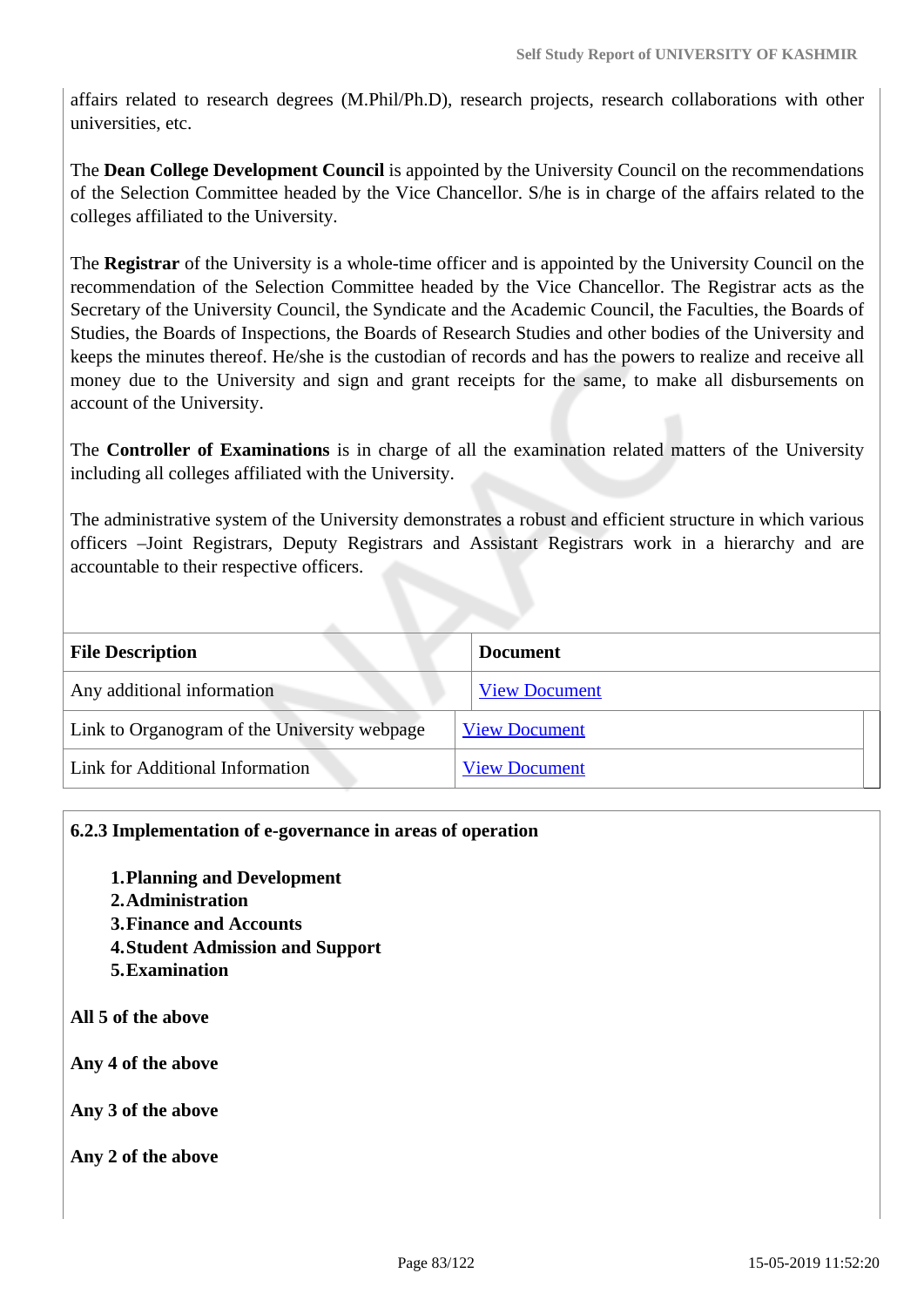#### **Response:** All 5 of the above

| <b>File Description</b>                                                                                            | <b>Document</b>      |  |
|--------------------------------------------------------------------------------------------------------------------|----------------------|--|
| Screen shots of user interfaces                                                                                    | <b>View Document</b> |  |
| Details of implementation of e-governance in areas<br>of operation Planning and<br>Development, Administration etc | <b>View Document</b> |  |
| Any additional information                                                                                         | <b>View Document</b> |  |

### **6.2.4 Effectiveness of various bodies/cells/committees is evident through minutes of meetings and implementation of their resolutions**

#### **Response:**

The University ensures that all important decisions taken in various bodies like University Council, Syndicate, Academic Council and other committees are implemented in letter and spirit. There exists a robust and efficient system in which various bodies and committees are constituted to cope with an everincreasing ambit of the University's activities. The effectiveness of these bodies and committees is assessed regularly and decisions taken therein reviewed.

As an example, the following measures were introduced in the examination system after they were discussed and approved by various bodies.

- The University introduced a single window admission process with the policy of One Student One Form, Single Programme Enrolment Number, Single Transcript with a chip-enabled Degree **Certificate**
- The entire examination system has been modernized with the help of IT.
- The students have been given an opportunity to approach the Chairperson of the Departmental Committee with their grievances for a resolution regarding the evaluation of their answer scripts within three days. If a student is still not satisfied, s/he can register his/ her grievance before the concerned Dean and also the Dean Academic Affairs, if needed.
- Any student who is not satisfied with the evaluation of his/her answer script can apply for reevaluation subject to the fulfilment of conditions.
- S/he can also apply for rechecking of answer script. Similarly, if a candidate requests a photocopy of his/her answer scripts, the same can be provided under RTI Act.
- Furthermore, for the entrance test for admission to postgraduate programmes, all the candidates retain a copy of their OMR sheets as well as question booklet.
- The document uploaded below showcases the decision of the University Council related to Examination Reforms.

| <b>File Description</b>    | <b>Document</b>      |
|----------------------------|----------------------|
| Any additional information | <b>View Document</b> |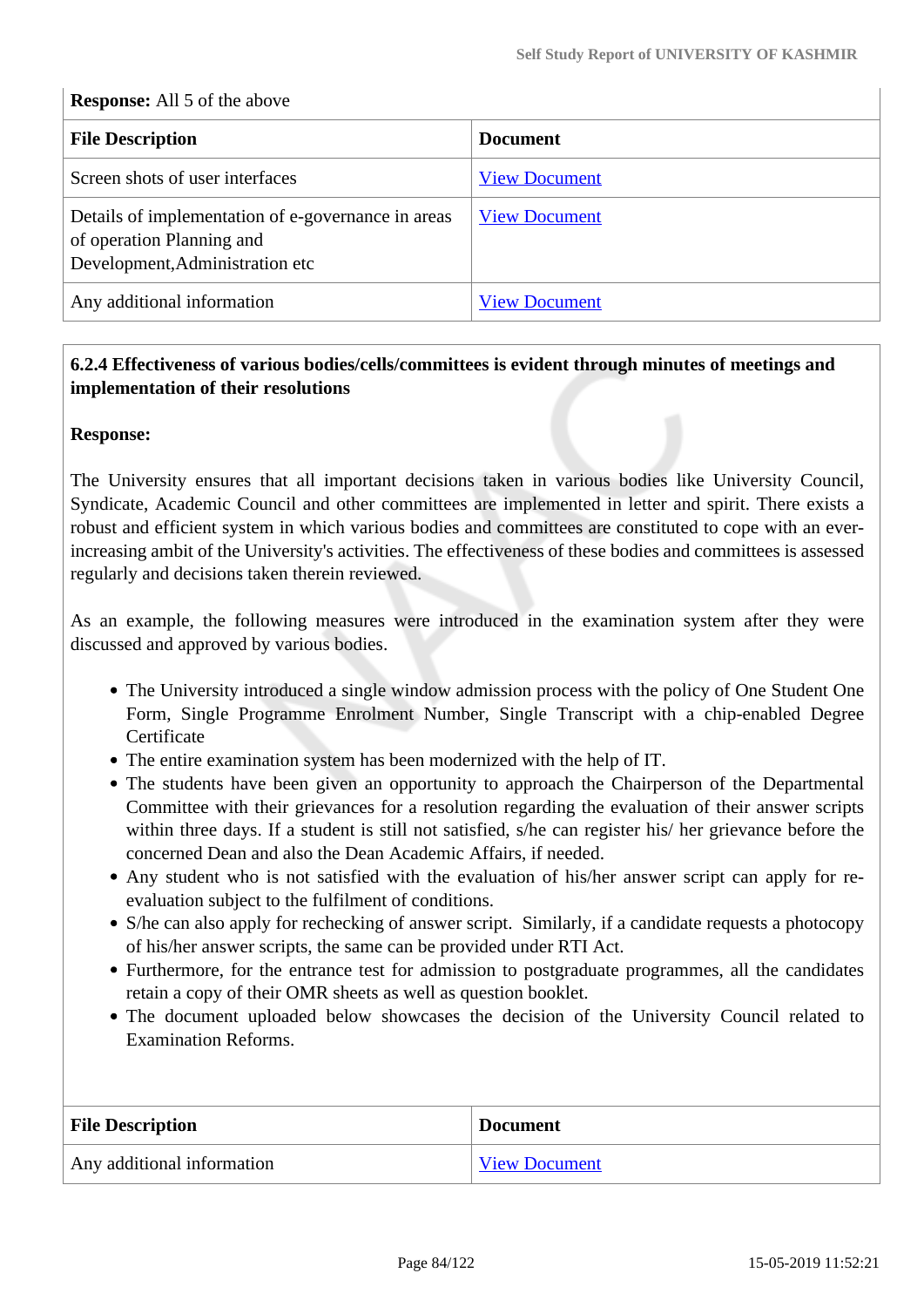# **6.3 Faculty Empowerment Strategies**

### **6.3.1 The institution has effective welfare measures for teaching and non-teaching staff**

### **Response:**

There are a number of welfare measures in place for both teaching and non-teaching staff of the University.

Teachers and Officers of the University are governed by the UGC Regulations and entitled to the benefits enshrined in them.

i. The University has a health centre which provides a number of facilities to the employees including free medicines in case of life-threatening diseases to employees or their dependants.

ii. In addition to the above, the University also initiated a health insurance policy for its employees and their dependents through ICIC Lombard during 2016.

- iii. Housing Loan for employees
- iv. Festival Advance
- v. Teachers' Welfare Fund (given to meet various exigencies)
- vi. Employees' Welfare Fund (given to meet various exigencies)
- vii. Day Care Centre for the children of employees
- viii. Financial Aid for covering expenses of surgery and medicines
- ix. Supernumerary seats for the children of employees
- x. Appointment on Compassionate Grounds (under SRO 43)
- xi. Model School for the children of employees on a nominal fee

 **6.3.2 Average percentage of teachers provided with financial support to attend conferences / workshops and towards membership fee of professional bodies during the last five years**

#### **Response:** 8.69

6.3.2.1 Number of teachers provided with financial support to attend conferences / workshops and towards membership fee of professional bodies year-wise during the last five years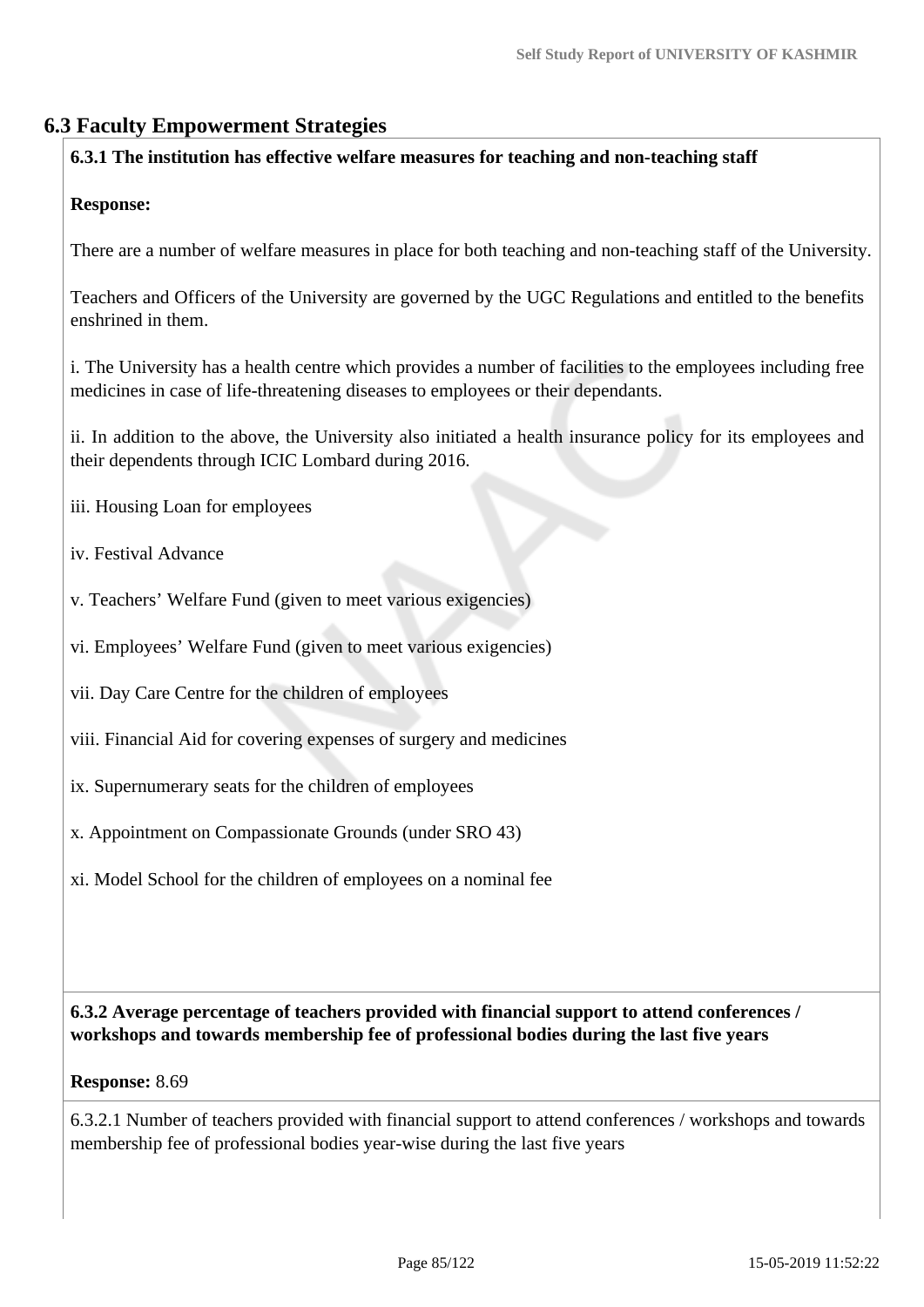| 2017-18                                                                                                                   | 2016-17 | $2015 - 16$ | 2014-15              | 2013-14 |
|---------------------------------------------------------------------------------------------------------------------------|---------|-------------|----------------------|---------|
| 40                                                                                                                        | 28      | 46          | 32                   | 33      |
| <b>File Description</b>                                                                                                   |         |             | <b>Document</b>      |         |
| Details of teachers provided with financial support<br>to attend conferences, workshops etc during the last<br>five years |         |             | <b>View Document</b> |         |
| Any additional information                                                                                                |         |             | <b>View Document</b> |         |

# **6.3.3 Average number of professional development / administrative training programs organized by the University for teaching and non teaching staff during the last five years**

### **Response:** 13.4

6.3.3.1 Total number of professional development / administrative training programs organized by the Institution for teaching and non teaching staff year-wise during the last five years

| 2017-18 | 2016-17 | $2015 - 16$ | 2014-15 | 2013-14 |
|---------|---------|-------------|---------|---------|
| 1J      |         | 20          | 16      |         |

| <b>File Description</b>                                                                                                                      | <b>Document</b>      |
|----------------------------------------------------------------------------------------------------------------------------------------------|----------------------|
| Reports of the Human Resource Development<br>Centres (UGC ASC or other relevant centres).                                                    | <b>View Document</b> |
| Reports of Academic Staff College or similar<br>centers                                                                                      | <b>View Document</b> |
| Details of professional development / administrative<br>training programs organized by the University for<br>teaching and non teaching staff | <b>View Document</b> |

 **6.3.4 Average percentage of teachers attending professional development programs viz., Orientation Program, Refresher Course, Short Term Course, Faculty Development Program during the last five years**

### **Response:** 28.4

6.3.4.1 Total number of teachers attending professional development programs, viz., Orientation Program, Refresher Course, Short Term Course, Faculty Development Programs year-wise during the last five years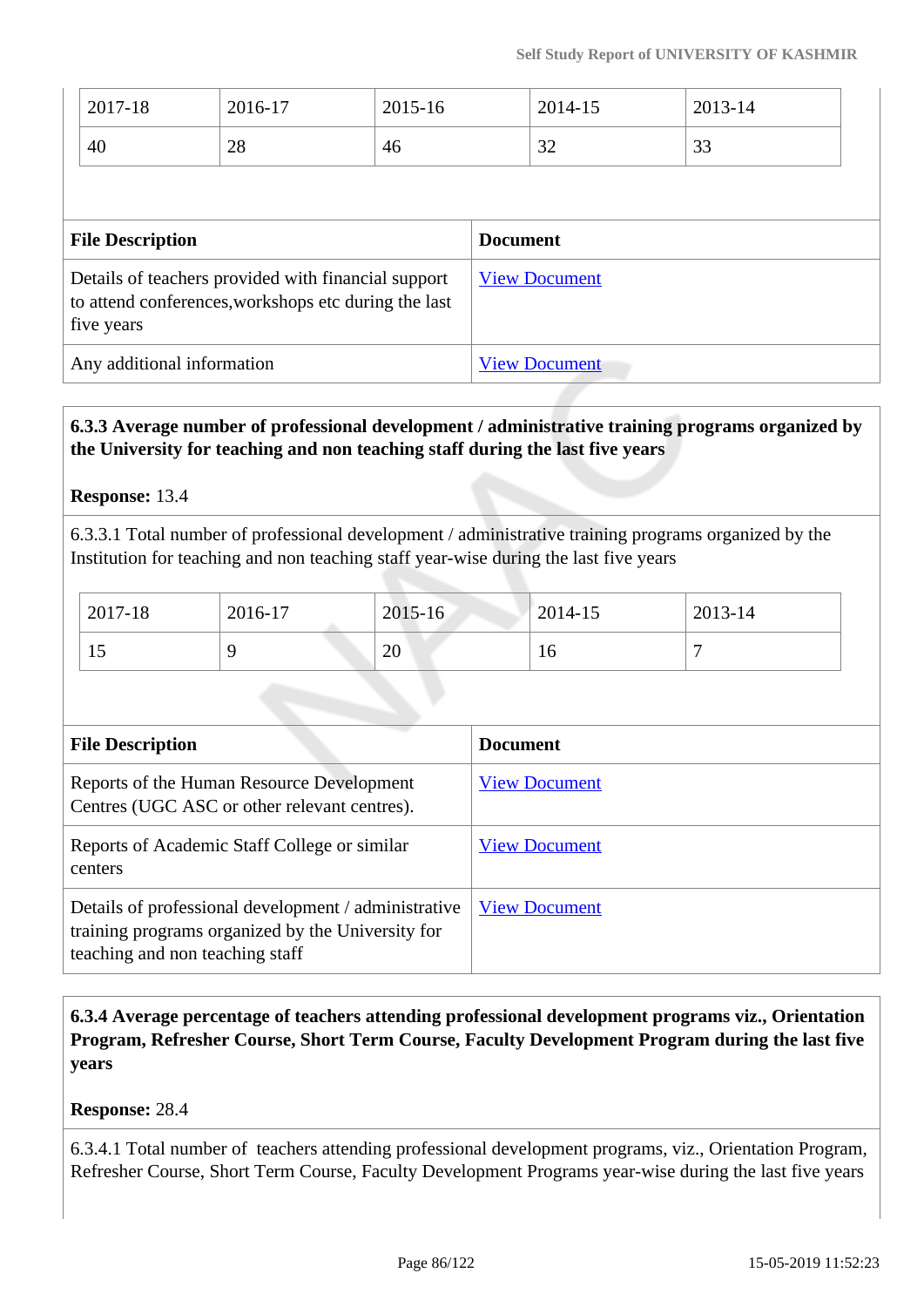|                                                                                               | 2017-18<br>143 | 2016-17<br>100       | 2015-16<br>146       |  | 2014-15<br>98 | 2013-14<br>103 |  |
|-----------------------------------------------------------------------------------------------|----------------|----------------------|----------------------|--|---------------|----------------|--|
| <b>File Description</b>                                                                       |                | <b>Document</b>      |                      |  |               |                |  |
| Reports of the Human Resource Development<br>Centres (UGC ASC or other relevant centers).     |                |                      | <b>View Document</b> |  |               |                |  |
| <b>IQAC</b> report summary                                                                    |                | <b>View Document</b> |                      |  |               |                |  |
| Details of teachers attending professional<br>development programs during the last five years |                |                      | <b>View Document</b> |  |               |                |  |

### **6.3.5 Institution has Performance Appraisal System for teaching and non-teaching staff**

### **Response:**

The University strictly adheres to a well-established Performance Appraisal System for both teaching and non-teaching staff.

Since the promotion of teachers is directly linked to their performance assessed under the scheme provided by UGC and adopted in totality by the University, a rigorous process of PBAS ensures that only those teachers who perform are able to move ahead. The University promotions are strictly as per UGC Regulations as is evinced in its implementation of 2nd, 3rd and 4th Amendments to UGC, 2010 Regulations. The PBAS proforma filled by the Faculty Member is checked and verified by Recruitment Section, DIQA and the Screening Committee before the final assessment of the teacher by the Selection Committee.

Since March 2013, 103 Assistant Professors, 14 Associate Professors, 4 Professors and 3 Assistant Directors (Physical Education) have been appointed against open positions, whereas 50 teachers from Stage-I to Stage-II, 42 from Stage-II to Stage-III, 12 from Stage-III to Stage-IV and 28 from Stage-IV to Stage-V were promoted under the Career Advancement Scheme.

### **Performance Appraisal for Non-teaching Staff**

The University has an established system for assessing the performance of the non-teaching staff. The Annual Performance Reports of non-teaching staff are confidentially written by the reporting officers which are then perused, reviewed and appropriately dealt with by the superior officer/s. An employee is eligible for promotion only if s/he has performed consistently well throughout the assessment period.

The document uploaded below provides access to the promotion and performance appraisal of teaching and non-teaching staff.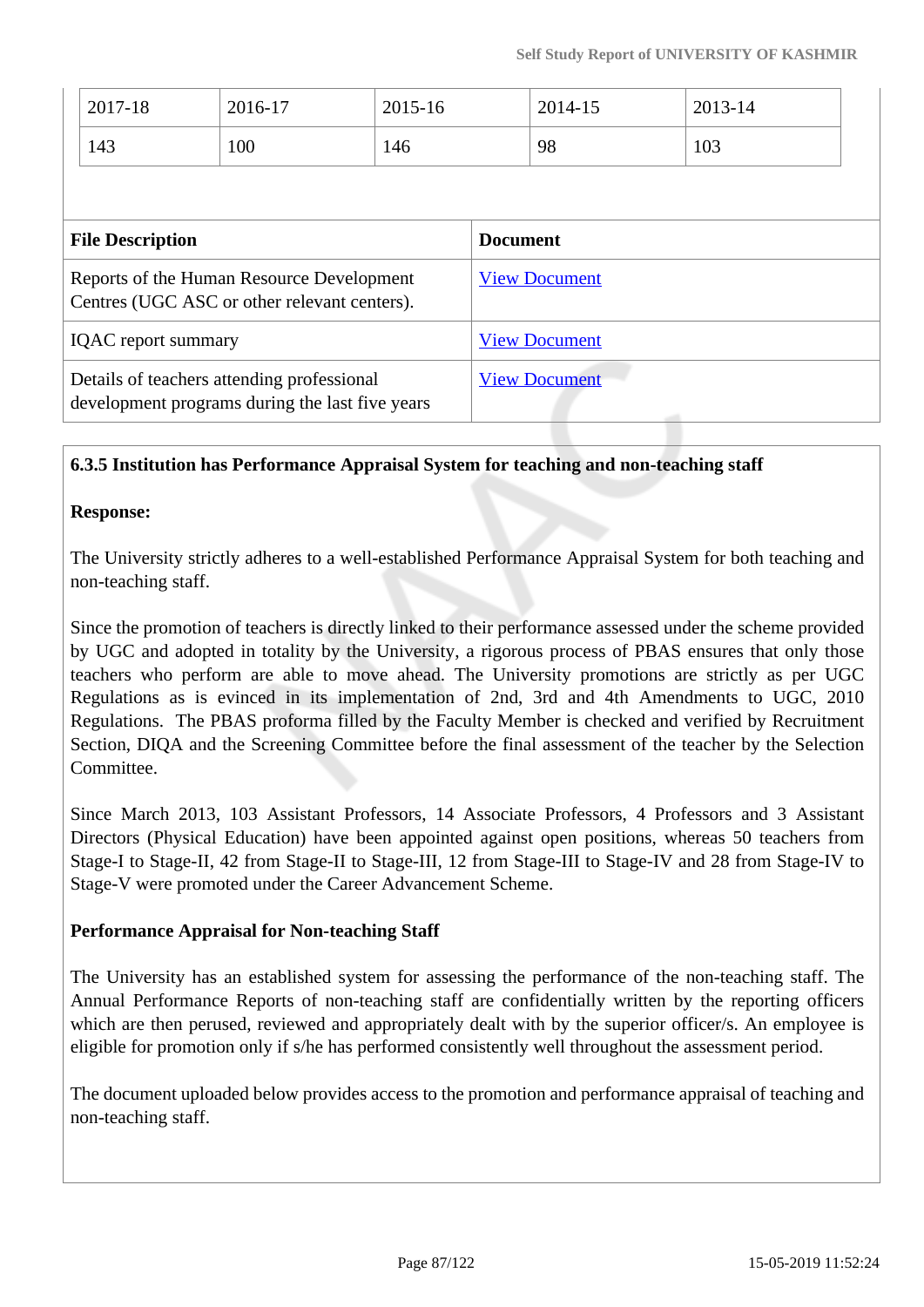| <b>File Description</b>         | <b>Document</b>      |
|---------------------------------|----------------------|
| Any additional information      | <b>View Document</b> |
| Link for Additional Information | <b>View Document</b> |

# **6.4 Financial Management and Resource Mobilization**

### **6.4.1 Institution conducts internal and external financial audits regularly**

### **Response:**

The University, being a State University, has an officer, Director Finances, deputed by the State Government who oversees its financial functioning. The University also carries out both internal and external audits from time to time. In fact, the University has a multi-tier auditing system and the financial resources received from various funding agencies other than those of State Government are audited by the Chartered Accountant regularly. The local funds of the departments are audited by the Internal Audit Unit of the University. The observations recorded during the course of audit are communicated to the concerned HODs/Directors in the shape of Audit Reports. The concerned officers take the necessary measures to rectify the deviations, if any and submit Action Taken Reports. In addition to the above, the Comptroller and Auditor General, Government of India, and the Finance Department of the State Government conduct the audit for all kinds of funds at regular intervals.

The extra-murally funded research projects by various agencies are audited as per the funding agency guidelines through the Chartered Accountant followed by a set procedure by the Dean Research Office. Also, accounts of Kashmir University Alumni Association are audited by a Chartered Accountant.

Audit carried out by the Audit Party of Indian Audit and Accounts Department (AG's Office) recently concluded in the University, the report of which is awaited.

| <b>File Description</b>    | <b>Document</b> |
|----------------------------|-----------------|
| Any additional information | View Document   |

### **6.4.2 Funds / Grants received from non-government bodies, individuals, Philanthropists during the last five years (not covered in Criterion III) (INR in Lakhs)**

### **Response:** 135.57

6.4.2.1 Total Grants received from non-government bodies, individuals, philanthropists year-wise during the last five years (INR in Lakhs)

| 2017-18 | 2016-17 | 2015-16 | 2014-15 | 2013-14 |
|---------|---------|---------|---------|---------|
| 0.50    | 49.83   | 53.10   | 16.10   | 16.04   |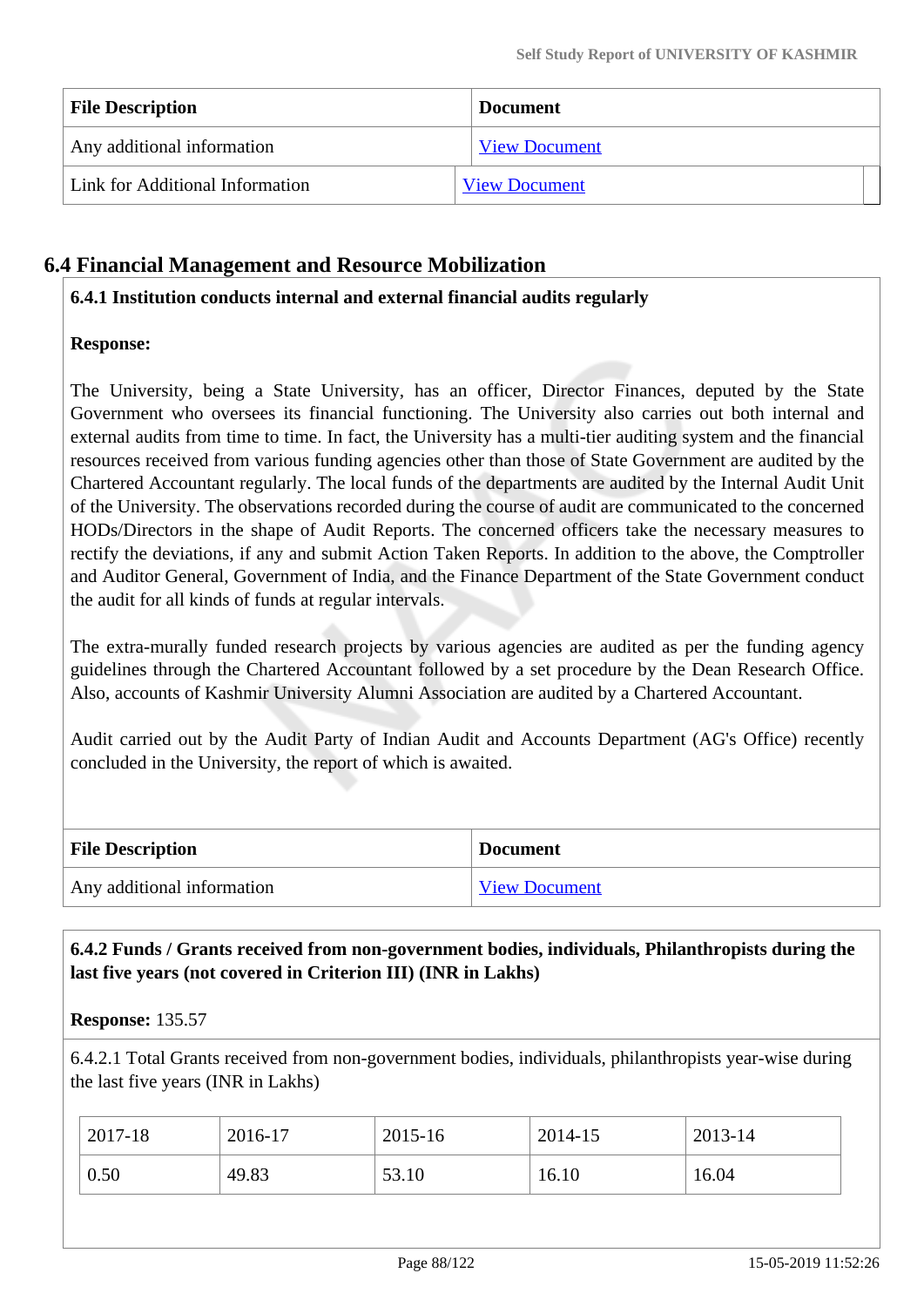| <b>File Description</b>                                                                      | <b>Document</b>      |
|----------------------------------------------------------------------------------------------|----------------------|
| Details of Funds / Grants received from non-<br>government bodies during the last five years | <b>View Document</b> |
| Any additional information                                                                   | <b>View Document</b> |
| Annual statements of accounts                                                                | <b>View Document</b> |

### **6.4.3 Institutional strategies for mobilisation of funds and the optimal utilisation of resources**

### **Response:**

The University has initiated a series of financial reforms with an aim to achieve excellence and move towards financial self-sufficiency. In this context, a committee was constituted by the University in December, 2014 to review the existing Financial Policy of the University and suggest effective measures in framing a comprehensive, dynamic and workable financial policy that would address the ever-increasing challenges of the financial management of the University. The following were the main objectives before the Committee:-

- To assess current financial position of the University and to critically analyse expenditure management of the University;
- To suggest ways and means for generating adequate funds both internally and externally ; and
- To review existing financial administration systems of recording, reporting of financial information and suggest policy measures for improvement of the same.

The Committee suggested several reforms keeping in view the growing financial needs of the University in future. In accordance with the recommendations of the Financial Reform Committee, a number of steps have been taken to improve the mechanism of fund mobilisation and their optimal utilisation.

Resource mobilization of the University (both internally & externally) include:

- Plan funds (UGC 5 year plans)
- PMRP fund (UGC)
- Grant-in-aid (State Government)
- State Plan (State Government)
- Internal Revenue Sources
- Corpus Fund (Internal)

Given below are some of the principal headings/sources for generating funds by the University:

- Student Fee
- Self-financed Seats
- Research Grants
- Fund for Infrastructural Development in Science and Technology (FIST)
- Special Assistance Program (SAP)
- UGC Funding
- Rashtrya Uchattar Shiksha Abhiyan (RUSA) funding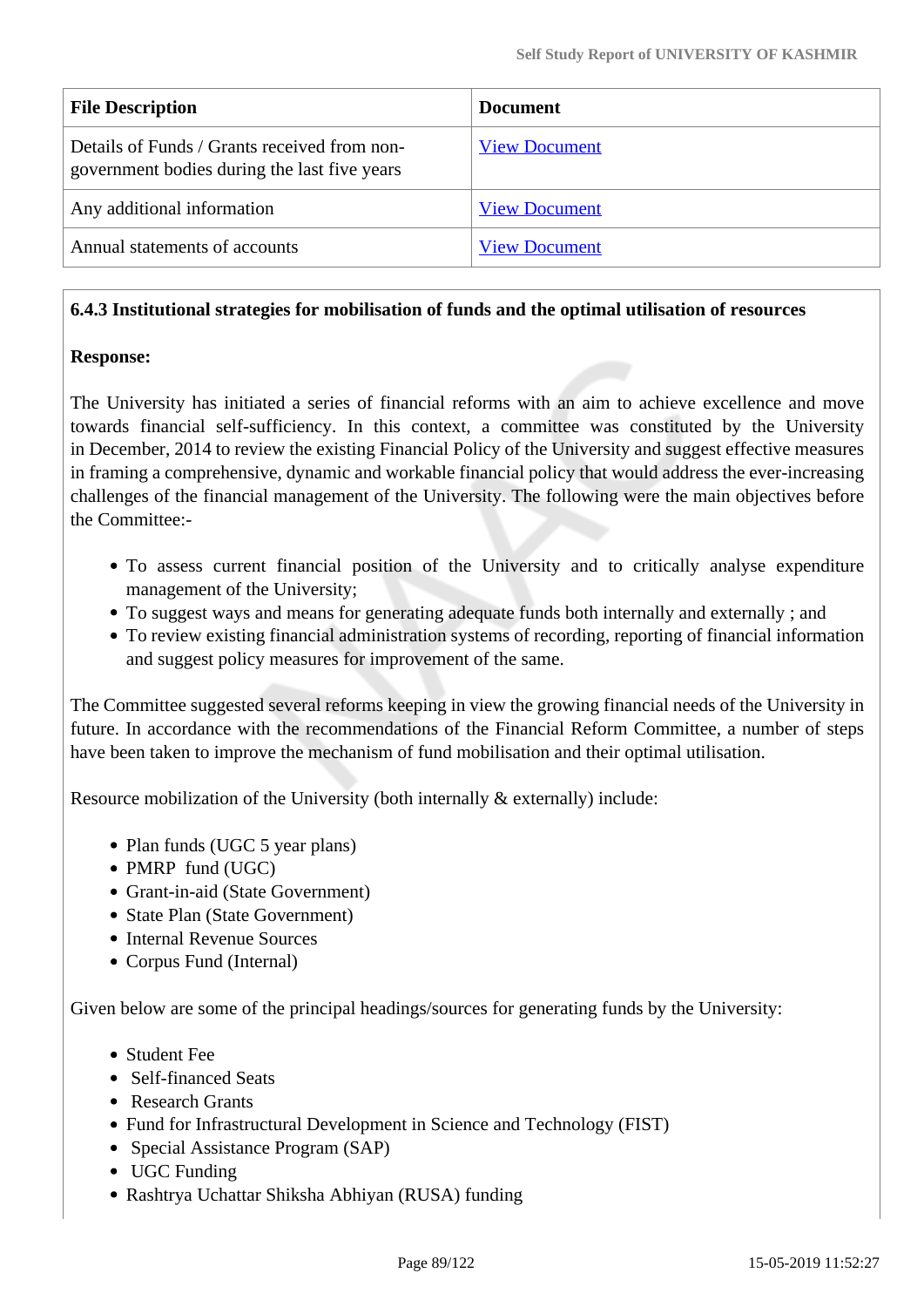- Student/ Scholar fellowships
- Funding by Department of Science and Technology, Government of India (DST)
- Funding by Government of India (DBT)
- Funding by the United Nations Development Program (UNDP).

In addition to these, the University also mobilises funds from Corporate Institutions like J&K Bank.

The University is also actively pursuing the goal of building an international interface which allows a flow of funds. Some instances in the recent past include International Bilateral Projects such as Indo-US, Indo-Canadian, Indo-German, Indo-Australian, Indo-Russian Projects, Ford Fellowships and Tagore Fellowship.

The document uploaded below provides access to the Report of the committee for Financial Reforms (2015) and also some of the orders/notices issued as a result of implementing its recommendations.

| <b>File Description</b>    | <b>Document</b>      |
|----------------------------|----------------------|
| Any additional information | <b>View Document</b> |

### **6.5 Internal Quality Assurance System**

 **6.5.1 Internal Quality Assurance Cell (IQAC) has contributed significantly for institutionalizing the quality assurance strategies and processes**

#### **Response:**

The University has a well-established Directorate of Quality Assurance to institutionalize the process of quality assessment and improvement in teaching, research and administration.

Some of the main objectives of DIQA are as follows:

- Augmentation of quality, both academic and administrative, through critical self-appraisal and standard external evaluation.
- To conduct peer reviews and consistent feedback from all the stakeholders, especially students, in order to stimulate academic environment of teaching-learning and research vis-à-vis globally set benchmarks.
- To extend the network of collaboration with the individuals and institutions of excellence nationally and internationally and foster the culture of quality research in cutting-edge areas across the disciplines.
- To document and divulge quality and reliable information to its stakeholders and policy-making agencies for appropriate decision making and deployment of resources to improve institutional functioning.

Some salient features of DIQA's functioning are given below:

It monitors and evaluates the teaching and learning process with the help of various committees and coordinators like Internal Assessment Coordinator, Examination Coordinator and Faculty Nodal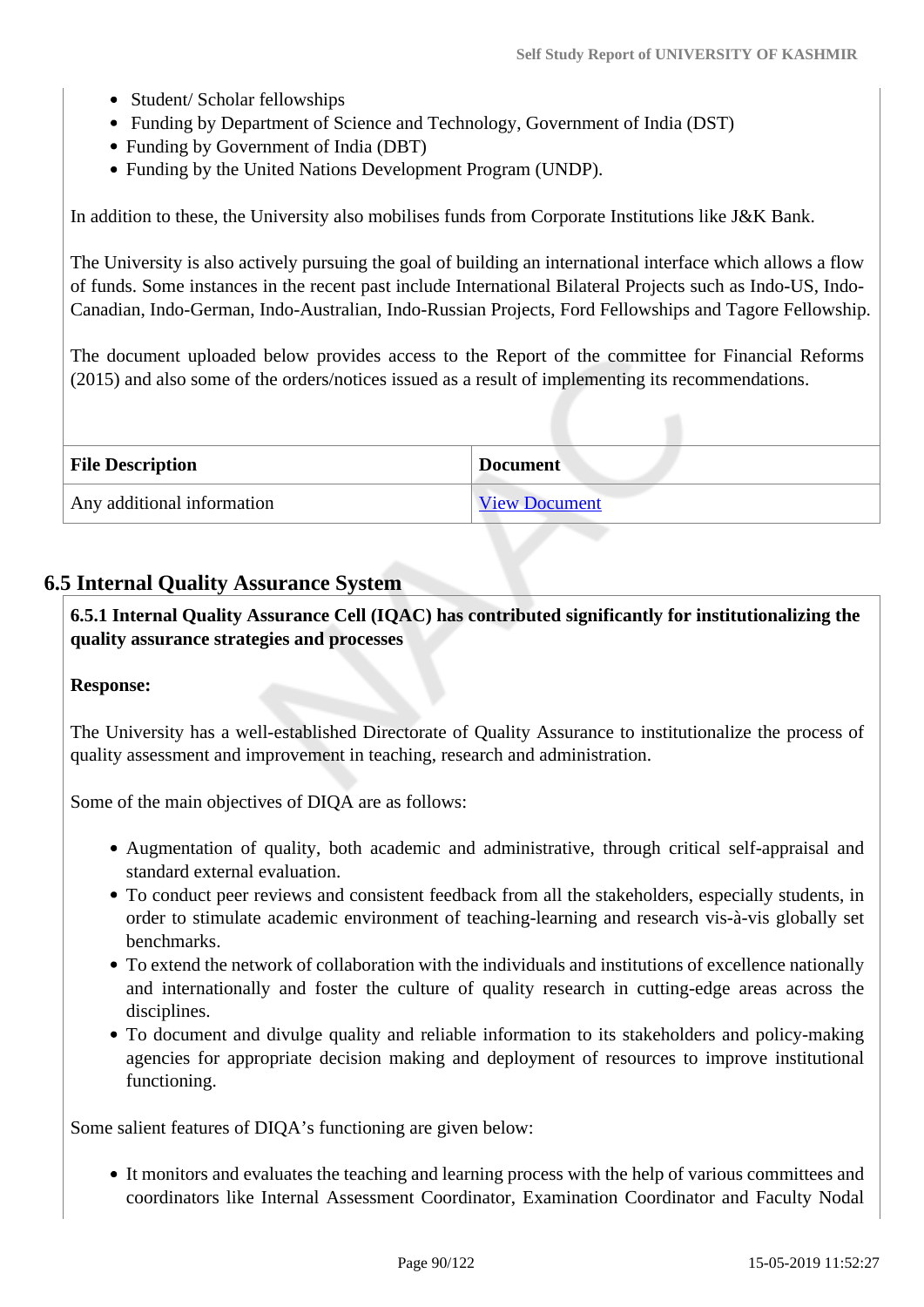Officer etc.

- It has appointed faculty Nodal Officer for each Department who take regular feedback from the students to ensure effective learning of all the courses. Along with this, the Nodal Officer of DIQA also arranges for extramural lectures and resolves the student's problems relating to the subject, research project and other difficulties faced by the students.
- It also encourages the Departments/ faculties to invite guest speakers from other Institutions/ Industry to enrich the knowledge base of students through sharing of ideas and good practices. Every school organizes special talks, lectures by inviting eminent personalities to the department as a provision by providing them honorarium out of DIQAU fund.
- DIQA has started Performance Based Appraisal System (PBAS). With PBAS, the institute evaluates faculty members on their teaching and research performance. The institute has instituted Best Teacher Award given on the basis of student and peer feedback. The evaluation of student feedback helps the faculty member in improving upon the teaching pedagogy and also motivates the faculty members for doing better research work and publication. Beside this, student feedback on course content and subject taught along with the feedback on the faculty members is taken in every semester as a measure to have academic audit and thereby improving upon on all the functional areas.

### **6.5.2 The institution reviews its teaching learning process, structures & methodologies of operations and learning outcomes at periodic intervals through IQAC set up as per norms**

#### **Response:**

Reviewing of the teaching-learning process, structures and methodologies of operations and learning outcomes at periodic intervals through IQAC is a regular feature of the University.

### **Student Feedback**

The IQAC has evolved as a robust mechanism of evaluating the performance of teachers based on student feedback. Students are required to rate their teachers at the end of the academic session. The students assess their teachers on some fixed parameters like delivery, ability to communicate properly, lecture preparation, attitude towards students etc through a procedure which is strictly confidential. The feedback is taken from students whose class attendance is not less than 75% and the results are shared with the teacher at the end of each academic year. This gives teachers an opportunity of introspection. A consistently poor performance in student feedback calls for measures such as an extension of probation period for the newly appointed teachers. The University is in the process of improving this mechanism further. Students also give their feedback on the curriculum which is regularly taken into consideration.

Two more examples of review of teaching and learning process are:

**Example 1**. The University has undertaken a critical review of the admission trends over the years both gender-wise and district wise to have an assessment of course preferences and subject inclinations. This analysis is also used as a rationale for the introduction of courses in various satellite campuses. This review enables the University to introduce new courses as per the trends witnessed in different regions of the valley.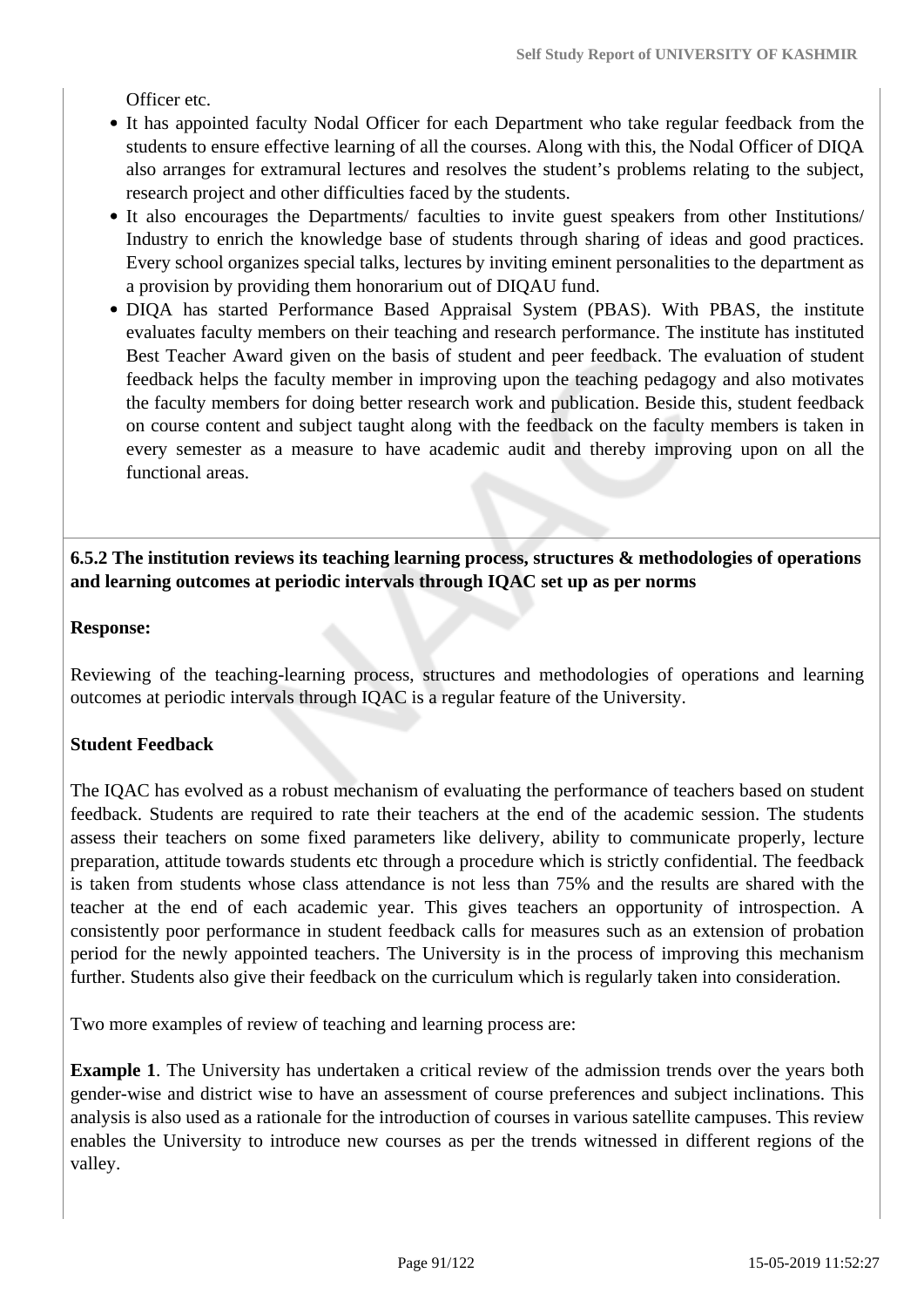These trends showed that in Southern Kashmir region, Education and MCA are most preferred courses while MBA, though offered in the South campus of the University is not necessarily so preferred a course in this region. Similarly, in the northern Kashmir region, MCA and English are the most preferred courses while MBA is not necessarily as preferred in this region. These analyses have taught us that:

- The intake policy needs to be revisited to ensure that student residing in a particular region is able to undertake a course offered there rather than elsewhere.
- North Campus can be potentially developed into a technical campus.
- PG courses which can be introduced in South Campus include M.A English and M.A History. The campus already has M.A English.
- Courses offered by campuses should be based on trends and can be changed accordingly.
- A comprehensive entrepreneurship policy needs to be developed for all the campuses.

These trends have been discussed with the State Government to help better policy planning.

**Example 2:** IQAC initiated a critical review of the research footprint of different departments in standard international databases, especially Web of Science, Scopus and ICI (Indian Citation Index). In this direction, an analysis was carried out by an independent agency which identified the top departments and researchers among the faculty of the university based on a number of publications in journals and publishing houses of international repute. The link below provides access to the document titled 'UOK: Publication Insight Report (2013-2018)'.

| <b>File Description</b>         | <b>Document</b>      |  |
|---------------------------------|----------------------|--|
| Any additional information      | <b>View Document</b> |  |
| Link for Additional Information | <b>View Document</b> |  |

### **6.5.3 Average number of quality initiatives by IQAC for promoting quality culture per year**

**Response:** 16.8

6.5.3.1 Number of quality initiatives by IQAC for promoting quality year-wise for the last five years

| 2017-18       | 2016-17   | 2015-16 | 2014-15 | 2013-14 |
|---------------|-----------|---------|---------|---------|
| $\cap$<br>ے د | ~~<br>• • | 10      |         | ້       |

| <b>File Description</b>                                                         | <b>Document</b>      |
|---------------------------------------------------------------------------------|----------------------|
| Number of quality initiatives by IQAC per year for<br>promoting quality culture | <b>View Document</b> |
| Any additional information                                                      | <b>View Document</b> |
| IQAC link                                                                       | <b>View Document</b> |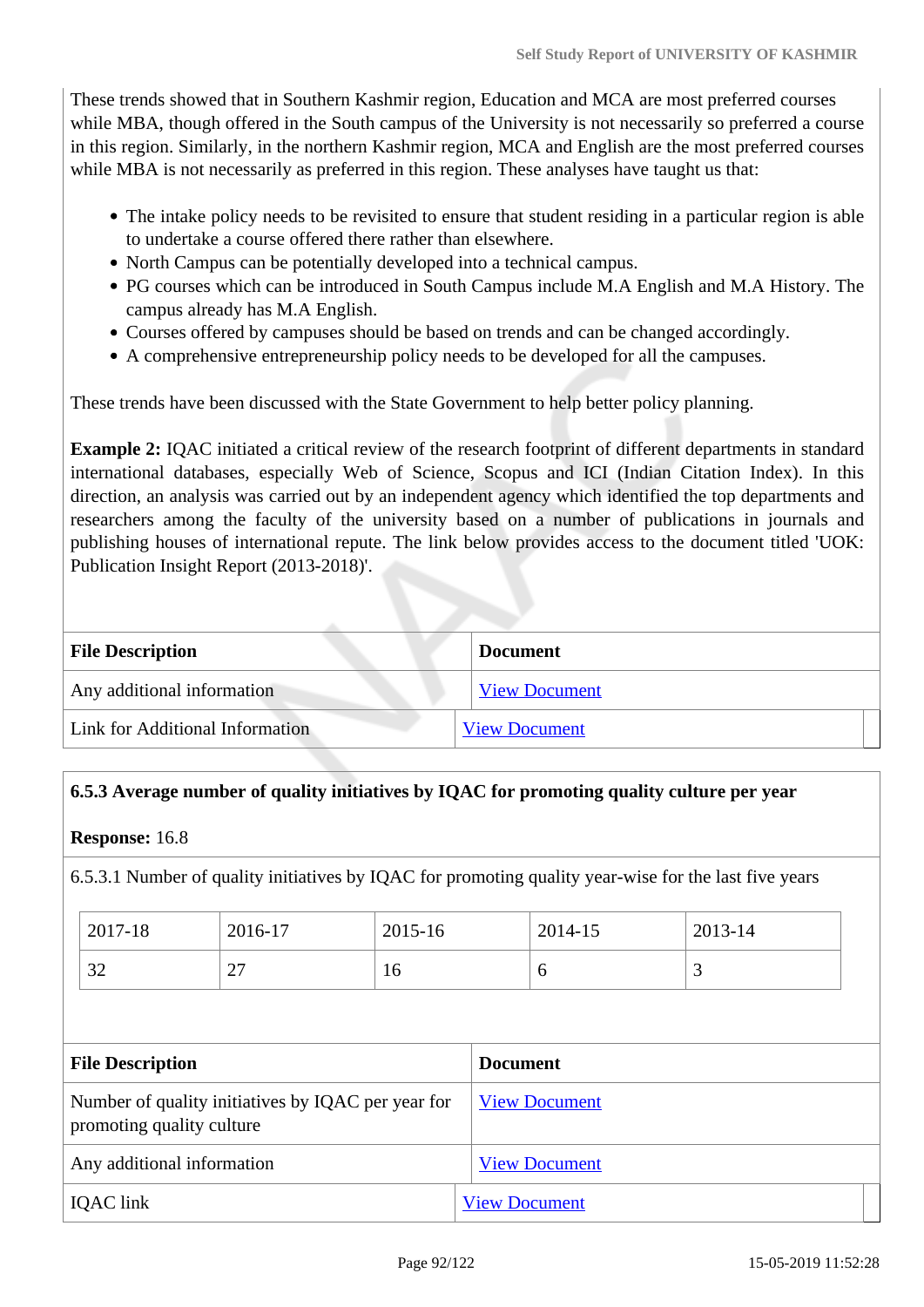**6.5.4 Quality assurance initiatives of the institution include 1.Regular meeting of Internal Quality Assurance Cell (IQAC); timely submission of Annual Quality Assurance Report (AQAR) to NAAC; Feedback collected, analysed and used for improvements 2.Academic Administrative Audit (AAA) and initiation of follow up action 3.Participation in NIRF 4.ISO Certification 5.NBA or any other quality audit Any 4 of the above Any 3 of the above Any 2 of the above Any 1 of the above Response:** Any 4 of the above **File Description Document** e-copies of the accreditations and certifications [View Document](https://assessmentonline.naac.gov.in/storage/app/hei/SSR/100028/6.5.4_1545729678_1647.pdf) Details of Quality assurance initiatives of the institution [View Document](https://assessmentonline.naac.gov.in/storage/app/hei/SSR/100028/6.5.4_1545725524_1647.xlsx) Any additional information [View Document](https://assessmentonline.naac.gov.in/storage/app/hei/SSR/100028/6.5.4_1545464378_1647.pdf)

 **6.5.5 Incremental improvements made during the preceding five years** *(in case of first cycle)* **Post accreditation quality initiatives** *(second and subsequent cycles)*

### **Response:**

Given below are some of the quality enhancement initiatives in the academic and administrative domains successfully initiated in the last 5 years

| Year        | <b>Previous Cycle of Accreditation</b>               | <b>Post Accreditation Quality Initiatives</b>                                               |  |
|-------------|------------------------------------------------------|---------------------------------------------------------------------------------------------|--|
|             |                                                      |                                                                                             |  |
| $2013 - 14$ | Student Feedback Mechanism was not carried Mechanism | Prior to the present cycle of accreditation, i. Started a regular and robust Student Feedba |  |
|             | out on a regular basis and the assessment of the     | performance of teacher was not taken into ii. DIQA ensured timely submission of complete    |  |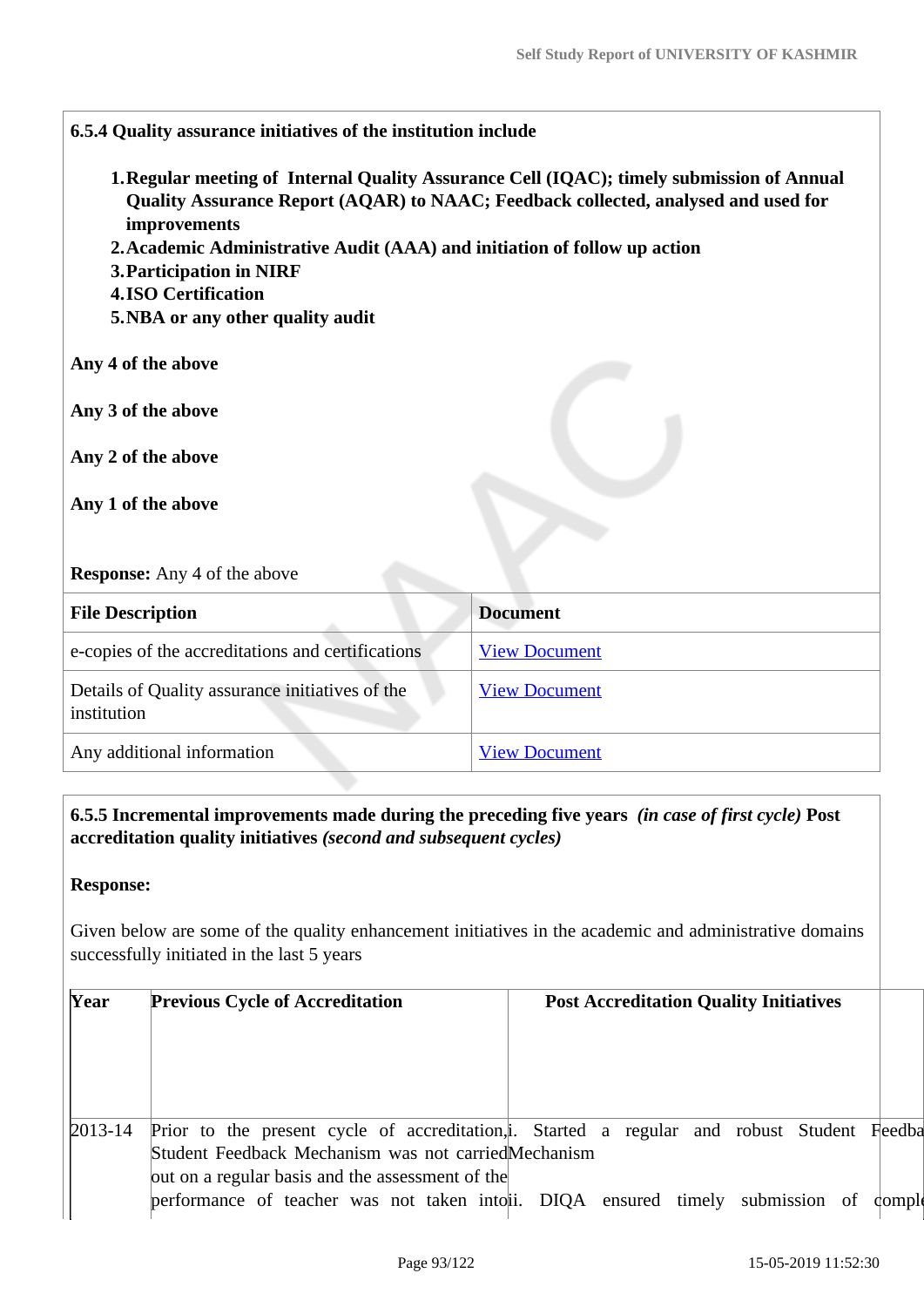|             | account.                | information on all parameters under All India Survey :<br>Higher Education (AISHE) to MHRD, New Delhi.                                                                                                                                                                                                  |
|-------------|-------------------------|---------------------------------------------------------------------------------------------------------------------------------------------------------------------------------------------------------------------------------------------------------------------------------------------------------|
| $2014 - 15$ | Credit System in place. | Prior to 2014, there was no Choice Basedi. Designed and adopted Choice Based Credit System:<br>teaching programmes in the<br>University<br>all<br>collaboration with the Academic Section.<br>DIQA ensured timely submission of comple<br>ii.<br>information on all parameters under All India Survey : |
| 2015-16     |                         | Higher Education (AISHE) to MHRD, New Delhi.<br>i. Carried out a critical review of the admission tren<br>over the years both gender-wise and district wise to ha<br>an assessment of course preferences and<br>subje<br>inclinations.                                                                  |
|             |                         | ii. Applied for NIRF.<br>iii. DIQA ensured timely submission of comple<br>information on all parameters under All India Survey :<br>Higher Education (AISHE) to MHRD, New Delhi.                                                                                                                        |
| 2016-17     |                         | i. Initiated a critical review of the research footprint<br>different departments in standard international databas<br>carried out by a recognised and reputed external agency<br>ii. Applied for NIRF and was placed at 73                                                                             |
|             |                         | iii. Prepared Modalities in accordance with the 4<br>Amendment to UGC Regulations, 2010.                                                                                                                                                                                                                |
|             |                         | iv. Organised workshops on various academic issues li<br>CBSE, UGC Amendments, etc.                                                                                                                                                                                                                     |
|             |                         | v. Took initiatives for greater participation of Satell<br>Campuses of the University through visits, taki<br>feedback from students and faculty, and maki<br>recommendations for academic and<br>administrati<br>reforms.                                                                              |
|             |                         | vi. DIQA ensured timely submission of comple<br>information on all parameters under All India Survey<br>Higher Education (AISHE) to MHRD, New Delhi.                                                                                                                                                    |
| 2017-18     |                         | i. Introduced online application system of forms<br>various teaching positions, developed software for A<br>calculation in collaboration with Department of IT a<br>SS.                                                                                                                                 |
|             |                         | ii. Applied for NIRF and was placed at 47, a substant                                                                                                                                                                                                                                                   |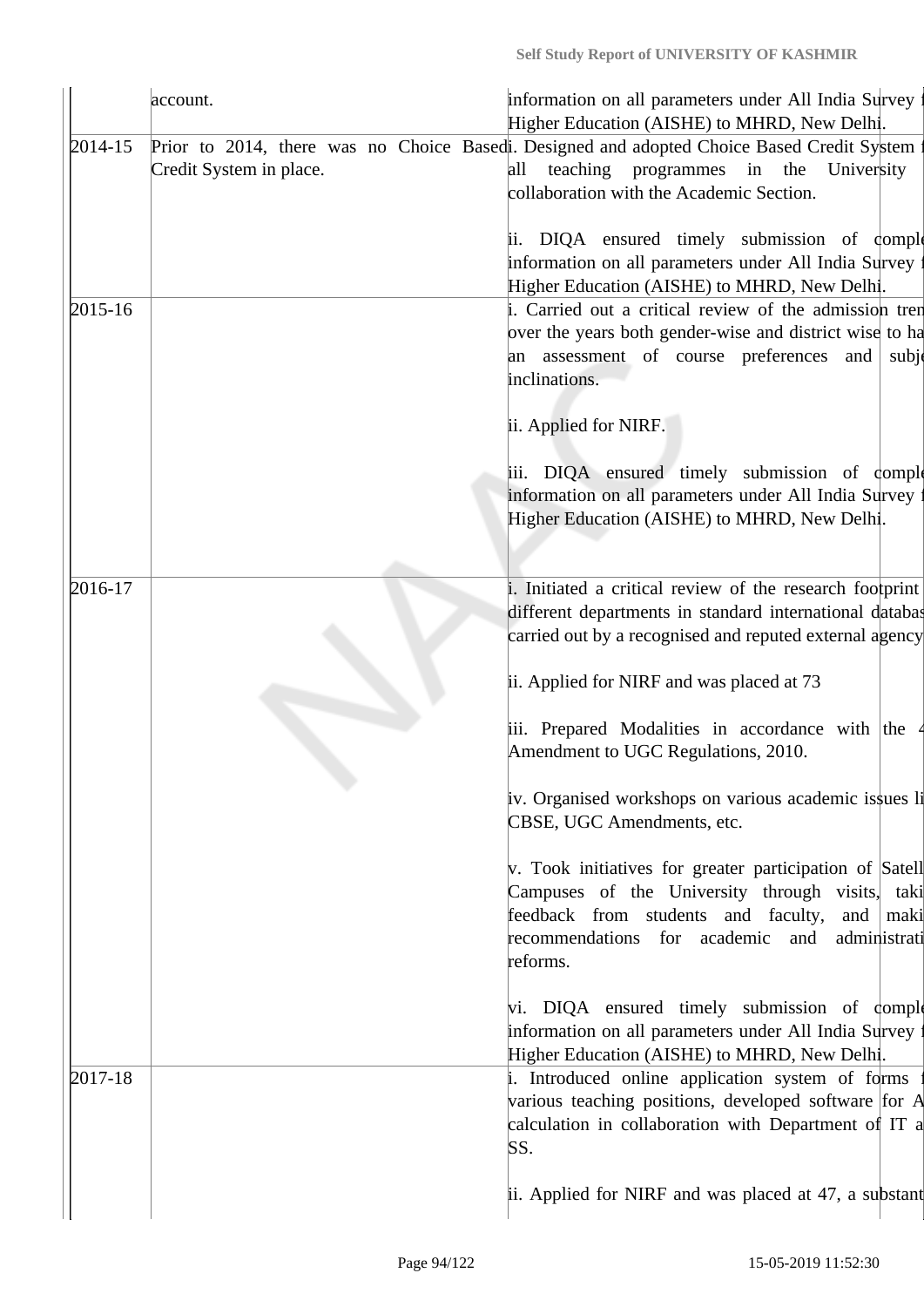**Self Study Report of UNIVERSITY OF KASHMIR**

achievement keeping in view the preceding year ranking.

iii. DIQA ensured timely submission of complete information on all parameters under All India Survey Higher Education (AISHE) to MHRD, New Delhi.

 $iv.$  Again sought a critical review of the resear footprint of different departments in standard international databases carried out by a recognised a reputed external agency. A document titled 'UO Publication Insight Report (2013-2018)' is now availal with the University.

v. Further improved the Student Feedback of Teachers' Performance making the questionnaire mo comprehensive and effective. The feedback shared w the respective teachers confidentially has enabled many improve their performance.

vi. Prepared and submitted all necessary reports/profil including IIQA and SSR for NAAC Accreditation.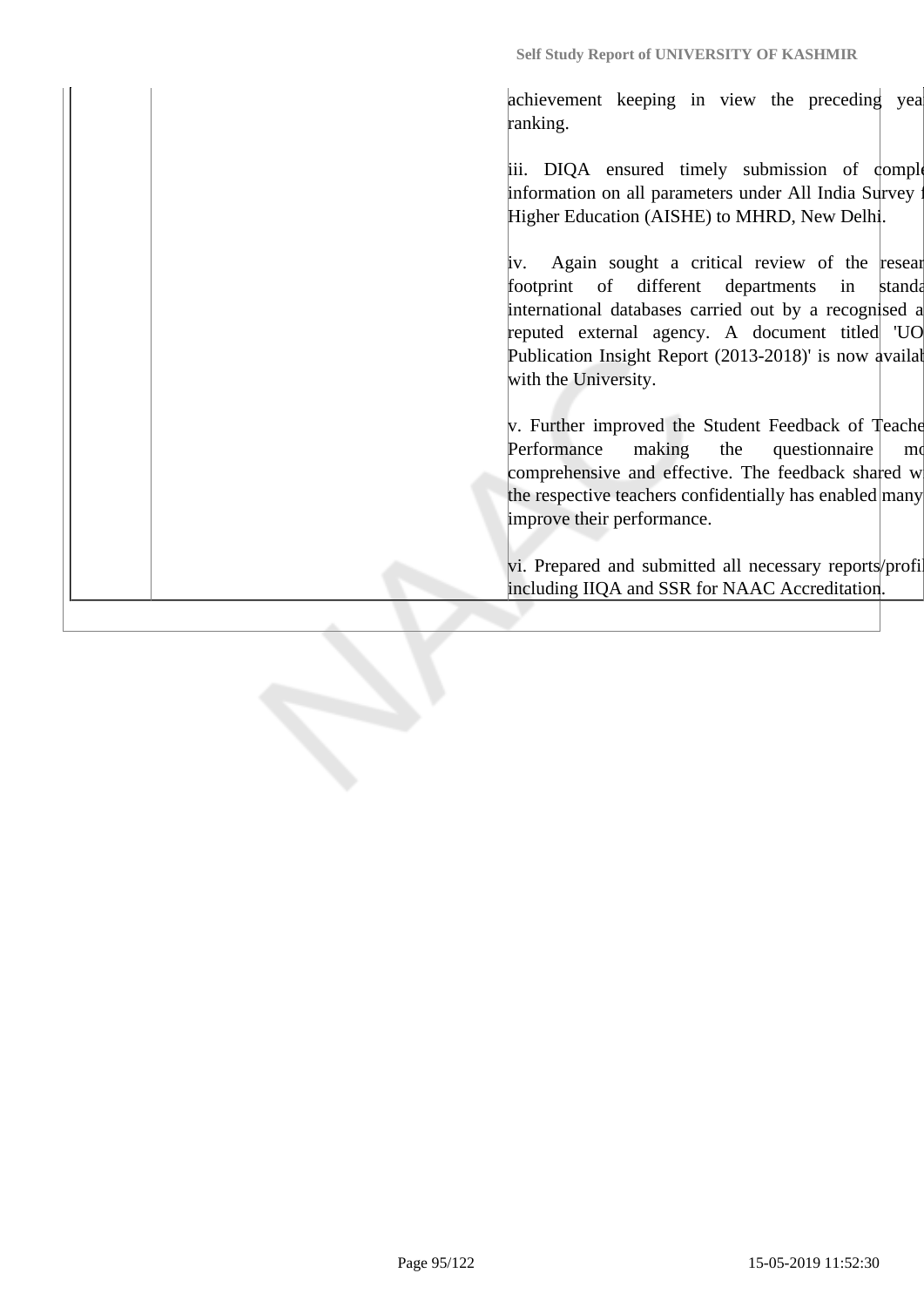# **Criterion 7 - Institutional Values and Best Practices**

### **7.1 Institutional Values and Social Responsibilities**

 **7.1.1 Number of gender equity promotion programs organized by the institution during the last five years** 

### **Response:** 69

7.1.1.1 Number of gender equity promotion programs organized by the institution year-wise during the last five years

| 2017-18 | 2016-17 | 2015-16              | 2014-15        | 2013-14 |  |
|---------|---------|----------------------|----------------|---------|--|
|         | 12      | 1 <sub>0</sub><br>∸∸ | $\overline{ }$ | 20      |  |

| <b>File Description</b>                                                  | <b>Document</b>      |
|--------------------------------------------------------------------------|----------------------|
| Report of the event                                                      | <b>View Document</b> |
| List of gender equity promotion programs organized<br>by the institution | <b>View Document</b> |
| Any additional information                                               | <b>View Document</b> |

**7.1.2 Institution shows gender sensitivity in providing facilities such as**

**a) Safety and Security**

**b) Counselling**

**c) Common Room**

### **Response:**

The University promotes a placid environment within the campus and takes every possible initiative to ensure equal opportunity, safety, social security and availability of various facilities to girl students and female employees. Some of the initiatives taken by the University to augment gender equity are given below:

The University has a dedicated Women Studies Centre that acts as a catalyst for promoting and strengthening women studies through teaching, research, curriculum development, field and extension work, training and continuing education. The centre not only studies various genderrelated aspects but also plays a pivotal role in creating awareness about women rights, issues and laws, sexual harassment at the workplace. The centre conducts orientation courses, counselling sessions and a number of programmes for gender sensitivity, advocacy of women rights, legal awareness campaigns, skill development programmes, especially in Kashmir arts & crafts. Besides, the centre conducts training programmes in food preservation and technological know-how for selfsustenance of women. Twenty-nine refresher courses in Women's Studies were conducted during the last five years by the centre. Overall, the University through its Women's Studies Centre and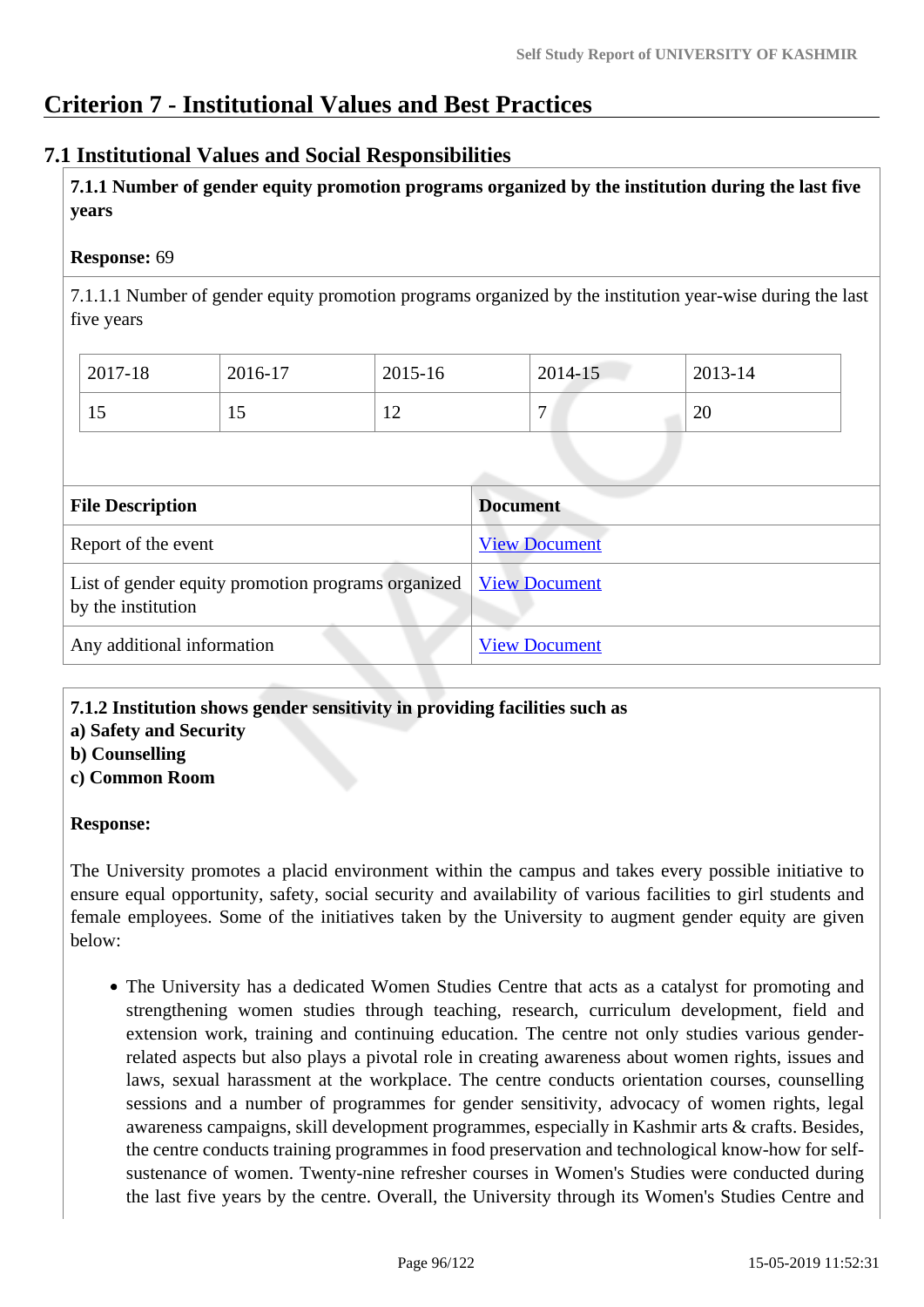other related sections such as DLL, DSW, Departments of Social Work and Sociology has worked remarkably in the areas of gender equity, economic and self-reliance for women and girl education.

- The University has a specific committee on sexual harassment and also a vibrant Women's Grievance Redressal Cell.
- In the Proctorial wing, a lady proctor looks at women-specific issues. All girl's hostels are administered by female officers.
- University offers female health care facilities/expertise through highly qualified and experienced lady doctor, nurses and attendants for hostel boarders, campus residents and employees.
- There are two women hostels offering hostel facilities to 330 girl students. The Habba Khatoon Girls hostel and Rabia Basri Girls has accommodation for 164 and 166 girl students respectively.
- The University has a reservation policy that offers equal opportunities without any gender discrimination for the pursuit of higher education.
- In view of the safety, security and gender-sensitive environment, the enrolment of the girl students has substantially increased in the University over the years and in many departments girls outnumber boys.
- The University provides separate washroom facilities for women in all the departments, besides providing transportation facility for women as well.
- Women have fairly good representation in our administration and faculty. At present, there are women faculty members as the Dean of College Development Council, Dean of Social Sciences, Dean of Arts, Dean of Biological Science. Besides, many departments have females as their Head or Coordinator. Every class has a girl representative representing girl students in various University forums and meetings.
- The University not only runs a certificate course on Women and Law but recently started a fullfledged Masters programme in Gender Studies.

### **7.1.3 Percentage of annual power requirement of the Institution met by the renewable energy sources**

#### **Response:** 27.9

7.1.3.1 Annual power requirement met by renewable energy sources (in KWH)

Response: 2160000

7.1.3.2 Total annual power requirement (in KWH)

Response: 7742000

| <b>File Description</b>                                                           | <b>Document</b>      |
|-----------------------------------------------------------------------------------|----------------------|
| Details of power requirement of the university met<br>by renewable energy sources | <b>View Document</b> |
| Any additional information                                                        | <b>View Document</b> |

**7.1.4 Percentage of annual lighting power requirements met through LED bulbs**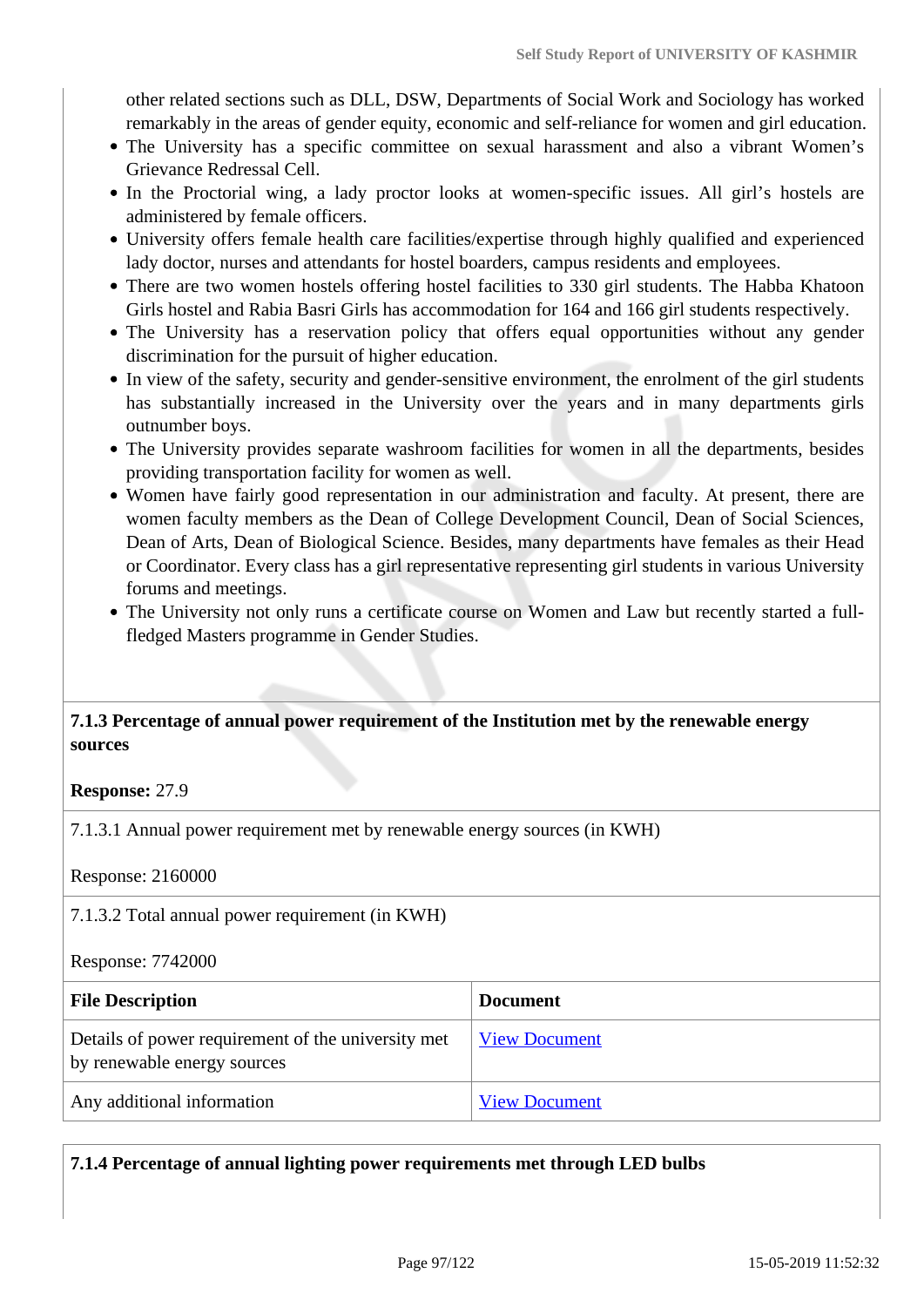### **Response:** 100

### 7.1.4.1 Annual lighting power requirement met through LED bulbs (in KWH)

#### Response: 129600

7.1.4.2 Annual lighting power requirement (in KWH)

#### Response: 129600

| <b>File Description</b>                                         | <b>Document</b>      |  |  |  |
|-----------------------------------------------------------------|----------------------|--|--|--|
| Details of lighting power requirements met through<br>LED bulbs | <b>View Document</b> |  |  |  |
| Any additional information                                      | <b>View Document</b> |  |  |  |

#### **7.1.5 Waste Management steps including:**

- **Solid waste management**
- **Liquid waste management**
- **E-waste management**

#### **Response:**

The University is conscious about the environment as is reflected by its clean and serene campus. Some of the steps taken to manage solid, liquid and electronic waste are briefly outlined below:

• Solid Waste Management

The University has a dedicated Sanitation Wing with around 60 employees supported by about 45 additional outsourced helpers that take care of biodegradable and non-biodegradable waste in collaboration with the Srinagar Municipal Corporation. There are separate dustbins in all the departments, centres and sections for solid waste collection which in turn is collected by the University Sanitary Section, dumped in a pit at Naseembagh where from it is picked up by the Srinagar Municipal Corporation for further disposal at their end. The campus is polythene-free.

• Liquid Waste Management

Regarding the liquid waste, the sewerage of the campus is treated through sewage treatment plant installed by the Lakes and Waterways Development Authority (LAWDA), Govt. of J&K on the fringe of the campus. Regarding the liquid waste emanating from laboratories, laundry and cafeteria effluent etc. proper drainage system is in place. The hazardous waste emanating from the University Health Centre and some other departments is disposed-off through a professional service provider company that caters to such waste disposal from premier medical institutions such as SKIMS.

E-waste Management

The recyclable part of the e-waste is separated from the non-recyclable part and auctioned to the local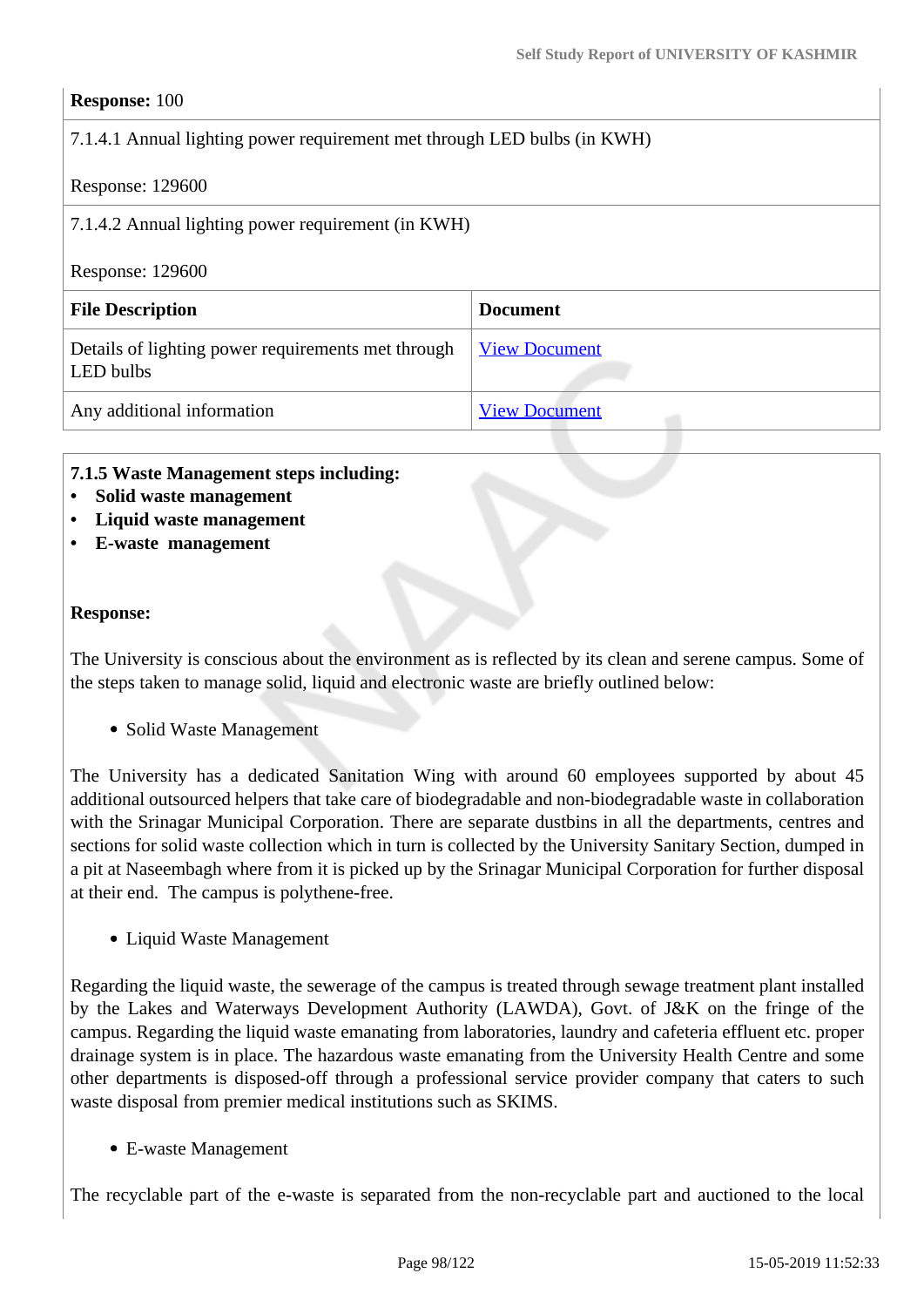vendors for recycling purposes. Sometimes the computers, printers, telephones and fax machines are auctioned, the parts of which are bought and reused by the local vendors. The University donates the old computer machines to schools for their use. The University also adopts, in some situations the buy-back scheme for electronic equipment in order to avoid unnecessary purchase and disposal of computers and other electronic gadgets. In addition to this, the University is contemplating an e-waste management policy in view of the growing use of computers and other electronic gadgets /machines.

#### **7.1.6 Rain water harvesting structures and utilization in the campus**

#### **Response:**

In view of the geographical advantage of the campus, there is no major issue of water scarcity faced as such. However, given the changing climatic scenario, the University is contemplating to put in place appropriate rainwater harvesting structures. Fortunately, the landscape of the campus is so designed that rainwater naturally flows to the parks and gardens of the campus and nourishes it throughout the year. In the Kashmir University Botanical Garden, a special canal for rainwater harvesting supports the irrigation process of the plants in the garden.

### **7.1.7 Green Practices**

- **Students, staff using**
- **a) Bicycles**
- **b) Public Transport**
- **c) Pedestrian friendly roads**
- **Plastic-free campus**
- **Paperless office**
- **Green landscaping with trees and plants**

### **Response:**

The University campus is one of the exceptional lush green spots in the urban ambience of Srinagar city with its dense and diverse plantation. The people from neighbouring hamlets all around the campus enjoy the serene and green landscape for morning and evening walks. Every year there is a special plantation drive that starts on *Nauroz* (the plantation day) and continues till World Environment Day mainly through the involvement of NSS and Dean Students Welfare Department. In the recent past, some of the departments such as Department of Botany guided and encouraged its pass outs to own a tree on the campus so as to have a sustained sense of belonging to the campus. Besides, the University has over the years, propagated the idea of '*one student one plant slogan'* on the campus. It is pertinent to mention that the Kashmir University Botanical Garden is a repository of a huge diversity of plants in the valley with separate sections such as Coniferatum, Medicinal and Aromatic Plant section, Rosery, Shruberry, Rock Garden and a small pond. The University has its own nurseries where the ornamental plant material is grown that fulfil not only the campus requirements but also the planting material together with expert advice is provided to some of the affiliated colleges and other schools in the neighbourhood.

The University is largely a residential campus for its students and the staff which reduces their use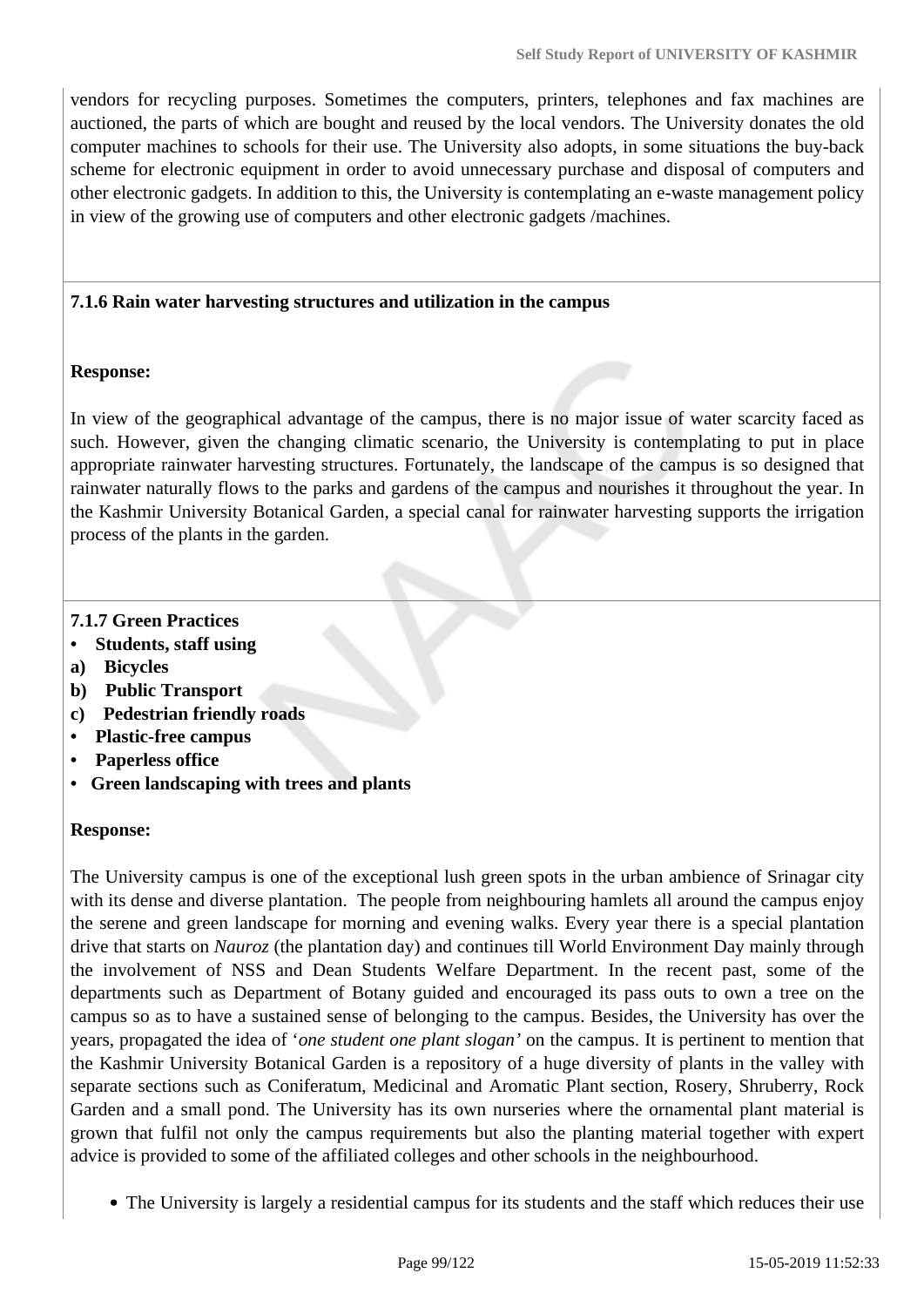of vehicles. Furthermore, the University provides transport facility to its off-campus students and staff so as to reduce the number of individual vehicles to be used otherwise. Bicycles are commonly used by people on the campus. There are battery operated vehicles playing for the specially-abled in the campus.

- The University has pedestrian paths and cycling-friendly roads as well which are commonly used not only by students, staff and campus residents but also by the people in the catchment area that routinely come to the campus for their morning and evening walks.
- The University campus is polythene free and the use of plastic is seriously discouraged.
- The University has most of its services such as admissions, examinations, recruitment, hostel accommodation, library services etc. e-governed and such office practices end up minimising the use of paper. The objective is to achieve a paperless system once the e-governance project is completed.

### **7.1.8 Average percentage expenditure on green initiatives and waste management excluding salary component during the last five years**

#### **Response:** 1

7.1.8.1 Total expenditure on green initiatives and waste management excluding salary component yearwise during the last five years(INR in Lakhs)

| 2017-18 | 2016-17 | $2015 - 16$ | 2014-15 | 2013-14 |
|---------|---------|-------------|---------|---------|
| 95.03   | 71.46   | 63.28       | 59.31   | 61.57   |

| <b>File Description</b>                                                                                        | <b>Document</b>      |
|----------------------------------------------------------------------------------------------------------------|----------------------|
| Green audit report                                                                                             | <b>View Document</b> |
| Details of expenditure on green initiatives and waste   View Document<br>management during the last five years |                      |
| Any additional information                                                                                     | <b>View Document</b> |

### **7.1.9 Differently abled (Divyangjan) Friendliness Resources available in the institution:**

**1.Physical facilities 2.Provision for lift 3.Ramp / Rails 4.Braille Software/facilities 5.Rest Rooms 6.Scribes for examination 7.Special skill development for differently abled students 8.Any other similar facility (Specify)**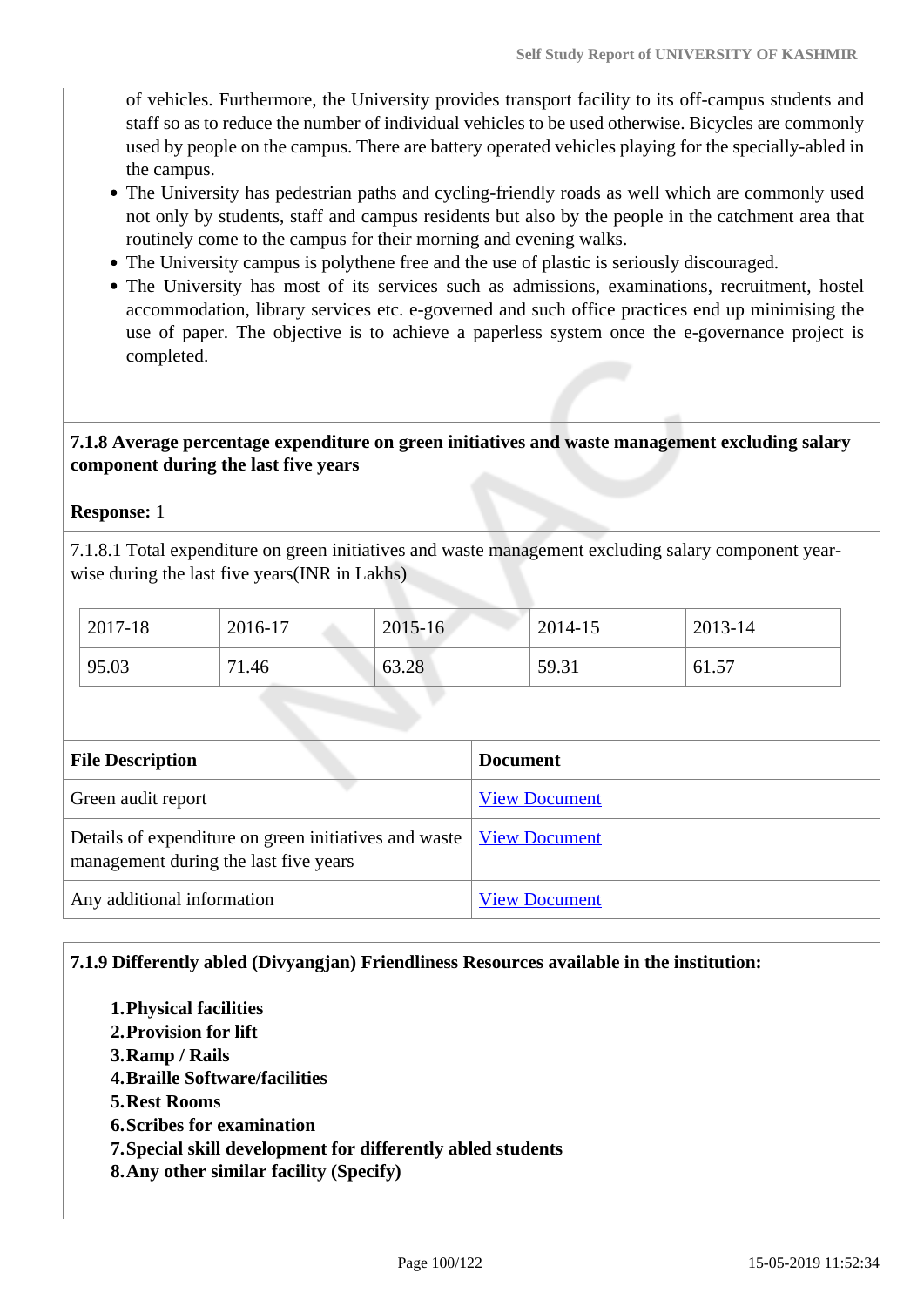### **A. 7 and more of the above**

**B. At least 6 of the above**

**C. At least 4 of the above**

### **D. At least 2 of the above**

#### **Response:** A. 7 and more of the above

| <b>File Description</b>                                   | <b>Document</b>      |
|-----------------------------------------------------------|----------------------|
| Resources available in the institution for<br>Divyangjan  | <b>View Document</b> |
| link to photos and videos of facilities for<br>Divyangjan | <b>View Document</b> |

### **7.1.10 Number of Specific initiatives to address locational advantages and disadvantages during the last five years**

#### **Response:** 69

7.1.10.1 Number of specific initiatives to address locational advantages and disadvantages year-wise during the last five years

| 2017-18 | 2016-17 | 2015-16 | 2014-15 | 2013-14        |
|---------|---------|---------|---------|----------------|
| IJ      | v       | 10      | 19      | 1 <sub>7</sub> |

| <b>File Description</b>                                                              | <b>Document</b>      |  |  |
|--------------------------------------------------------------------------------------|----------------------|--|--|
| Number of Specific initiatives to address locational<br>advantages and disadvantages | <b>View Document</b> |  |  |
| Any additional information                                                           | <b>View Document</b> |  |  |

### **7.1.11 Number of initiatives taken to engage with and contribute to local community during the last five years (Not addressed elsewhere)**

#### **Response:** 59

7.1.11.1 Number of initiatives taken to engage with and contribute to local community year-wise during the last five years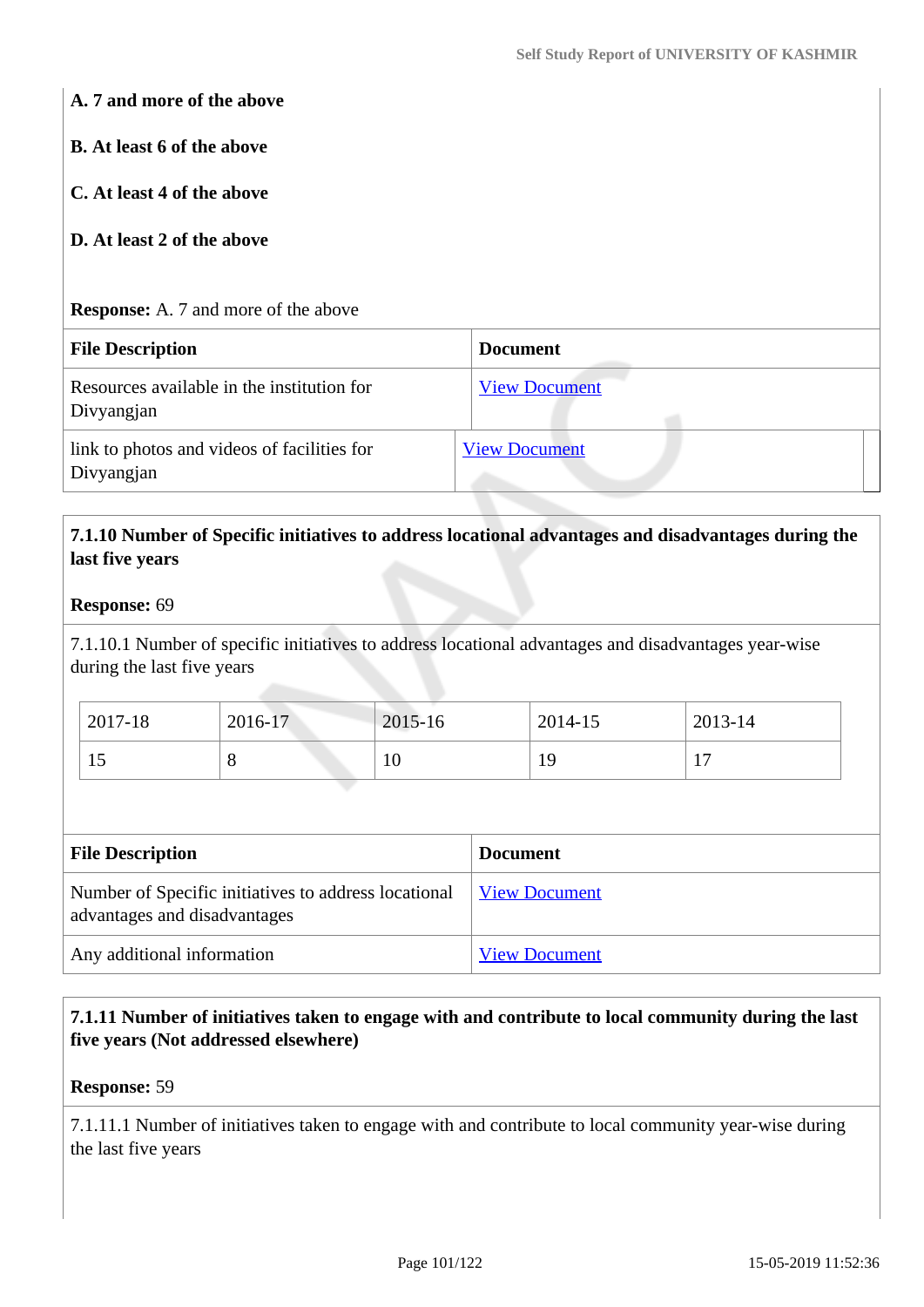| 2017-18                 | 2016-17                    | 2015-16 | 2014-15              |                      | 2013-14 |  |
|-------------------------|----------------------------|---------|----------------------|----------------------|---------|--|
| 11                      | 11                         | 10      |                      | 12                   | 15      |  |
|                         |                            |         |                      |                      |         |  |
| <b>File Description</b> |                            |         | <b>Document</b>      |                      |         |  |
| Report of the event     |                            |         | <b>View Document</b> |                      |         |  |
|                         | Any additional information |         |                      | <b>View Document</b> |         |  |

### **7.1.12**

**Code of conduct handbook exists for students, teachers, governing body, administration including Vice Chancellor / Director / Principal /Officials and support staff**

**Response:** Yes

| <b>File Description</b>                                                                                                           | <b>Document</b>      |
|-----------------------------------------------------------------------------------------------------------------------------------|----------------------|
| URL to Handbook on code of conduct for<br>students and teachers, manuals and brochures on<br>human values and professional ethics | <b>View Document</b> |

|  | 7.1.13 Display of core values in the institution and on its website         |  |                      |
|--|-----------------------------------------------------------------------------|--|----------------------|
|  | <b>Response:</b> Yes                                                        |  |                      |
|  | <b>File Description</b><br>Provide URL of website that displays core values |  | <b>Document</b>      |
|  |                                                                             |  | <b>View Document</b> |

### **7.1.14 The institution plans and organizes appropriate activities to increase consciousness about national identities and symbols; Fundamental Duties and Rights of Indian citizens and other constitutional obligations**

**Response:** Yes

| <b>File Description</b>                                                                            | <b>Document</b>      |
|----------------------------------------------------------------------------------------------------|----------------------|
| Details of activities organized to increase<br>consciousness about national identities and symbols | <b>View Document</b> |

### **7.1.15 The institution offers a course on Human Values and professional ethics**

**Response:** Yes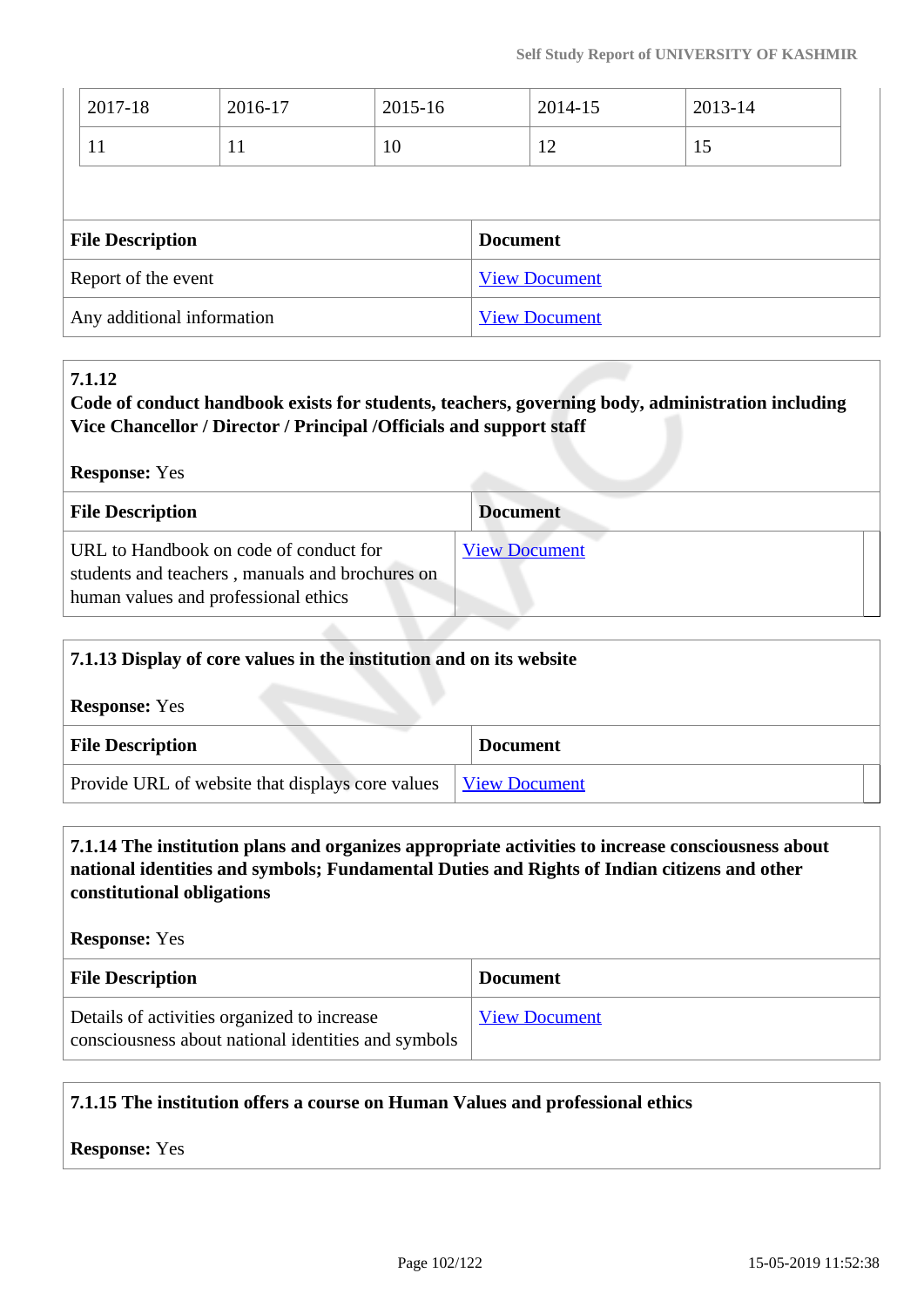| <b>File Description</b>                                                                     | <b>Document</b>      |
|---------------------------------------------------------------------------------------------|----------------------|
| Any additional information                                                                  | <b>View Document</b> |
| Provide link to Courses on Human Values and<br>professional ethics on Institutional website | <b>View Document</b> |

## **7.1.16 The institution functioning is as per professional code of prescribed / suggested by statutory bodies / regulatory authorities for different professions**

**Response:** Yes

| <b>File Description</b>                                                                        | <b>Document</b>      |
|------------------------------------------------------------------------------------------------|----------------------|
| Provide URL of supporting documents to prove<br>institution functions as per professional code | <b>View Document</b> |

 **7.1.17 Number of activities conducted for promotion of universal values (Truth, Righteous conduct, Love, Non-Violence and peace); national values, human values, national integration, communal harmony and social cohesion as well as for observance of fundamental duties during the last five years**

### **Response:** 45

7.1.17.1 Number of activities conducted for promotion of universal values (Truth, Righteous conduct, Love, Non-Violence and peace); national values, human values, national integration, communal harmony and social cohesion as well as for observance of fundamental duties year-wise during the last five years

| 2017-18 | 2016-17 | 2015-16 | 2014-15 | 2013-14 |
|---------|---------|---------|---------|---------|
|         | 10      | $\circ$ |         |         |

| <b>File Description</b>                                           | <b>Document</b>      |
|-------------------------------------------------------------------|----------------------|
| List of activities conducted for promotion of<br>universal values | <b>View Document</b> |
| Any additional information                                        | <b>View Document</b> |

# **7.1.18 Institution organizes national festivals and birth / death anniversaries of the great Indian personalities**

### **Response:**

The University annually observes the National Education Day on 11 November to commemorate the birth anniversary of Maulana Abul Kalam Azad, the first Education Minister of Independent India. The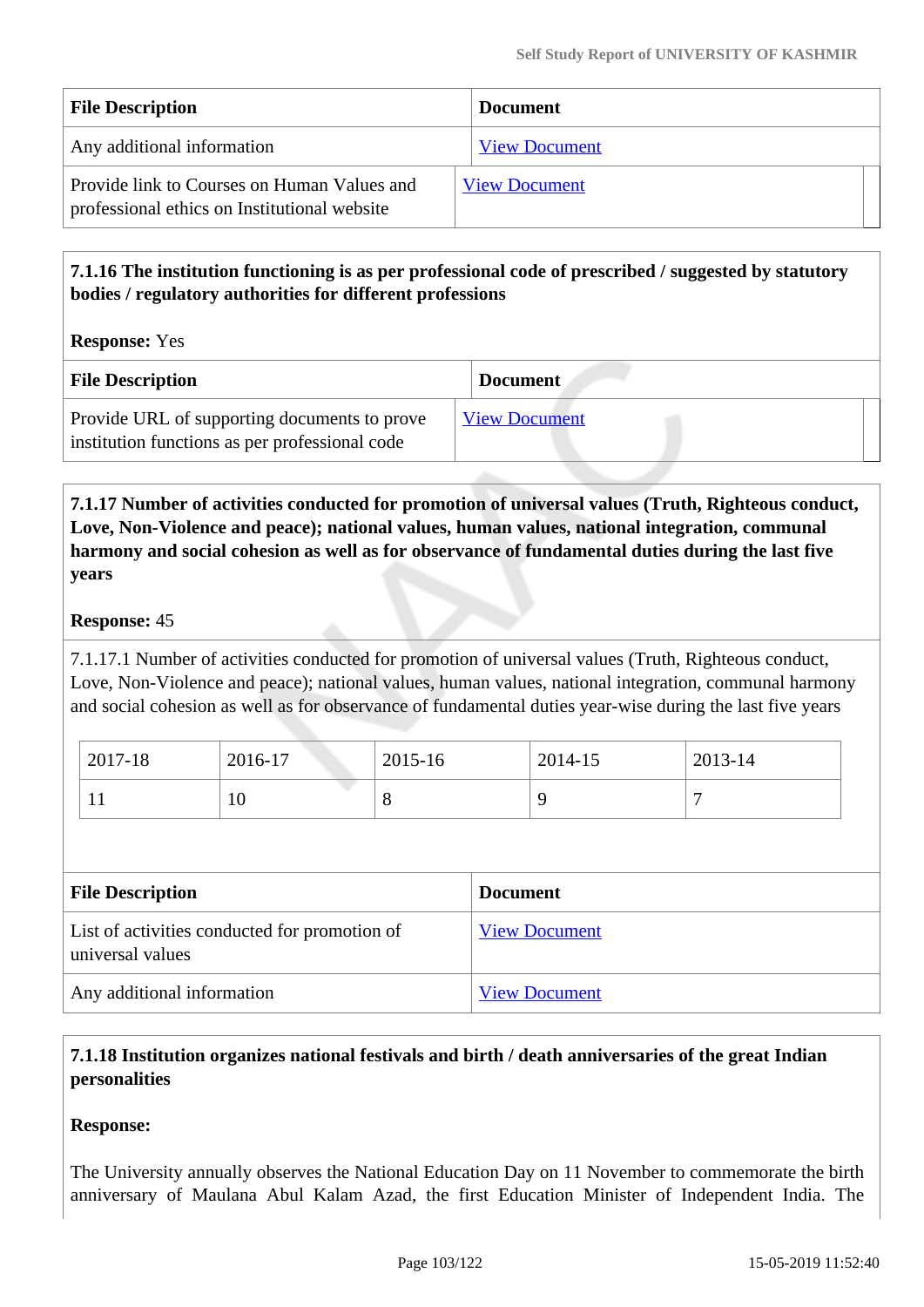University organizes and participates in national youth festivals and observes Tagore Day as a regular feature. Besides, it organizes programmes on occasions like Gandhi Jayanti, anniversaries of great Sufi saints such as *Nund Reshi* (Sheihul-Alam), *Lal Ded*, birth and death anniversaries of leaders such as Sheikh Mohammad Abdullah. The University observes most of the national holidays on the eve of birth/death anniversaries of great Indian personalities. The University is also involved in national festivals such as Republic Day and Independence Day. The Vice-Chancellor attends these functions with the dignitaries of the state. The Vice-Chancellor and other important University functionaries also attend special dinners hosted by top state functionaries such as Hon'ble Governor and Chief Minister on these occasions. The University actively participates in some national programmes such as *Swatch Bharat Abhiyan* and has conducted a series of activities during the assessment period. Different departments and sections of the University, besides its affiliated colleges, also conduct various programmes to pay homage to national personalities such as Dr Babasaheb Bhim Rao Ambedkar, and Shri Sarvepalli Radhakrishnan*, t*he first Vice President of India.

### **7.1.19 The institution maintains complete transparency in its financial, academic, administrative and auxiliary functions**

#### **Response:**

#### *Academic transparency*

The institution has undertaken a series of reforms over the past few years to ensure complete transparency in its financial, academic, administrative and auxiliary functioning. For instance, the admission process of the University is completely automated, highly credible and transparent through the use of optical scanners for evaluation of the OMR sheets of which students retain a copy with a provision to complain after the key is uploaded on the same day. Due cognizance is given to the feedback and queries from the aspirants even if it amounts to revision/modification of answer keys. During mid-term and end-term examination, the students sign the answer books after they are evaluated by teachers and get to know the marks instantly as and when they are uploaded. The Course Review Committee under the Chairpersonship of the respective Dean, with student representative on board has to endorse the Course Completion certificate before the examination is conducted.

### *Administrative transparency*

The University maintains complete transparency in its administrative functioning. For instance, the online file tracking system, online payment system, e-recruitment process, e-salary system and other egovernance initiatives have considerably improved the transparency in the system. The students can apply for most of the university services such as examinations, hotel accommodation, library resources etc. online. There are various audits such as gender audit, green audit, administrative audit etc. done periodically to ensure administrative transparency. The University has a dedicated office of Dean Research to administer all research related aspects which also disposes of its work mainly online.

### *Financial transparency*

The University has shifted over the years largely to e-transaction mode for all financial matters. The purchases are made by following the GFR guidelines and through the University approved dealer. Of late e-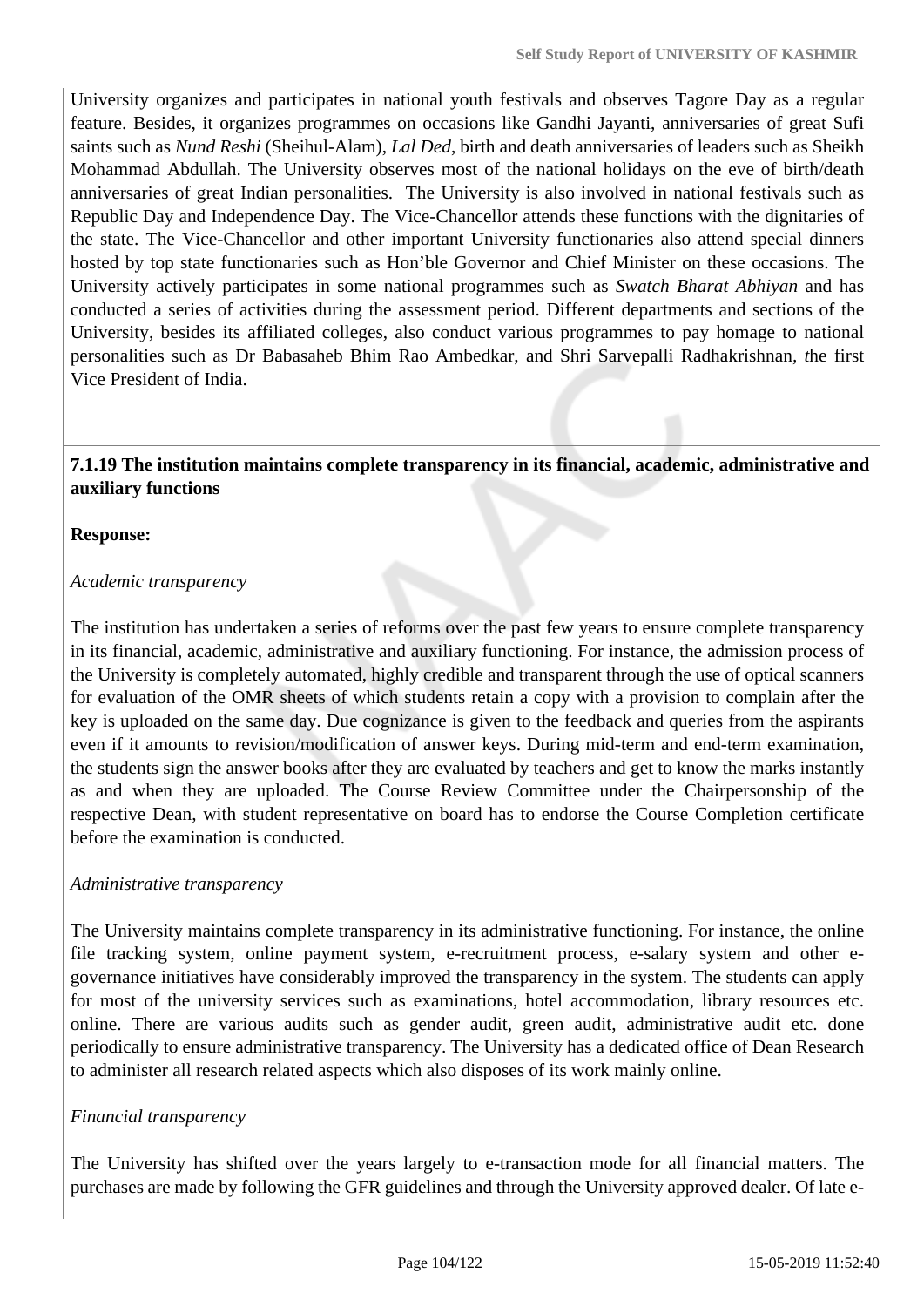tendering system has been implemented and all the major utilizations of grants and funds are certified by the Chartered Accountant before the endorsement by authorities. The University ensures that the codal procedures are followed for all purchases and expenditures. Moreover, the University ensures transparency through internal as well as external audits, the Internal Audit section and Comptroller and Auditor General Office.

# **7.2 Best Practices**

### **7.2.1 Describe at least two institutional best practices (as per NAAC Format)**

### **Response:**

The University has a number of best practices in vogue. Some of these include:

- 24x7 academic business in the Allama Igbal Central Library, a huge repository of books, rare manuscripts, e-resources, with state-of-the-art facilities including those for the specially abled persons.
- Online feedback system about teachers from students completed in a completely transparent way. The probation clearance of newly recruited faculty is linked to the feedback besides other parameters.
- Development of e-contents, e-tutorials and massive open online courses as a supplement to classroom teaching and an innovative way to overcome the time loss due to prevailing circumstances.
- Transparency in teaching-evaluation systems including student representatives in course review committees, provision for students to sign the papers after evaluation, instant SMS/email alert service to students as the awards are uploaded by the teachers.
- Organizing colloquium lectures and the series 'know the Nobel laureates' are some of the new best practices initiated.

### *Upload details of two best practices successfully implemented by the institution as per NAAC format*

The two best practices of our University include e-governed information management system and building an international interface for the University. The description of these practices as per NAAC format is given below:

# 1.**Title of the Practice:** e-governed information management system

### 2.**Objectives of the Practice**

- The fundamental objective of e-governed information management system is to enhance the efficiency of working in the system and make proposal submission and disposal from all quarters and stakeholders comparatively transparent. The specific objectives are given below. Timely delivery of services such as examination result declaration, advertisements, information bound University resources to community /stakeholders in a transparent and efficient way
- Improved interactions with students and other stakeholders in the community through an online grievance and feedback system
- To build an informed society that is relevant and competent to play its role to build a knowledge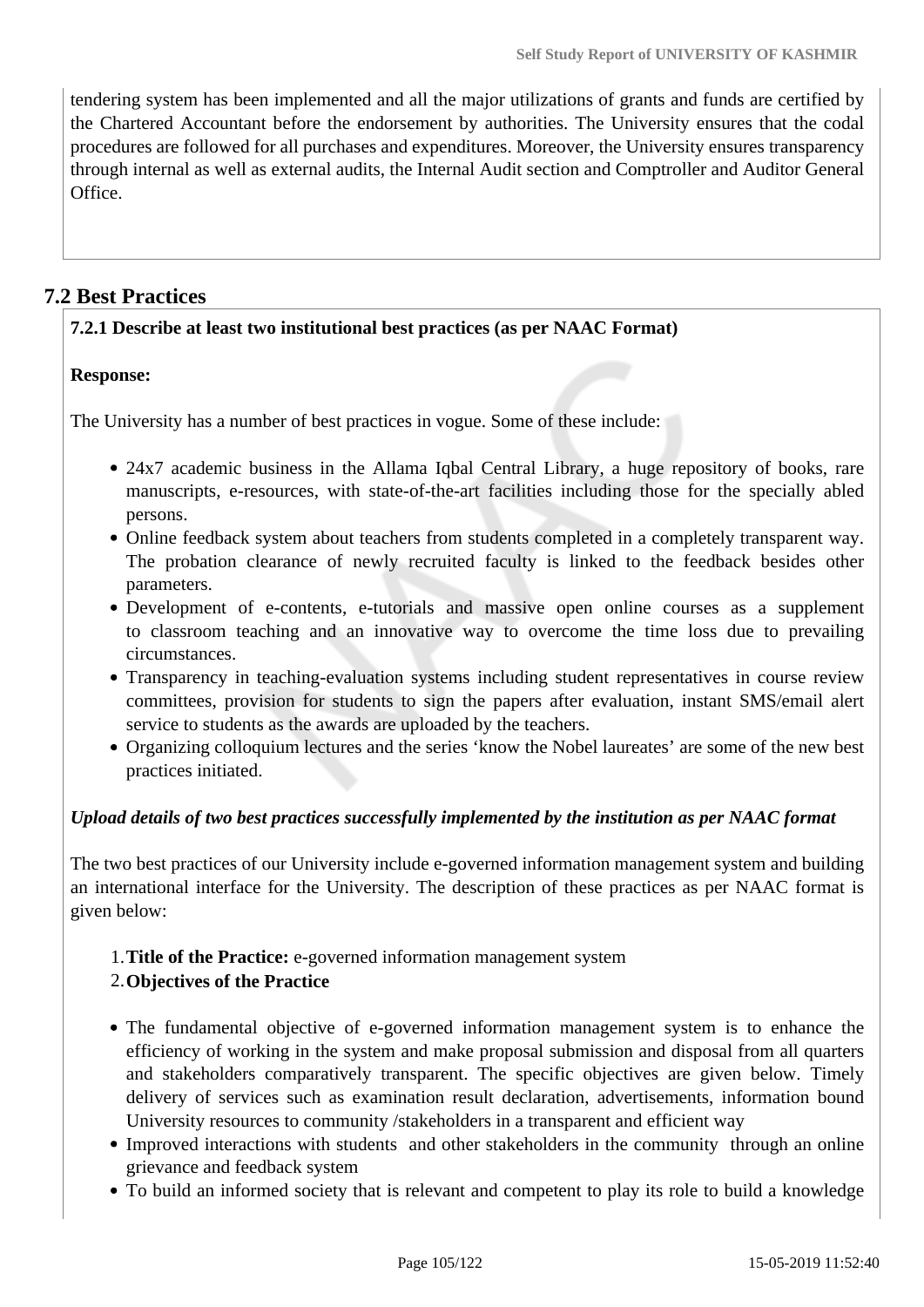society

• Reduce the cost of e-governance.

### **1. The Context:**

### **What were the contextual features or challenging issues that needed to be addressed in designing and implementing this practice (in about 150 words)?**

### **Challenges in e-governance**

In view of a number of issues with the traditional system in terms of considerable delays, lack of transparency and accountability the need for a transition to a more efficient and transparent e-governed system was felt more than ever before. However, such a transition from traditional to the modern system has its own set of challenges. For instance lack of computer literacy amongst the stakeholders, lack of clarity of processes and products of e-governance by the end users, never-ending requirements from end users , apprehension about security and secrecy of the documents/information and resistance to change are some of the challenges that were faced while designing and implementing the practice of e-governance .

### **2. The Practice**

### **Describe the practice and its uniqueness in the context of India higher education. What were the constraints/limitations, if any, faced (in about 400 words)?**

Under e-governance the idea is to switch over to an efficient, accountable and environment-friendly paperless scenario wherein all the stakeholders in the University can submit proposals, solicit responses, inquire status/ and know decisions with regard to all academic and administrative affairs. For putting this idea into practice, the concept of e-office and e-filing is already in place.e-Office is aimed at increasing the usage of workflow and rule-based file routing, quick search and retrieval of files and office orders, digital signatures for authentication, forms and reporting components. The practice of e-governance specifically entails the following :

- e-Governed e-Office Management System
- Proposal submission and disposal online through e-Note/s and e-Office
- Electronic File Tracking System to dispatch receive /track file progression in the University administration
- Online application, fee payment and status
- e-Governed Admission System/Recruitment system/examination system

### **3. Evidence of Success**

### **Provide evidence of success such as performance against targets and benchmarks, review results. What do these results indicate? Describe in about 200 words.**

E-governance has helped the University in timely declaration of results. The success of e-governance in the University is evidenced by a number of facts, some of which are as under:

1.Significant reduction in the average time and declaration of the results through e-award submission by the evaluators and e-alert about results by the examination wing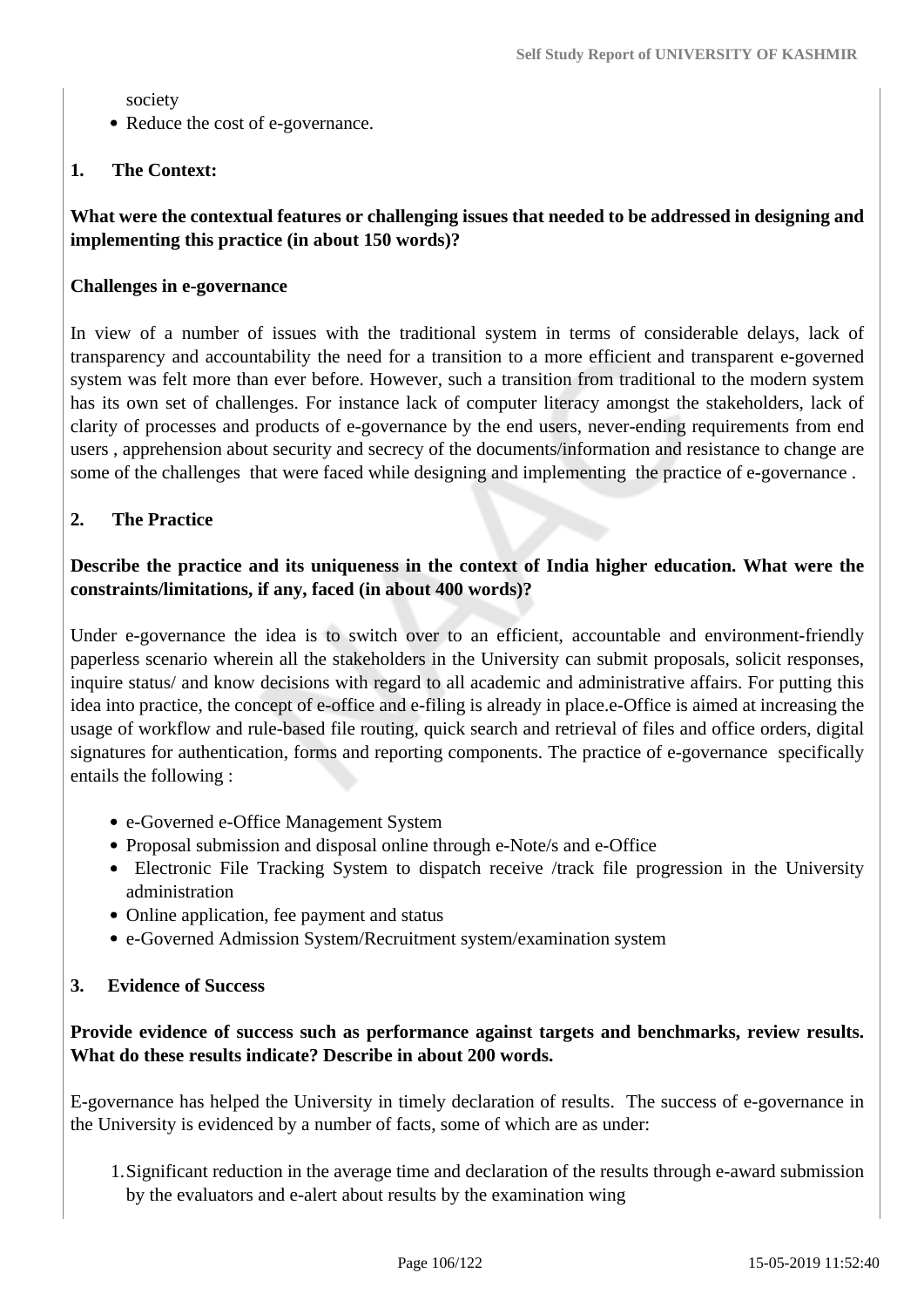- 2.All the registration records and other related details of the students are instantly available online to the student upon log-in to the system
- 3.The process of verification of certificates and results has significantly improved.
- 4.Online submission of self-appraisal by the university teachers over the years has not only helped to create an online database of the teachers performance such as projects, publications, conferences, teaching hours etc, but also significantly facilitated the preparation of annual reports and quality assurance reports well in time and high in quality. Another important feature of the e-governance has been the file tracking software that allows for quick search, retrieval and disposal of files.
- 5.E-governance has helped to improve accountability and transparency in the University.

#### **4. Problems Encountered and Resources Required:**

The main problems encountered in the implementation of e-governance are creating the infrastructure which is cost-intensive, relatively poor e-literacy, lack of professional manpower resistance to change from a traditional to the new system and other related issues. The important resources required for putting this practice fully in place include trained professional manpower, enough number of computers and other machines, guaranteed supply of electricity, assured internet connectivity. A salary component to the hired/appointed professionals for training the staff requires a dedicated budget head.

#### 1.**Title of the Practice:** Building an international interface for the University

#### 2.**Objectives of the Practice**

### **What are the objectives / intended outcomes of this "best practice" and what are the underlying principles or concepts of this practice (in about 100 words)?**

In view of the lack of any international recognition pre-accreditation and reaccreditation, the university initiated a series of measures to have an international interface.

### **Objectives**

- 1.Through international collaborative discourses, the aim is to facilitate the exchange of students, and faculty with institutions of international repute.
- 2.To attract scientists and research scholars from institutions of higher learning abroad and benefit from their expertise.
- 3.To get funding from international funding agencies to strengthen our academic and research baseline.
- 4.To ask global scale questions and pursue them through collaborators worldwide and contribute to high impact multi-authored publications.
- 5. Recruitment of faculty with international exposure as scientists /researchers.

#### 1.**The Context**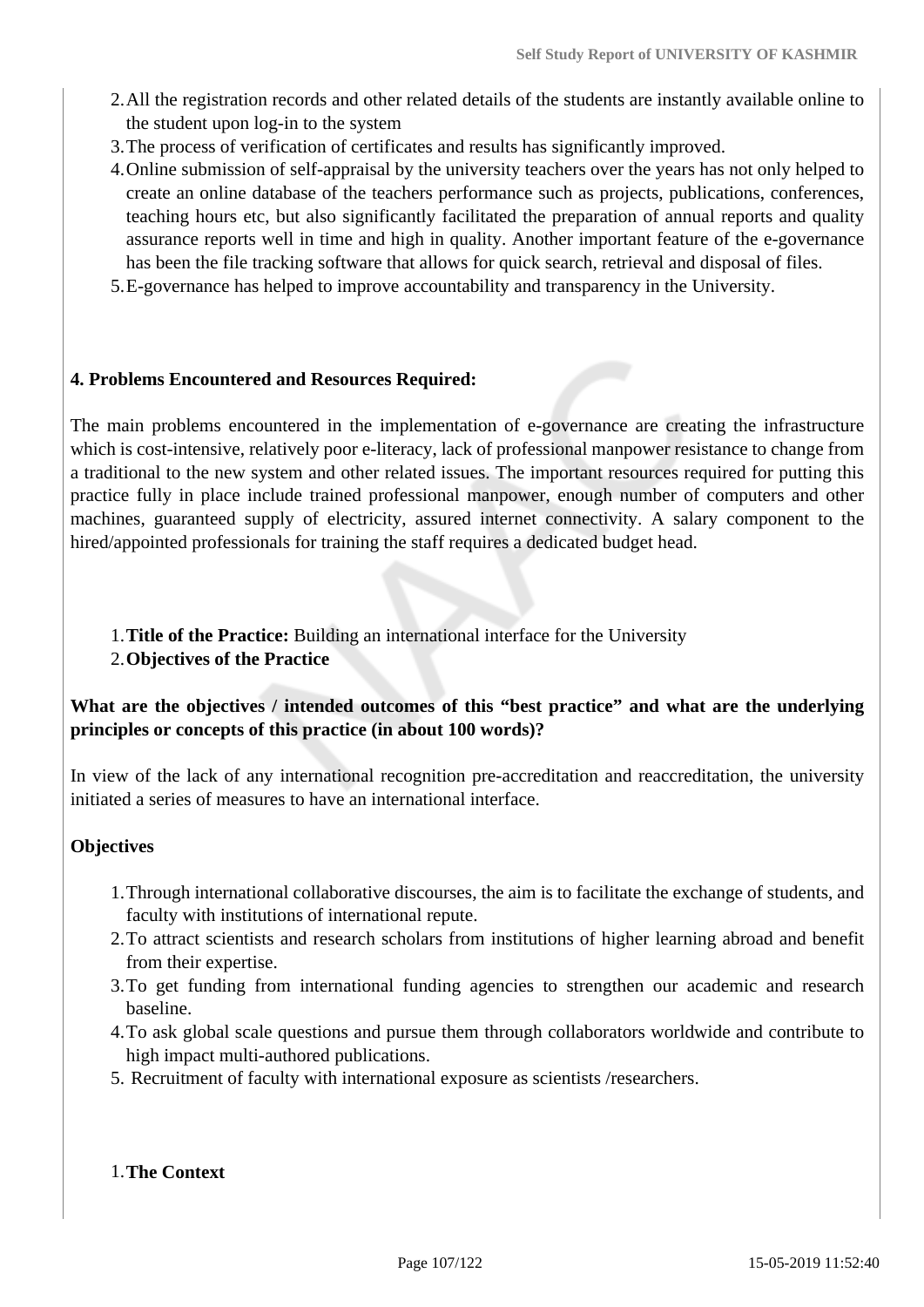# **What were the contextual features or challenging issues that needed to be addressed in designing and implementing this practice (in about 150 words)?**

Being a geographically isolated and a disturbed remote area of the country, forging collaborations even at the national level at times is a challenge. However, by virtue of a strong will and desire of some of the faculty members to ask cross-continental questions and rub shoulders with elite scientists across the world, the University found ways and means to achieve this objective. Ranging from availing internships to pursuing post doctorates and working as visiting researchers/professors and getting involved in international collaborative projects, the faculty members have taken a much needed and timely initiative. Furthermore, the best success stories from the region or the country incubated in the best institutions/laboratories across the world finding an entry as faculty to add to the international flavor of academics and research on the campus.

# **The Practice**

# **Describe the practice and its uniqueness in the context of India higher education. What were the constraints/limitations, if any, faced (in about 400 words)?**

Developing a vibrant international interface through active collaborations is a distinguishing feature of only some institutions of higher learning in India and the University of Kashmir has the honour and by joining this elite class of institutions. Through these cross-continental network projects, the researchers involved in the University have been able to ask global scale questions which otherwise are not possible to pursue in isolation. It is through these collaborative endeavours that a process of faculty and student exchange between the partner institutions has set in which improved the visibility of foreign scholars on the campus. Such scholars in addition to doing their specific research work related to their particular projects also deliver a special series of lectures and engage with students to inspire them.

However, in a remote geographical area like Kashmir there are a number of constraints to enter into such ventures because of relatively less exposure of the students and faculty and lack of resources to cater to the requirements and standards of foreign researchers. The fairly small presence of foreign scholars and students on the campus is also a constraint. Getting the bottom line administration tuned to handle affairs related to international projects and scholars is relatively a minor challenge. Notwithstanding such challenges, the University is all set to progress in this direction by way of realising all its potential and resources. For instance, a separate position of Dean Research with a dedicated office and adequate manpower was established and scientists of international repute have so far been put in command. The University of Kashmir is probably the only University in the country to accord the status of Assistant Professor to RamalingSwamy Fellows, Ramanujan Fellows and INSPIRE faculty members.

### 1.**Evidence of Success**

### **Provide evidence of success such as performance against targets and benchmarks, review results. What do these results indicate? Describe in about 200 words.**

Success of this practice is evidenced in the fact that the University in the past five years, as against the previous accreditation period, earned some major international collaborative projects including an Indo-Canadian project on biomonitoring of water quality, an Indo-German project on reconstruction of invasion history using population genetics, Indo-US project on proactive models for invasion management under climate change. The University partnered in an Indo-French and Indo-Australian project on plate tectonics.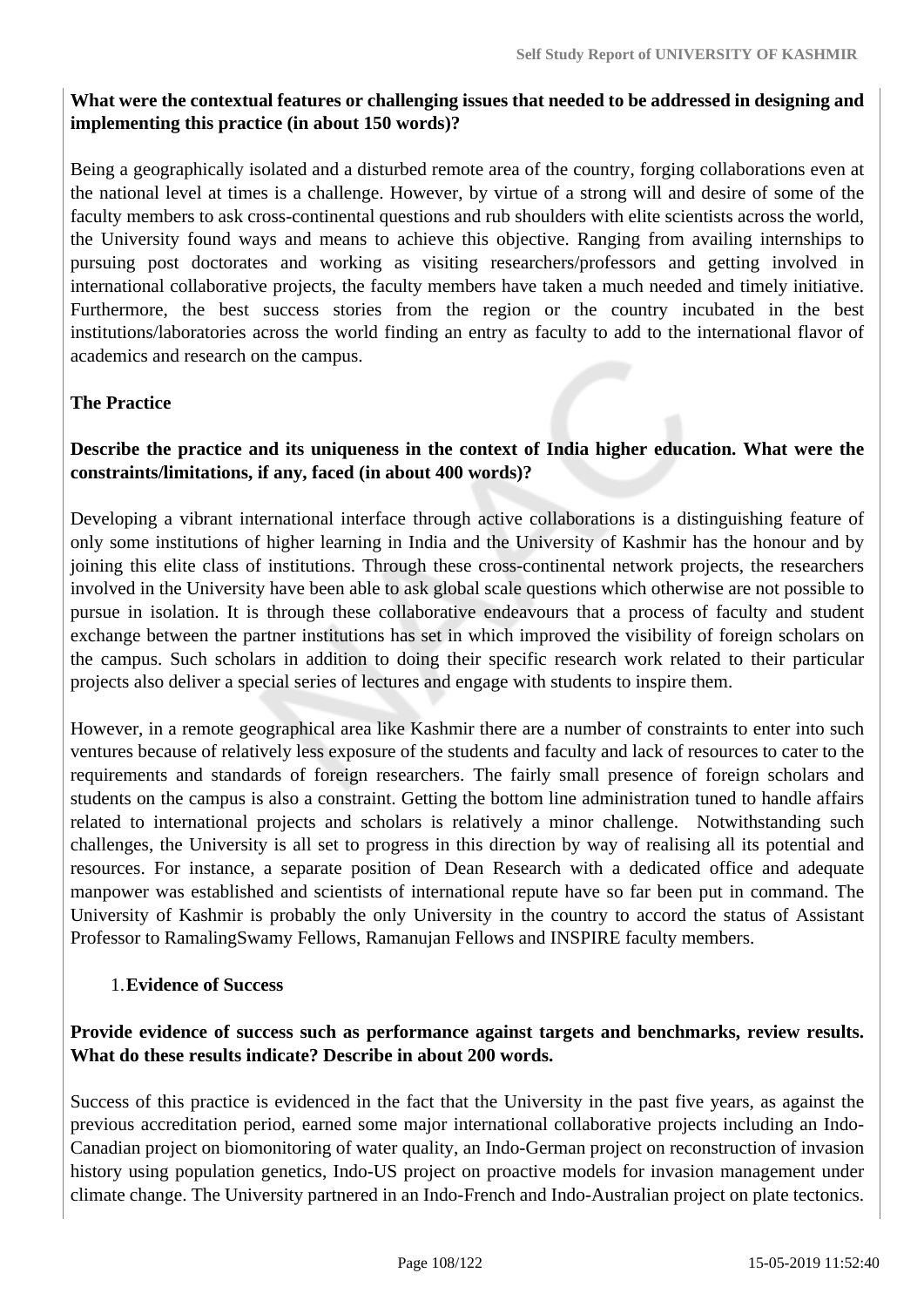Besides, there are some important international discourses of which the University faculty has been or is an important part. For instance, the University is a part of the global network called MIREN (Mountain Invasion Research Network) that aims to understand the effects of global change on species' distributions and biodiversity in mountainous areas and has made a special mark as substantiated by the multi-authored collaborative quality publications. Under these projects and other discourses with an international interface, the University managed an exchange of students and faculty with collaborating institutions abroad, and *vice-versa*, fellowships for students, some high impact jointly authored research publications and other related benefits. Overall the international engagement of our research scholars and faculty has yielded some important insights that are indicative of far more productive and exciting academic and research discourses in future. The University created a special International Student's Centre to facilitate students undertaking internships, fellowships and other academic assignments in foreign Universities through presently active foreign collaborations of its faculty, that would help a great deal in capacity building.

a) Some of the worth mentioning collaborative projects undertaken by the University are:

| Title of the project and Principal Investigator                                                                                                                    | <b>Collaborating institute</b>                                                                                                                                                                | <b>Funding agency</b>            |
|--------------------------------------------------------------------------------------------------------------------------------------------------------------------|-----------------------------------------------------------------------------------------------------------------------------------------------------------------------------------------------|----------------------------------|
| Proactive management models for the effects of climate<br>change on the range expansion of invasive species.<br>(PI & Coordinator): Dr. M A Shah (Dept. of Botany) | Montana Tech, USA                                                                                                                                                                             | UGC and USEF                     |
| Bio-monitoring of water quality in relation to human<br>health using biosensors and improvements through<br>nanoparticle-based purification systems                | University Laval, Quebec, Canada<br>and University of Alberta, Canada                                                                                                                         | DBT $\&$<br><b>IC-IMPACTS</b>    |
| (PI & Coordinator): Dr. M A Shah (Dept. of Botany)                                                                                                                 |                                                                                                                                                                                               | (Centres of<br>Excellence)       |
| Towards a better mechanistic understanding of<br>colonization: Bio-Geographic analysis and population<br>genetics of two highly invasive Asteraceae species        | Martin Luther, University, Germany Indo-German (DST                                                                                                                                           | DAAD)                            |
| (P.I: Dr. M A Shah (Dept. of Botany)                                                                                                                               |                                                                                                                                                                                               |                                  |
| Indo-French Collaboration on Himalayan tectonics<br>P.I (Prof. S. A. Romshoo, Dept. of Earth Sciences and<br>Prof. Talat Ahmad)                                    | Université Grenoble, France, Institut<br>de Physique du Globe, Paris,<br>France, CNRS, Universit'e de<br>Toulouse, Delhi University, IIT-<br>Roorkee, Indo-French Centre<br>(CEFIPRA), Delhi. | (CEFFIPRA)                       |
| Indo-Australian Research Project on Himalayan<br>Tectonics                                                                                                         | Australian National University, The<br>University of Sydney, The<br>University of Melbourne, Jamia<br>Millia Islamia, IIT-Kharagpur,<br><b>Assam University</b>                               | DST & Australian<br>counterparts |
| P.I (Prof. S. A. Romshoo, Dept. of Earth Sciences and                                                                                                              |                                                                                                                                                                                               |                                  |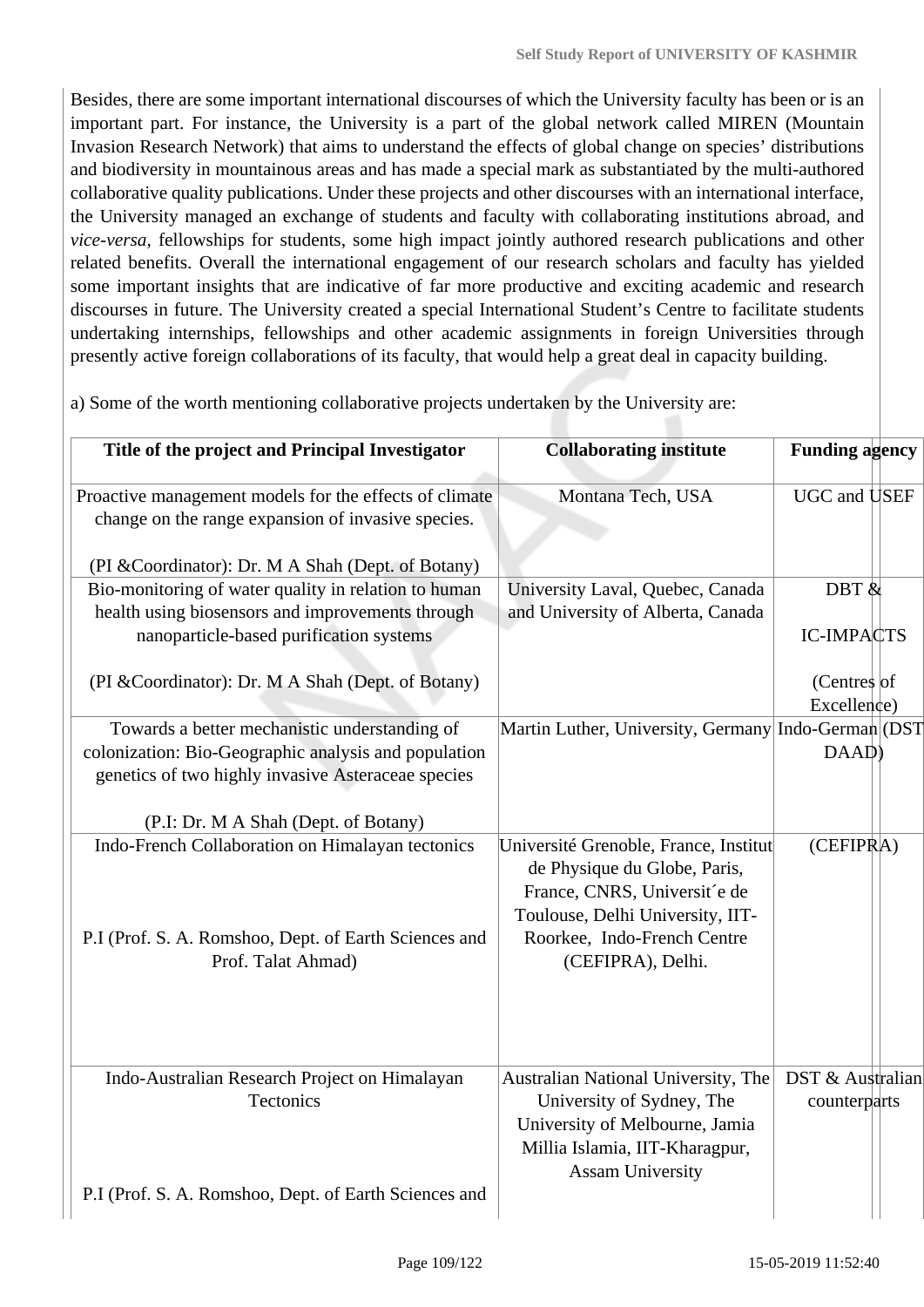b) Some of the main MoUs signed by the University with foreign and national universities/institutions in the past few years are as follows:

| Name of the Institute/University                                                    | Department/Centre of University of Kashmir Date |           |
|-------------------------------------------------------------------------------------|-------------------------------------------------|-----------|
| The Montana Technological University, Butte, USA                                    | Department of Botany                            | 03-03-    |
| The Ecole Pratique des Hautes Etudes, Paris, France                                 | <b>Centre for Central Asian Studies</b>         | $20-07$   |
| Taraz State University, State University of Kazakhstan                              | <b>Centre for Central Asian Studies</b>         | 08-08     |
| Al-Farabi Khazak University, Republic of Khazakistan                                | <b>Centre for Central Asian Studies</b>         | 03-08-    |
| Institute of Archaeology and Ethnography, Siberian Centre for Central Asian Studies |                                                 | $10 - 06$ |
| Branch of Russian Academy of Sciences                                               |                                                 |           |
| Shinawatra University in Palthumthani, Thailand                                     | Department of Education,                        | $12 - 01$ |
| National Geophysical Research Institute, Hyderabad                                  | <b>Department of Earth Sciences</b>             | $25-08$   |
| Geological Survey of India                                                          | Department of Earth Sciences                    | 09-121    |
| Fourth Paradigm Institute, Bangalore                                                | <b>Department of Earth Sciences</b>             | $ 30-12 $ |
| Himalayan University Consolation Charter                                            | Department of Earth Sciences                    | $26 - 10$ |

1.**Problems Encountered and Resources Required** 

**Please identify the problems encountered and the resources required to implement the practice (in about 150 words).**

There are a number of problems to enter into international ventures in view of the remoteness of the valley and less exposure of the students and faculty and lack of resources to cater to the requirements and standards of foreign researchers. The fairly small presence of foreign scholars and students on the campus is also a constraint. Getting the bottom line administration tuned to handle affairs related to international projects and scholars is also a minor challenge. Notwithstanding such challenges, the University is cut out to progress in this direction by way of realising all its potential and resources. For instance, a separate position of Dean Research with a dedicated office and adequate manpower was established and a scientist of international repute, a fellow of American Society of Physicists was put in command.

## **7.3 Institutional Distinctiveness**

 **7.3.1 Describe/Explain the performance of the institution in one area distinctive to its vision, priority and thrust**

#### **Response:**

As enshrined in its vision, University of Kashmir is a research and innovation-driven university, especially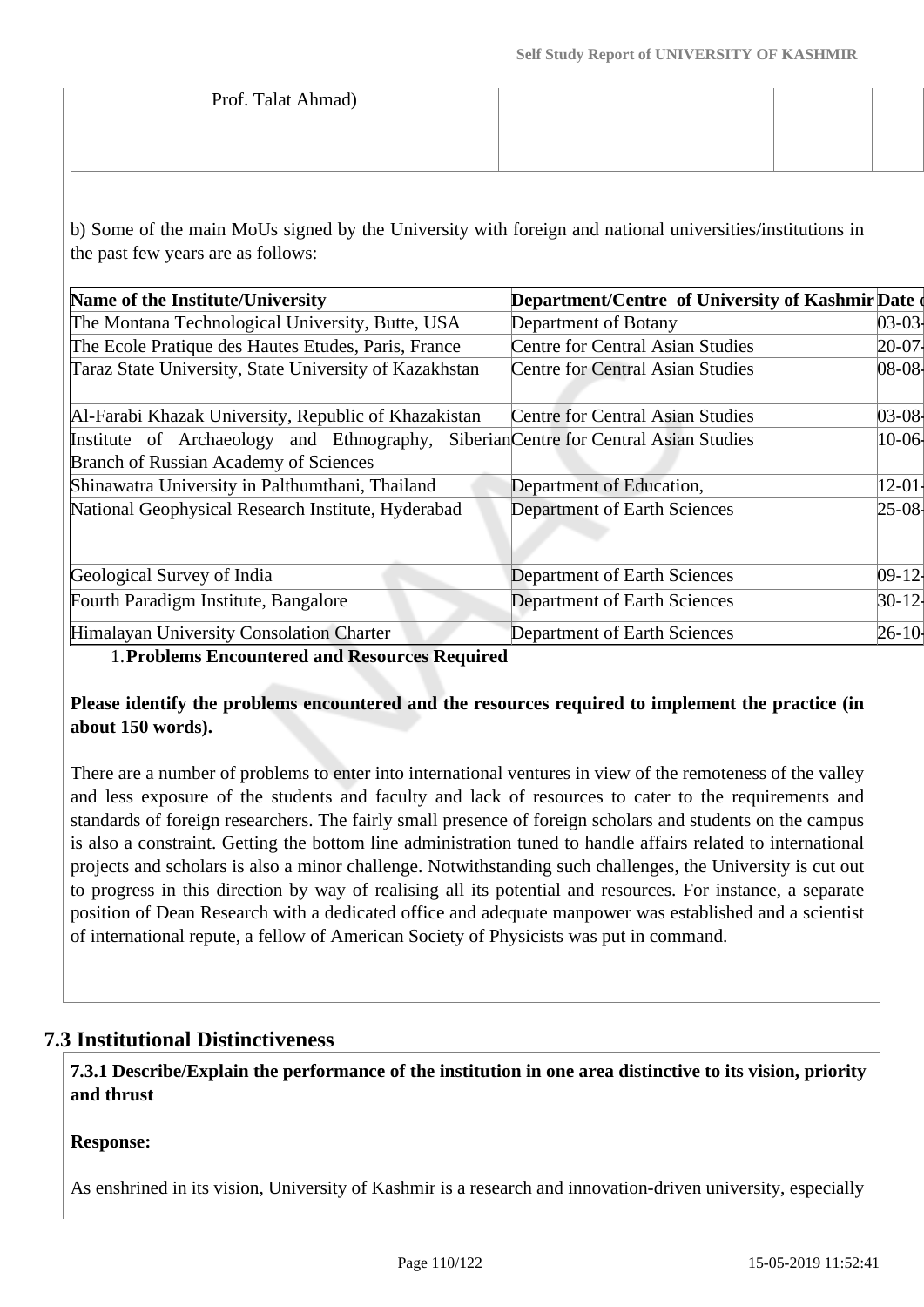in the areas of immediate societal concerns. In this regard, one of the worth mentioning areas where the University has made a distinctive and outstanding contribution is ecology and environment of this beautiful Himalayan valley and state.

The University catchment is exclusively spread over the Kashmir Himalayan region with fragile ecology, a wealth of natural resources and pristine environment. Accordingly, the University since its inception has emphasized on research on issues that are important to safeguard the environment, life and property of the people living in its catchment. The University has over the years contributed significantly, through academic and sponsored research, towards knowledge generation about various aspects of ecology and environment to govern and inform the public policy and decision making in the state. As a result of the significant research contribution on ecology and issue of earth and environment sciences in the Kashmir Himalayan region, the University has won national and international recognition, which is evident by the appreciable volume of research grants, awards, research networks, establishment of national research facilities (for instance the ice-core lab), collaborations and partnerships. Some of the remarkable distinctions of the university in this area are briefly outlined below:

### **Research**

The University has outstandingly significant research contribution in the areas of critical environmental importance such as climate change, biodiversity, ecology of terrestrial (forest, grasslands etc.) and freshwater ecosystems (lakes, wetlands, rivers, and springs). The contribution is substantiated not only by the exceptionally high-quality research publications and a large number of projects earned and executed, but also the state-of-the-art infrastructure created. The University has earned a special name and fame in the world in view of its excellent contribution in the areas of biodiversity and biological invasions, glaciology, freshwater ecology, and other allied disciplines. In recognition of such a contribution, UGC granted the University a special Centre for Potential of Excellence in Himalayan Biodiversity under its CPEPA scheme. Some international bilateral research projects awarded to the University including Indo-US and Indo-German projects on invasive species, Indo-Canadian project on bio-monitoring of water quality, Indo-Australian and Indo-French projects on plate tectonics and glaciology. Besides many national network projects in areas such as recovery of glacial retreat dynamics, threatened species, improving growth and yield of saffron, obtaining valuable bio-actives from plants and mushrooms, genetic profiling of apple, alpine flora dynamics in the context of climate change and so on. The detailed list of projects undertaken by the University on various facets of ecology and environment during the assessment period is given in the **Criterion 3.**

The selected publications on various aspects of the ecology and environment can be viewed in the **Criterion 3.** 

#### **Consultancy**

In view of the valuable expertise in different areas of ecology and environment, the University of Kashmir is one of the very few NABET accredited institutions for providing consultancy. In this regard, consultancy services have been provided by the University during the last five years. So far the major development projects have been in the following areas:

Environment impact assessment of major Government funded developmental projects such as Pahalgam Master Plan, Yousmarg Master Plan, Makhdoom Sahib Ropeway, Wular lake Willow Removal etc.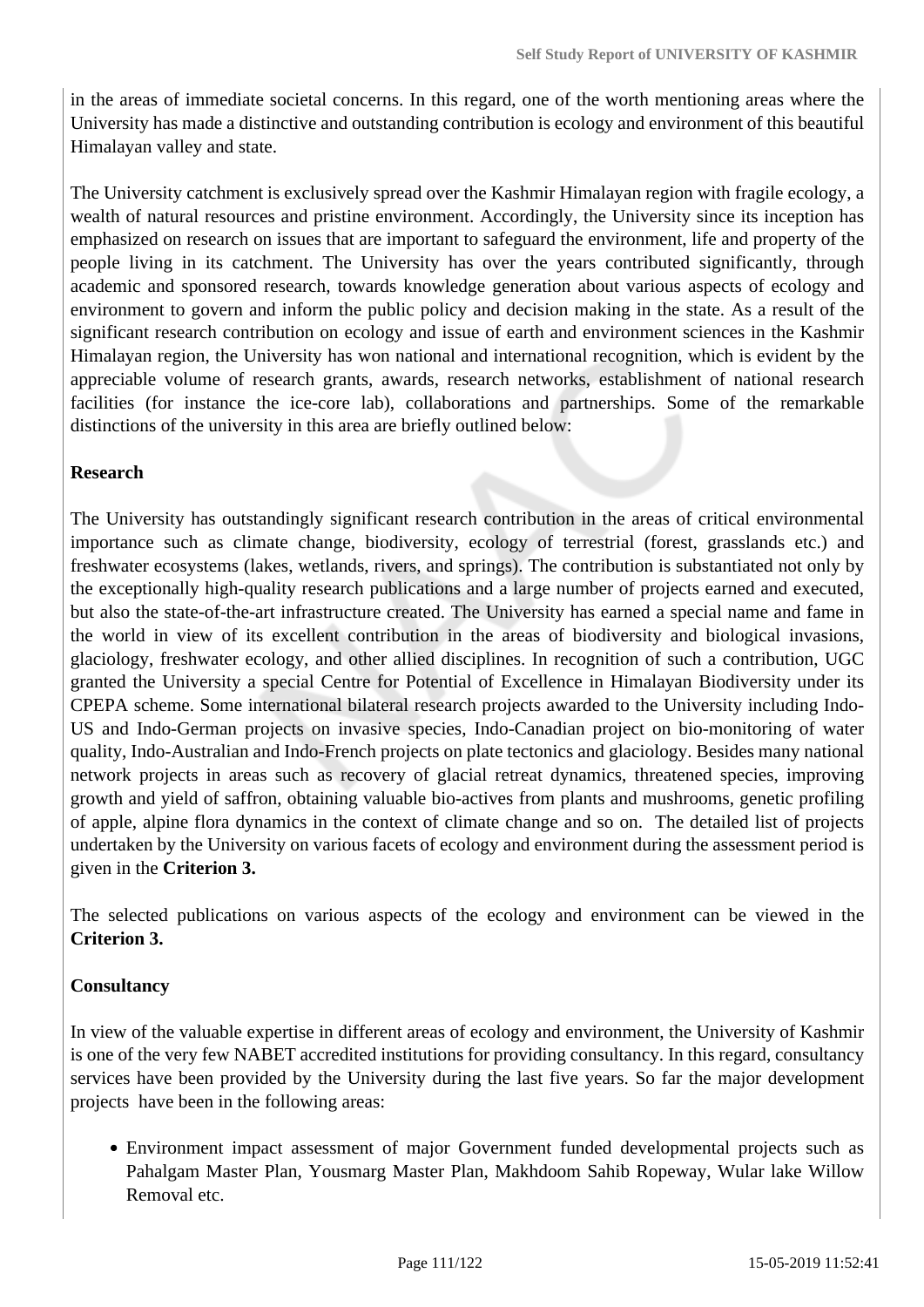- Conservation and management of lakes, wetlands & other water bodies.
- Land-use/land-cover planning, evaluation of various centrally sponsored schemes.

The University engages with different ministries/funding agencies on the basis of its strengths in consultancy services and gets some collateral benefits in terms of the research grant, projects etc. as well.

It is pertinent to mention that the University has generated a considerable amount of revenue through such consultancy projects.

#### **Extension and outreach**

The University is not only engaged in high-quality discourse in terms of research and consultancy but also plays a pivotal role in extension and outreach to various stakeholders.

The University conducts programmes that contribute to environmental awareness and conservation initiatives through environmental science popularization programmes, public outreach workshops, and art and drawing competition for students from time to time. University celebrates World Environmental Day, International Biodiversity Day, Earth Day and other such events in which respectable members from civil society, various Government organizations and NGOs, students from various schools, colleges and other backgrounds participate. Every year there is a special plantation drive that starts on the world environment day through the involvement of NSS and Dean Students Welfare Department. In the recent past, some of the departments such as Department of Botany guided and encouraged its pass outs to own a tree on the campus so as to have a sustained sense of belonging to the campus. Besides, the University has over the years propagated the idea of one student one plant slogan, on the campus. It is pertinent to mention that the Kashmir University Botanical Garden is a repository of a huge diversity of plants in the valley with separate sections such as Coniferatum, Medicinal, and Aromatic Plant section, Rosery, Shruberry, Rock Garden and a small pond. The University is well networked with its neighbourhood and carries out a range of activities pertaining to ecology and environment therein.

| <b>File Description</b>         | <b>Document</b>      |
|---------------------------------|----------------------|
| Link for Additional Information | <b>View Document</b> |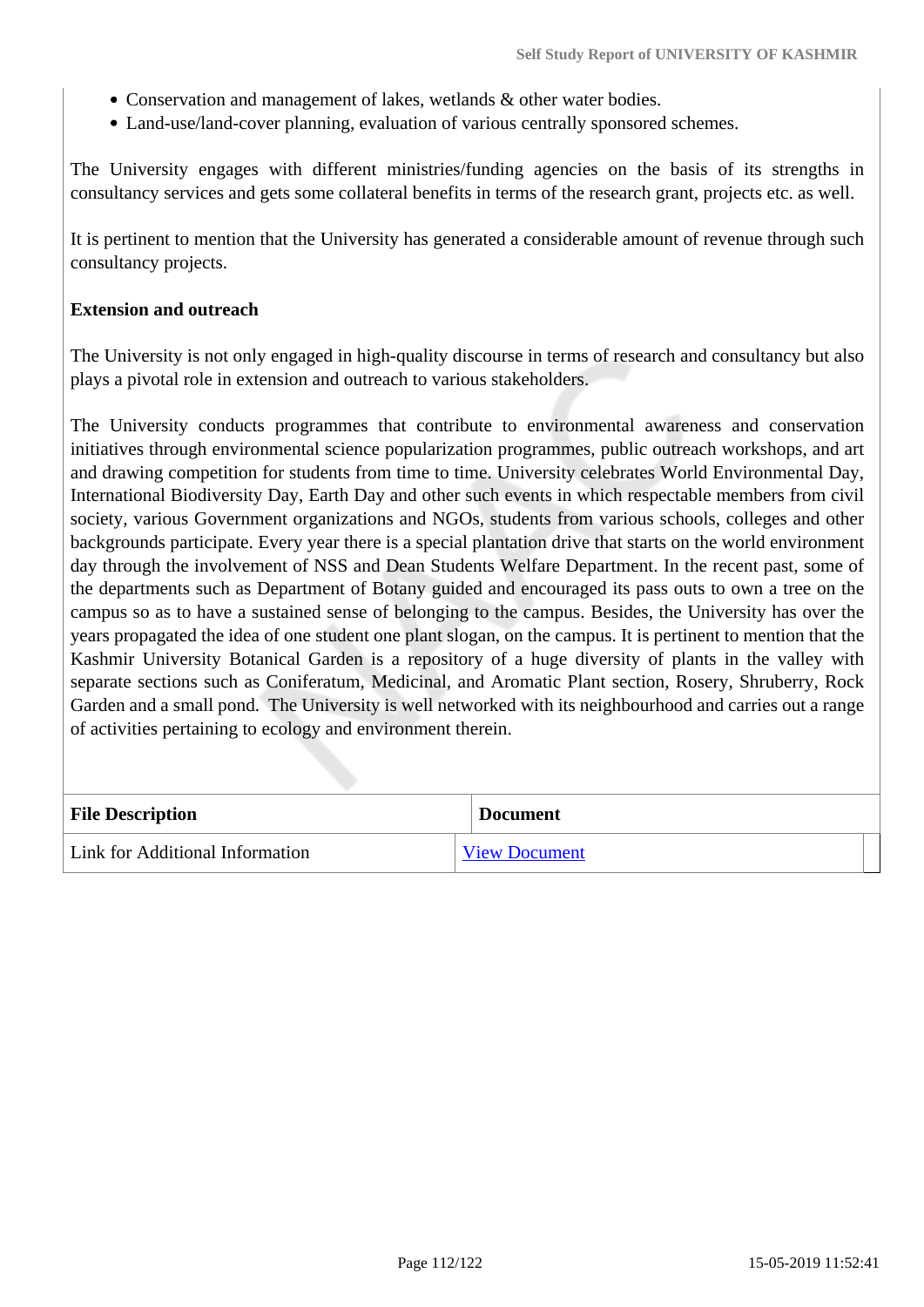# **5. CONCLUSION**

# **Additional Information :**

The future of the University of Kashmir stands on the legacy of extraordinary achievement and academic excellence provided by previous generations of faculty, students, staff, and other key stakeholders. To sustain its status in a highly competitive environment of the future, the University has to develop an innovative and highly efficient strategic plan that enables the University to adapt to and take advantage of the opportunities presented by an expanding global marketplace for research, education, and training.

The Strategic Plan of the University (2012-2022) is a document based on the mission, vision, strategy, values, and goals of the University further supplemented by the addition of mandates, an environmental assessment, challenges and opportunities, and strategic issues identified from time to time by key stakeholders. One of the principal objectives of the strategic planning process is the establishment, communication, and execution of the fundamental purpose of the University. It is the construct within which challenges and opportunities are examined and analyzed, strategic issues framed, and strategic goals and thrusts articulated. It is also the lens through which the plan is implemented and ultimately evaluated as to its effectiveness. The primary components of the University's purpose are its mission, vision, and guiding values.

The Strategic Plan is a comprehensive document that chalks out a detailed plan for the future growth of the University and provides a vision for such growth under a cluster of guiding principles reflected in areas such as Statement of Strategic Intent, Environmental Analysis, Competitive Analysis, SWOT Analysis (Strengths, Weaknesses, Opportunities, Threats), Strategic Issues, Academic Profile, Management Plans, Strategic Goals and Strategic Thrust Areas, and Institutional Strategic Initiatives, Resource Plan for Achieving Strategic Goals, Resource Procurement Strategy, and Monitoring/Evaluation of Plan Implementation and Results.

The complete Strategic Plan is available on the University website at the following URL: http://diqa.uok.edu.in/files/ssr/6.2.1.pdf

# **Concluding Remarks :**

The University has made remarkable progress in key parameters across all the seven criteria during the assessment period. The choice-based credit system has been implemented, the basket of courses offered is significantly diverse, and a range of new programmes and courses introduced. This was followed by undertaking a series of reforms in the examination and evaluation system through technological interventions, development and use of e-content, e-tutorials and massive open online courses to supplement the traditional pedagogical practices. This has been of great help in maintaining the academic calendar amidst unforeseen conditions and overcoming locational disadvantages of the students.

The University has made a quantum jump in comparison to previous accreditation cycle both in the number and quality of research publications and extramurally funded research projects. The success is evidenced by the increasing trend of citations, high footprint across all major publishing global databases, and a quantum jump in the h-index. One of the remarkable achievements has been in developing a strong base for a vibrant international interface. The University has been engaged in a series of extension programmes during the assessment period. The number of students supported through different fellowships and scholarships has increased and so has improved the number of students qualifying various national and state level competitive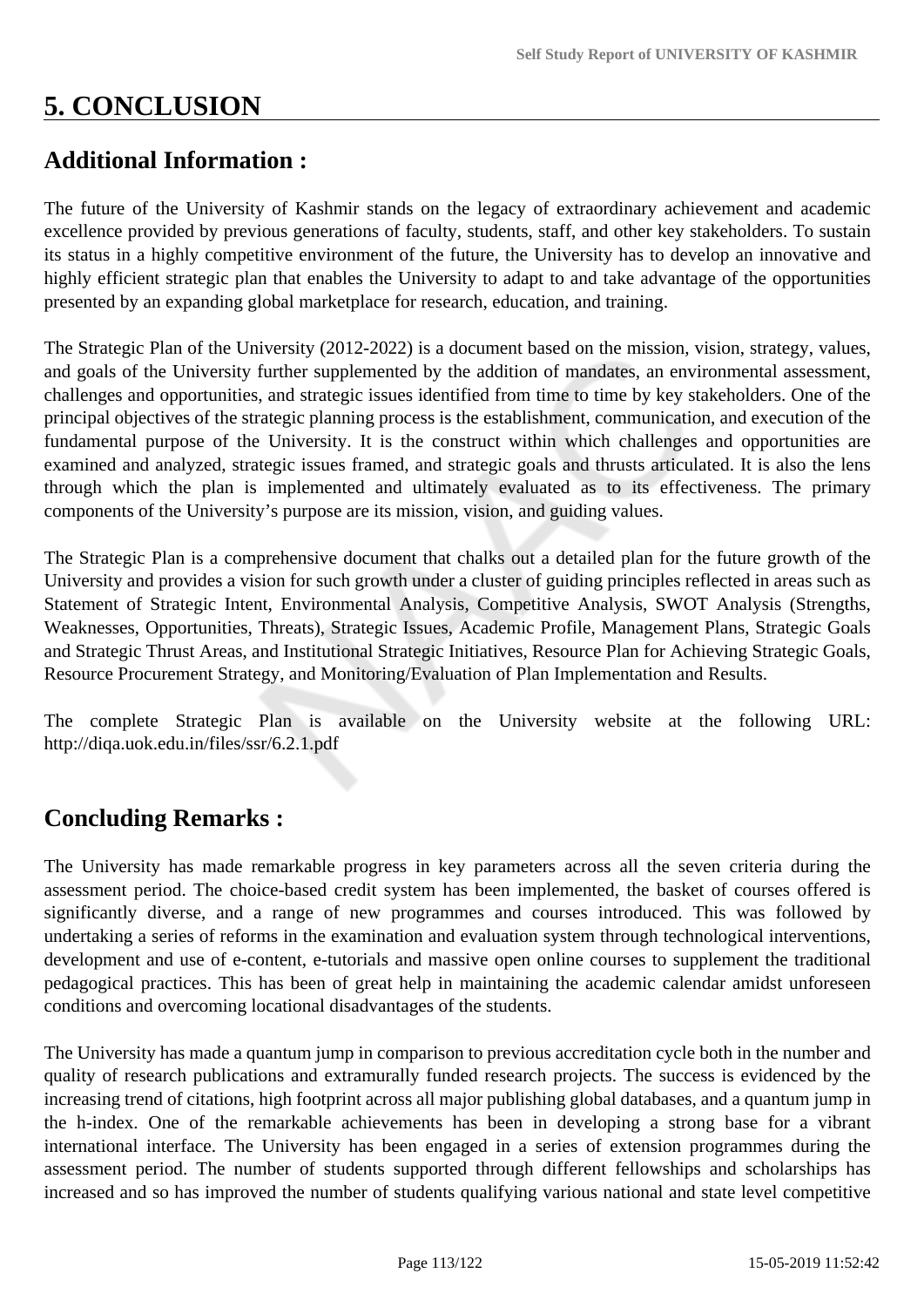examinations.

The University has augmented its infrastructure during the last five years across all existing campuses, besides establishing and commissioning new campuses. Almost all the classrooms are ICT enabled, all auditoria, conference halls and convocation complex are equipped with modern gadgets and a range of new laboratories created and many renovated besides enriching them with additional equipment and facilities. The library facilities for students and faculty have been tremendously improved, automated and expanded in terms of number and diversity of books, e-resources and infrastructure.

Implementation of a series of e-governance initiatives over the years has transformed the governance part and most of the key services provided by the University have been completely automated. The University has introduced and institutionalized a series of best practices. Nevertheless, there are still many challenges to overcome and milestones to achieve which the university pursues vigorously.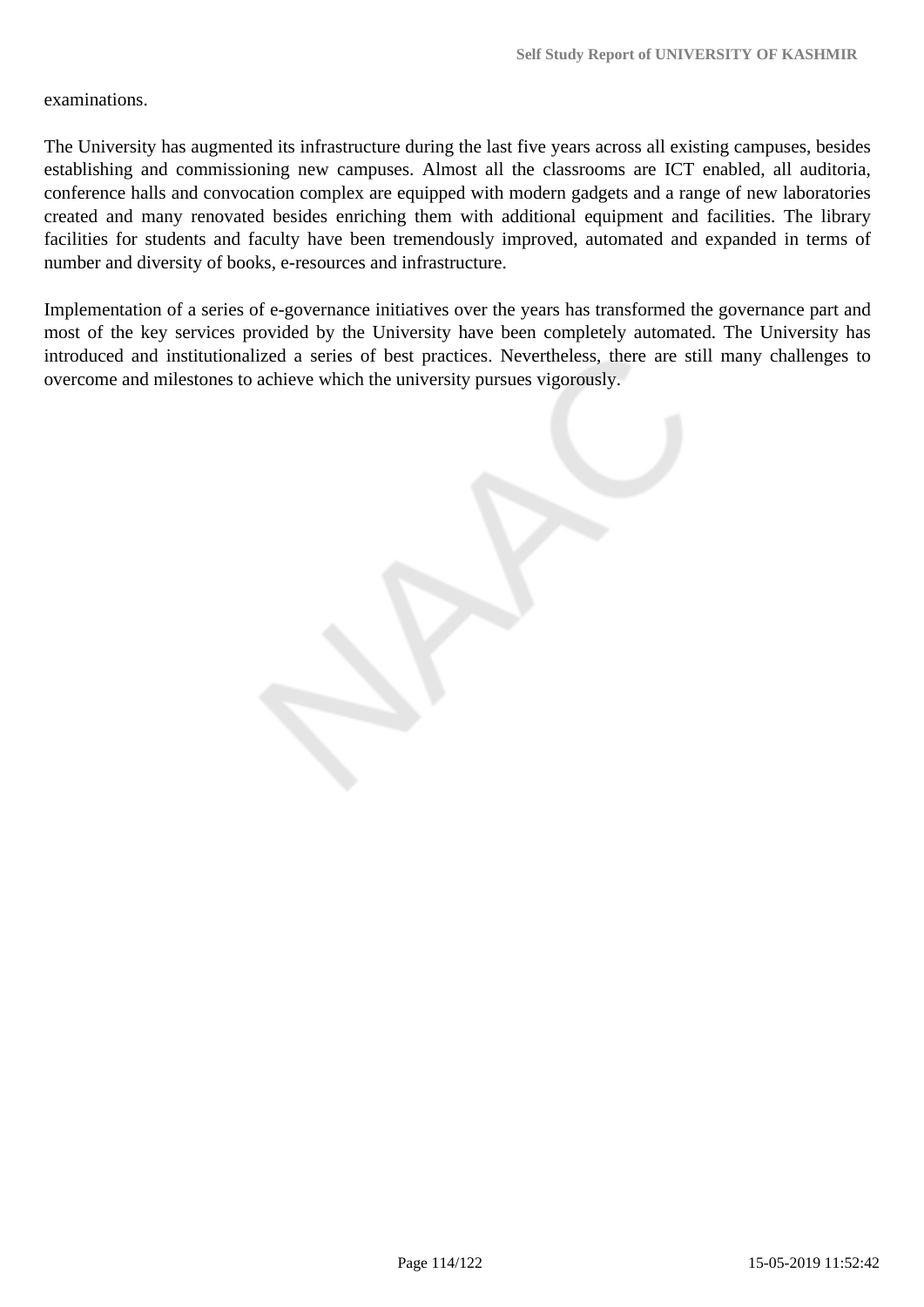# **6.ANNEXURE**

## **1.Metrics Level Deviations**

| Metric ID                                                                                                                                | Sub Questions and Answers before and after DVV Verification                                                                                                                                                                                       |                                                                                                  |              |         |                |         |                                                                                                    |  |  |  |  |  |                                    |
|------------------------------------------------------------------------------------------------------------------------------------------|---------------------------------------------------------------------------------------------------------------------------------------------------------------------------------------------------------------------------------------------------|--------------------------------------------------------------------------------------------------|--------------|---------|----------------|---------|----------------------------------------------------------------------------------------------------|--|--|--|--|--|------------------------------------|
| 1.1.2                                                                                                                                    | Percentage of programs where syllabus revision was carried out during the last five years<br>1.1.2.1.<br>How many programs were revised out of total number of programs offered during the last five years<br>Answer before DVV Verification: 160 |                                                                                                  |              |         |                |         |                                                                                                    |  |  |  |  |  |                                    |
|                                                                                                                                          |                                                                                                                                                                                                                                                   |                                                                                                  |              |         |                |         |                                                                                                    |  |  |  |  |  |                                    |
|                                                                                                                                          |                                                                                                                                                                                                                                                   |                                                                                                  |              |         |                |         |                                                                                                    |  |  |  |  |  |                                    |
|                                                                                                                                          |                                                                                                                                                                                                                                                   | Answer after DVV Verification: 131                                                               |              |         |                |         |                                                                                                    |  |  |  |  |  |                                    |
|                                                                                                                                          |                                                                                                                                                                                                                                                   |                                                                                                  |              |         |                |         | 1.1.2.2. Number of all programs offered by the institution during the last five years              |  |  |  |  |  |                                    |
| 1.2.2                                                                                                                                    |                                                                                                                                                                                                                                                   | Answer before DVV Verification: 168                                                              |              |         |                |         |                                                                                                    |  |  |  |  |  |                                    |
|                                                                                                                                          |                                                                                                                                                                                                                                                   |                                                                                                  |              |         |                |         | Percentage of programs in which Choice Based Credit System (CBCS)/Elective course system has       |  |  |  |  |  |                                    |
| been implemented<br>1.2.2.1. Number of programs in which CBCS/Elective course system implemented.<br>Answer before DVV Verification: 156 |                                                                                                                                                                                                                                                   |                                                                                                  |              |         |                |         |                                                                                                    |  |  |  |  |  |                                    |
|                                                                                                                                          |                                                                                                                                                                                                                                                   |                                                                                                  |              |         |                |         |                                                                                                    |  |  |  |  |  |                                    |
|                                                                                                                                          |                                                                                                                                                                                                                                                   |                                                                                                  |              |         |                |         |                                                                                                    |  |  |  |  |  | Answer after DVV Verification: 157 |
| 2.4.4                                                                                                                                    |                                                                                                                                                                                                                                                   |                                                                                                  |              |         |                |         | Percentage of full time teachers who received awards, recognition, fellowships at State, National, |  |  |  |  |  |                                    |
|                                                                                                                                          |                                                                                                                                                                                                                                                   |                                                                                                  |              |         |                |         | International level from Government, recognised bodies during the last five years                  |  |  |  |  |  |                                    |
|                                                                                                                                          |                                                                                                                                                                                                                                                   |                                                                                                  |              |         |                |         |                                                                                                    |  |  |  |  |  |                                    |
|                                                                                                                                          |                                                                                                                                                                                                                                                   | 2.4.4.1. Number of full time teachers receiving awards from state /national /international level |              |         |                |         |                                                                                                    |  |  |  |  |  |                                    |
|                                                                                                                                          |                                                                                                                                                                                                                                                   | from Government recognised bodies year-wise during the last five years                           |              |         |                |         |                                                                                                    |  |  |  |  |  |                                    |
|                                                                                                                                          |                                                                                                                                                                                                                                                   | Answer before DVV Verification:                                                                  |              |         |                |         |                                                                                                    |  |  |  |  |  |                                    |
|                                                                                                                                          |                                                                                                                                                                                                                                                   | 2017-18                                                                                          | 2016-17      | 2015-16 | 2014-15        | 2013-14 |                                                                                                    |  |  |  |  |  |                                    |
|                                                                                                                                          |                                                                                                                                                                                                                                                   | 12                                                                                               | 13           | 16      | 13             | 36      |                                                                                                    |  |  |  |  |  |                                    |
|                                                                                                                                          |                                                                                                                                                                                                                                                   |                                                                                                  |              |         |                |         |                                                                                                    |  |  |  |  |  |                                    |
|                                                                                                                                          | Answer After DVV Verification :                                                                                                                                                                                                                   |                                                                                                  |              |         |                |         |                                                                                                    |  |  |  |  |  |                                    |
|                                                                                                                                          |                                                                                                                                                                                                                                                   | 2017-18                                                                                          | 2016-17      | 2015-16 | 2014-15        | 2013-14 |                                                                                                    |  |  |  |  |  |                                    |
|                                                                                                                                          |                                                                                                                                                                                                                                                   | 1                                                                                                | $\mathbf{1}$ | 2       | $\overline{2}$ | 6       |                                                                                                    |  |  |  |  |  |                                    |
|                                                                                                                                          |                                                                                                                                                                                                                                                   |                                                                                                  |              |         |                |         |                                                                                                    |  |  |  |  |  |                                    |
|                                                                                                                                          |                                                                                                                                                                                                                                                   | Remark : As per documents provided                                                               |              |         |                |         |                                                                                                    |  |  |  |  |  |                                    |
|                                                                                                                                          |                                                                                                                                                                                                                                                   |                                                                                                  |              |         |                |         |                                                                                                    |  |  |  |  |  |                                    |
| 2.5.2                                                                                                                                    |                                                                                                                                                                                                                                                   |                                                                                                  |              |         |                |         | Average percentage of student complaints/grievances about evaluation against total number appeared |  |  |  |  |  |                                    |
|                                                                                                                                          |                                                                                                                                                                                                                                                   | in the examinations during the last five years                                                   |              |         |                |         |                                                                                                    |  |  |  |  |  |                                    |
|                                                                                                                                          |                                                                                                                                                                                                                                                   |                                                                                                  |              |         |                |         |                                                                                                    |  |  |  |  |  |                                    |
|                                                                                                                                          |                                                                                                                                                                                                                                                   |                                                                                                  |              |         |                |         | 2.5.2.1. Number of complaints/grievances about evaluation year-wise during the last five years     |  |  |  |  |  |                                    |
|                                                                                                                                          |                                                                                                                                                                                                                                                   | Answer before DVV Verification:                                                                  |              |         |                |         |                                                                                                    |  |  |  |  |  |                                    |
|                                                                                                                                          |                                                                                                                                                                                                                                                   | 2017-18                                                                                          | 2016-17      | 2015-16 | 2014-15        | 2013-14 |                                                                                                    |  |  |  |  |  |                                    |
|                                                                                                                                          |                                                                                                                                                                                                                                                   | 20                                                                                               | 12           | 15      | 10             | 30      |                                                                                                    |  |  |  |  |  |                                    |
|                                                                                                                                          |                                                                                                                                                                                                                                                   |                                                                                                  |              |         |                |         |                                                                                                    |  |  |  |  |  |                                    |
|                                                                                                                                          |                                                                                                                                                                                                                                                   | <b>Answer After DVV Verification:</b>                                                            |              |         |                |         |                                                                                                    |  |  |  |  |  |                                    |
|                                                                                                                                          |                                                                                                                                                                                                                                                   | 2017-18                                                                                          | 2016-17      | 2015-16 | 2014-15        | 2013-14 |                                                                                                    |  |  |  |  |  |                                    |
|                                                                                                                                          |                                                                                                                                                                                                                                                   | 20                                                                                               |              |         |                |         |                                                                                                    |  |  |  |  |  |                                    |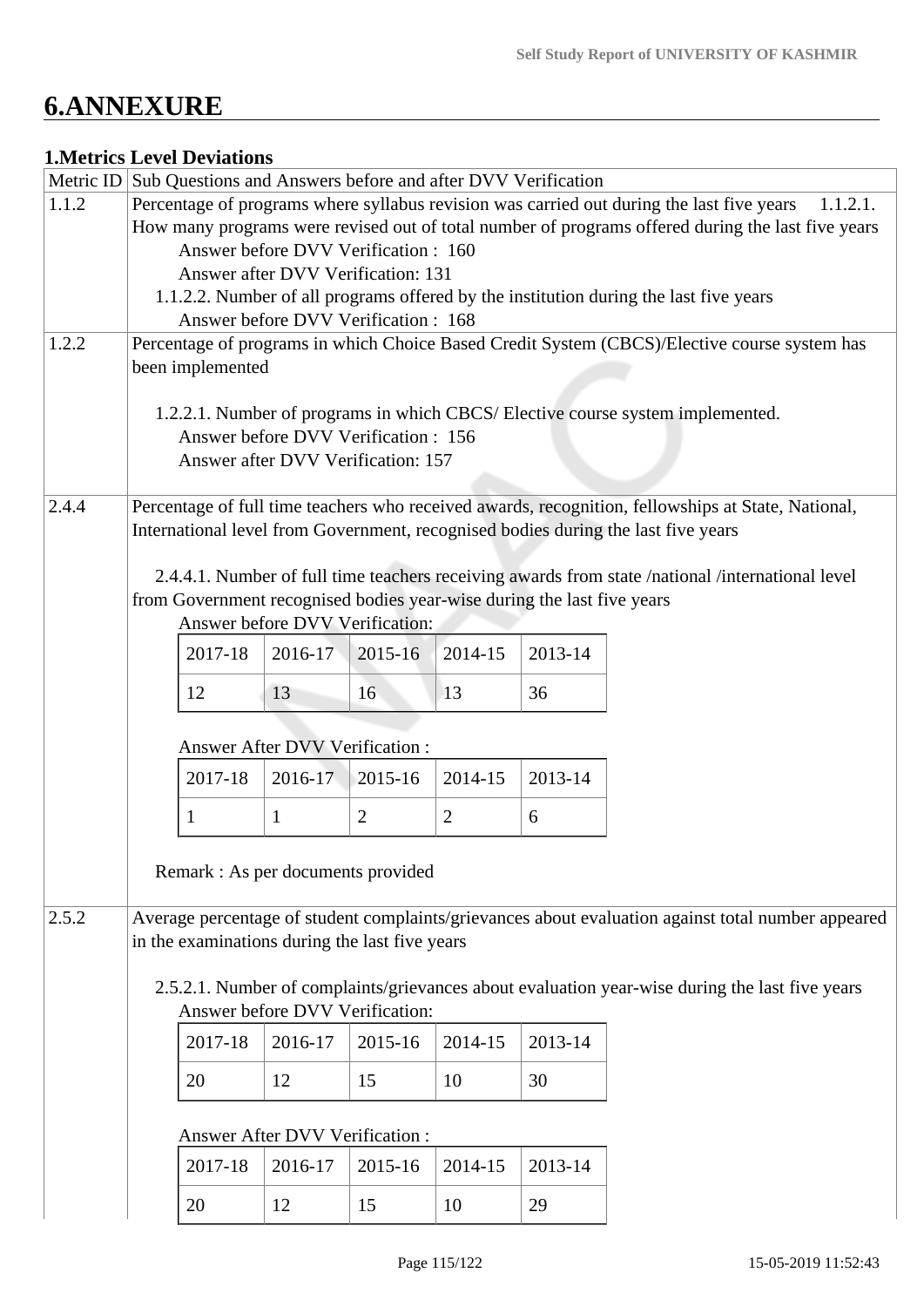|       | on phone.                                                                                                        |                                                                                                                                                                                                                                                                                                                                                                                                                                                                                              |                                                                                                          |                                                               |                           | Remark: Minutes of the grievance cell / relevant body for the year 2013-14, 2014-15, 2015-16,<br>2016-17 and 2017-18 not provided by HEI. HEI clarification said that they provide result of students |  |  |  |  |  |  |  |
|-------|------------------------------------------------------------------------------------------------------------------|----------------------------------------------------------------------------------------------------------------------------------------------------------------------------------------------------------------------------------------------------------------------------------------------------------------------------------------------------------------------------------------------------------------------------------------------------------------------------------------------|----------------------------------------------------------------------------------------------------------|---------------------------------------------------------------|---------------------------|-------------------------------------------------------------------------------------------------------------------------------------------------------------------------------------------------------|--|--|--|--|--|--|--|
| 3.1.3 | Number of teachers awarded international fellowship for advanced studies/ research during the last<br>five years |                                                                                                                                                                                                                                                                                                                                                                                                                                                                                              |                                                                                                          |                                                               |                           |                                                                                                                                                                                                       |  |  |  |  |  |  |  |
|       |                                                                                                                  | 3.1.3.1. The number of teachers awarded international fellowship for advanced studies / research<br>year-wise during the last five years<br>Answer before DVV Verification:                                                                                                                                                                                                                                                                                                                  |                                                                                                          |                                                               |                           |                                                                                                                                                                                                       |  |  |  |  |  |  |  |
|       |                                                                                                                  | 2017-18                                                                                                                                                                                                                                                                                                                                                                                                                                                                                      | 2016-17                                                                                                  | 2015-16                                                       | 2014-15                   | 2013-14                                                                                                                                                                                               |  |  |  |  |  |  |  |
|       |                                                                                                                  | 3                                                                                                                                                                                                                                                                                                                                                                                                                                                                                            | $\overline{2}$                                                                                           | $\overline{4}$                                                | 3                         | 9                                                                                                                                                                                                     |  |  |  |  |  |  |  |
|       | Answer After DVV Verification:                                                                                   |                                                                                                                                                                                                                                                                                                                                                                                                                                                                                              |                                                                                                          |                                                               |                           |                                                                                                                                                                                                       |  |  |  |  |  |  |  |
|       |                                                                                                                  | 2017-18                                                                                                                                                                                                                                                                                                                                                                                                                                                                                      | 2016-17                                                                                                  | 2015-16                                                       | 2014-15                   | 2013-14                                                                                                                                                                                               |  |  |  |  |  |  |  |
|       |                                                                                                                  | 3                                                                                                                                                                                                                                                                                                                                                                                                                                                                                            | $\overline{2}$                                                                                           | $\overline{4}$                                                | 3                         | 8                                                                                                                                                                                                     |  |  |  |  |  |  |  |
|       |                                                                                                                  | 2017-18<br>1968<br>2017-18                                                                                                                                                                                                                                                                                                                                                                                                                                                                   | the last five years(INR in Lakhs)<br>2016-17<br>1226<br><b>Answer After DVV Verification:</b><br>2016-17 | Answer before DVV Verification:<br>2015-16<br>1208<br>2015-16 | 2014-15<br>608<br>2014-15 | 3.2.2.1. Total Grants for research projects sponsored by the government sources year-wise during<br>2013-14<br>3124<br>2013-14                                                                        |  |  |  |  |  |  |  |
| 3.3.2 |                                                                                                                  | 1226<br>1273<br>608<br>2106<br>1968<br>Number of workshops/seminars conducted on Intellectual Property Rights (IPR) and Industry -<br>Academia Innovative practices during the last five years<br>3.3.2.1. Total number of workshops/seminars conducted on Intellectual Property Rights (IPR) and<br>Industry-Academia Innovative practices year-wise during the last five years<br>Answer before DVV Verification:<br>2013-14<br>2017-18<br>2016-17<br>2015-16<br>2014-15<br>$\overline{7}$ |                                                                                                          |                                                               |                           |                                                                                                                                                                                                       |  |  |  |  |  |  |  |
|       |                                                                                                                  | $\overline{2}$                                                                                                                                                                                                                                                                                                                                                                                                                                                                               | $\overline{2}$<br>Answer After DVV Verification:                                                         | $\mathbf{1}$                                                  | $\mathbf{1}$              |                                                                                                                                                                                                       |  |  |  |  |  |  |  |
|       |                                                                                                                  | 2017-18                                                                                                                                                                                                                                                                                                                                                                                                                                                                                      | 2016-17                                                                                                  | 2015-16                                                       | 2014-15                   | 2013-14                                                                                                                                                                                               |  |  |  |  |  |  |  |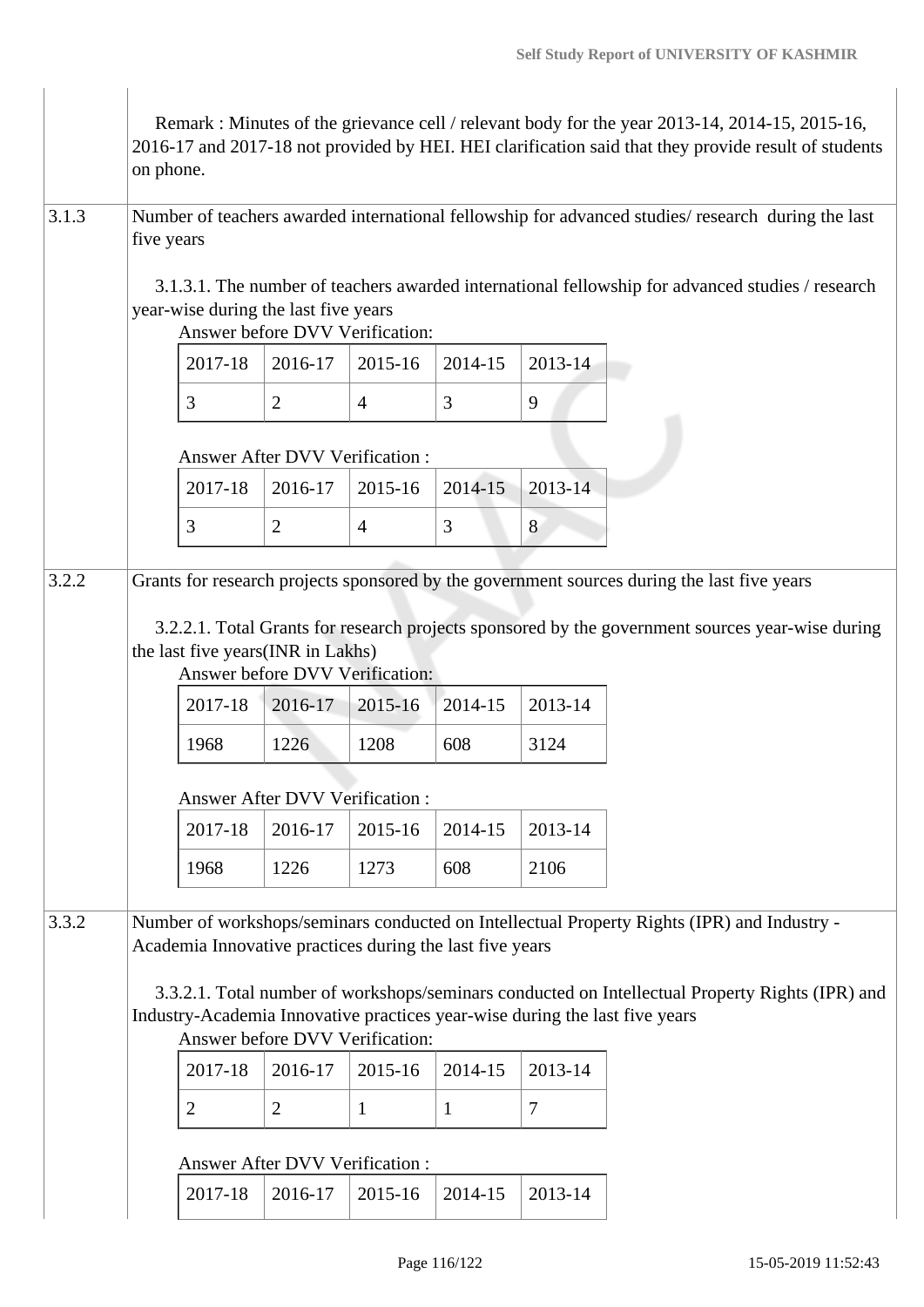|       |                                       | $\overline{2}$                                                            | 2                                     | $\mathbf{1}$   | $\mathbf{1}$   | 5                                                                  |                                                                                                                                                                                                       |  |  |  |  |
|-------|---------------------------------------|---------------------------------------------------------------------------|---------------------------------------|----------------|----------------|--------------------------------------------------------------------|-------------------------------------------------------------------------------------------------------------------------------------------------------------------------------------------------------|--|--|--|--|
| 3.3.3 |                                       | last five years<br>scholars/students year-wise during the last five years | Answer before DVV Verification:       |                |                |                                                                    | Number of awards for innovation won by institution/teachers/research scholars/students during the<br>3.3.3.1. Total number of awards for innovation won by institution/teachers/research              |  |  |  |  |
|       |                                       | 2017-18                                                                   | 2016-17                               | 2015-16        | 2014-15        | 2013-14                                                            |                                                                                                                                                                                                       |  |  |  |  |
|       |                                       | 8                                                                         | $\mathbf{1}$                          | $\mathbf{1}$   | $\overline{3}$ | $\overline{4}$                                                     |                                                                                                                                                                                                       |  |  |  |  |
|       |                                       |                                                                           | <b>Answer After DVV Verification:</b> |                |                |                                                                    |                                                                                                                                                                                                       |  |  |  |  |
|       |                                       | 2017-18                                                                   | 2016-17                               | 2015-16        | 2014-15        | 2013-14                                                            |                                                                                                                                                                                                       |  |  |  |  |
|       |                                       | 8                                                                         | $\mathbf{1}$                          | $\overline{2}$ | $\mathbf{0}$   | $\overline{4}$                                                     |                                                                                                                                                                                                       |  |  |  |  |
| 3.3.4 |                                       |                                                                           | Answer before DVV Verification:       |                |                | Number of start-ups incubated on campus during the last five years | 3.3.4.1. Total number of start-ups incubated on campus year-wise during the last five years                                                                                                           |  |  |  |  |
|       |                                       | 2017-18                                                                   | 2016-17                               | 2015-16        | 2014-15        | 2013-14                                                            |                                                                                                                                                                                                       |  |  |  |  |
|       |                                       | 1                                                                         | 6                                     | 6              | 7              | 8                                                                  |                                                                                                                                                                                                       |  |  |  |  |
|       | <b>Answer After DVV Verification:</b> |                                                                           |                                       |                |                |                                                                    |                                                                                                                                                                                                       |  |  |  |  |
|       |                                       | 2017-18                                                                   | 2016-17                               | 2015-16        | 2014-15        | 2013-14                                                            |                                                                                                                                                                                                       |  |  |  |  |
|       |                                       | $\boldsymbol{0}$                                                          | $\boldsymbol{0}$                      | 13             | 6              | 8                                                                  |                                                                                                                                                                                                       |  |  |  |  |
| 3.4.5 | years<br>years                        |                                                                           |                                       |                |                |                                                                    | Number of research papers per teacher in the Journals notified on UGC website during the last five<br>3.4.5.1. Number of research papers in the Journals notified on UGC website during the last five |  |  |  |  |
|       |                                       |                                                                           | Answer before DVV Verification:       |                |                |                                                                    |                                                                                                                                                                                                       |  |  |  |  |
|       |                                       | 2017-18                                                                   | 2016-17                               | 2015-16        | 2014-15        | 2013-14                                                            |                                                                                                                                                                                                       |  |  |  |  |
|       |                                       | 888                                                                       | 626                                   | 689            | 695            | 397                                                                |                                                                                                                                                                                                       |  |  |  |  |
|       |                                       |                                                                           | Answer After DVV Verification:        |                |                |                                                                    |                                                                                                                                                                                                       |  |  |  |  |
|       |                                       | 2017-18                                                                   | 2016-17                               | 2015-16        | 2014-15        | 2013-14                                                            |                                                                                                                                                                                                       |  |  |  |  |
|       |                                       | 888                                                                       | 626                                   | 689            | 695            | 397                                                                |                                                                                                                                                                                                       |  |  |  |  |
|       |                                       |                                                                           |                                       |                |                |                                                                    |                                                                                                                                                                                                       |  |  |  |  |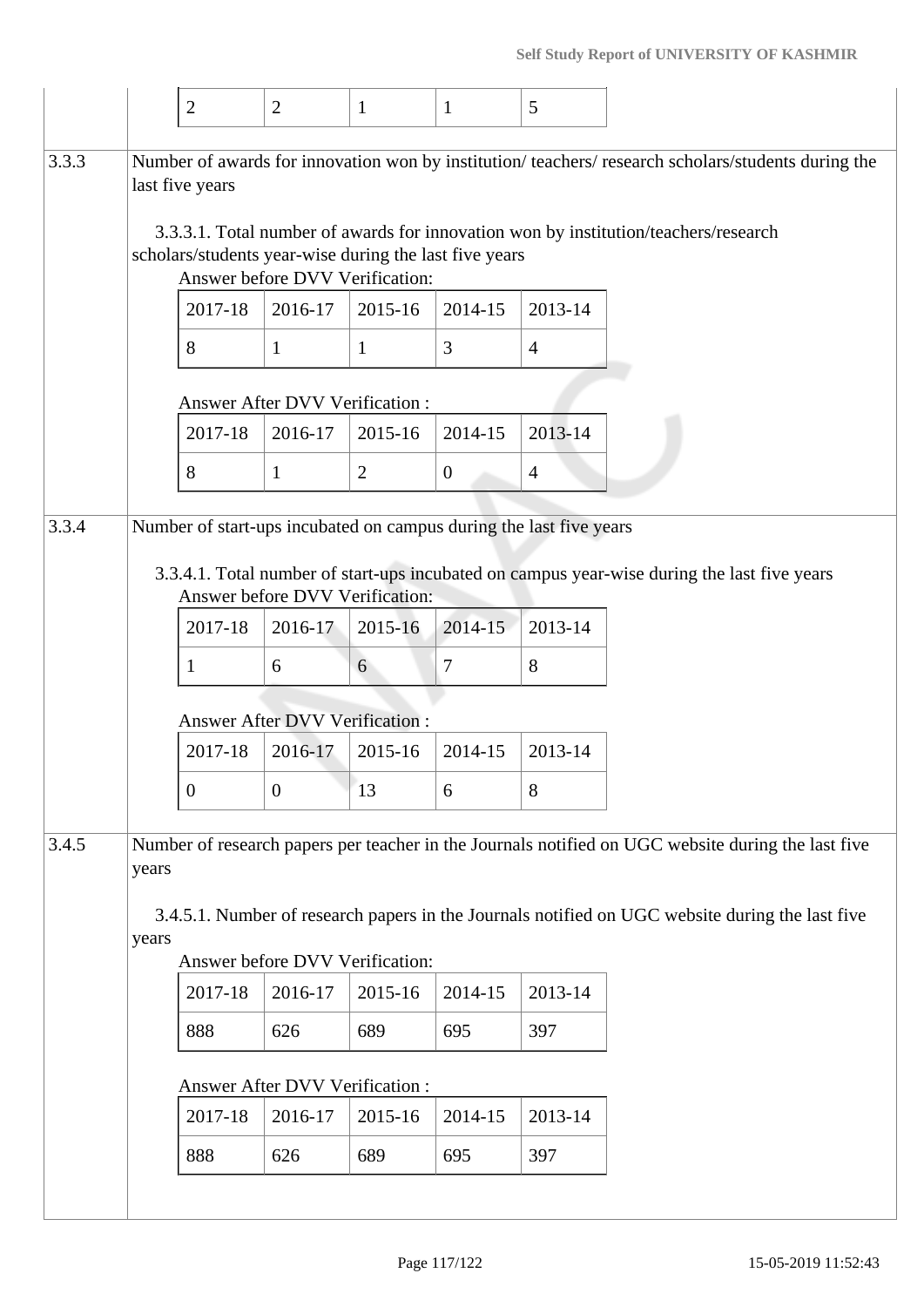| 3.5.2 | Revenue generated from consultancy during the last five years                                                                                                        |                                                                  |                                 |                                 |         |         |                                                                                                     |  |  |  |  |  |
|-------|----------------------------------------------------------------------------------------------------------------------------------------------------------------------|------------------------------------------------------------------|---------------------------------|---------------------------------|---------|---------|-----------------------------------------------------------------------------------------------------|--|--|--|--|--|
|       | Lakhs)                                                                                                                                                               |                                                                  |                                 | Answer before DVV Verification: |         |         | 3.5.2.1. Total amount generated from consultancy year-wise during the last five years (INR in       |  |  |  |  |  |
|       |                                                                                                                                                                      | 2017-18                                                          | 2016-17                         | 2015-16                         | 2014-15 | 2013-14 |                                                                                                     |  |  |  |  |  |
|       |                                                                                                                                                                      | 240                                                              | 359                             | 188                             | 72.47   | 35.81   |                                                                                                     |  |  |  |  |  |
|       |                                                                                                                                                                      |                                                                  | Answer After DVV Verification : |                                 |         |         |                                                                                                     |  |  |  |  |  |
|       |                                                                                                                                                                      | 2017-18                                                          | 2016-17                         | 2015-16                         | 2014-15 | 2013-14 |                                                                                                     |  |  |  |  |  |
|       |                                                                                                                                                                      | 368.11                                                           | 379.93                          | 228.58                          | 127.15  | 75.102  |                                                                                                     |  |  |  |  |  |
|       | Remark : As per total amount generated from consultancy in audited statement duly signed by CA<br>for the year 2013-14, 2014-15, 2015-16, 2016-17 and 2017-18.       |                                                                  |                                 |                                 |         |         |                                                                                                     |  |  |  |  |  |
| 3.5.3 |                                                                                                                                                                      |                                                                  |                                 |                                 |         |         | Revenue generated from corporate training by the institution during the last five years             |  |  |  |  |  |
|       |                                                                                                                                                                      | last five years (INR in Lakhs)                                   |                                 | Answer before DVV Verification: |         |         | 3.5.3.1. Total amount generated from corporate training by the institution year-wise during the     |  |  |  |  |  |
|       |                                                                                                                                                                      | 2017-18                                                          | 2016-17                         | 2015-16                         | 2014-15 | 2013-14 |                                                                                                     |  |  |  |  |  |
|       |                                                                                                                                                                      | .7                                                               | .265                            | .265                            | .215    | .215    |                                                                                                     |  |  |  |  |  |
|       | <b>Answer After DVV Verification:</b>                                                                                                                                |                                                                  |                                 |                                 |         |         |                                                                                                     |  |  |  |  |  |
|       |                                                                                                                                                                      | 2017-18                                                          | 2016-17                         | 2015-16                         | 2014-15 | 2013-14 |                                                                                                     |  |  |  |  |  |
|       |                                                                                                                                                                      | 0.07                                                             | 0.16                            | .265                            | .215    | .215    |                                                                                                     |  |  |  |  |  |
| 3.7.2 | Number of linkages with institutions/industries for internship, on-the-job training, project work,<br>sharing of research facilities etc. during the last five years |                                                                  |                                 |                                 |         |         |                                                                                                     |  |  |  |  |  |
|       |                                                                                                                                                                      | job training, research, etc year-wise during the last five years |                                 | Answer before DVV Verification: |         |         | 3.7.2.1. Number of linkages for faculty exchange, student exchange, internship, field trip, on-the- |  |  |  |  |  |
|       |                                                                                                                                                                      | 2017-18                                                          | 2016-17                         | 2015-16                         | 2014-15 | 2013-14 |                                                                                                     |  |  |  |  |  |
|       |                                                                                                                                                                      | 17                                                               | 12                              | 8                               | 5       | 13      |                                                                                                     |  |  |  |  |  |
|       |                                                                                                                                                                      |                                                                  | Answer After DVV Verification : |                                 |         |         |                                                                                                     |  |  |  |  |  |
|       |                                                                                                                                                                      | 2017-18                                                          | 2016-17                         | 2015-16                         | 2014-15 | 2013-14 |                                                                                                     |  |  |  |  |  |
|       |                                                                                                                                                                      | 17                                                               | 11                              | 8                               | 5       | 13      |                                                                                                     |  |  |  |  |  |
|       |                                                                                                                                                                      |                                                                  |                                 |                                 |         |         |                                                                                                     |  |  |  |  |  |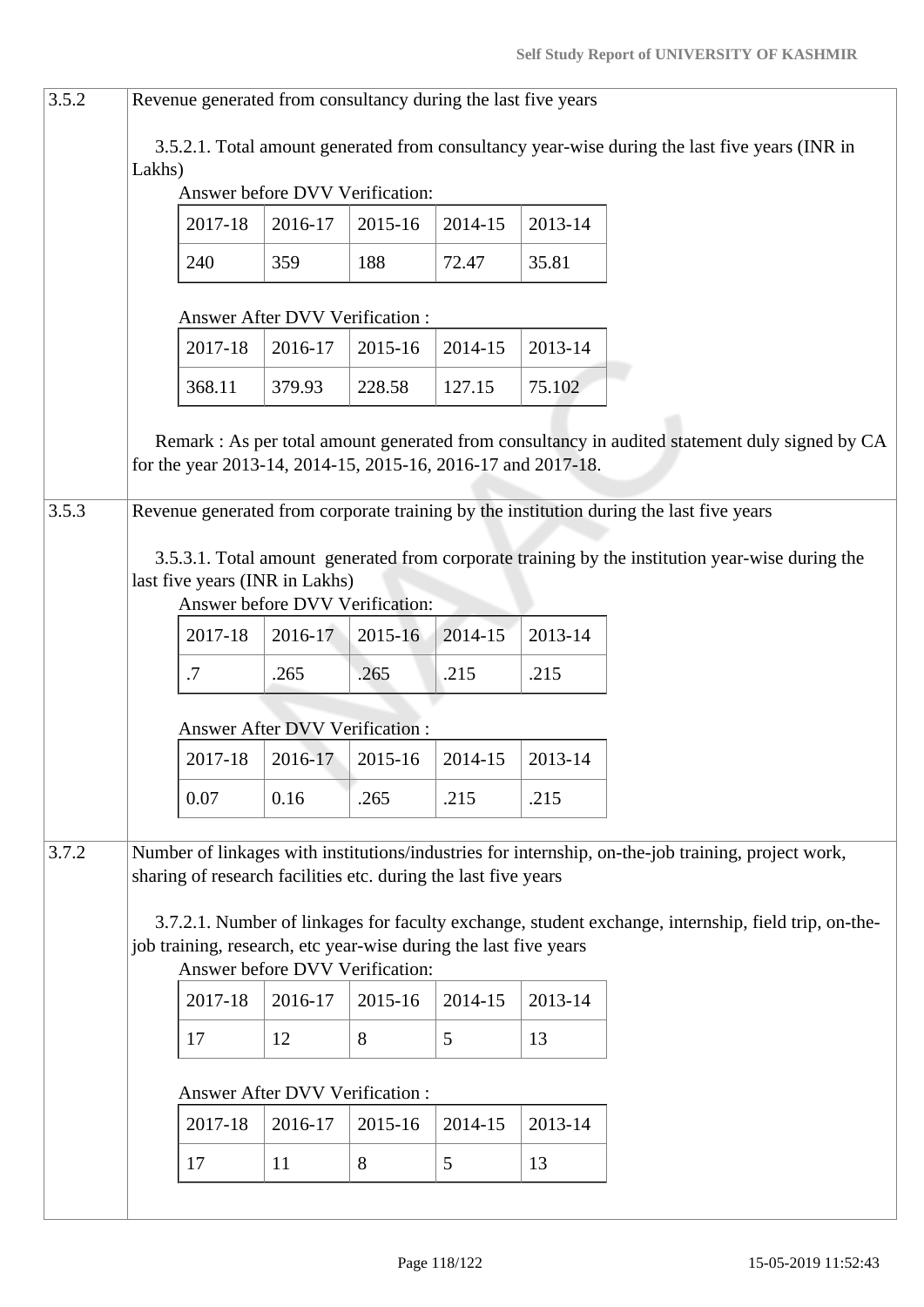| 3.7.3 |                                | Number of functional MoUs with institutions of National/International importance, Other<br>Institutions, Industries, Corporate houses etc., during the last five years (only functional MoUs with<br>ongoing activities to be considered)<br>3.7.3.1. Number of functional MoUs with institutions of national, international importance, other |                                                                            |                   |                |         |                                                                                                        |  |  |  |  |  |  |
|-------|--------------------------------|------------------------------------------------------------------------------------------------------------------------------------------------------------------------------------------------------------------------------------------------------------------------------------------------------------------------------------------------|----------------------------------------------------------------------------|-------------------|----------------|---------|--------------------------------------------------------------------------------------------------------|--|--|--|--|--|--|
|       |                                | MoUs with ongoing activities to be considered)                                                                                                                                                                                                                                                                                                 | Answer before DVV Verification:                                            |                   |                |         | universities, industries, corporate houses etc. year-wise during the last five years (only functional  |  |  |  |  |  |  |
|       |                                | 2017-18                                                                                                                                                                                                                                                                                                                                        | 2016-17                                                                    | 2015-16           | 2014-15        | 2013-14 |                                                                                                        |  |  |  |  |  |  |
|       |                                | $\overline{7}$                                                                                                                                                                                                                                                                                                                                 | 6                                                                          | 3                 | 3              | 8       |                                                                                                        |  |  |  |  |  |  |
|       | Answer After DVV Verification: |                                                                                                                                                                                                                                                                                                                                                |                                                                            |                   |                |         |                                                                                                        |  |  |  |  |  |  |
|       |                                | 2017-18                                                                                                                                                                                                                                                                                                                                        | 2016-17                                                                    | 2015-16           | 2014-15        | 2013-14 |                                                                                                        |  |  |  |  |  |  |
|       |                                | 6                                                                                                                                                                                                                                                                                                                                              | 6                                                                          | 3                 | $\overline{2}$ | $\tau$  |                                                                                                        |  |  |  |  |  |  |
| 4.2.4 | Lakhs)                         |                                                                                                                                                                                                                                                                                                                                                |                                                                            |                   |                |         | Average annual expenditure for purchase of books and journals during the last five years (INR in       |  |  |  |  |  |  |
|       |                                | years (INR in Lakhs)                                                                                                                                                                                                                                                                                                                           | Answer before DVV Verification:                                            |                   |                |         | 4.2.4.1. Annual expenditure for purchase of books and journals year-wise during the last five          |  |  |  |  |  |  |
|       |                                | 2017-18                                                                                                                                                                                                                                                                                                                                        | 2016-17                                                                    | 2015-16           | 2014-15        | 2013-14 |                                                                                                        |  |  |  |  |  |  |
|       |                                | 155.67                                                                                                                                                                                                                                                                                                                                         | 303.03                                                                     | 198.99            | 112.89         | 88.52   |                                                                                                        |  |  |  |  |  |  |
|       |                                |                                                                                                                                                                                                                                                                                                                                                | Answer After DVV Verification :                                            |                   |                |         |                                                                                                        |  |  |  |  |  |  |
|       |                                | 2017-18                                                                                                                                                                                                                                                                                                                                        |                                                                            | $2016-17$ 2015-16 | 2014-15        | 2013-14 |                                                                                                        |  |  |  |  |  |  |
|       |                                | 155.67                                                                                                                                                                                                                                                                                                                                         | 303.03                                                                     | 198.99            | 112.89         | 88.51   |                                                                                                        |  |  |  |  |  |  |
| 4.2.6 |                                | Percentage per day usage of library by teachers and students                                                                                                                                                                                                                                                                                   |                                                                            |                   |                |         |                                                                                                        |  |  |  |  |  |  |
|       |                                |                                                                                                                                                                                                                                                                                                                                                | Answer before DVV Verification: 1606<br>Answer after DVV Verification: 658 |                   |                |         | 4.2.6.1. Number of teachers and students using library per day over last one year                      |  |  |  |  |  |  |
|       |                                | Remark : As per the documents provided                                                                                                                                                                                                                                                                                                         |                                                                            |                   |                |         |                                                                                                        |  |  |  |  |  |  |
| 5.3.3 | year                           |                                                                                                                                                                                                                                                                                                                                                |                                                                            |                   |                |         | Average number of sports and cultural activities / competitions organised at the institution level per |  |  |  |  |  |  |
|       |                                | year-wise during the last five years                                                                                                                                                                                                                                                                                                           | Answer before DVV Verification:                                            |                   |                |         | 5.3.3.1. Number of sports and cultural activities / competitions organised at the institution level    |  |  |  |  |  |  |
|       |                                |                                                                                                                                                                                                                                                                                                                                                |                                                                            |                   |                |         |                                                                                                        |  |  |  |  |  |  |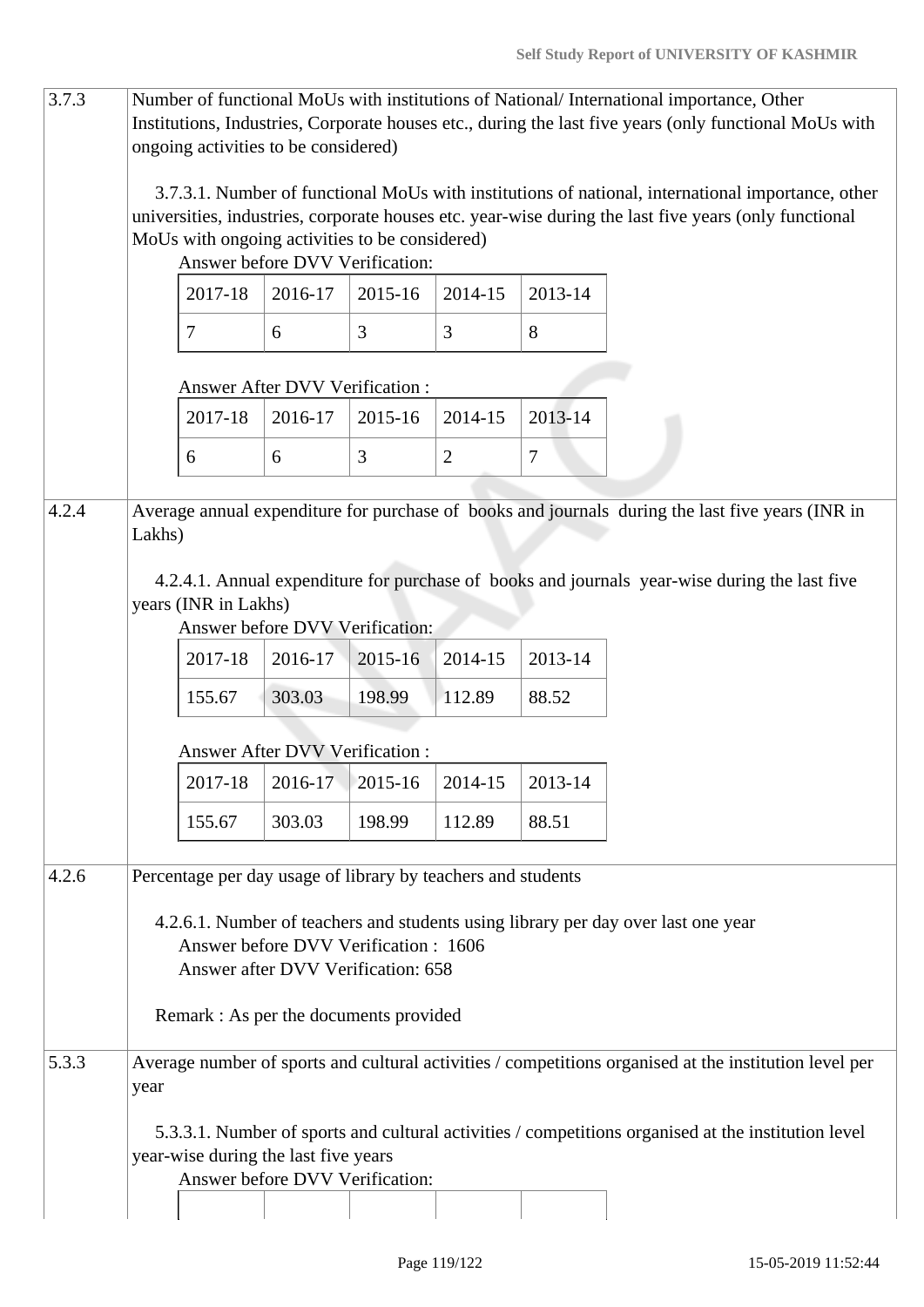|       |       | 2017-18                                             | 2016-17                                          | 2015-16        | 2014-15     | 2013-14                                                                                                                                                                                                                                                                                                                                                                     |
|-------|-------|-----------------------------------------------------|--------------------------------------------------|----------------|-------------|-----------------------------------------------------------------------------------------------------------------------------------------------------------------------------------------------------------------------------------------------------------------------------------------------------------------------------------------------------------------------------|
|       |       | 84                                                  | 27                                               | 62             | 46          | 54                                                                                                                                                                                                                                                                                                                                                                          |
|       |       |                                                     | Answer After DVV Verification:                   |                |             |                                                                                                                                                                                                                                                                                                                                                                             |
|       |       | 2017-18                                             | 2016-17                                          | 2015-16        | 2014-15     | 2013-14                                                                                                                                                                                                                                                                                                                                                                     |
|       |       | 84                                                  | 27                                               | 62             | 46          | 54                                                                                                                                                                                                                                                                                                                                                                          |
| 5.4.3 |       |                                                     |                                                  |                |             | Number of Alumni Association / Chapters meetings held during the last five years                                                                                                                                                                                                                                                                                            |
|       | years |                                                     | Answer before DVV Verification:                  |                |             | 5.4.3.1. Number of Alumni Association /Chapters meetings held year-wise during the last five                                                                                                                                                                                                                                                                                |
|       |       | 2017-18                                             | 2016-17                                          | 2015-16        | 2014-15     | 2013-14                                                                                                                                                                                                                                                                                                                                                                     |
|       |       | 1                                                   | $\mathbf{1}$                                     | $\mathbf{1}$   | 3           | $\overline{2}$                                                                                                                                                                                                                                                                                                                                                              |
|       |       |                                                     |                                                  |                |             |                                                                                                                                                                                                                                                                                                                                                                             |
|       |       | 2017-18                                             | <b>Answer After DVV Verification:</b><br>2016-17 | 2015-16        | $2014 - 15$ | 2013-14                                                                                                                                                                                                                                                                                                                                                                     |
|       |       | $\overline{2}$                                      | $\overline{0}$                                   | $\overline{2}$ | 1           | $\overline{2}$                                                                                                                                                                                                                                                                                                                                                              |
| 6.3.2 |       |                                                     |                                                  |                |             | Average percentage of teachers provided with financial support to attend conferences / workshops<br>and towards membership fee of professional bodies during the last five years<br>6.3.2.1. Number of teachers provided with financial support to attend conferences / workshops and<br>towards membership fee of professional bodies year-wise during the last five years |
|       |       | 2017-18                                             | Answer before DVV Verification:<br>2016-17       | 2015-16        | 2014-15     | 2013-14                                                                                                                                                                                                                                                                                                                                                                     |
|       |       |                                                     |                                                  |                |             |                                                                                                                                                                                                                                                                                                                                                                             |
|       |       | 41                                                  | 28                                               | 47             | 34          | 33                                                                                                                                                                                                                                                                                                                                                                          |
|       |       |                                                     | Answer After DVV Verification:                   |                |             |                                                                                                                                                                                                                                                                                                                                                                             |
|       |       | 2017-18                                             | 2016-17                                          | 2015-16        | 2014-15     | 2013-14                                                                                                                                                                                                                                                                                                                                                                     |
|       |       | 40                                                  | 28                                               | 46             | 32          | 33                                                                                                                                                                                                                                                                                                                                                                          |
| 6.4.2 |       | years (not covered in Criterion III) (INR in Lakhs) |                                                  |                |             | Funds / Grants received from non-government bodies, individuals, Philanthropists during the last five                                                                                                                                                                                                                                                                       |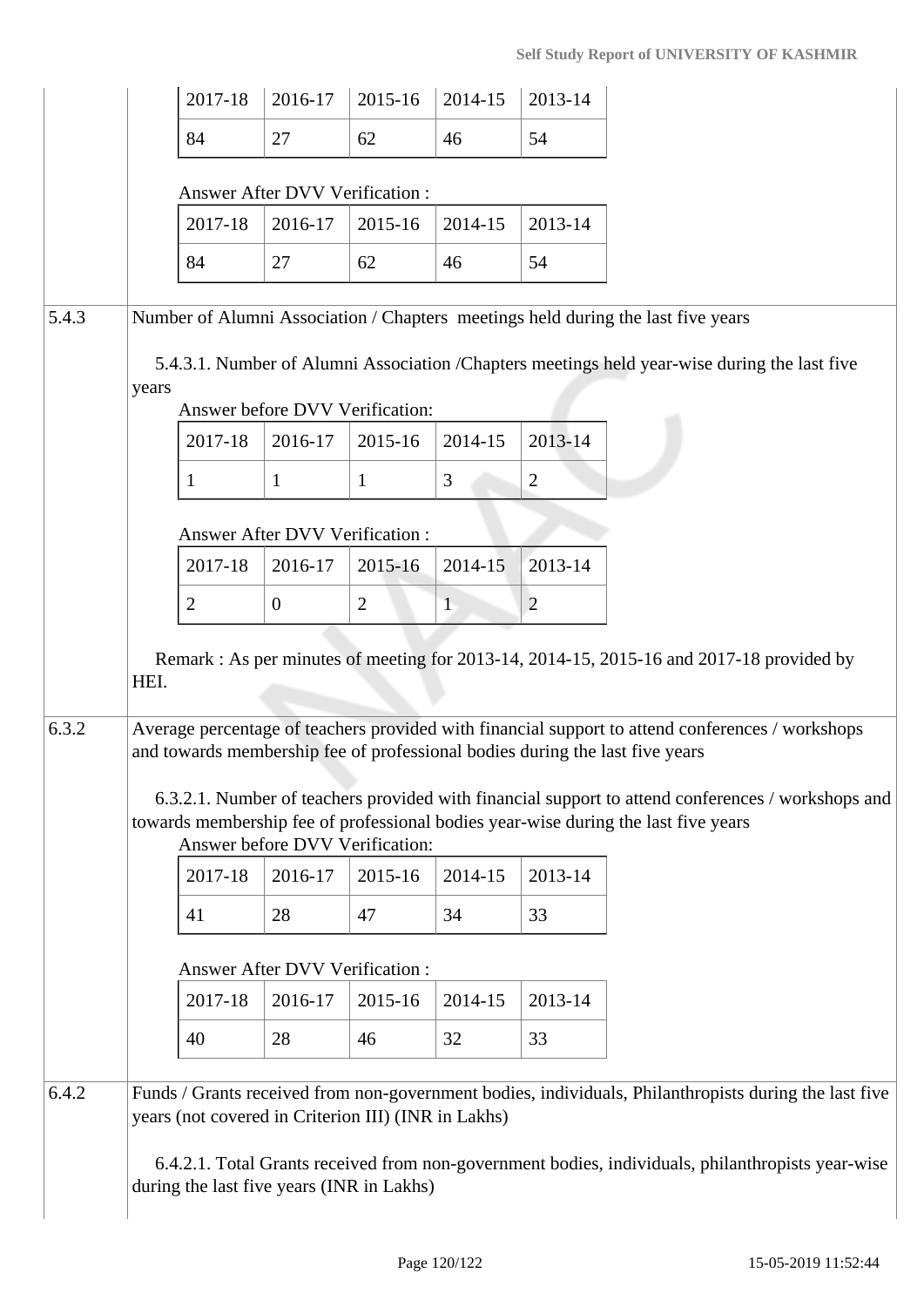|       |       | Answer before DVV Verification:                                                                                                                       |                                       |         |         |         |
|-------|-------|-------------------------------------------------------------------------------------------------------------------------------------------------------|---------------------------------------|---------|---------|---------|
|       |       | 2017-18                                                                                                                                               | 2016-17                               | 2015-16 | 2014-15 | 2013-14 |
|       |       | 0.50                                                                                                                                                  | 59.44                                 | 53.10   | 16.09   | 16.04   |
|       |       |                                                                                                                                                       | <b>Answer After DVV Verification:</b> |         |         |         |
|       |       | 2017-18                                                                                                                                               | 2016-17                               | 2015-16 | 2014-15 | 2013-14 |
|       |       | 0.50                                                                                                                                                  | 49.83                                 | 53.10   | 16.10   | 16.04   |
|       |       | Remark : As per the documents provided                                                                                                                |                                       |         |         |         |
| 6.5.3 |       | Average number of quality initiatives by IQAC for promoting quality culture per year                                                                  |                                       |         |         |         |
|       | years | 6.5.3.1. Number of quality initiatives by IQAC for promoting quality year-wise for the last five                                                      | Answer before DVV Verification:       |         |         |         |
|       |       | 2017-18                                                                                                                                               | 2016-17                               | 2015-16 | 2014-15 | 2013-14 |
|       |       | 32                                                                                                                                                    | 27                                    | 16      | 6       | 3       |
|       |       |                                                                                                                                                       | Answer After DVV Verification :       |         |         |         |
|       |       | 2017-18                                                                                                                                               | 2016-17                               | 2015-16 | 2014-15 | 2013-14 |
|       |       | 32                                                                                                                                                    | 27                                    | 16      | 6       | 3       |
|       |       | Remark : As per documents provided by HEI.                                                                                                            |                                       |         |         |         |
| 7.1.8 |       | Average percentage expenditure on green initiatives and waste management excluding salary                                                             |                                       |         |         |         |
|       |       | component during the last five years                                                                                                                  |                                       |         |         |         |
|       |       | 7.1.8.1. Total expenditure on green initiatives and waste management excluding salary component<br>year-wise during the last five years(INR in Lakhs) | Answer before DVV Verification:       |         |         |         |
|       |       | 2017-18                                                                                                                                               | 2016-17                               | 2015-16 | 2014-15 | 2013-14 |
|       |       | 18.70                                                                                                                                                 | 19.22                                 | 14.46   | 10.16   | 12.91   |
|       |       |                                                                                                                                                       | Answer After DVV Verification :       |         |         |         |
|       |       | 2017-18                                                                                                                                               | 2016-17                               | 2015-16 | 2014-15 | 2013-14 |
|       |       | 95.03                                                                                                                                                 | 71.46                                 | 63.28   | 59.31   | 61.57   |